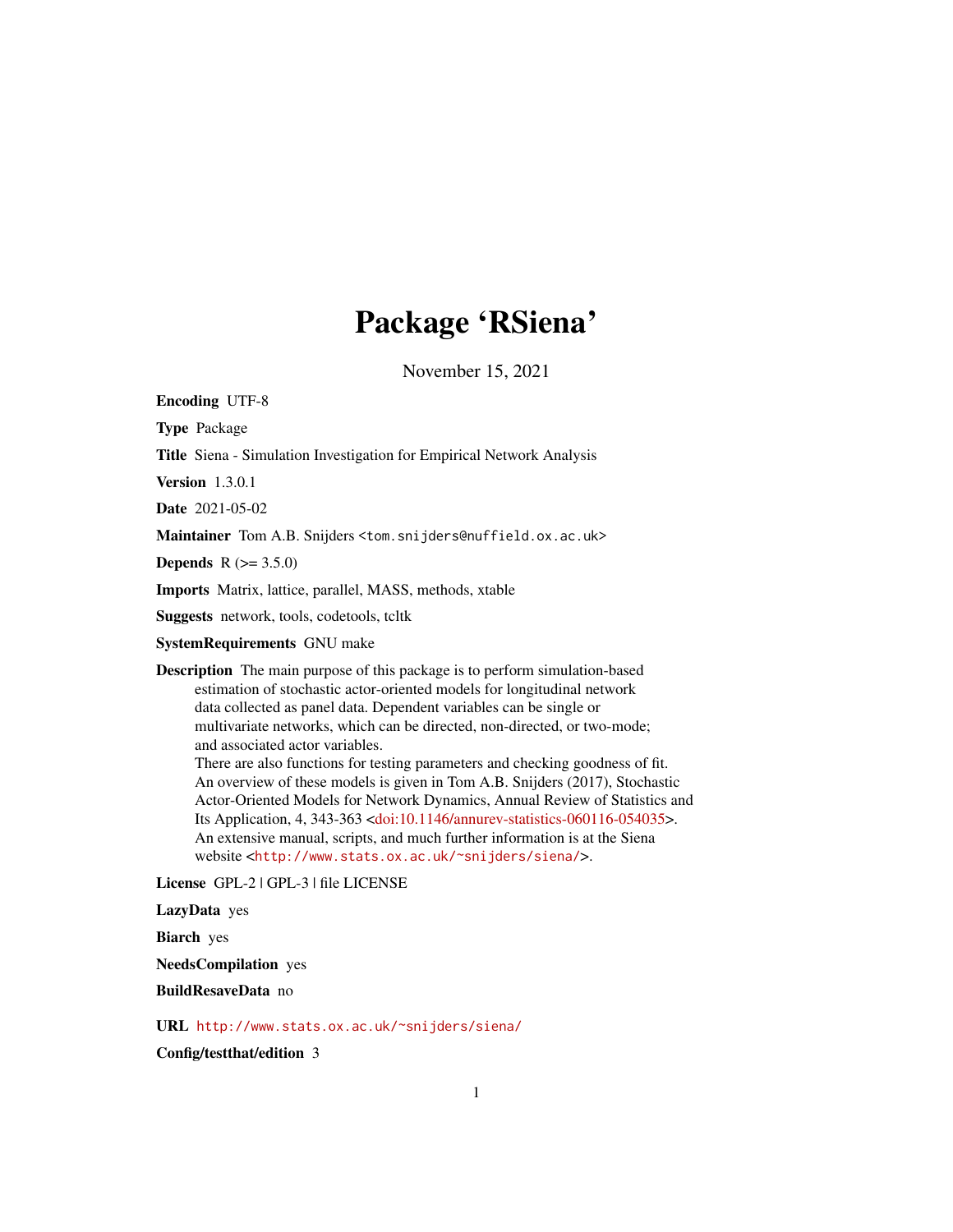Author Tom A.B. Snijders [cre, aut] (<<https://orcid.org/0000-0003-3157-4157>>), Ruth Ripley [aut], Christian Steglich [aut, ctb] (<<https://orcid.org/0000-0002-9097-0873>>), Johan Koskinen [aut, ctb] (<<https://orcid.org/0000-0002-6860-325X>>), Nynke Niezink [aut, ctb], Viviana Amati [aut, ctb] (<<https://orcid.org/0000-0003-1190-1237>>), Christoph Stadtfeld [ctb] (<<https://orcid.org/0000-0002-2704-2134>>), James Hollway [ctb] (IHEID, <<https://orcid.org/0000-0002-8361-9647>>), Per Block [ctb], Robert Krause [ctb], Charlotte Greenan [ctb], Josh Lospinoso [ctb], Michael Schweinberger [ctb] (<<https://orcid.org/0000-0003-3649-5386>>), Mark Huisman [ctb], Krists Boitmanis [ctr], Felix Schoenenberger [ctb], Mark Ortmann [ctb], Marion Hoffman [ctb], Robert Hellpap [ctb], Alvaro Uzaheta [ctb]

Repository CRAN

```
Date/Publication 2021-11-15 17:13:35 UTC
```
# R topics documented:

| 3                                                                                                                                                                                                                                     |
|---------------------------------------------------------------------------------------------------------------------------------------------------------------------------------------------------------------------------------------|
| 5<br>allEffects                                                                                                                                                                                                                       |
| 7                                                                                                                                                                                                                                     |
| 8                                                                                                                                                                                                                                     |
| <b>9</b>                                                                                                                                                                                                                              |
| 10                                                                                                                                                                                                                                    |
| 11                                                                                                                                                                                                                                    |
| 13                                                                                                                                                                                                                                    |
| 15                                                                                                                                                                                                                                    |
| $include Effect matrix matrix matrix matrix matrix matrix matrix matrix matrix matrix matrix matrix matrix matrix matrix matrix matrix matrix matrix matrix matrix matrix matrix matrix matrix matrix matrix matrix matrix matrix 16$ |
| 17                                                                                                                                                                                                                                    |
| 19                                                                                                                                                                                                                                    |
| 21                                                                                                                                                                                                                                    |
| 23                                                                                                                                                                                                                                    |
| 26                                                                                                                                                                                                                                    |
| 28                                                                                                                                                                                                                                    |
| 29                                                                                                                                                                                                                                    |
| 31                                                                                                                                                                                                                                    |
| 32                                                                                                                                                                                                                                    |
| 35                                                                                                                                                                                                                                    |
| 36                                                                                                                                                                                                                                    |
| 37                                                                                                                                                                                                                                    |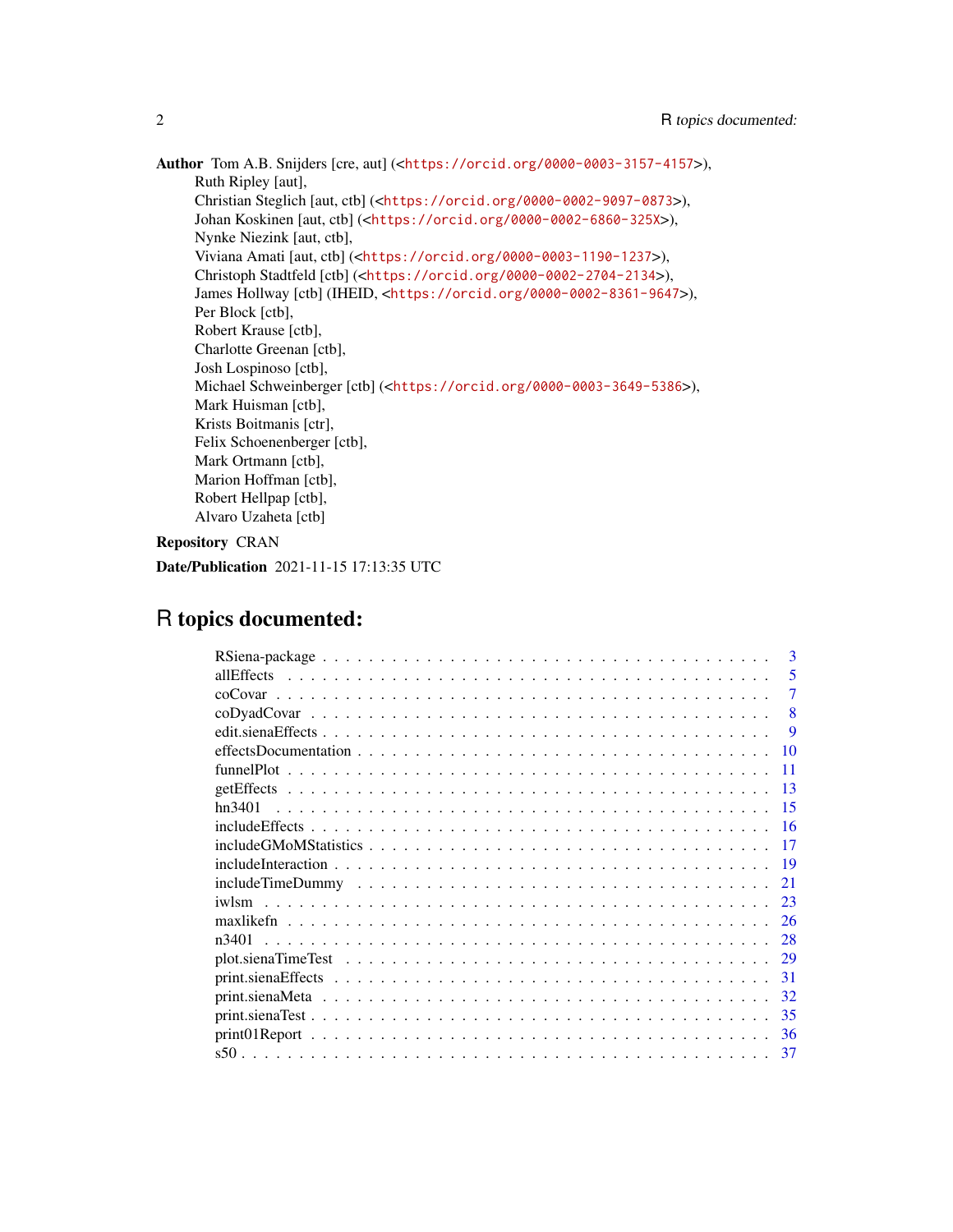# <span id="page-2-0"></span>RSiena-package 3

|       | 38                                                                                                                            |
|-------|-------------------------------------------------------------------------------------------------------------------------------|
|       | 38                                                                                                                            |
|       | 39                                                                                                                            |
|       | 40                                                                                                                            |
|       | 40                                                                                                                            |
|       | 41                                                                                                                            |
|       | 43                                                                                                                            |
|       | 50<br>siena08                                                                                                                 |
|       | 53<br>$sienaAlgorithmCreate \dots \dots \dots \dots \dots \dots \dots \dots \dots \dots \dots \dots \dots \dots \dots$        |
|       | 57                                                                                                                            |
|       | 59                                                                                                                            |
|       | 61<br>$sienaDataCreate \dots \dots \dots \dots \dots \dots \dots \dots \dots \dots \dots \dots \dots \dots \dots \dots \dots$ |
|       | 62                                                                                                                            |
|       | 65                                                                                                                            |
|       | 67                                                                                                                            |
|       | 72<br>$sienaGOF-auxiliary \ldots \ldots \ldots \ldots \ldots \ldots \ldots \ldots \ldots \ldots \ldots \ldots$                |
|       | 80                                                                                                                            |
|       | 83                                                                                                                            |
|       | 84                                                                                                                            |
|       | 88                                                                                                                            |
|       | 92                                                                                                                            |
|       | 95                                                                                                                            |
|       | 96                                                                                                                            |
|       | 97                                                                                                                            |
|       | 98                                                                                                                            |
|       |                                                                                                                               |
|       |                                                                                                                               |
|       |                                                                                                                               |
|       |                                                                                                                               |
|       |                                                                                                                               |
| Index | 106                                                                                                                           |

RSiena-package *Simulation Investigation for Empirical Network Analysis*

# Description

Fits statistical models to longitudinal sets of networks, and to longitudinal sets of networks and behavioral variables. Not only one-mode networks but also two-mode networks and multivariate networks are allowed. The models are stochastic actor-oriented models.

Recent versions of the package are distributed through GitHub, see [https://github.com/snlab-nl](https://github.com/snlab-nl/rsiena/)/ [rsiena/](https://github.com/snlab-nl/rsiena/).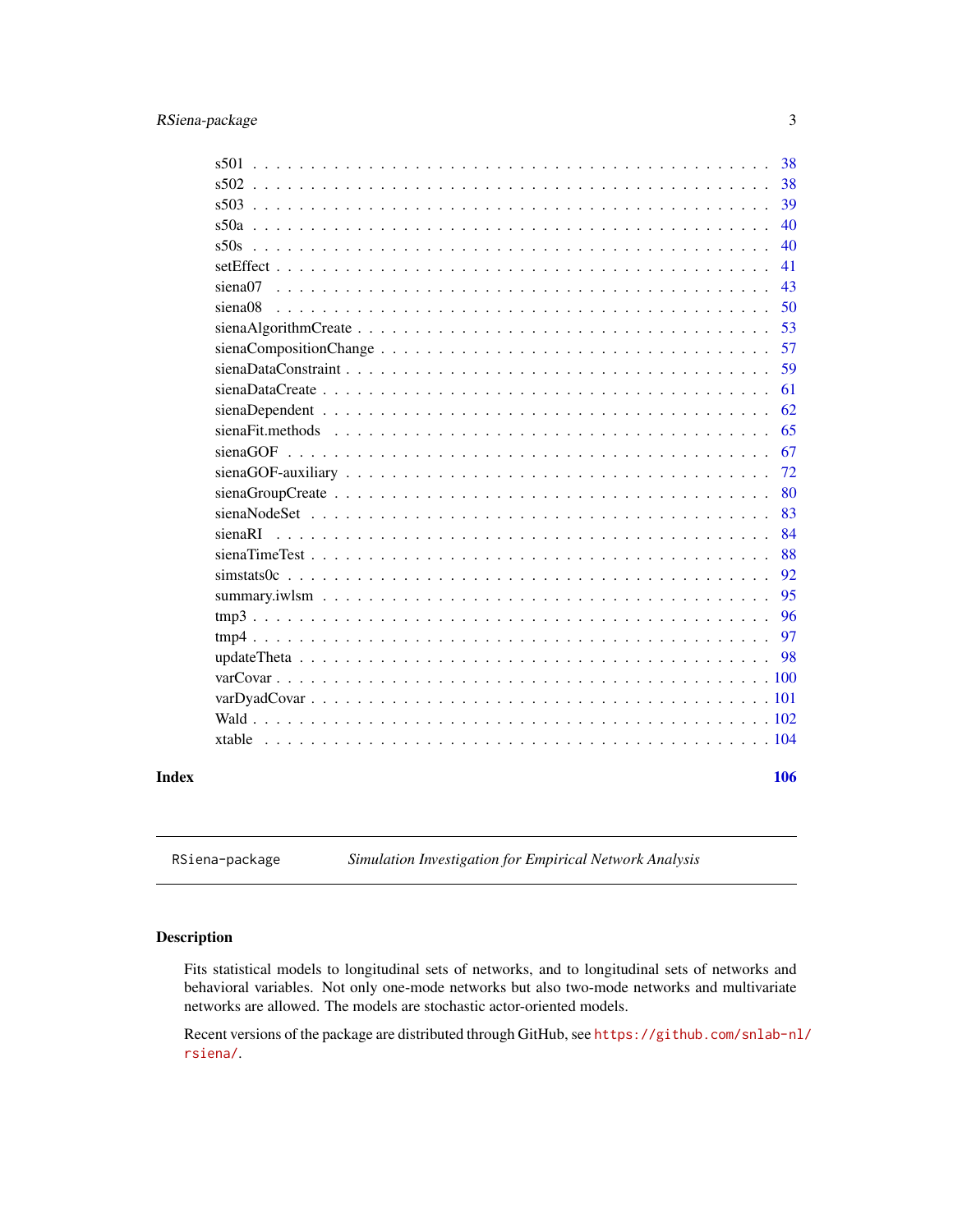The main flow of operations of this package is as follows.

Data objects can be created from matrices and vectors using [sienaDependent](#page-61-1), [coCovar](#page-6-1), [varCovar](#page-99-1), [coDyadCovar](#page-7-1), etc., and finally [sienaDataCreate](#page-60-1).

Effects are selected using an [sienaEffects](#page-12-1) object, which can be created using [getEffects](#page-12-2) and may be further specified by [includeEffects](#page-15-1), [setEffect](#page-40-1), and [includeInteraction](#page-18-1).

Control of the estimation algorithm requires a [sienaAlgorithm](#page-52-1) object that defines the settings (parameters) of the algorithm, and which can be created by [sienaAlgorithmCreate](#page-52-2).

Function [siena07](#page-42-1) is used to fit a model. Function [sienaGOF](#page-66-1) can be used for studying goodness of fit.

A general introduction to the method is available in the tutorial paper Snijders, van de Bunt, and Steglich (2010). Next to the help pages, more detailed help is available in the manual (see below) and a lot of information is at the website (also see below).

| Package:            | RSiena                                           |
|---------------------|--------------------------------------------------|
| Type:               | Package                                          |
| Version:            | 1.3.0                                            |
| Date:               | 2021-05-02                                       |
| Depends:            | $R$ ( $>=$ 3.5.0)                                |
| Imports:            | Matrix, lattice, parallel, MASS, methods, xtable |
| Suggests:           | network, tools, codetools, tcltk                 |
| SystemRequirements: | <b>GNU</b> make                                  |
| License:            | $GPL-2$ $  GPL-3$                                |
| LazyData:           | yes                                              |
| NeedsCompilation:   | yes                                              |
| BuildResaveData:    | no                                               |

#### Author(s)

Ruth Ripley, Krists Boitmanis, Tom Snijders, Felix Schoenenberger, Nynke Niezink. Contributions by Josh Lospinoso, Charlotte Greenan, Viviana Amati, Christian Steglich, Johan Koskinen, Mark Ortmann, Natalie Indlekofer, Christoph Stadtfeld, Per Block, Marion Hoffman, Michael Schweinberger, Robert Hellpap, and Alvaro Uzaheta.

Maintainer: Tom A.B. Snijders <tom.snijders@nuffield.ox.ac.uk>

# References

- Amati, Viviana, Schoenenberger, Felix, and Snijders, Tom A.B. (2019). Contemporaneous statistics for estimation in stochastic actor-oriented co-evolution models. *Psychometrika* 84, 1068–1096.
- Schweinberger, Michael, and Snijders, Tom A.B. (2007). Markov models for digraph panel data: Monte Carlo-based derivative estimation. *Computational Statistics and Data Analysis* 51, 4465–4483.
- Snijders, Tom A.B. (2001). The statistical evaluation of social network dynamics. *Sociological Methodology* 31, 361-395.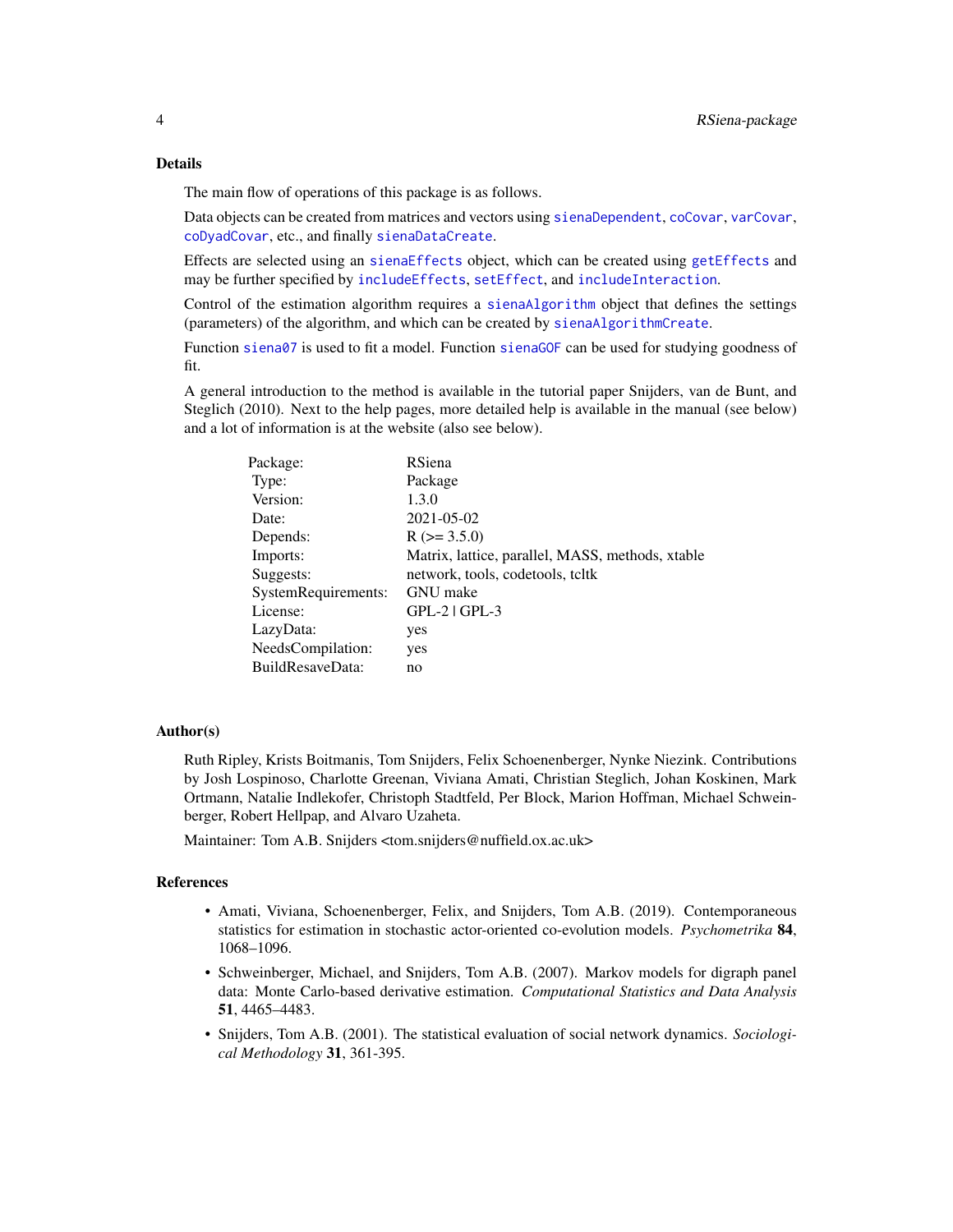#### <span id="page-4-0"></span>allEffects 5

- Snijders, Tom A.B. (2017). Stochastic Actor-Oriented Models for Network Dynamics. *Annual Review of Statistics and Its Application* 4, 343–363.
- Snijders, Tom A.B., van de Bunt, Gerhard G., and Steglich, Christian E.G. (2010). Introduction to actor-based models for network dynamics. *Social Networks* 32, 44–60.
- Snijders, Tom A.B., Steglich, Christian E.G., and Schweinberger, Michael (2007). Modeling the co-evolution of networks and behavior. Pp. 41–71 in *Longitudinal models in the behavioral and related sciences*, edited by Kees van Montfort, Han Oud and Albert Satorra; Lawrence Erlbaum.
- Steglich, Christian E.G., Snijders, Tom A.B., and Pearson, Michael A. (2010). Dynamic networks and behavior: Separating selection from influence. *Sociological Methodology* 40, 329–393.
- The manual: [http://www.stats.ox.ac.uk/~snijders/siena/RSiena\\_Manual.pdf](http://www.stats.ox.ac.uk/~snijders/siena/RSiena_Manual.pdf)
- The website: <http://www.stats.ox.ac.uk/~snijders/siena/>.

#### See Also

#### [siena07](#page-42-1)

#### Examples

```
mynet1 <- sienaDependent(array(c(tmp3, tmp4), dim=c(32, 32, 2)))
mydata <- sienaDataCreate(mynet1)
myeff <- getEffects(mydata)
myeff <- includeEffects(myeff, transTrip)
myeff
myalgorithm <- sienaAlgorithmCreate(nsub=3, n3=200)
ans <- siena07(myalgorithm, data=mydata, effects=myeff, batch=TRUE)
summary(ans)
```
allEffects *Internal data frame used to construct effect objects.*

#### **Description**

This data frame is used internally to construct effect objects.

### Usage

data(allEffects)

# Format

A data frame with values for the following 23 variables.

effectGroup a character vector

effectName a character vector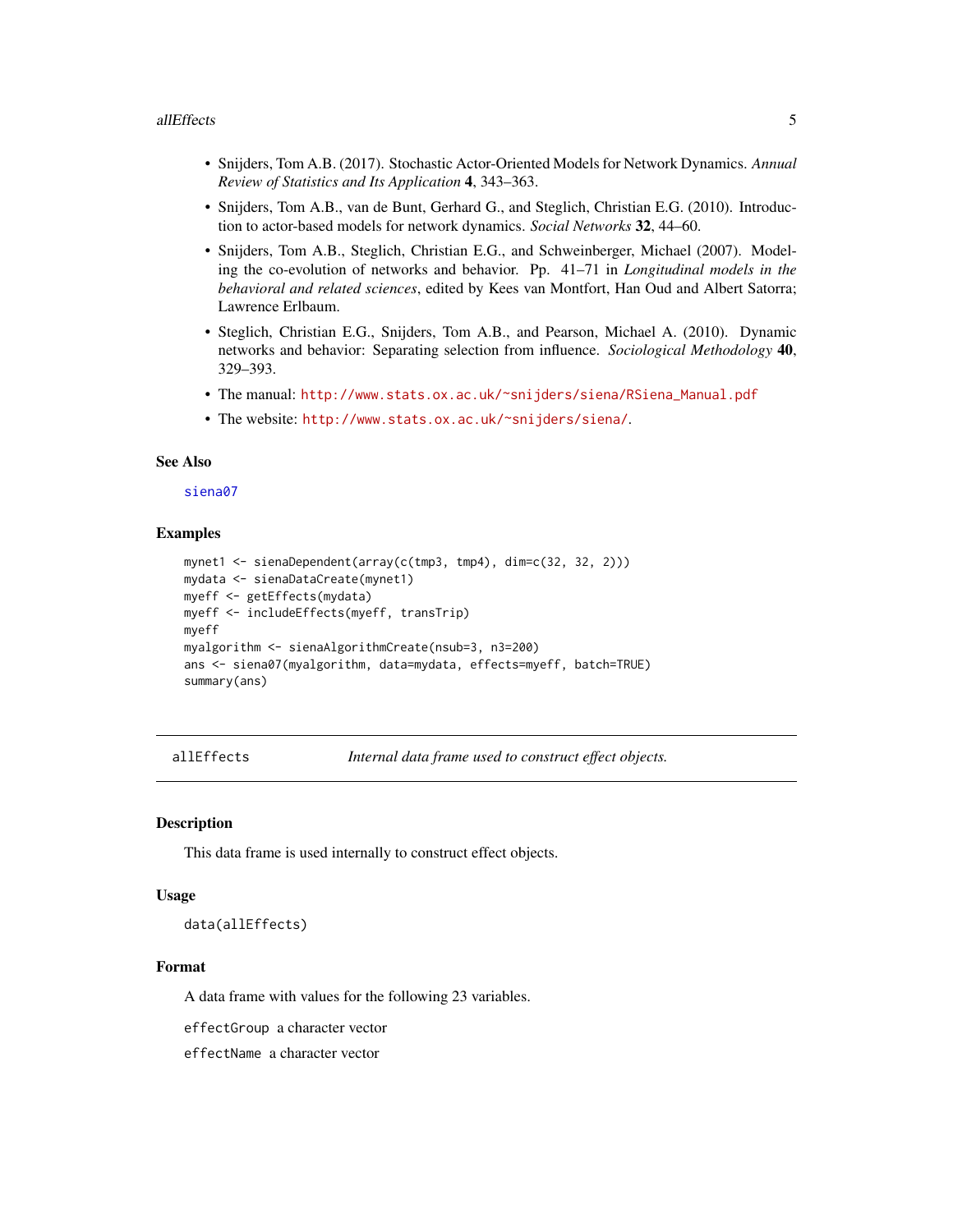**6 allEffects** 

functionName a character vector shortName a character vector endowment a logical vector interaction1 a character vector interaction2 a character vector type a character vector basicRate a logical vector include a logical vector randomEffects a logical vector fix a logical vector test a logical vector timeDummy a character vector, default "," initialValue a numeric vector parm a numeric vector functionType a character vector period a character vector rateType a character vector untrimmedValue a numeric vector effect1 a logical vector effect2 a logical vector effect3 a logical vector interactionType a character vector local a logical vector setting Settings name: " (no settings), 'primary', 'universal' or the name of the defining covariate.

# Details

Used to define effects. Not for general user use.

# References

See <http://www.stats.ox.ac.uk/~snijders/siena/>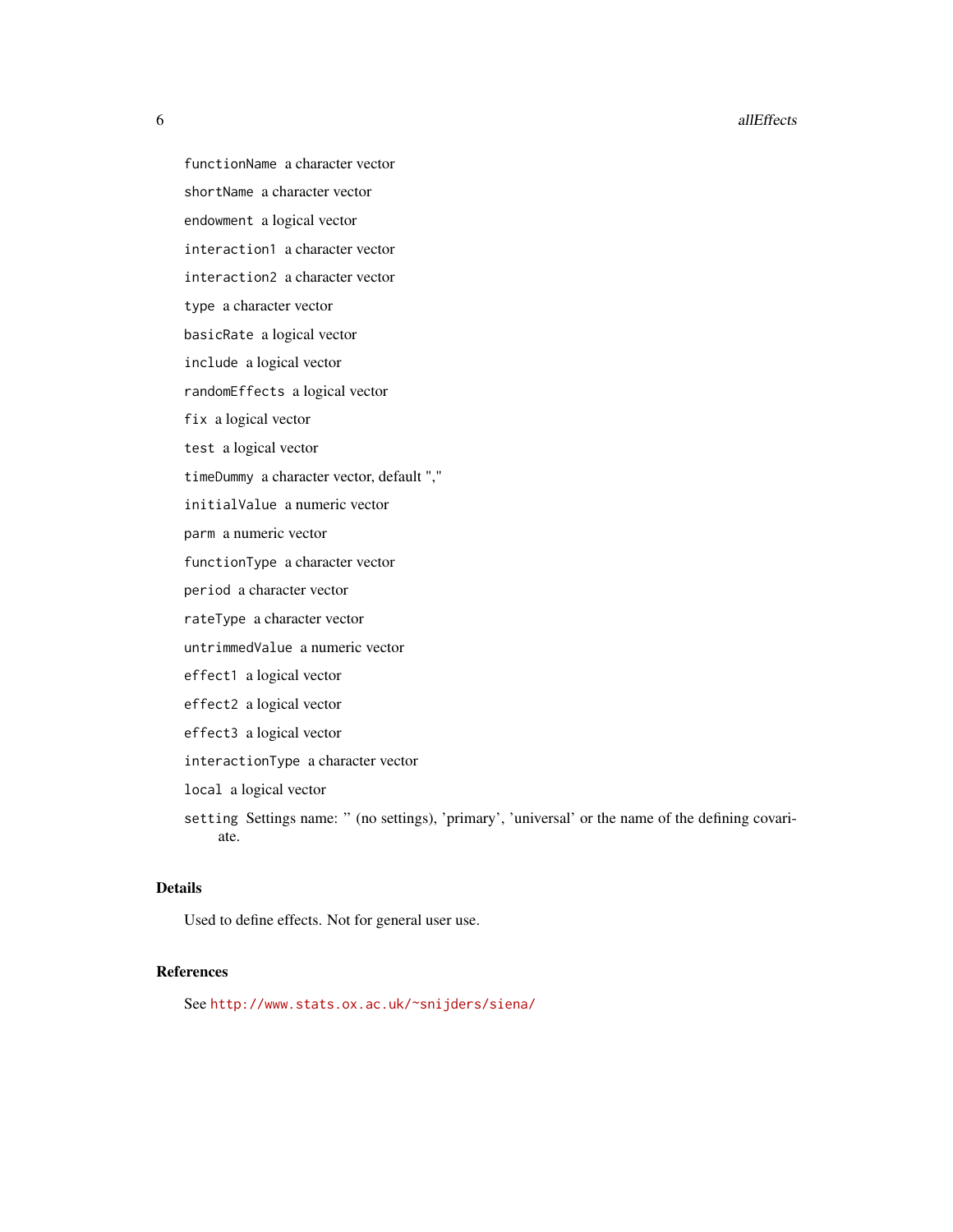<span id="page-6-1"></span><span id="page-6-0"></span>

#### Description

This function creates a constant covariate object from a vector.

# Usage

```
coCovar(val, centered=TRUE, nodeSet="Actors", imputationValues=NULL)
```
# Arguments

| val              | Vector of covariate values                                                                                                                               |
|------------------|----------------------------------------------------------------------------------------------------------------------------------------------------------|
| centered         | Boolean: if TRUE, then the mean value is subtracted.                                                                                                     |
| nodeSet          | Name of node set: character string. If the entire data set contains more than one<br>node set, then the node sets must be specified in all data objects. |
| imputationValues |                                                                                                                                                          |
|                  | Vector of covariate values of same length as val, to be used for imputation of                                                                           |
|                  | NA values (if any) in val. Must not contain any NA.                                                                                                      |

# Details

When part of a Siena data object, the covariate is associated with the node set node Set of the Siena data object. In practice, the node set needs to be specified only in the case of the use of the covariate with a two-mode network.

If there are any NA values in val, and imputationValues is given, then the corresponding elements of imputationValues are used for imputation. If imputationValues is NULL, imputation is by the mean value. In both cases, cases with imputed values are not used for calculating target statistics (see the manual).

#### Value

Returns the covariate as an object of class "coCovar", in which form it can be used as an argument to [sienaDataCreate](#page-60-1).

#### Author(s)

Ruth Ripley

#### References

See <http://www.stats.ox.ac.uk/~snijders/siena/>

# See Also

[sienaDataCreate](#page-60-1), [varCovar](#page-99-1), [coDyadCovar](#page-7-1), [varDyadCovar](#page-100-1), [sienaNodeSet](#page-82-1)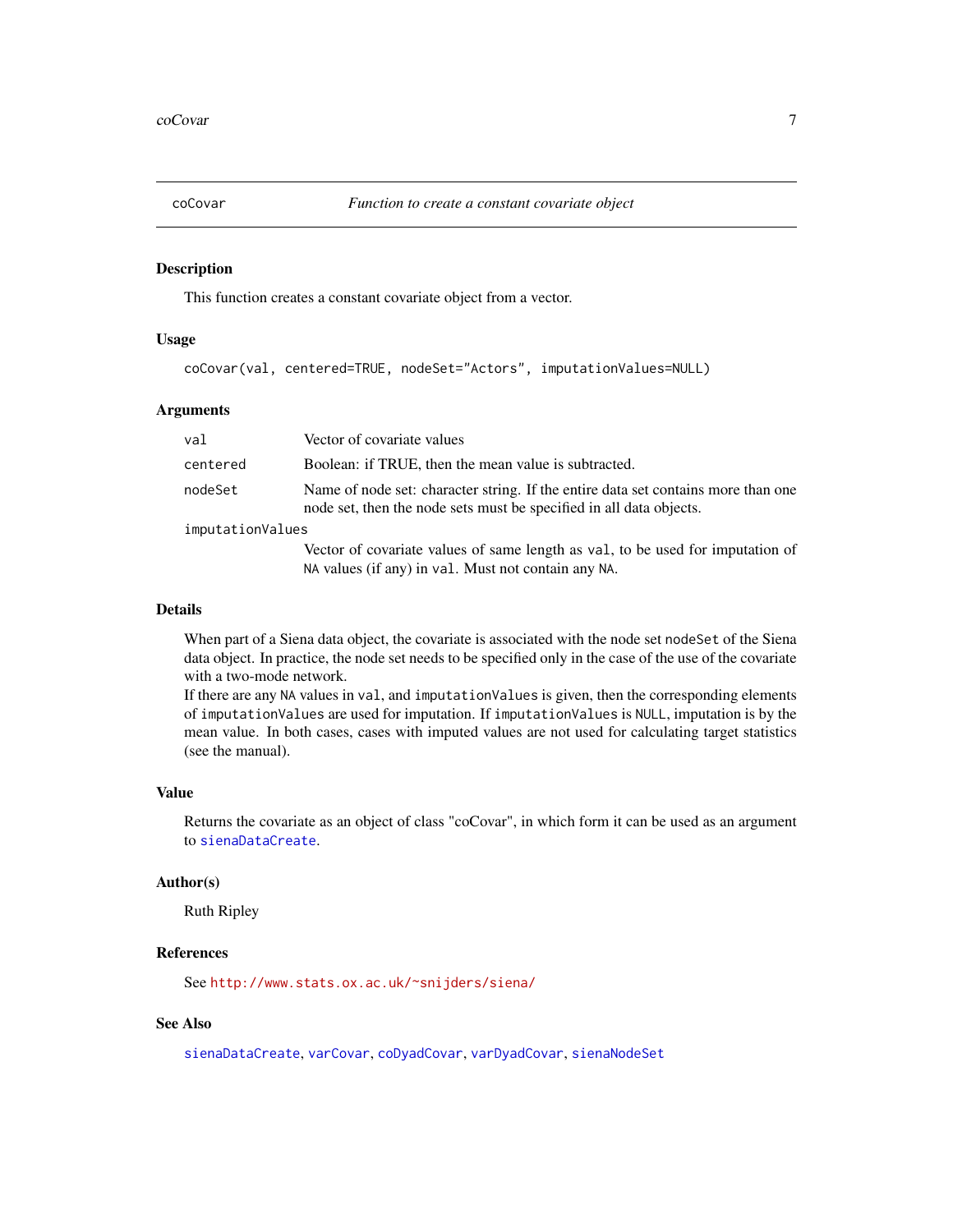# Examples

```
myconstCovar <- coCovar(s50a[,1])
senders <- sienaNodeSet(50, nodeSetName="senders")
receivers <- sienaNodeSet(30, nodeSetName="receivers")
senders.attribute <- coCovar(rep(1:10, each=5), nodeSet="senders")
receivers.attribute <- coCovar(rep(1:5, each=6), nodeSet="receivers")
```
<span id="page-7-1"></span>coDyadCovar *Function to create a constant dyadic covariate object.*

## Description

This function creates a constant dyadic covariate object from a matrix.

# Usage

```
coDyadCovar(val, centered=TRUE, nodeSets=c("Actors", "Actors"),
    sparse=is(val,"dgTMatrix"), type=c("oneMode", "bipartite"))
```
# Arguments

| val      | Matrix of covariate values. May be sparse, of type "dgTMatrix".                                                                                                                            |
|----------|--------------------------------------------------------------------------------------------------------------------------------------------------------------------------------------------|
| centered | Boolean: if TRUE, then the mean value is subtracted.                                                                                                                                       |
| nodeSets | The name of the node sets with which this covariate is associated. If the entire<br>data set contains more than one node set, then the node sets must be specified in<br>all data objects. |
| sparse   | Boolean: whether a sparse matrix or not.                                                                                                                                                   |
| type     | one Mode or bipartite: whether the matrix refers to a one-mode or a bipartite<br>(two-mode) network.                                                                                       |

# Details

When part of a Siena data object, the covariate is assumed to be associated with the node sets named in nodeSets of the Siena data object. The name of the associated node sets will only be checked when the Siena data object is created.

# Value

Returns the covariate as an object of class "coDyadCovar", in which form it can be used as an argument to [sienaDataCreate](#page-60-1).

# Author(s)

Ruth Ripley

<span id="page-7-0"></span>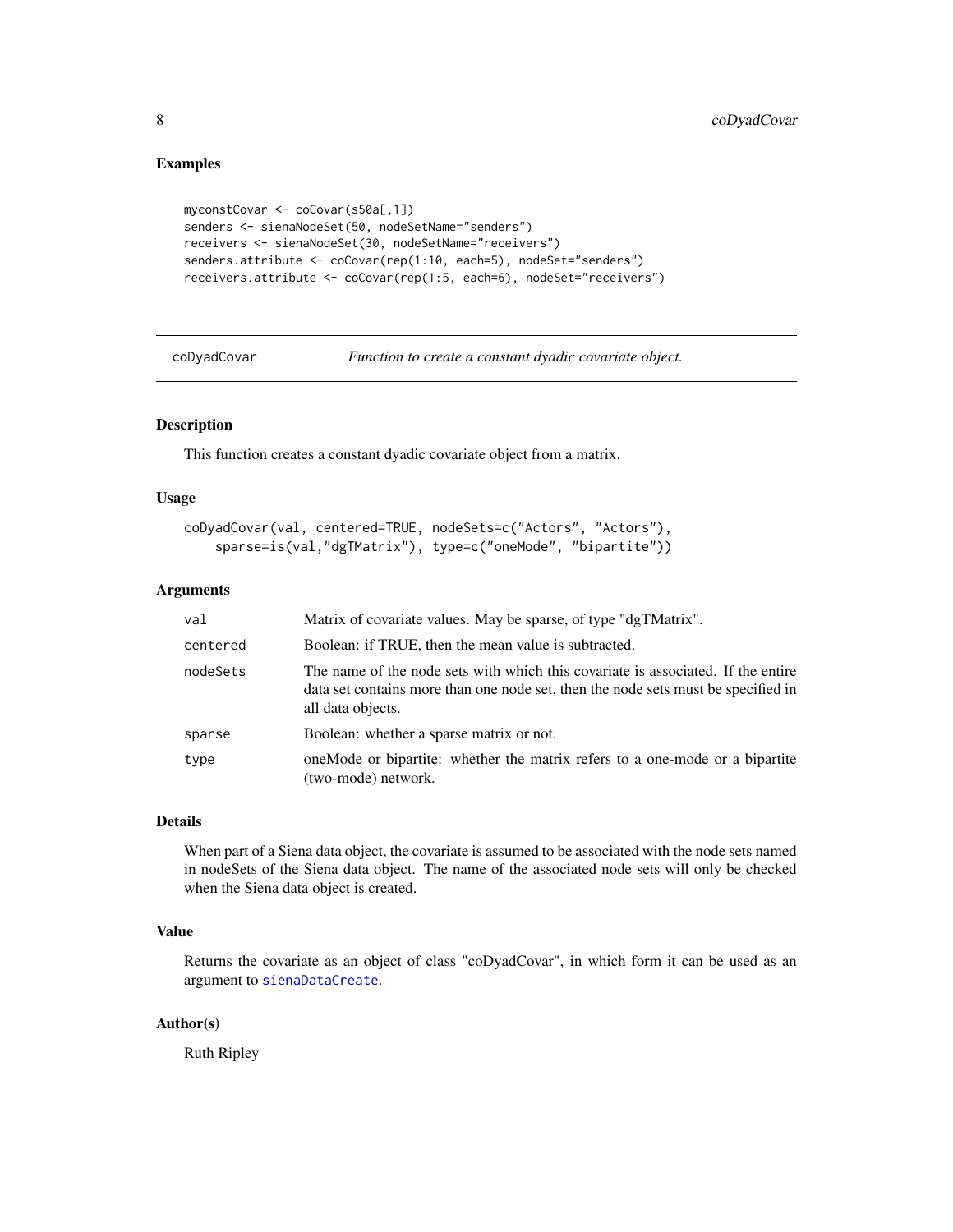# <span id="page-8-0"></span>edit.sienaEffects 9

# References

See <http://www.stats.ox.ac.uk/~snijders/siena/>

# See Also

[sienaDataCreate](#page-60-1), [varDyadCovar](#page-100-1), [coCovar](#page-6-1), [varCovar](#page-99-1)

# Examples

mydyadvar <- coDyadCovar(s503)

edit.sienaEffects *Allow editing of a sienaEffects object if a gui is available.*

### Description

Interactive editor for an effects object. A wrapper to edit.data.frame.

# Usage

## S3 method for class 'sienaEffects' edit(name, ...)

# Arguments

| name     | An object of class sienaEffects            |
|----------|--------------------------------------------|
| $\cdots$ | For extra arguments (none used at present) |

# Details

Will be invoked by fix(name) for an object of class sienaEffects.

# Value

The updated object. There is no backup copy, and the edits cannot be undone.

# Author(s)

Ruth Ripley

# References

See <http://www.stats.ox.ac.uk/~snijders/siena/>

# See Also

[getEffects](#page-12-2)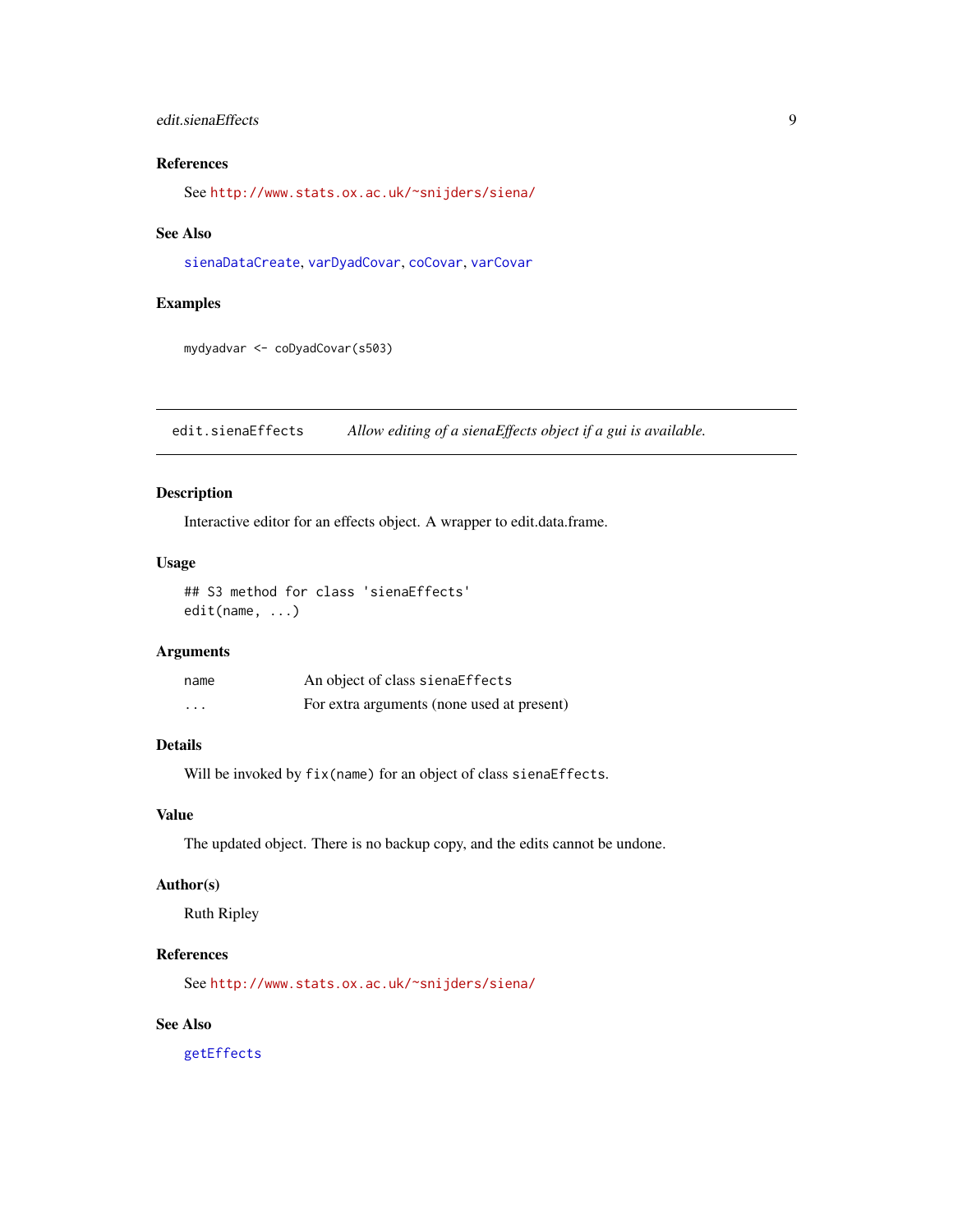# Examples

```
mynet1 <- sienaDependent(array(c(s501, s502, s503), dim=c(50, 50, 3)))
mybeh <- sienaDependent(s50a, type="behavior")
mycovar <- coCovar(rnorm(50))
mydyadcovar <- coDyadCovar(matrix(as.numeric(rnorm(2500) > 2), nrow=50))
mydata <- sienaDataCreate(mynet1, mybeh, mycovar, mydyadcovar)
myeff <- getEffects(mydata)
## Not run:
fix(myeff)
```

```
## End(Not run)
```
<span id="page-9-1"></span>effectsDocumentation *Function to create a table of documentation of effect names, short names etc.*

# **Description**

Produces a table of the shortnames and other information for effects, either in html or latex.

# Usage

```
effectsDocumentation(effects = NULL, type = "html", display = (type=="html"),
   filename = ifelse(is.null(effects), "effects", deparse(substitute(effects))))
```
#### Arguments

| effects  | A Siena effects object, or NULL.                                                           |
|----------|--------------------------------------------------------------------------------------------|
| type     | Type of output required. Valid options are "html" or "latex".                              |
| display  | Boolean: should the output be displayed after creation. Only applicable to html<br>output. |
| filename | Character string denoting file name.                                                       |

#### Details

If effects=NULL, the allEffects object is written to a table, either latex or html. This table presents all the available effects present in this version of RSiena, not delimited by a particular data set. The default file name is "effects.tex" or "effects.html", respectively.

The table lists all effects, with their name, shortName, whether an endowment (and creation) effect exists, the value of an effect parameter - if any -, and the interactionType (which can be empty or: "ego" or "dyadic" for dependent network variables; "OK" for dependent behavior variables). The latter is important for knowing how the effects can be used in interaction effects. (See [includeInteraction](#page-18-1)).

If an existing effects object is specified for effects, then all available effects in this effects object are listed. This table lists the name (i.e., dependent variable), effect name, shortName, type (rate/evaluation/endowment/creation), the variables defined as interaction1 and interaction2

<span id="page-9-0"></span>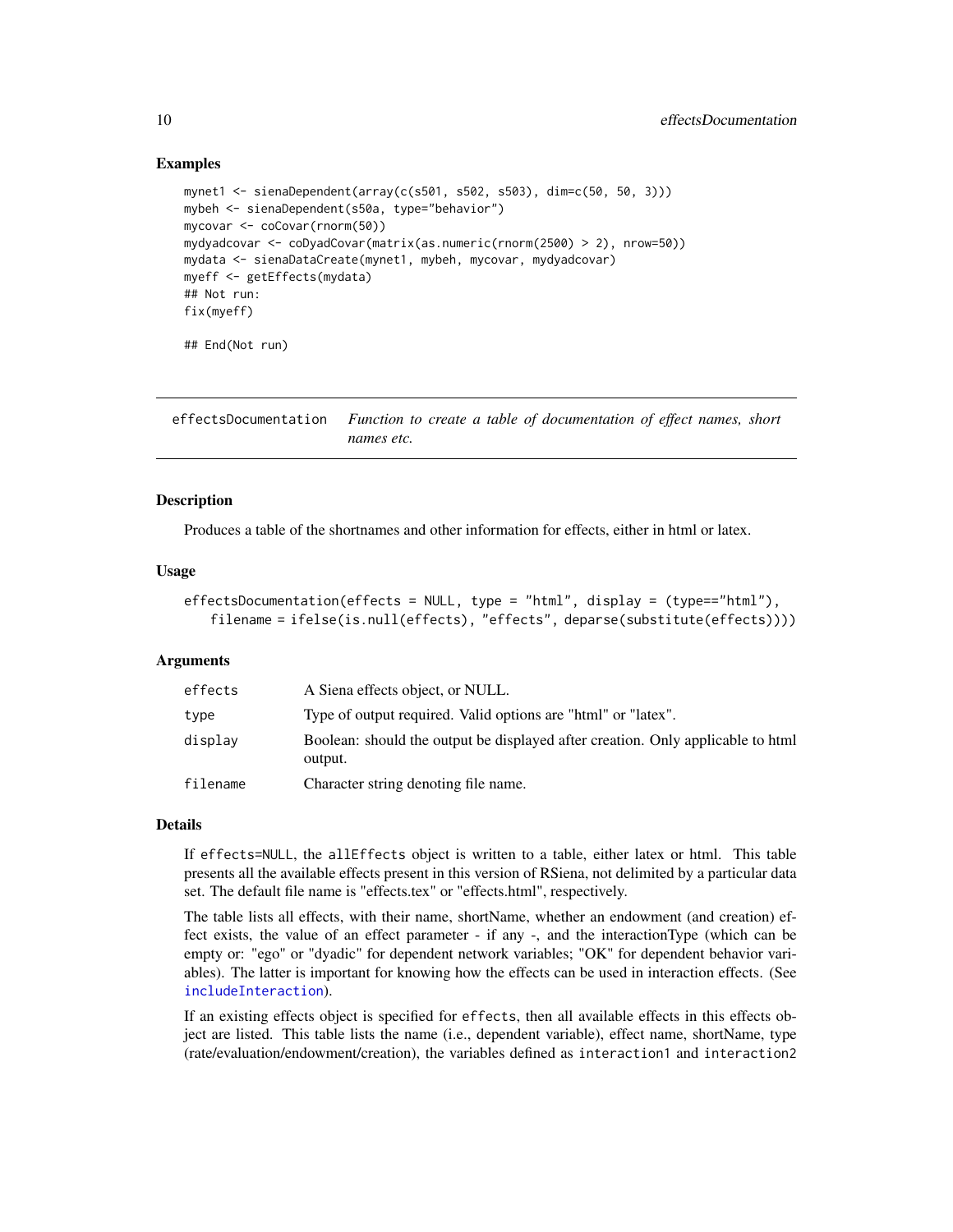#### <span id="page-10-0"></span>funnelPlot 11

(see [includeEffects](#page-15-1)) that specify this effect, the value of an effect parameter - if any -, and the interactionType.

The GMoM effects, which are those with type=gmm, are listed at the end. For these, the distinction between the fields name and interaction1, referring to the dependent and the explanatory roles of the variables, has no meaning.

The default root file name is the name of the input effects object.

# Value

Nothing returned. Output files are created in the current working directory.

# Author(s)

Ruth Ripley, Tom A.B. Snijders

# References

See <http://www.stats.ox.ac.uk/~snijders/siena/>

# See Also

[getEffects](#page-12-2), [includeEffects](#page-15-1), [summary.sienaEffects](#page-30-1), [includeInteraction](#page-18-1).

#### Examples

## Not run: effectsDocumentation()

<span id="page-10-1"></span>funnelPlot *Plot function for a list of sienaFit objects*

# Description

Draws a funnel plot for a list of sienaFit objects that all have estimated the same parameter.

# Usage

funnelPlot(anslist, k, threshold=NULL, origin=TRUE, plotAboveThreshold=TRUE, verbose=TRUE, ...)

#### Arguments

| anslist   | A list of object of class sienaFit.                                                                                                             |
|-----------|-------------------------------------------------------------------------------------------------------------------------------------------------|
| k         | The number of the parameter to be plotted.                                                                                                      |
| threshold | threshold for standard errors: all estimations where the standard error for pa-<br>rameter k is larger than this threshold will be disregarded. |
| origin    | Boolean: whether to include the origin in the plot, if all estimates have the same<br>sign.                                                     |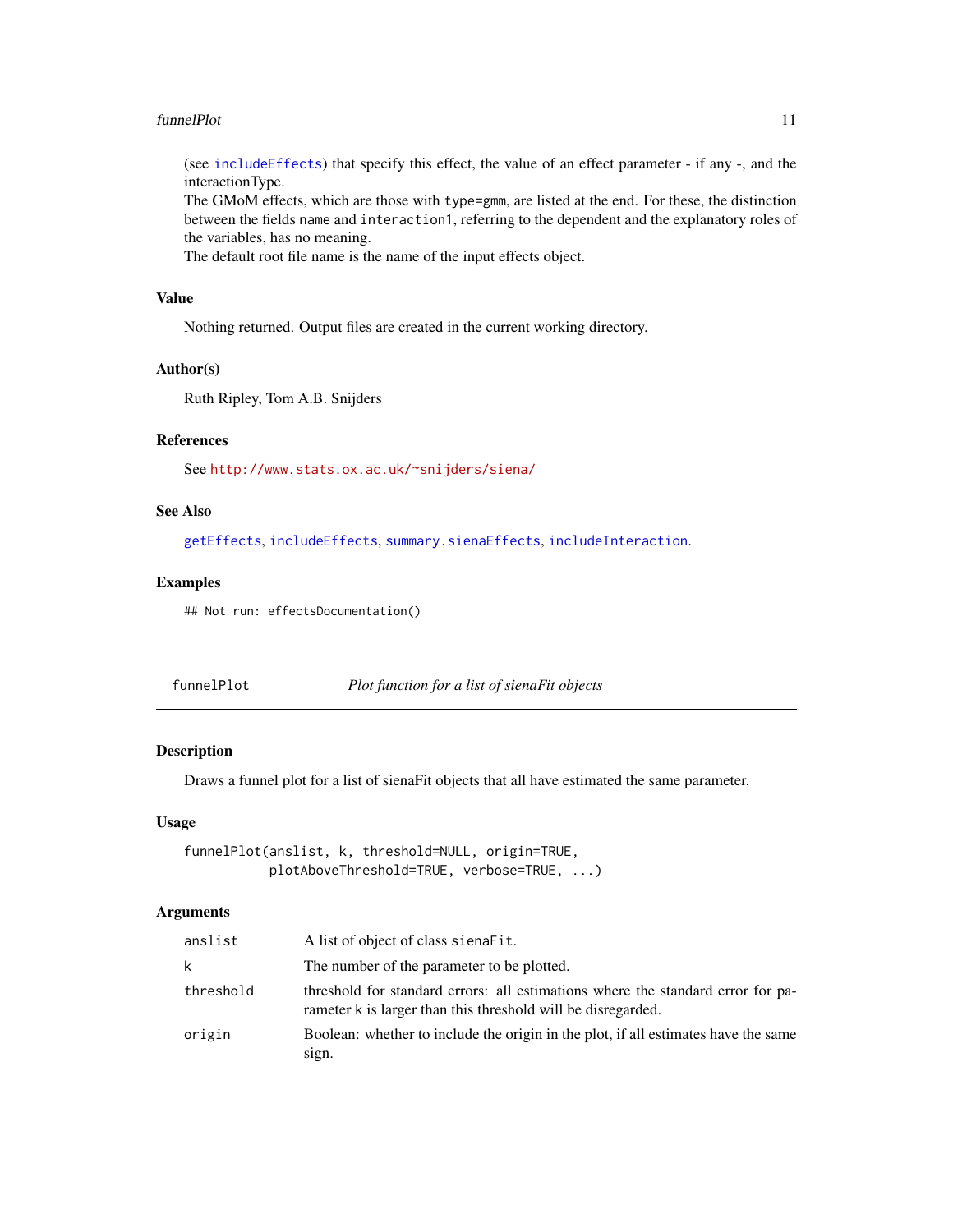| plotAboveThreshold |                                                                                                                                                       |  |
|--------------------|-------------------------------------------------------------------------------------------------------------------------------------------------------|--|
|                    | Boolean: whether to include the estimates for which the standard error is larger<br>than threshold, and plot them with an asterisk at se=threshold.   |  |
| verbose            | Boolean: whether to report in the console all estimates omitted, because either<br>their standard error is larger than threshold, or they were fixed. |  |
|                    | For extra arguments (passed to plot).                                                                                                                 |  |

# Details

The function funnelPlot plots estimates against standard errors for a given effect k, with red reference lines added at the two-sided significance threshold 0.05. Effects for which a score test was requested are not plotted (and reported to the console if verbose).

If not all effects with number k are the same in all sienaFit objects, a warning is given. The effect name for the first object is used as the plot title.

Another funnel plot is available as print. sienaMeta.

# Value

The two-column matrix of values of the plotted points is invisibly returned.

# Author(s)

Tom Snijders

#### See Also

[siena08](#page-49-1), [print.sienaMeta](#page-31-1)

#### Examples

```
# A meta-analysis for three groups does not make much sense.
# But using three groups shows the idea.
Group1 <- sienaDependent(array(c(N3401, HN3401), dim=c(45, 45, 2)))
Group3 <- sienaDependent(array(c(N3403, HN3403), dim=c(37, 37, 2)))
Group4 <- sienaDependent(array(c(N3404, HN3404), dim=c(33, 33, 2)))
dataset.1 <- sienaDataCreate(Friends = Group1)
dataset.3 <- sienaDataCreate(Friends = Group3)
dataset.4 <- sienaDataCreate(Friends = Group4)
OneAlgorithm <- sienaAlgorithmCreate(projname = NULL, nsub=1, n3=50, seed=123)
effects.1 <- getEffects(dataset.1)
effects.3 <- getEffects(dataset.3)
effects.4 <- getEffects(dataset.4)
ans.1 <- siena07(OneAlgorithm, data=dataset.1, effects=effects.1, batch=TRUE)
ans.3 <- siena07(OneAlgorithm, data=dataset.3, effects=effects.3, batch=TRUE)
ans.4 <- siena07(OneAlgorithm, data=dataset.4, effects=effects.4, batch=TRUE)
funnelPlot(list(ans.1, ans.3, ans.4), k=2)
funnelPlot(list(ans.1, ans.3, ans.4), k=2, origin=FALSE)
```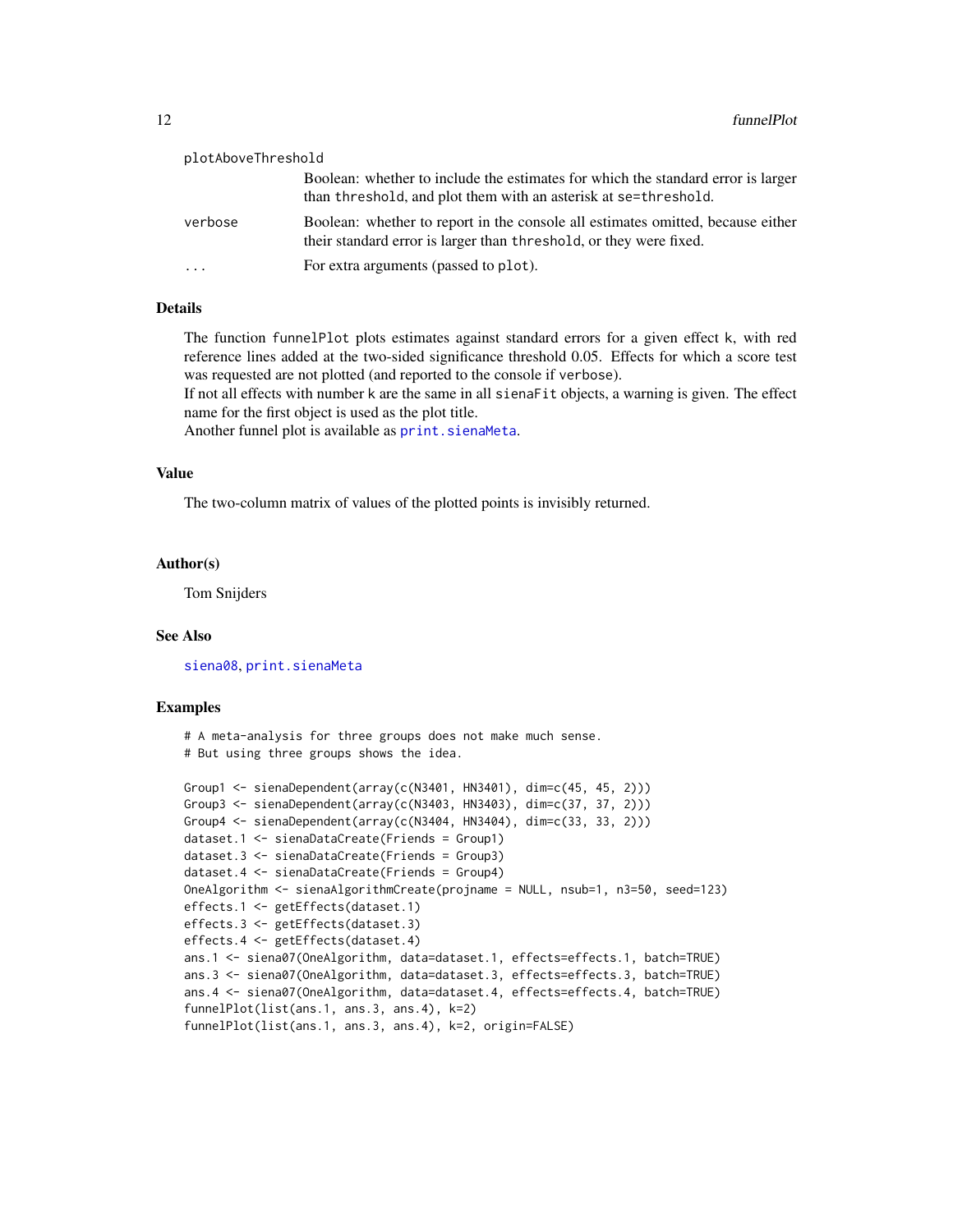<span id="page-12-2"></span><span id="page-12-0"></span>

#### <span id="page-12-1"></span>Description

Creates a basic list of effects for all dependent variables in the input siena object.

# Usage

getEffects(x, nintn = 10, behNintn=4, getDocumentation=FALSE, onePeriodSde=FALSE)

# Arguments

| $\mathsf{x}$                                                                                            | an object of class 'siena" or 'sienaGroup"                                                                                                                                                                                                                                                          |
|---------------------------------------------------------------------------------------------------------|-----------------------------------------------------------------------------------------------------------------------------------------------------------------------------------------------------------------------------------------------------------------------------------------------------|
| nintn                                                                                                   | Number of user-defined network interactions that can later be created.                                                                                                                                                                                                                              |
| Number of user-defined behavior interactions that can later be created.<br>behNintn<br>getDocumentation |                                                                                                                                                                                                                                                                                                     |
|                                                                                                         | Flag to allow documentation of internal functions, not for use by users.                                                                                                                                                                                                                            |
| onePeriodSde                                                                                            | Flag to indicate that the stochastic differential equation (SDE) model $dZ(t)$ =<br>$[aZ(t) + b]$ dt + g dW(t) should be used, instead of the regular SDE with a<br>scale parameter. This is only relevant in case the model includes a continuous<br>dependent variable and one period is studied. |

# Details

Creates a data frame of effects for use in siena model estimation. The regular way of changing this object is by the functions [includeEffects](#page-15-1), [setEffect](#page-40-1), and [includeInteraction](#page-18-1).

Note that the class of the return object may be lost if the data.frame is edited using fix. See [fix](#page-0-0) and [edit.data.frame](#page-0-0).

#### Value

An object of class sienaEffects or sienaGroupEffects: this is a data frame of which the rows are the effects available for data set x.

The effects object consists of consecutive parts, each of which relates to one dependent variable in the input object. The columns are:

| name         | name of the dependent variable               |
|--------------|----------------------------------------------|
| effectName   | name of the effect                           |
| functionName | name of the function                         |
| shortName    | short name for the effect                    |
| interaction1 | second variable to define the effect, if any |
| interaction2 | third variable to define the effect, if any  |
| type         | "eval", "endow", "creation", or "rate"       |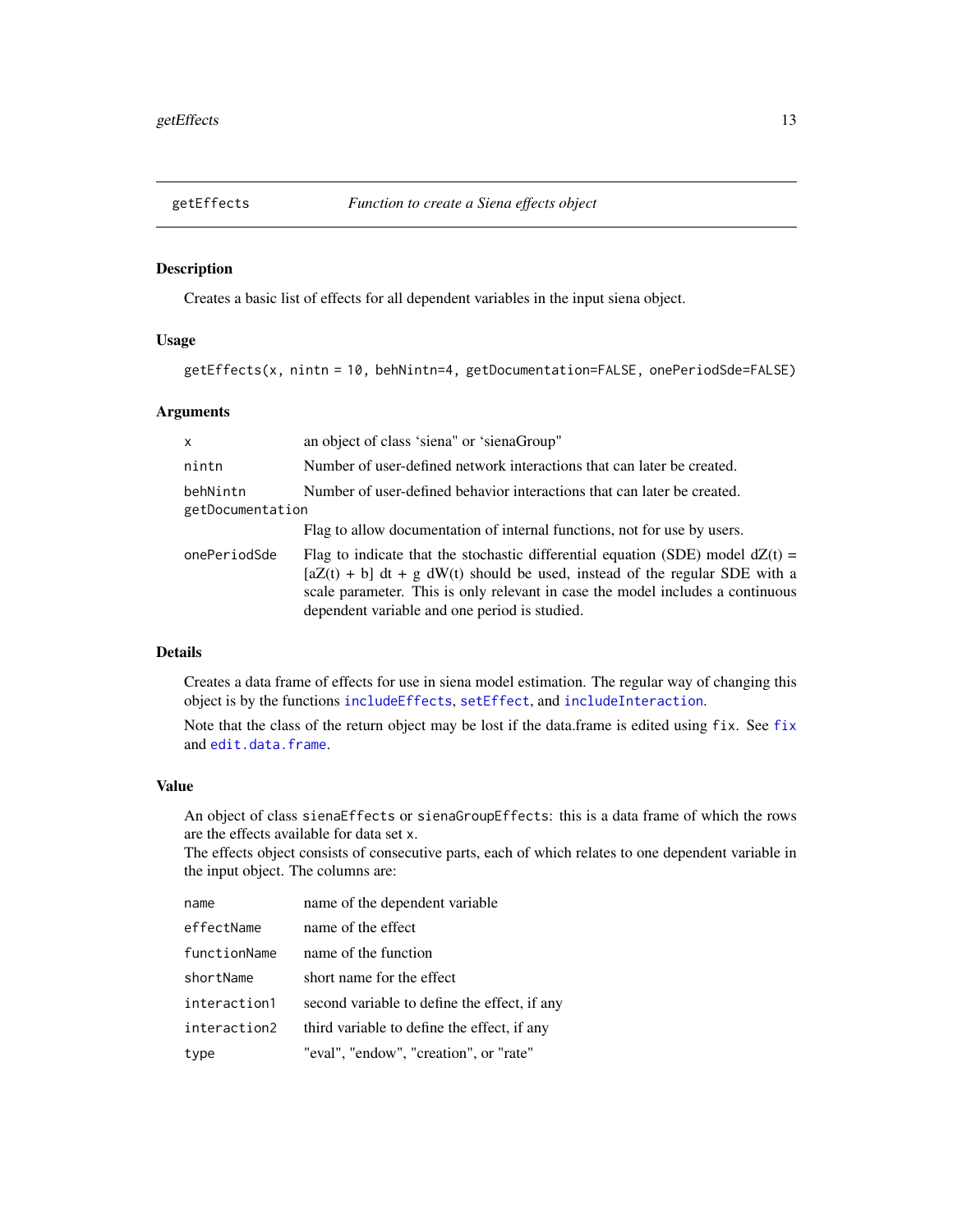| basicRate       | boolean: whether a basic rate parameter                                                                                    |  |
|-----------------|----------------------------------------------------------------------------------------------------------------------------|--|
| include         | boolean: include in the model to be fitted or not                                                                          |  |
| randomEffects   | boolean: random or fixed effect. Currently not used.                                                                       |  |
| fix             | boolean: fix parameter value or not                                                                                        |  |
| test            | boolean: test parameter value or not                                                                                       |  |
| timeDummy       | comma separated list of periods, or "all", or "," for none – which time dummy<br>interacted parameters should be included? |  |
| initialValue    | starting value for estimation, also used for fix and test.                                                                 |  |
| parm            | internal effect parameter values                                                                                           |  |
| functionType    | "objective" or "rate"                                                                                                      |  |
| period          | period for basic rate parameters                                                                                           |  |
| rateType        | "Structural", "covariate", "diffusion"                                                                                     |  |
|                 | untrimmed Value Used to store initial values which could be trimmed                                                        |  |
| effect1         | Used to indicate effect number in user-specified interactions                                                              |  |
| effect2         | Used to indicate effect number in user-specified interactions                                                              |  |
| effect3         | Used to indicate effect number in user-specified interactions                                                              |  |
| interactionType |                                                                                                                            |  |
|                 | Defines "dyadic" or "ego" or "OK" effects, used in includeInteraction                                                      |  |
| local           | whether a local effect; used for the option localML in sienaAlgorithmCreate                                                |  |
| effectFn        | here NULL, but could be replaced by a function later                                                                       |  |
| statisticFn     | here NULL, but could be replaced by a function later                                                                       |  |
| netType         | Type of dependent variable: "oneMode", "behavior", or "bipartite"                                                          |  |
| groupName       | name of relevant group data object                                                                                         |  |
| group           | sequential number of relevant group data object in total                                                                   |  |
| effectNumber    | a unique identifier of the row                                                                                             |  |

The combination of name, shortName, interaction1, interaction2, and type uniquely identifies any effect other than basic rate effects and user-specified interaction effects. For the latter, effect1, effect2 and effect3 are also required for the identification. The combination name, shortName, period and group uniquely identifies a basic rate effect.

The columns not used for identifying the effect define how the effect is used for the estimation.

The columns initialValue and parm should not be confused: initialValue gives the initial value for the parameter to be estimated, indicated in the manual by theta; parm gives the internal value of the parameter defining the effect, indicated in the manual (Chapter 12) by p, and is fixed during the estimation.

A list of all effects in a given effects object (e.g., myeff), including their names of dependent variables, effect names, short names, and values of interaction1 and interaction2 (if any), is obtained by executing [effectsDocumentation\(](#page-9-1)myeff).

# Author(s)

Ruth Ripley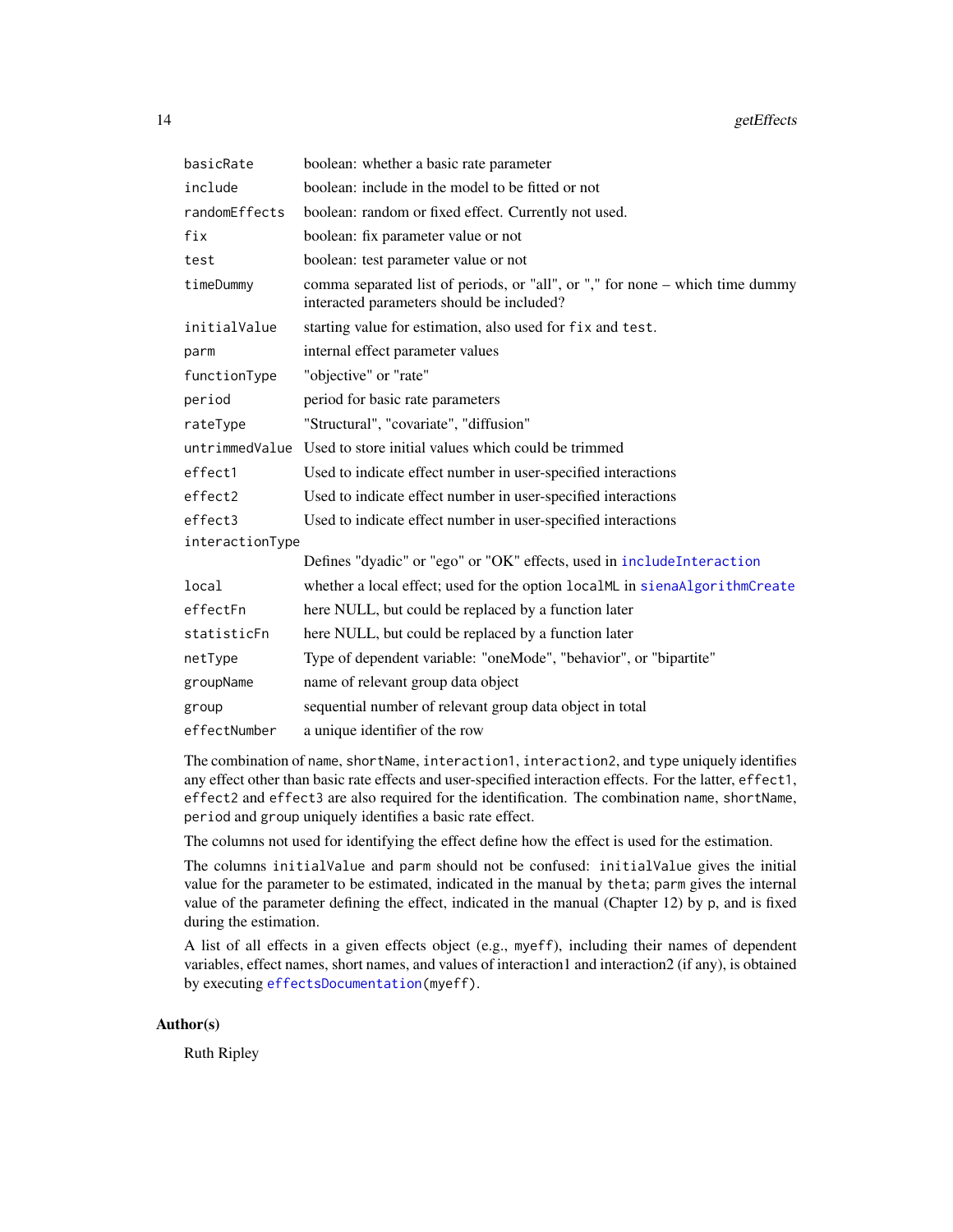#### <span id="page-14-0"></span> $hn3401$  15

# References

See <http://www.stats.ox.ac.uk/~snijders/siena/>

#### See Also

```
sienaDataCreate, sienaGroupCreate, includeEffects, setEffect, includeGMoMStatistics,
updateSpecification, print.sienaEffects,effectsDocumentation
```
### Examples

```
mynet1 <- sienaDependent(array(c(s501, s502, s503), dim=c(50, 50, 3)))
mybeh <- sienaDependent(s50a, type="behavior")
mycovar <- coCovar(rnorm(50))
mydyadcovar <- coDyadCovar(matrix(as.numeric(rnorm(2500) > 2), nrow=50))
mydata <- sienaDataCreate(mynet1, mybeh, mycovar, mydyadcovar)
myeff <- getEffects(mydata)
myeff
```

| hn3401 | Network data: excerpt from "Dutch Social Behavior Data Set" of Chris |  |  |
|--------|----------------------------------------------------------------------|--|--|
|        | Baerveldt.                                                           |  |  |

#### Description

Matrices N3401, N3403, N3404, N3406, and HN3401, HN3403, HN3404, HN3406 are two waves of networks for four schools (numbered 1, 3, 4, 6): there is a tie from pupil i to pupil j if i says that he/she receives and/or gives emotional support from/to pupil j. The data are part of a larger data set (see source below) and were collected under the direction of Chris Baerveldt.

# Format

Adjacency matrices for the network at two time points. The matrices with name N... are the first wave, those with name HN... are the second wave.

#### Source

[http://www.stats.ox.ac.uk/~snijders/siena/CB\\_data.zip](http://www.stats.ox.ac.uk/~snijders/siena/CB_data.zip)

# References

Houtzager, B. & Baerveldt, C. (1999). Just like Normal. A Social Network Study of the Relation between Petty Crime and the Intimacy of Adolescent Friendships. *Social Behavior and Personality* 27(2), 177-192.

Snijders, Tom A.B, and Baerveldt, Chris (2003). A Multilevel Network Study of the Effects of Delinquent Behavior on Friendship Evolution. *Journal of Mathematical Sociology* 27, 123-151.

See <http://www.stats.ox.ac.uk/~snijders/siena/BaerveldtData.html>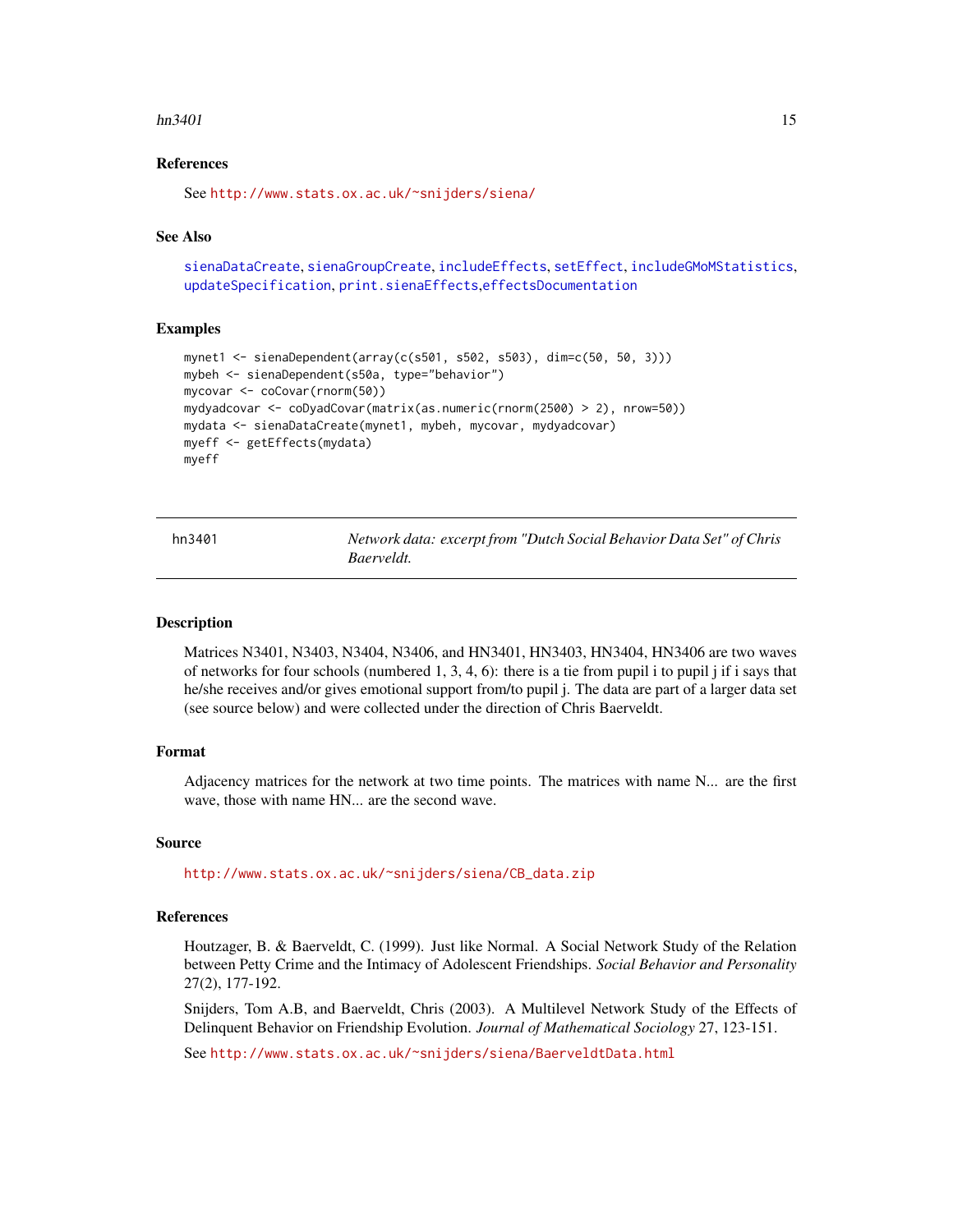#### Examples

```
mynet <- sienaDependent(array(c(N3401, HN3401), dim=c(45, 45, 2)))
mydata <- sienaDataCreate(mynet)
```
<span id="page-15-1"></span>includeEffects *Function to include effects in a Siena model*

# Description

This function can be used for model specification by modifying a Siena effects object.

# Usage

```
includeEffects(myeff, ..., include = TRUE, name = myeff$name[1], type = "eval",
interaction1 = "", interaction2 = "", fix=FALSE, test=FALSE, character=FALSE,
verbose = TRUE)
```
# **Arguments**

| myeff        | a Siena effects object as created by getEffects                                                                                        |
|--------------|----------------------------------------------------------------------------------------------------------------------------------------|
| $\ddots$     | short names to identify the effects which should be included or excluded.                                                              |
| include      | Boolean. default TRUE, but can be switched to FALSE to turn off an effect.                                                             |
| name         | Name of dependent variable (network or behavior) for which effects are being<br>included. Defaults to the first in the effects object. |
| type         | Type of effects to be included: "eval", "endow", "creation", or "rate".                                                                |
| interaction1 | Name of siena object where needed to completely identify the effects e.g. co-<br>variate name or behavior variable name.               |
| interaction2 | Name of siena object where needed to completely identify the effects e.g. co-<br>variate name or behavior variable name.               |
| fix          | Boolean. Are the effects to be fixed at the value stored in myeff\$initialValue<br>or not.                                             |
| test         | Boolean. Are the effects to be tested or not (requires fix).                                                                           |
| character    | Boolean: are the effect names character strings or not.                                                                                |
| verbose      | Boolean: should the print of altered effects be produced.                                                                              |

# Details

The effects indicated by the arguments ..., type, and (if necessary) interaction1 and interaction2 are included or excluded from the model specified by the effects object. The names interaction1 and interaction2 do not refer to interactions between effects, but to dependence of effects on other variables in the data set. The arguments should identify the effects completely. The short names must not be set between quotes, unless you use character=TRUE.

The function includeEffects operates as an interface setting the "include" column on selected rows of the effects object, to the value requested (TRUE or FALSE).

<span id="page-15-0"></span>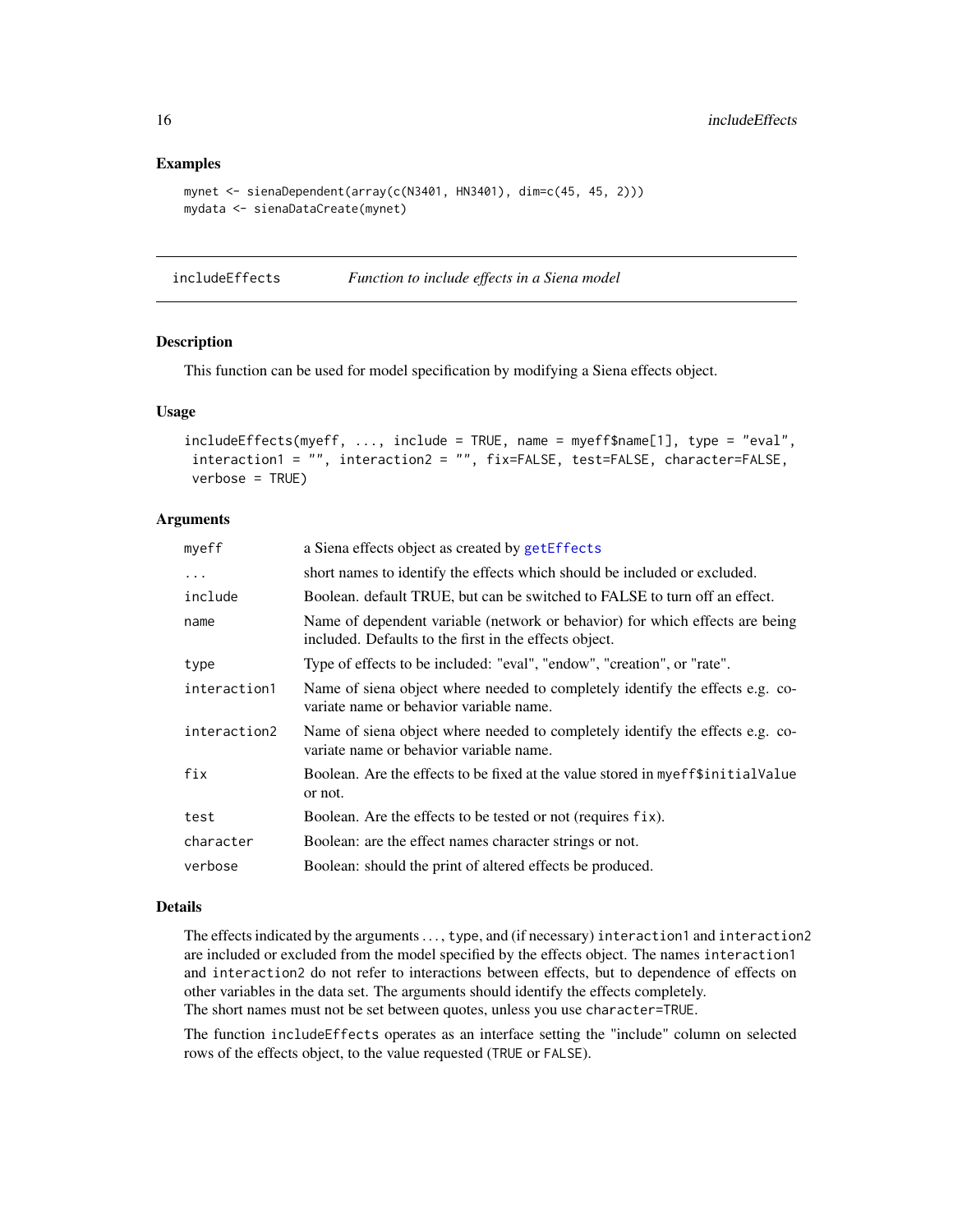<span id="page-16-0"></span>The value of myeff\$initialValue can be set by function [setEffect](#page-40-1). The function [setEffect](#page-40-1) can operate on the effects object in a more detailed way, e.g., setting the value of myeff\$initialValue, but applies to one effect at the time.

Further information about Siena effects objects is given in the help page for [getEffects](#page-12-2).

A list of all effects available in a given effects object (e.g., myeff), including their names of dependent variables, effect names, short names, and values of interaction1 and interaction2 (if any), is obtained by executing [effectsDocumentation\(](#page-9-1)myeff).

#### Value

An updated version of the input effects object, with the include, test, and fix columns for one or more rows updated. Details of the rows altered will be printed.

## Author(s)

Ruth Ripley

# References

See <http://www.stats.ox.ac.uk/~snijders/siena/>

# See Also

```
getEffects, setEffect, includeInteraction, includeGMoMStatistics, updateSpecification,
print.sienaEffects, effectsDocumentation
```
#### Examples

```
mynet1 <- sienaDependent(array(c(s501, s502, s503), dim=c(50, 50, 3)))
mybeh <- sienaDependent(s50a, type="behavior")
mydata <- sienaDataCreate(mynet1, mybeh)
myeff <- getEffects(mydata)
myeff <- includeEffects(myeff, transTrip, balance)
myeff <- includeEffects(myeff, avAlt, name="mybeh", interaction1="mynet1")
myeff
```
<span id="page-16-1"></span>includeGMoMStatistics *Function to include GMoM statistics in a Siena model*

#### Description

This function can be used for including one or more GMoM statistics by modifying a Siena effects object.

#### Usage

```
includeGMoMStatistics(myeff, ..., include=TRUE, name=myeff$name[1],
                      interaction1="", interaction2="",
                      character=FALSE, verbose=TRUE)
```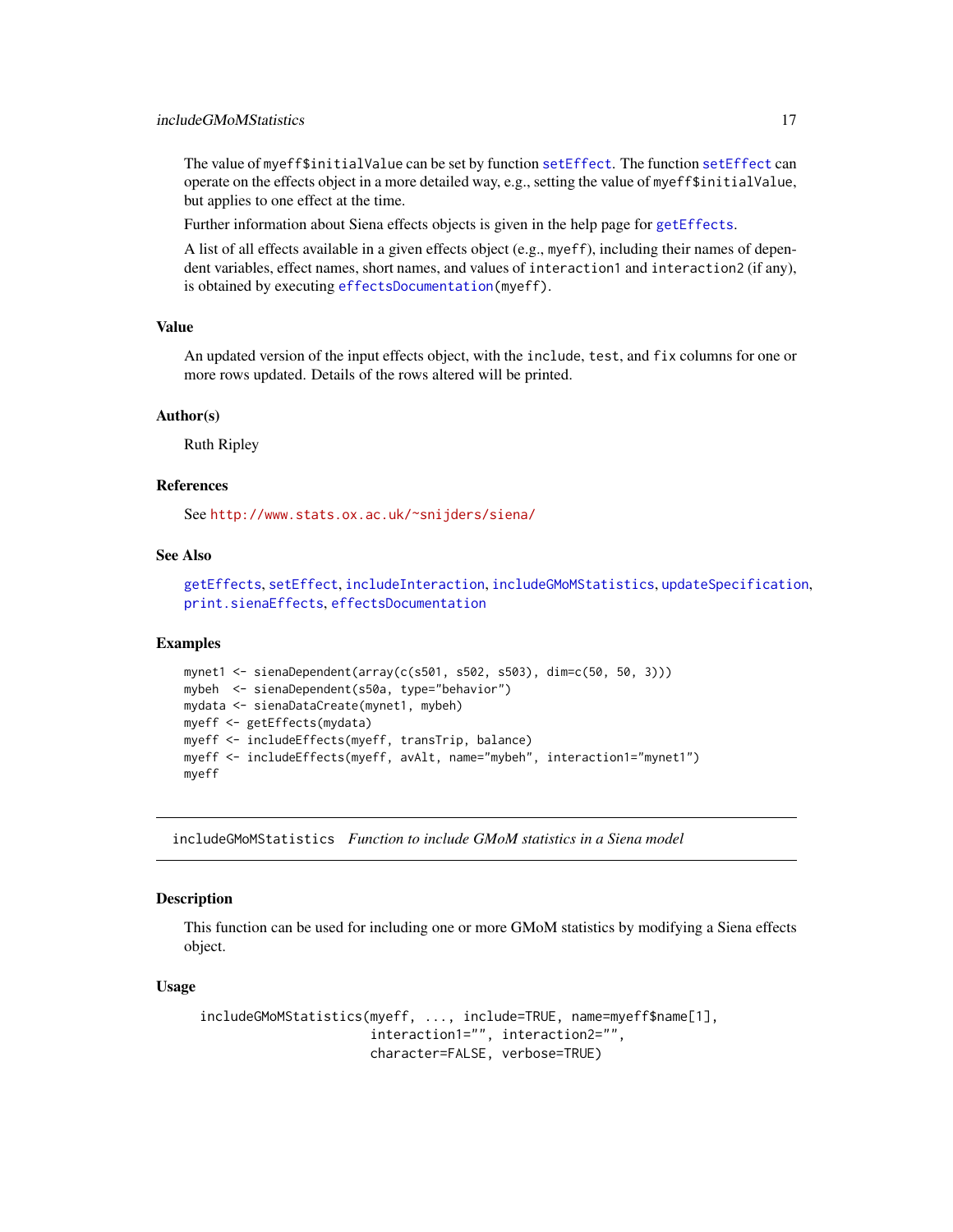# **Arguments**

| myeff        | a Siena effects object as created by getEffects                                                                                           |
|--------------|-------------------------------------------------------------------------------------------------------------------------------------------|
| $\cdot$      | short names to identify the GMoM statistics which should be included or ex-<br>cluded.                                                    |
| include      | Boolean; default TRUE, but can be switched to FALSE to turn off an effect.                                                                |
| name         | Name of dependent variable (network or behavior) for which statistics are being<br>included. Defaults to the first in the effects object. |
| interaction1 | Name of siena object where needed to completely identify the effects e.g. co-<br>variate name or behavior variable name.                  |
| interaction2 | Name of siena object where needed to completely identify the effects e.g. co-<br>variate name or behavior variable name.                  |
| character    | Boolean: are the statistic names character strings or not.                                                                                |
| verbose      | Boolean: should the print of altered statistic be produced.                                                                               |

# Details

The names interaction1 and interaction2 refer to the dependence of the GMoM statistics on other variables in the data set. The arguments should identify the GMoM statistic completely. The type does not have to be specified, as it is gmm for all GMoM statistiscs in the effects object. The short names must not be set between quotes, unless you use character=TRUE.

The function includeGMoMStatistics operates as an interface setting the "include" column on selected rows of the effects object, to the value requested (TRUE or FALSE).

#### Value

An updated version of the input effects object, with the include column for one or more rows updated. Details of the rows altered will be printed.

# Author(s)

Viviana Amati.

# References

See <http://www.stats.ox.ac.uk/~snijders/siena/>

# See Also

[getEffects](#page-12-2), [includeEffects](#page-15-1), [setEffect](#page-40-1), [includeInteraction](#page-18-1), [print.sienaEffects](#page-30-2)

#### Examples

```
mynet1 <- sienaDependent(array(c(s501, s502, s503), dim=c(50, 50, 3)))
mybeh <- sienaDependent(s50a, type="behavior")
mydata <- sienaDataCreate(mynet1, mybeh)
myeff <- getEffects(mydata)
myeff <- includeGMoMStatistics(myeff, egoX_gmm, interaction1="mybeh")
myeff
```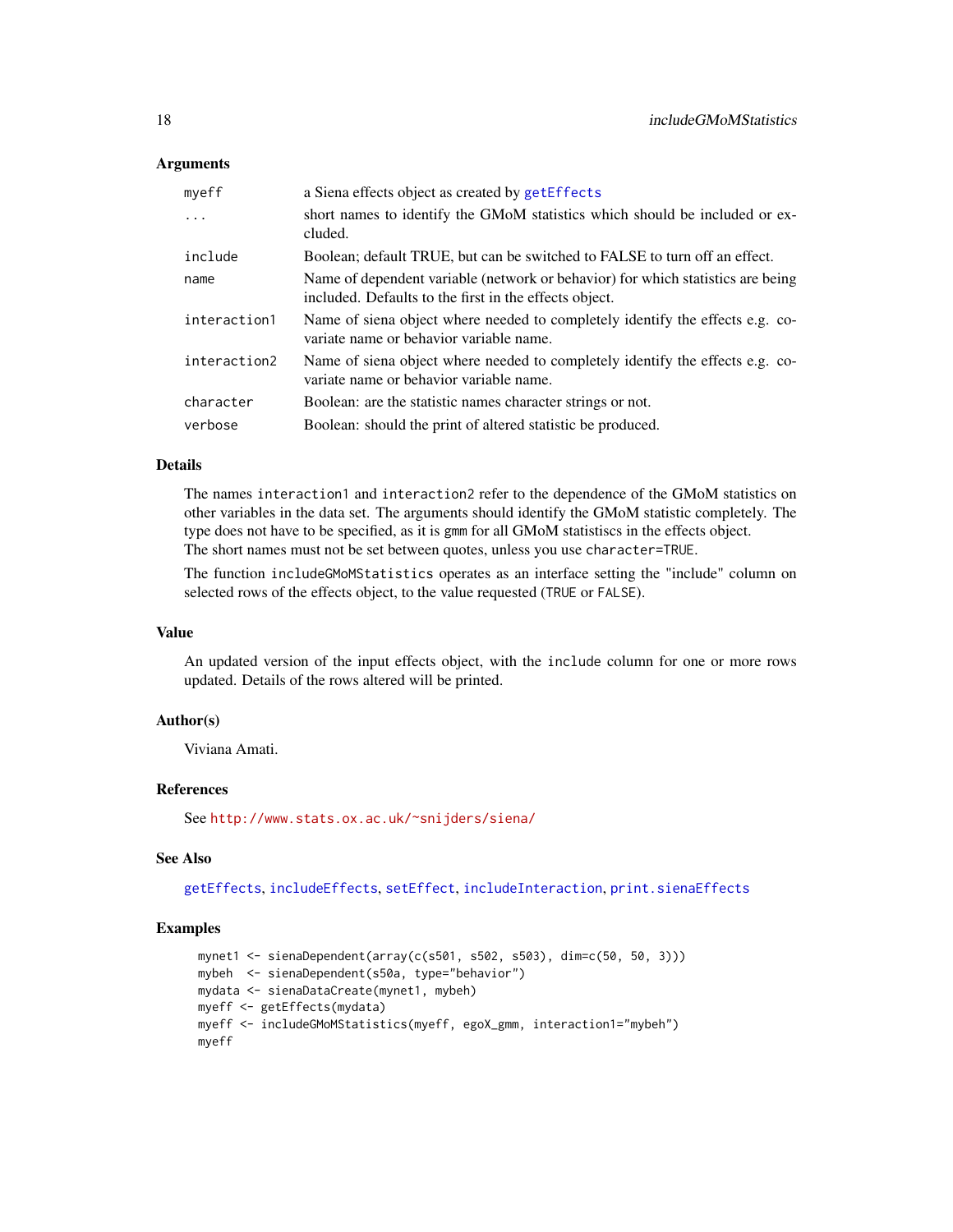<span id="page-18-1"></span><span id="page-18-0"></span>includeInteraction *Function to create user-specified interactions for a Siena model.*

#### Description

This function allows the user to include or exclude an interaction effect in a Siena effects object.

# Usage

```
includeInteraction(myeff, ..., include = TRUE, name = myeff$name[1],
    type = "eval", interaction1 = rep("", 3), interaction2 = rep("", 3),
    fix = FALSE, test = FALSE, parameter = NULL, random = FALSE,character = FALSE, verbose = TRUE)
```
# **Arguments**

| myeff        | a Siena effects object as created by getEffects                                                                                                            |
|--------------|------------------------------------------------------------------------------------------------------------------------------------------------------------|
| .            | 2 or 3 short names to identify the effects which should be interacted.                                                                                     |
| include      | Boolean. default TRUE, but can be switched to FALSE to turn off an interaction.                                                                            |
| name         | Name of dependent variable (network or behavior) for which interactions are<br>being defined. Defaults to the first in the effects object.                 |
| type         | Type of effects to be interacted.                                                                                                                          |
| interaction1 | Vector of Siena objects where needed to completely identify the effect e.g. co-<br>variate name or behavior variable name. Trailing blanks may be omitted. |
| interaction2 | Vector of siena objects where needed to completely identify the effect e.g. co-<br>variate name or behavior variable name. Trailing blanks may be omitted. |
| fix          | Boolean. Are the effects to be fixed at the value stored in myeff\$initialValue<br>or not.                                                                 |
| test         | Boolean. Are the effects to be tested or not (requires fix).                                                                                               |
| parameter    | Value of internal effect parameter of this interaction effect. If NULL, no change<br>is made.                                                              |
| random       | For specifying that the interaction effect will vary randomly; not relevant for<br>RSiena at this moment. Boolean required. Default FALSE.                 |
| character    | Boolean: are the effect names character strings or not.                                                                                                    |
| verbose      | Boolean: should the print of altered effects be produced.                                                                                                  |

#### Details

The details provided should uniquely identify up to three effects. If so, an interaction effect will be created and included or not in the model.

Whether interactions between two or three given effects can be created depends on their interactionType (which can be, for dependent network variables, empty, ego, or dyadic; and for dependent behavioral variables, empty or OK). Consult the section on Interaction Effects in the manual for this. The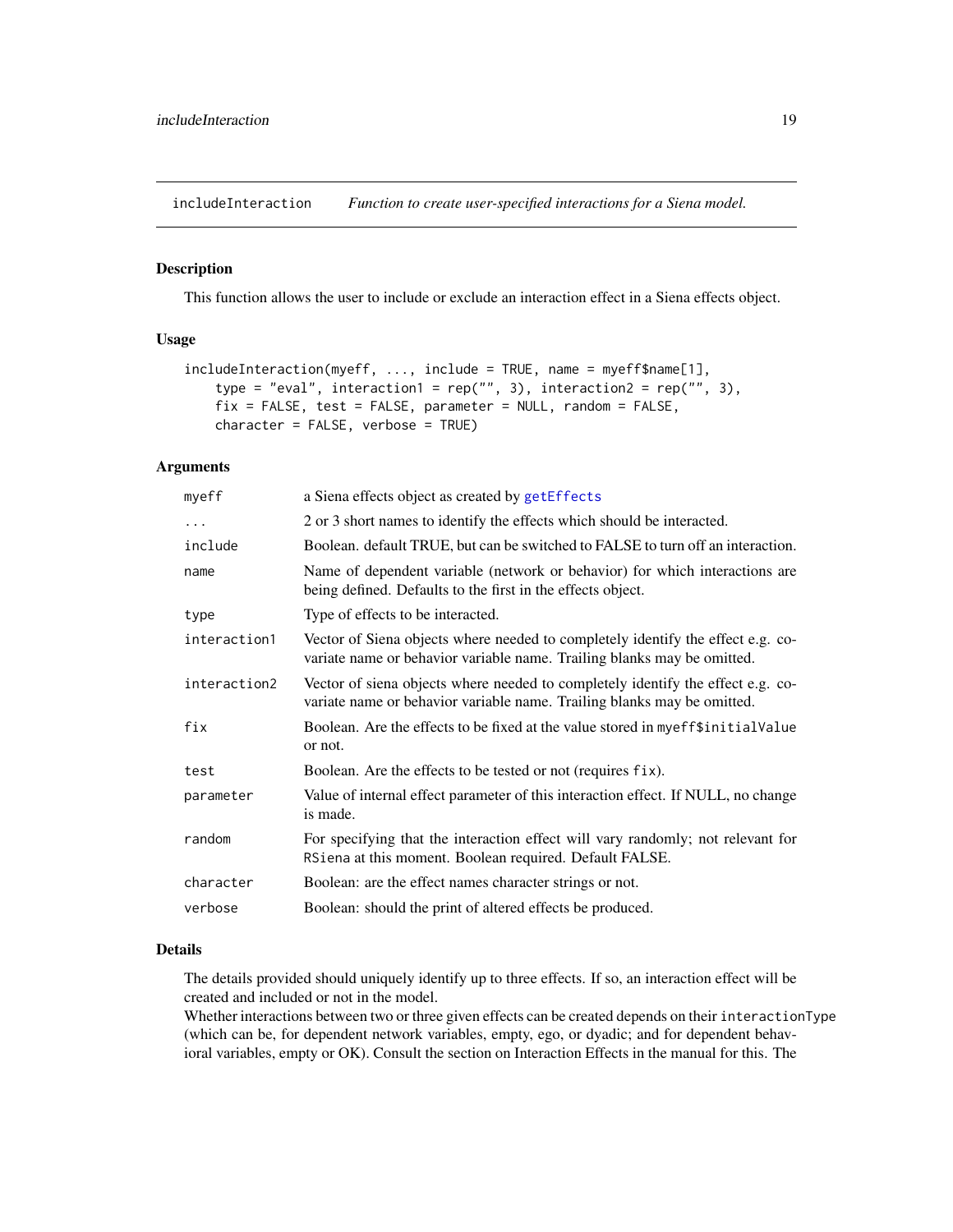interactionType is shown in the list of effects obtained from the function [effectsDocumentation](#page-9-1). The short names must not be set between quotes, unless you use character=TRUE.

From the point of view of model building it is usually advisable, when including an interaction effect in a model, also to include the corresponding main effects. This is however not enforced by includeInteraction().

Interaction effects are constructed from effects with shortName unspInt (for networks) and behUnspInt (for behavior) by specifying their elements effect1 and effect2, and possibly effect3.

The number of possible user-specified interaction effects is limited by the parameters nintn (for dependent network variables) and behNintn (for dependent behavior variables) in the call of [getEffects](#page-12-2), which determine the numbers of effects with shortNames unspInt and behUnspInt.

The input names interaction1 and interaction2 do not themselves refer to created interactions, but to dependence of the base effects on other variables in the data set. They are used to completely identify the effects.

To set attributes of interaction effects in the effects object, function [setEffect](#page-40-1) can also be used with short name unspInt or behUnspInt, and further using parameters effect1 and effect2, and possibly effect3.

Further information about Siena effects objects is given in the help page for [getEffects](#page-12-2).

A list of all effects in a given effects object (e.g., myeff), including their names of dependent variables, effect names, short names, and values of interaction1 and interaction2 (if any), is obtained by executing [effectsDocumentation\(](#page-9-1)myeff).

# Value

An updated version of the input effects object; if include, containing the interaction effect between "effect1" and "effect2" and possibly "effect3"; if not, without this interaction effect. The shortName of the interaction effect is "unspInt" for network effects and "behUnspInt" for behavior effects. If verbose=TRUE, details of the fields altered will be printed.

# Author(s)

Ruth Ripley, Tom Snijders

# References

See <http://www.stats.ox.ac.uk/~snijders/siena/>

# See Also

[getEffects](#page-12-2), [setEffect](#page-40-1), [includeEffects](#page-15-1), [effectsDocumentation](#page-9-1)

#### Examples

```
mynet <- sienaDependent(array(c(s501, s502, s503), dim=c(50, 50, 3)))
alc <- varCovar(s50a)
mydata <- sienaDataCreate(mynet, alc)
myeff <- getEffects(mydata)
myeff <- includeEffects(myeff, transTrip)
myeff <- includeInteraction(myeff, recip, outAct)
```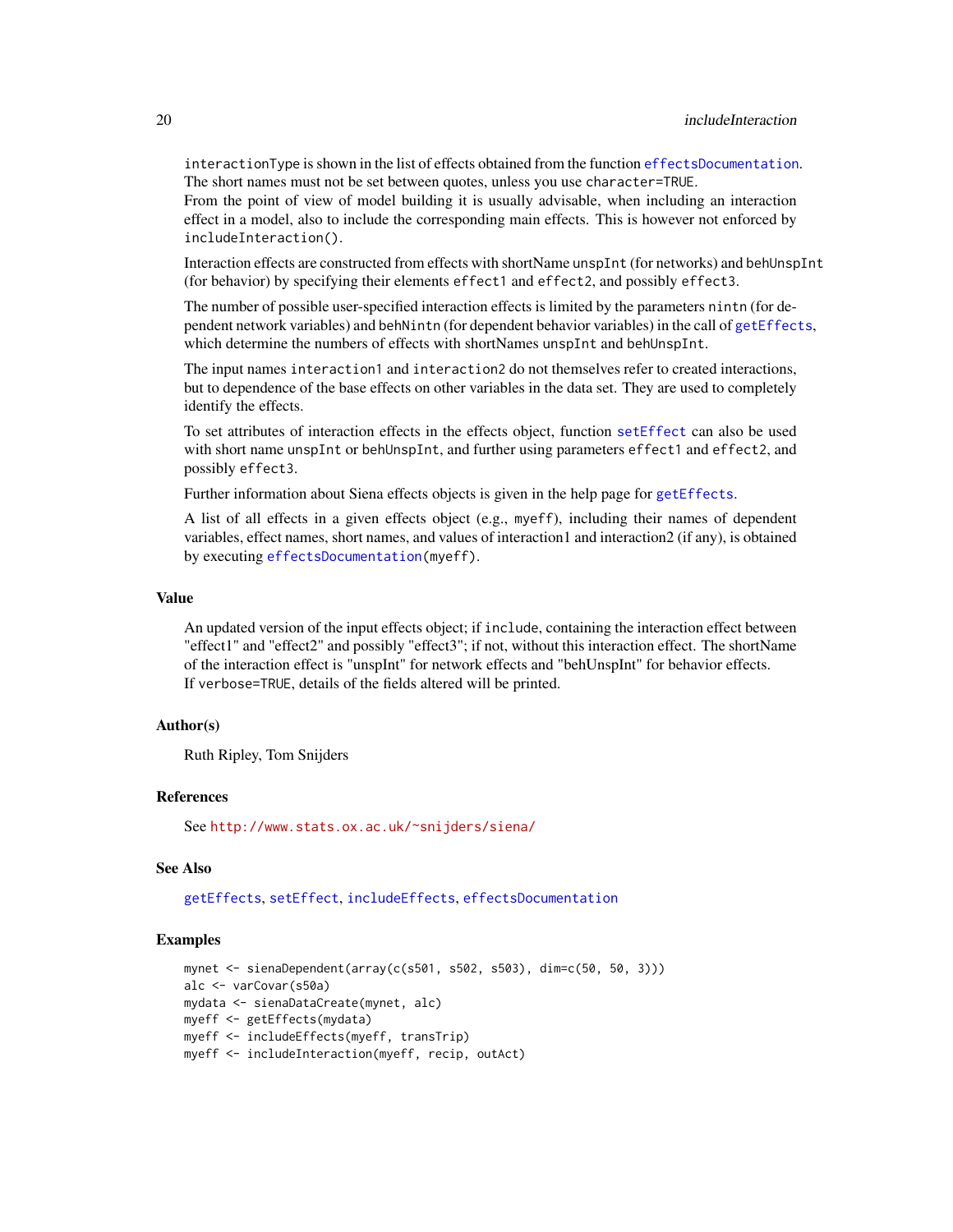# <span id="page-20-0"></span>includeTimeDummy 21

```
myeff <- includeEffects(myeff, egoX, altX, simX, interaction1="alc")
myeff <- includeInteraction(myeff, recip, simX, interaction1=c("", "alc"))
myeff
# How to set the effect parameter of an interaction:
myeff <- getEffects(mydata)
myeff <- setEffect(myeff, gwespFF, parameter=69)
myeff <- includeInteraction(myeff, recip, gwespFF, parameter=69)
myeff
```
<span id="page-20-1"></span>includeTimeDummy *Function to include time dummy effects in a Siena model*

# Description

This function specifies time heterogeneity for selected effects in a Siena model, by interacting them with time dummies, without explicitly using time-dependent covariates.

# Usage

```
includeTimeDummy(myeff, ..., timeDummy="all", name=myeff$name[1], type="eval",
             interaction1="", interaction2="", include=TRUE, character=FALSE)
```
# Arguments

| myeff        | A Siena effects object as created by getEffects.                                                                                                                                   |
|--------------|------------------------------------------------------------------------------------------------------------------------------------------------------------------------------------|
|              | Short names to identify the effects for which interactions with time dummies<br>should be included or excluded. This function cannot be used for regular inter-<br>action effects. |
| timeDummy    | Character string. Either "all" or the periods for which to create dummies (from<br>1 to (number of waves - 1)), space delimited.                                                   |
| include      | Boolean. default TRUE, but can be switched to FALSE to turn off an effect.                                                                                                         |
| name         | Name of dependent network or behavioral variable for which effects are being<br>included. Defaults to the first in the effects object.                                             |
| type         | Type of dummy effects to be interacted.                                                                                                                                            |
| interaction1 | Name of variable where needed to completely identify the effects e.g. covariate<br>name or behavior variable name.                                                                 |
| interaction2 | Name of variable where needed to completely identify the effects e.g. covariate<br>name or behavior variable name.                                                                 |
| character    | Boolean: are the effect names character strings or not                                                                                                                             |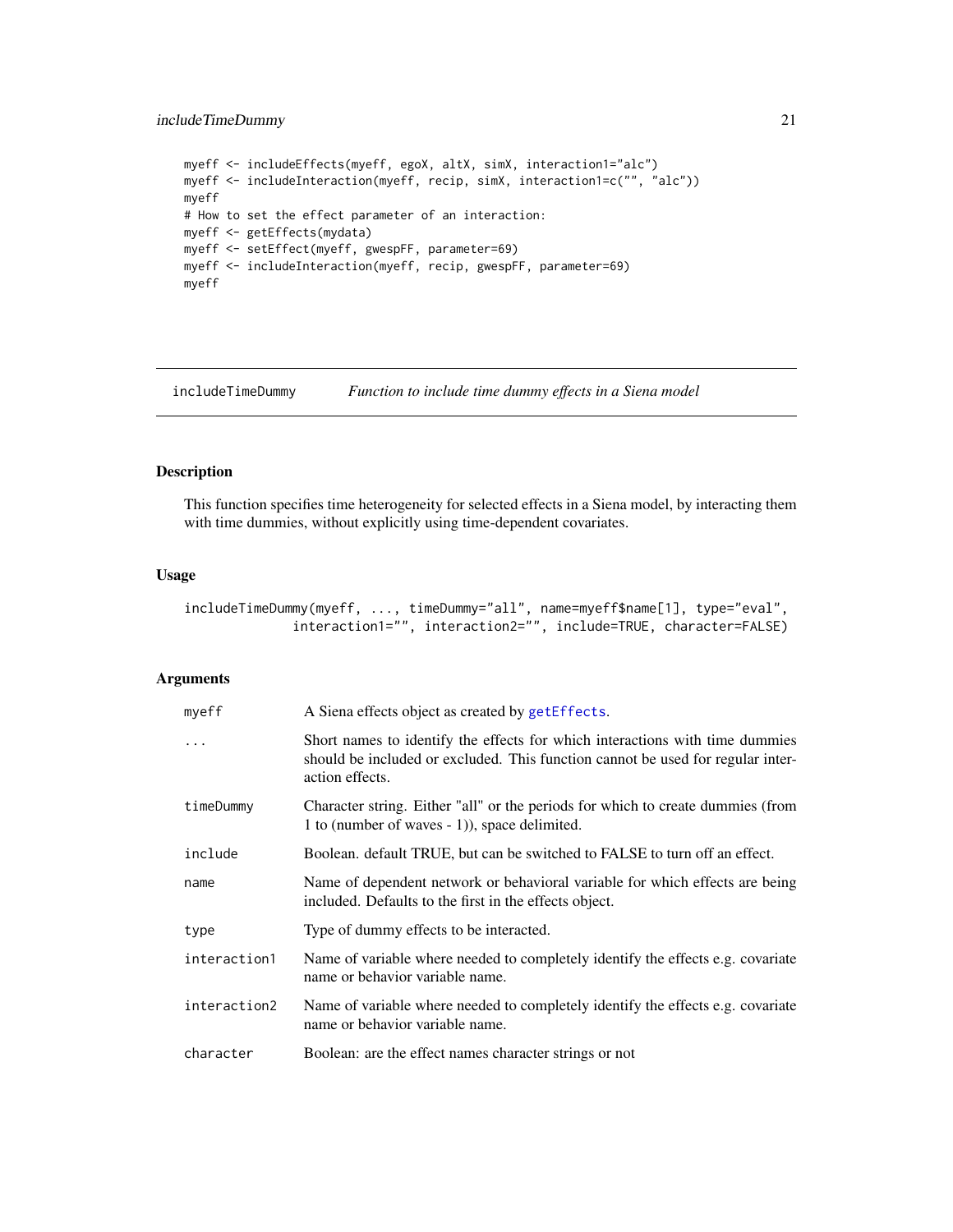#### Details

The arguments  $(\ldots)$  name, interaction1, interaction2) should identify the effects completely. See [includeEffects](#page-15-1) and [effectsDocumentation](#page-9-1) for more information about this.

This function operates by setting the timeDummy column on selected rows of a Siena effects object, thereby specifying interactions of the specified effect or effects with dummy variables for the specified periods. The timeDummy column of myeff will be set to include the values requested if include=TRUE, and to exclude them for include=FALSE.

For an effects object in which the timeDummy column of some of the included effects includes some or all period numbers, interactions of those effects with ego effects of time dummies for the indicated periods will also be estimated by [siena07](#page-42-1). For the outdegree effect this is just the ego effect of the time dummies. If . . . does not include the outdegree effect, then still this ego effect will be created, but its parameter will be fixed to 0.

An alternative to the use of [includeTimeDummy](#page-20-1) is to define time-dependent actor covariates (dummy variables or other functions of wave number that are the same for all actors), include these in the data set through [sienaDataCreate](#page-60-1), and include interactions of other effects with ego effects of these time-dependent actor covariates by [includeInteraction](#page-18-1). This is illustrated in an example in the help file for [sienaTimeTest](#page-87-1). Using [includeTimeDummy](#page-20-1) is easier; on the other hand, using self-defined interactions with time-dependent variables gives more control (e.g., it will allow to specify linear time dependence and test time heterogeneity for interaction effects).

## Value

An updated version of myeff, with the timeDummy column for one or more rows updated. Details of the rows altered will be printed.

# Author(s)

Josh Lospinoso

#### References

See <http://www.stats.ox.ac.uk/~snijders/siena/> for general information on RSiena.

## See Also

[sienaTimeTest](#page-87-1), [getEffects](#page-12-2), [includeEffects](#page-15-1), [effectsDocumentation](#page-9-1).

#### Examples

```
## Not run:
## Estimate a restricted model
myalgorithm <- sienaAlgorithmCreate(nsub=4, n3=1000)
mynet1 <- sienaDependent(array(c(s501, s502, s503), dim=c(50, 50, 3)))
mydata <- sienaDataCreate(mynet1)
myeff <- getEffects(mydata)
myeff <- includeEffects(myeff, transTrip, balance)
myeff
(ans <- siena07(myalgorithm, data=mydata, effects=myeff))
```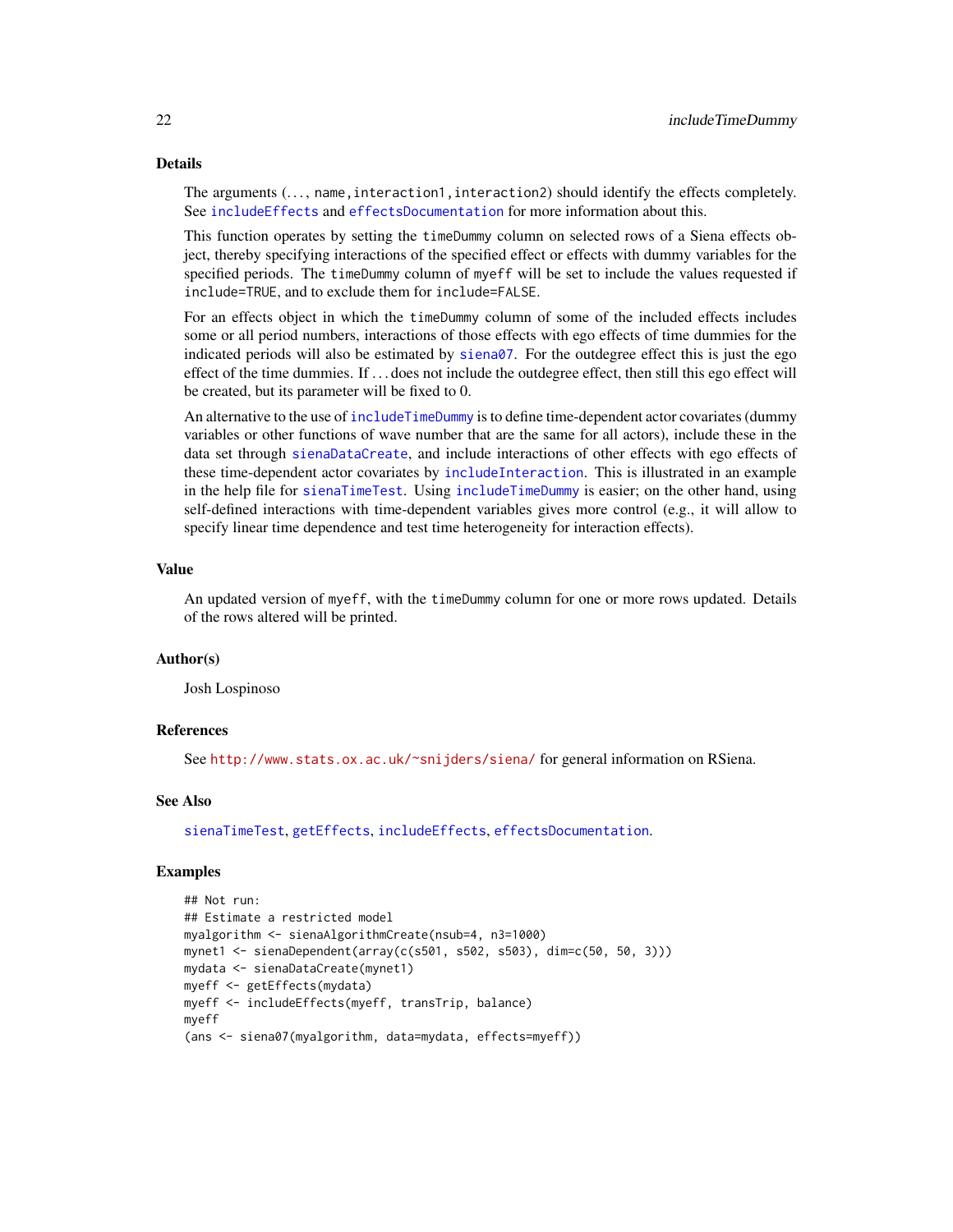#### <span id="page-22-0"></span>iwlsm 23

```
## Conduct the score type test to assess whether heterogeneity is present.
tt <- sienaTimeTest(ans)
summary(tt)
## Suppose that we wish to include a time dummy.
## Since there are three waves, the number of periods is two.
## This means that only one time dummy can be included for
## the interactions. The default is for period 2;
## an equivalent model, but with different parameters
## (that can be transformed into each other) is obtained
## when the dummies are defined for period 1.
myeff <- includeTimeDummy(myeff, density, recip, timeDummy="2")
myeff # Note the \code{timeDummy} column.
(ans2 <- siena07(myalgorithm, data=mydata, effects=myeff))
## Re-assess the time heterogeneity
tt2 <- sienaTimeTest(ans2)
summary(tt2)
## And so on..
## End(Not run)
## A demonstration of RateX heterogeneity.
## Note that rate interactions are not implemented in general,
## but they are for Rate x coCovar.
## Not run:
myalgorithm <- sienaAlgorithmCreate(nsub=4, n3=1000)
mynet1 <- sienaDependent(array(c(s501, s502, s503), dim=c(50, 50, 3)))
myccov <- coCovar(s50a[,1])
mydata <- sienaDataCreate(mynet1, myccov)
myeff <- getEffects(mydata)
myeff <- includeEffects(myeff, transTrip, balance)
myeff <- includeTimeDummy(myeff, RateX, type="rate",
            interaction1="myccov")
myeff
(ans <- siena07(myalgorithm, data=mydata, effects=myeff))
## End(Not run)
```
iwlsm *Function to fit an iterated weighted least squares model.*

#### **Description**

Fits an iterated weighted least squares model.

#### Usage

 $i$ wlsm $(x, \ldots)$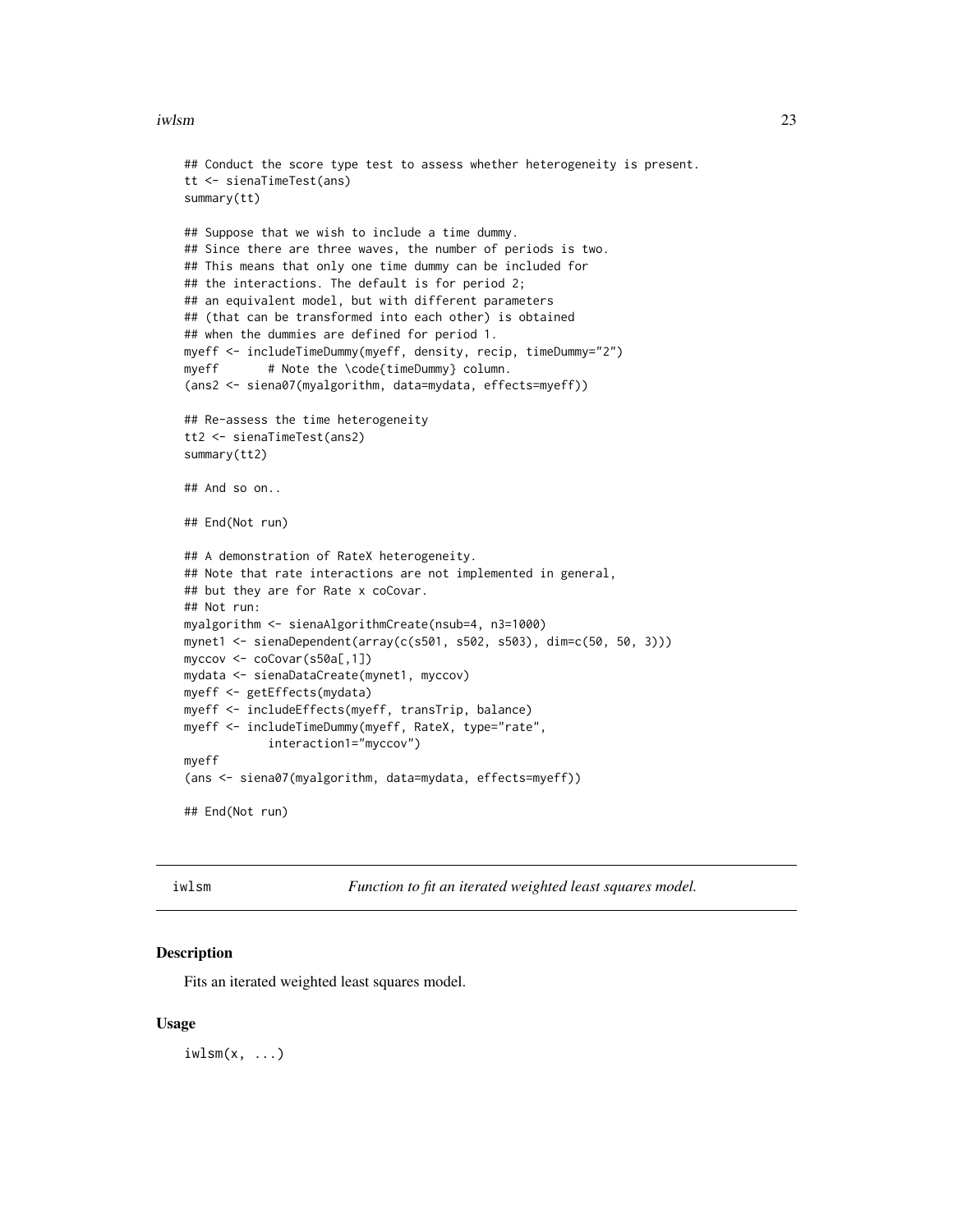```
## S3 method for class 'formula'
iwlsm(formula, data, weights, ses, ..., subset, na.action,
   method = c("M", "MM", "model.frame"),
   wt.method = c("inv.var", "case"),
   model = TRUE, x.ret = TRUE, y.ret = FALSE, contrasts = NULL)
## Default S3 method:
iwlsm(x, y, weights, ses, ..., w = rep(1/nrow(x), nrow(x)),init = "ls", psi = psi.iwlsm,
   scale.est = c("MAD", "Huber", "proposal 2"), k2 = 1.345,method = c("M", "MM"), wt.method = c("inv.var", "case"),
   maxit = 20, acc = 1e-4, test.vec = "resid", lqs.control = NULL)
```
psi.iwlsm(u, k, deriv = 0, w, sj2, hh)

## Arguments

| formula   | a formula of the form $y \sim x1 + x2 + $                                                                                                                                                                                                                                                                                                      |
|-----------|------------------------------------------------------------------------------------------------------------------------------------------------------------------------------------------------------------------------------------------------------------------------------------------------------------------------------------------------|
| data      | data frame from which variables specified in formula are preferentially to be<br>taken.                                                                                                                                                                                                                                                        |
| weights   | a vector of prior weights for each case.                                                                                                                                                                                                                                                                                                       |
| subset    | An index vector specifying the cases to be used in fitting.                                                                                                                                                                                                                                                                                    |
| ses       | Estimated variance of the responses. Will be paseed to psi as sj2                                                                                                                                                                                                                                                                              |
| na.action | A function to specify the action to be taken if NAs are found. The 'factory-fresh'<br>default action in $R$ is $na$ . omit, and can be changed by options (na. action=).                                                                                                                                                                       |
| x         | a matrix or data frame containing the explanatory variables.                                                                                                                                                                                                                                                                                   |
| y         | the response: a vector of length the number of rows of x.                                                                                                                                                                                                                                                                                      |
| method    | Must be "M". (argument not used here).                                                                                                                                                                                                                                                                                                         |
| wt.method | are the weights case weights (giving the relative importance of case, so a weight<br>of 2 means there are two of these) or the inverse of the variances, so a weight of<br>two means this error is half as variable? This will not work at present.                                                                                            |
| model     | should the model frame be returned in the object?                                                                                                                                                                                                                                                                                              |
| x.ret     | should the model matrix be returned in the object?                                                                                                                                                                                                                                                                                             |
| y.ret     | should the response be returned in the object?                                                                                                                                                                                                                                                                                                 |
| contrasts | optional contrast specifications: se 1m.                                                                                                                                                                                                                                                                                                       |
| W         | (optional) initial down-weighting for each case. Will not work at present.                                                                                                                                                                                                                                                                     |
| init      | (optional) initial values for the coefficients OR a method to find initial values<br>OR the result of a fit with a coef component. Known methods are "1s" (the<br>default) for an initial least-squares fit using weights w*weights, and "1ts" for<br>an unweighted least-trimmed squares fit with 200 samples. Probably not func-<br>tioning. |
| psi       | the psi function is specified by this argument. It must give (possibly by name) a<br>function $g(x, \ldots, \text{deriv}, w)$ that for deriv=0 returns $psi(x)/x$ and for deriv=1<br>returns some value. Extra arguments may be passed in via                                                                                                  |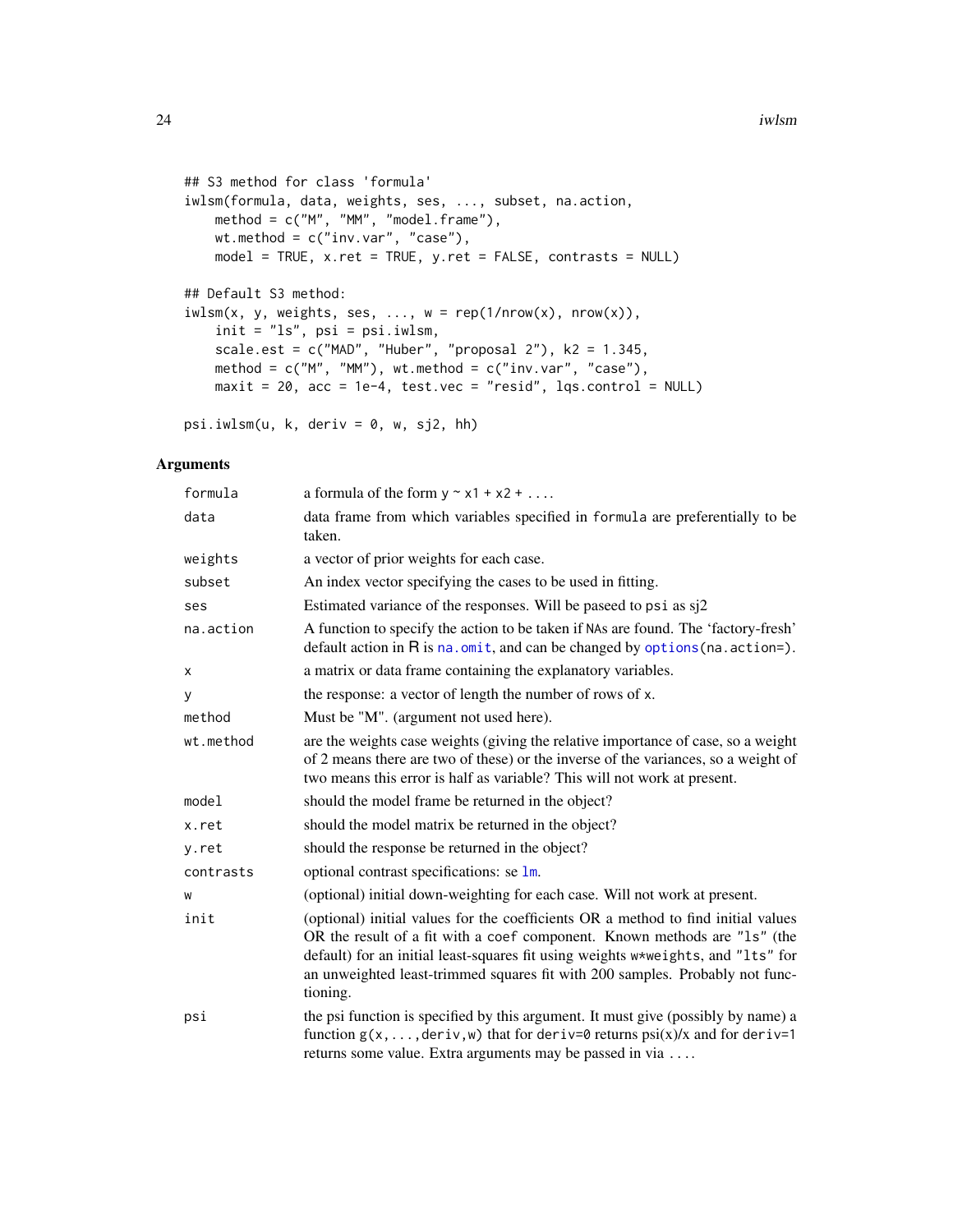#### iwlsm 25

| scale.est      | method of scale estimation: re-scaled MAD of the residuals (default) or Huber''s<br>proposal 2 (which can be selected by either "Huber" or "proposal 2"). |  |
|----------------|-----------------------------------------------------------------------------------------------------------------------------------------------------------|--|
| k <sub>2</sub> | tuning constant used for Huber proposal 2 scale estimation.                                                                                               |  |
| maxit          | the limit on the number of IWLS iterations.                                                                                                               |  |
| acc            | the accuracy for the stopping criterion.                                                                                                                  |  |
| test.vec       | the stopping criterion is based on changes in this vector.                                                                                                |  |
| $\cdot$        | additional arguments to be passed to iwlsm. default or to the psi function.                                                                               |  |
| lgs.control    | An optional list of control values for lqs.                                                                                                               |  |
| u              | numeric vector of evaluation points.                                                                                                                      |  |
| k              | tuning constant. Not used.                                                                                                                                |  |
| deriv          | ⊘ or 1: compute values of the psi function or of its first derivative. (Latter not<br>used).                                                              |  |
| sj2            | Estimated variance of the responses                                                                                                                       |  |
| hh             | Diagonal values of the hat matrix                                                                                                                         |  |

#### Details

This function is very slightly adapted from rlm in packages MASS. It alternates between weighted least squares and estimation of variance on the basis of a common variance. The function psi.iwlsm calculates the weights for the next iteration. Used by siena08 to combine estimates from different sienaFits.

# Value

An object of class "iwlsm" inheriting from "lm". Note that the df. residual component is deliberately set to NA to avoid inappropriate estimation of the residual scale from the residual mean square by "lm" methods.

The additional components not in an lm object are

| S         | the robust scale estimate used                            |
|-----------|-----------------------------------------------------------|
| W         | the weights used in the IWLS process                      |
| psi       | the psi function with parameters substituted              |
| conv      | the convergence criteria at each iteration                |
| converged | did the IWLS converge?                                    |
| wresid    | a working residual, weighted for "inv. var" weights only. |

# Note

The function has been changed as little as possible, but has only been used with default arguments. The other options have been retained just in case they may prove useful.

# Author(s)

Ruth Ripley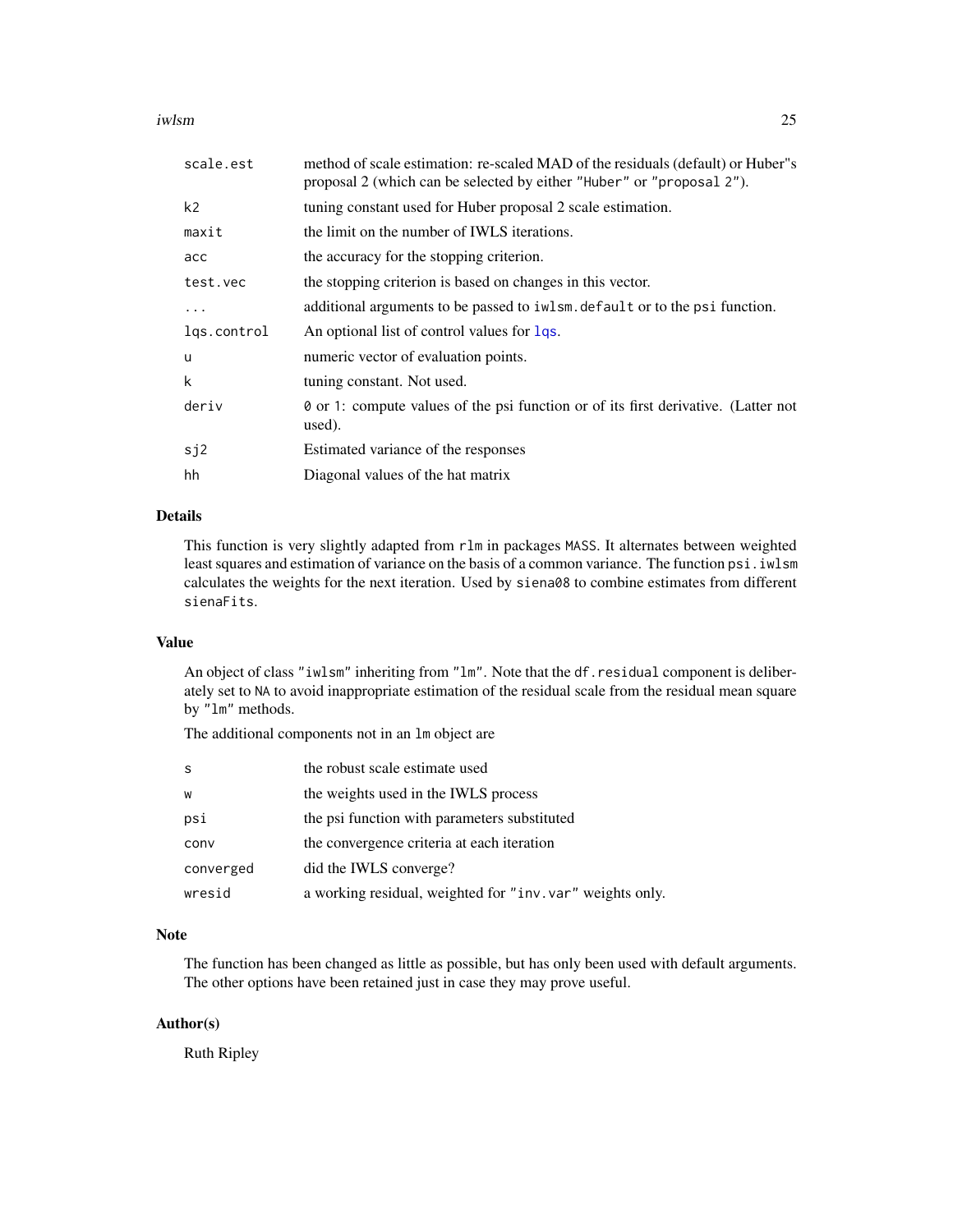#### <span id="page-25-0"></span>References

Venables, W. N. and Ripley, B. D. (2002) *Modern Applied Statistics with S.* Fourth edition. Springer. See also <http://www.stats.ox.ac.uk/~snijders/siena/>

#### See Also

[siena08](#page-49-1), [sienaMeta](#page-49-2), [sienaFit](#page-64-1)

#### Examples

```
## Not run:
##not enough data here for a sensible example, but shows the idea.
myalgorithm <- sienaAlgorithmCreate(nsub=2, n3=100)
mynet1 <- sienaDependent(array(c(s501, s502), dim=c(50, 50, 2)))
mynet2 <- sienaDependent(array(c(s502, s503), dim=c(50, 50, 2)))
mydata1 <- sienaDataCreate(mynet1)
mydata2 <- sienaDataCreate(mynet2)
myeff1 <- getEffects(mydata1)
myeff2 <- getEffects(mydata2)
myeff1 <- setEffect(myeff1, transTrip, fix=TRUE, test=TRUE)
myeff2 <- setEffect(myeff2, transTrip, fix=TRUE, test=TRUE)
myeff1 <- setEffect(myeff1, cycle3, fix=TRUE, test=TRUE)
myeff2 <- setEffect(myeff2, cycle3, fix=TRUE, test=TRUE)
ans1 <- siena07(myalgorithm, data=mydata1, effects=myeff1, batch=TRUE)
ans2 <- siena07(myalgorithm, data=mydata2, effects=myeff2, batch=TRUE)
meta <- siena08(ans1, ans2)
metadf <- split(meta$thetadf, meta$thetadf$effects)[[1]]
metalm <- iwlsm(theta ~ tconv, metadf, ses=se^2)
```
## End(Not run)

maxlikefn *A ML version of FRAN*

#### **Description**

A function to be called as "FRAN". All in R. very slow. work in progress.

#### Usage

```
maxlikefn(z, x, INIT = FALSE, TERM = FALSE, data,
effects = NULL, nstart = 1000, pinsdel = 0.6,
pperm = 0.3, prelins = 0.1, multfactor=2, promul = 0.1,
promul0 = 0.5, pdiaginsdel = 0.1, fromFiniteDiff = FALSE,
nosamples = 1, samplinglet = 50, int = 1)
```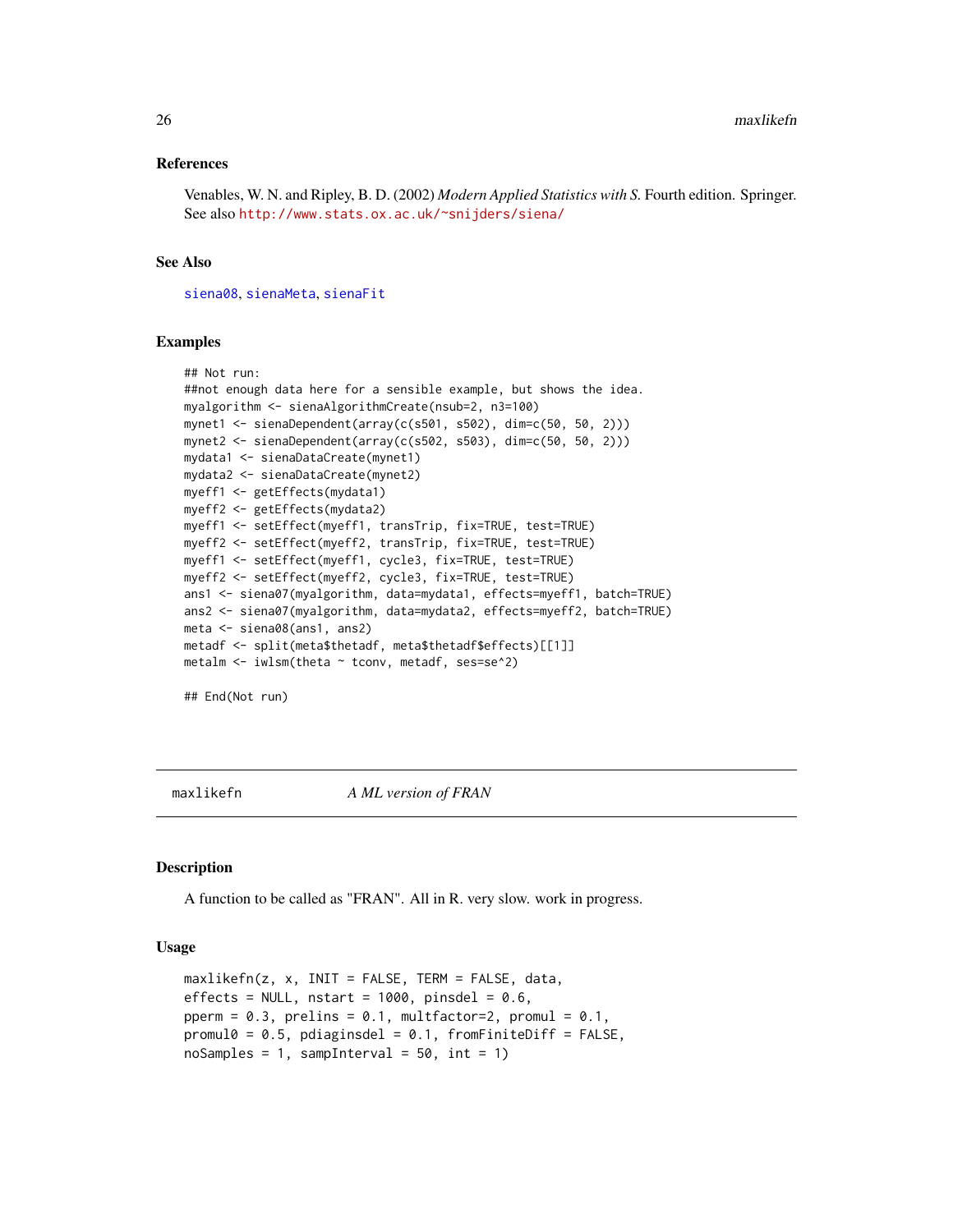#### maxlikefn 27

# Arguments

| z              | control object, passed in automatically in siena07                                                                                                             |
|----------------|----------------------------------------------------------------------------------------------------------------------------------------------------------------|
| X              | model object, passed in automatically in siena07                                                                                                               |
| INIT           | if TRUE, do initial processing. May be required to set up z                                                                                                    |
| <b>TERM</b>    | if TRUE, do end processing.                                                                                                                                    |
| data           | A siena object                                                                                                                                                 |
| effects        | list of data frames as returned by getEffects                                                                                                                  |
| nstart         | Number of MH steps at the start, after making the chain                                                                                                        |
| pinsdel        | Probability of insert/delete step                                                                                                                              |
| pperm          | Probability of permutation step. (set to zero in startup phase.)                                                                                               |
| prelins        | Insertion probability in InsDelPermute                                                                                                                         |
| multfactor     | Factor controlling number of MH steps. Will be read from the model in prefer-<br>ence, and that is easier to alter! But I don"t want to alter that program yet |
| promul         | Probability of choosing a random single multiple in InsDelPermute in start up<br>phase.                                                                        |
| promul0        | Probability of choosing a random single multiple in InsDelPermute not in startup<br>phase                                                                      |
| pdiaginsdel    | Probability of insertion or deletion of a diagonal link.                                                                                                       |
| fromFiniteDiff | Should always be FALSE                                                                                                                                         |
| noSamples      | Number of chains to be returned                                                                                                                                |
| sampInterval   | If multiple chains are returned, the number of steps between each                                                                                              |
| int            | Number of parallel MCMC chains to pursue.                                                                                                                      |

# Details

This can be used for the element FRAN of the model object. The arguments with no defaults must be passed in on the call to siena07. Also you must set the option maxlike=TRUE in the call to sienaAlgorithmCreate()

# Value

Depends on the call. If INIT or initC or TERM are true, returns z, the control object. Otherwise, returns a list containing:

| fra | Simulated scores                                    |
|-----|-----------------------------------------------------|
| dff | 2nd deriv, not phase 2                              |
| ΟK  | could be set to FALSE if serious error has occurred |

# Author(s)

Ruth Ripley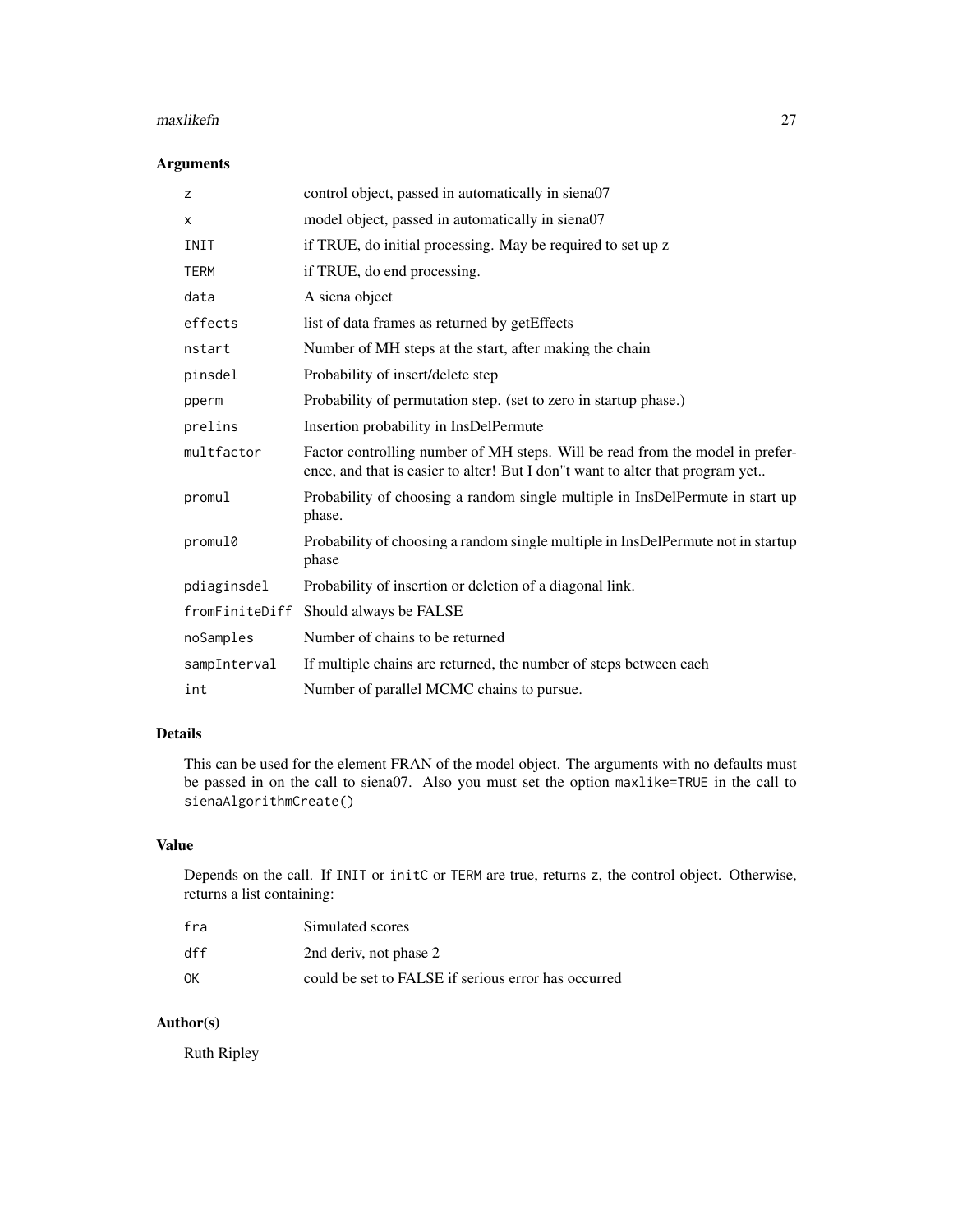#### <span id="page-27-0"></span>References

See <http://www.stats.ox.ac.uk/~snijders/siena/>

#### See Also

[siena07](#page-42-1)

# Examples

```
## Not run:
mynet1 <- sienaDependent(array(c(tmp3, tmp4), dim=c(32, 32, 2)))
mydata <- sienaDataCreate(mynet1)
myeff<- getEffects(mydata)
myalgor<- sienaAlgorithmCreate(nsub=2, n3=100, maxlike=TRUE)
ans<- siena07(myalgor, data=mydata, effects=myeff, batch=TRUE)
```
## End(Not run)

| n3401 | Network data: excerpt from "Dutch Social Behavior Data Set" of Chris |  |
|-------|----------------------------------------------------------------------|--|
|       | Baerveldt.                                                           |  |

#### Description

Matrices N3401, N3403, N3404, N3406, and HN3401, HN3403, HN3404, HN3406 are two waves of networks for four schools (numbered 1, 3, 4, 6): there is a tie from pupil i to pupil j if i says that he/she receives and/or gives emotional support from/to pupil j. The data are part of a larger data set (see source below) and were collected under the direction of Chris Baerveldt.

#### Format

Adjacency matrices for the network at two time points. The matrices with name N... are the first wave, those with name HN... are the second wave.

# Source

[http://www.stats.ox.ac.uk/~snijders/siena/CB\\_data.zip](http://www.stats.ox.ac.uk/~snijders/siena/CB_data.zip)

# References

Houtzager, B. & Baerveldt, C. (1999). Just like Normal. A Social Network Study of the Relation between Petty Crime and the Intimacy of Adolescent Friendships. *Social Behavior and Personality* 27(2), 177-192.

Snijders, Tom A.B, and Baerveldt, Chris (2003). A Multilevel Network Study of the Effects of Delinquent Behavior on Friendship Evolution. *Journal of Mathematical Sociology* 27, 123-151.

See <http://www.stats.ox.ac.uk/~snijders/siena/BaerveldtData.html>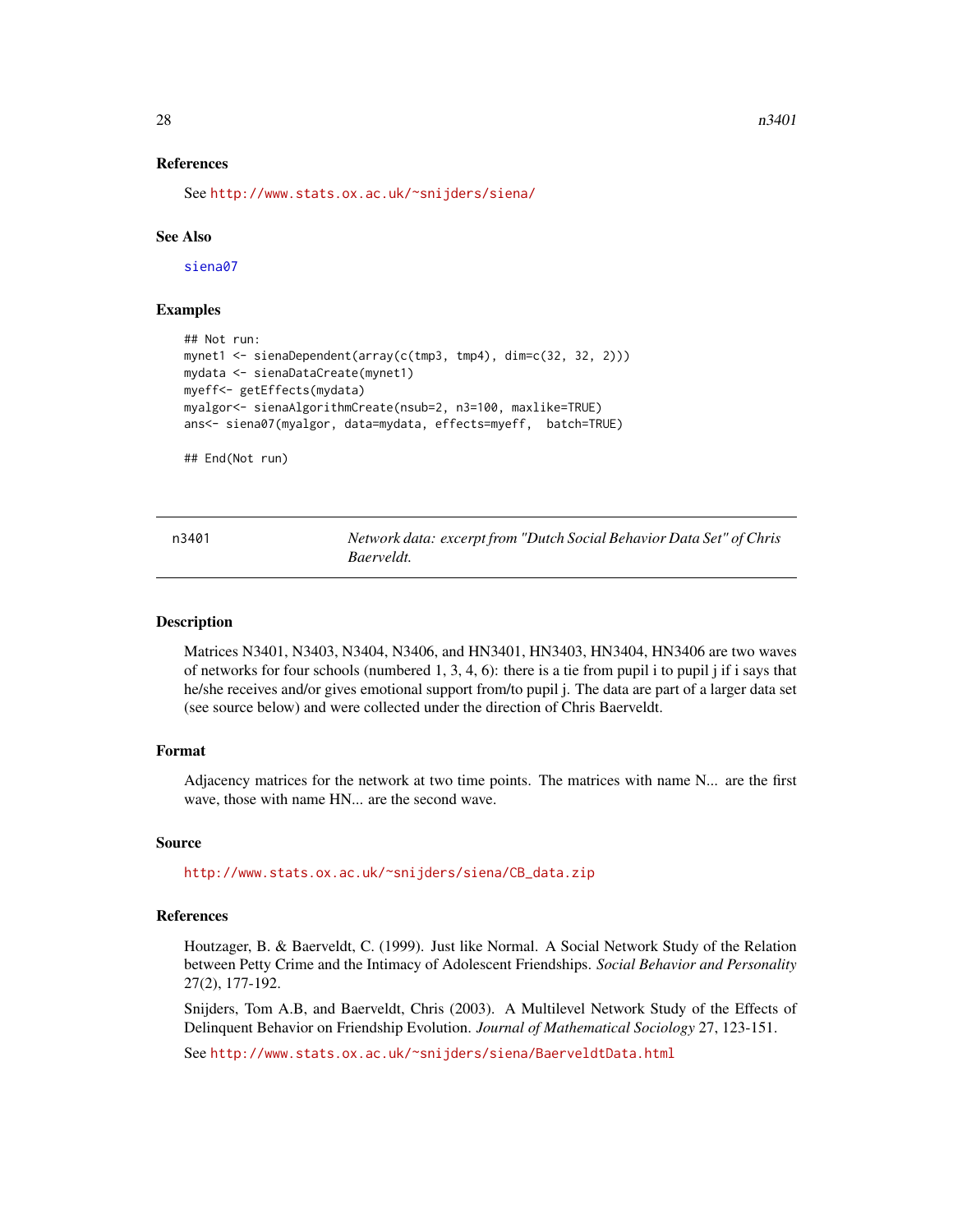# <span id="page-28-0"></span>plot.sienaTimeTest 29

#### Examples

```
mynet <- sienaDependent(array(c(N3401, HN3401), dim=c(45, 45, 2)))
mydata <- sienaDataCreate(mynet)
```
plot.sienaTimeTest *Functions to plot assessment of time heterogeneity of parameters*

# Description

Plot method for [sienaTimeTest](#page-87-1) objects.

#### Usage

```
## S3 method for class 'sienaTimeTest'
plot(x, pairwise=FALSE, effects,
scale=.2, plevels=c(.1, .05, .025), ...)
```
#### Arguments

| X        | A sienaTimeTest object returned by sienaTimeTest.                                                                                                                                                                                                                                                       |
|----------|---------------------------------------------------------------------------------------------------------------------------------------------------------------------------------------------------------------------------------------------------------------------------------------------------------|
| pairwise | A Boolean value corresponding to whether the user would like a pairwise plot of<br>the simulated statistics to assess correlation among the effects (pairwise=TRUE),<br>or a plot of the estimates across waves in order to assess graphically the results<br>of the score type test.                   |
| effects  | A vector of integers corresponding to the indices given in the signal state of A<br>output for effects which are to be plotted.                                                                                                                                                                         |
| scale    | A positive number corresponding to the number of standard deviations on one<br>step estimates to use for computing the maximum and minimum of the plotting<br>range. We recommend experimenting with this number when the y-axes of the<br>plots are not satisfactory. Smaller numbers shrink the axes. |
| plevels  | A list of three decimals indicating the gradients at which to draw the confidence<br>interval bars.                                                                                                                                                                                                     |
| .        | For extra arguments. The Lattice parameter layout can be used to control the<br>layout of the graphs.                                                                                                                                                                                                   |

# Details

The pairwise=TRUE plot may be used to assess whether effects are highly correlated. This information may be important when considering forward-model selection, since highly correlated effects may have highly correlated one-step estimates, particularly since the individual score type tests are not orthogonalized against the scores and deviations of yet-unestimated dummies. For example, reciprocity and outdegree may have highly correlated statistics as indicated by a strong, positive correlation coefficient. When considering whether to include dummy terms, it may be a good idea to include, e.g., outdegree, estimate the parameter, and see whether reciprocity dummies remain significant after method of moments estimation of the updated model–as opposed to including both outdegree and reciprocity.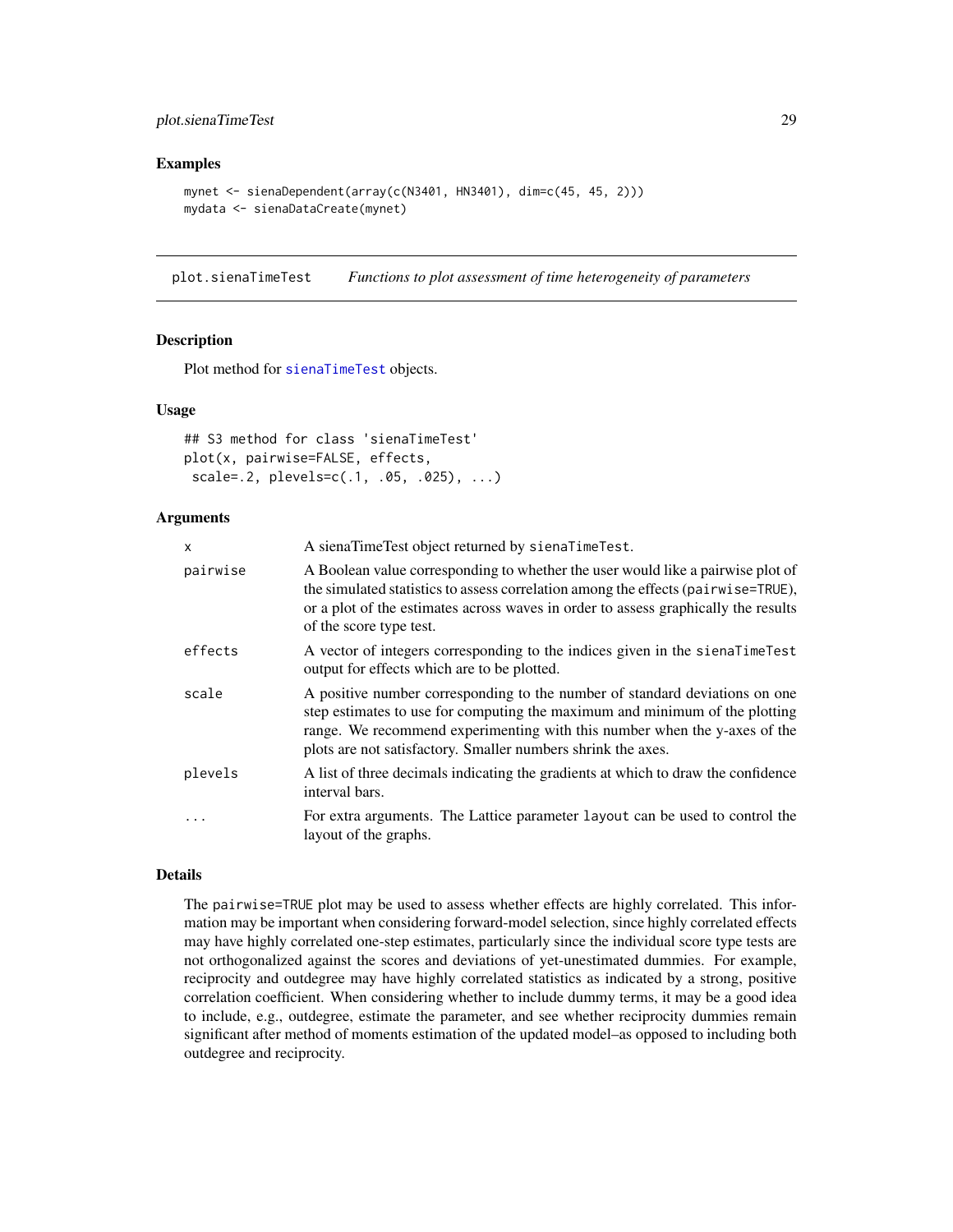The pairwise=FALSE plot displays the most of the information garnered from sienaTimeTest in a graphical fashion. For each effect, the method of moments parameter estimate for the base period (i.e. wave 1) is given as a blue, horizontal reference line. One step estimates are given for all of the parameters by dots at each wave. The dots are colored black if the parameter has been included in the model already (i.e. has been estimated via method of moments), or red if they have not been included. Confidence intervals are given based on pivots given at pvalues. Evidence of time heterogeneity is suggested by points with confidence intervals not overlapping with the base period.

# Value

None

## Author(s)

Josh Lospinoso

#### References

See <http://www.stats.ox.ac.uk/~snijders/siena/> for general information on RSiena.

# See Also

[siena07](#page-42-1), [sienaTimeTest](#page-87-1), [xyplot](#page-0-0)

#### Examples

```
## Not run:
myalgorithm <- sienaAlgorithmCreate(nsub=4, n3=500)
mynet1 <- sienaDependent(array(c(s501, s502, s503, s501, s503, s502), dim=c(50, 50, 6)))
mydata <- sienaDataCreate(mynet1)
myeff <- getEffects(mydata)
myeff <- includeEffects(myeff, transTrip, balance)
myeff <- includeTimeDummy(myeff, recip, timeDummy="2,3,5")
myeff <- includeTimeDummy(myeff, balance, timeDummy="4")
myeff <- includeTimeDummy(myeff, density, timeDummy="all")
ansp <- siena07(myalgorithm, data=mydata, effects=myeff, batch=TRUE)
ttp <- sienaTimeTest(ansp)
## Pairwise plots show
plot(ttp, pairwise=TRUE)
## Time test plots show
plot(ttp, effects=1:3) ## default layout
```

```
plot(ttp, effects=1:3, layout=c(3,1))
```
## End(Not run)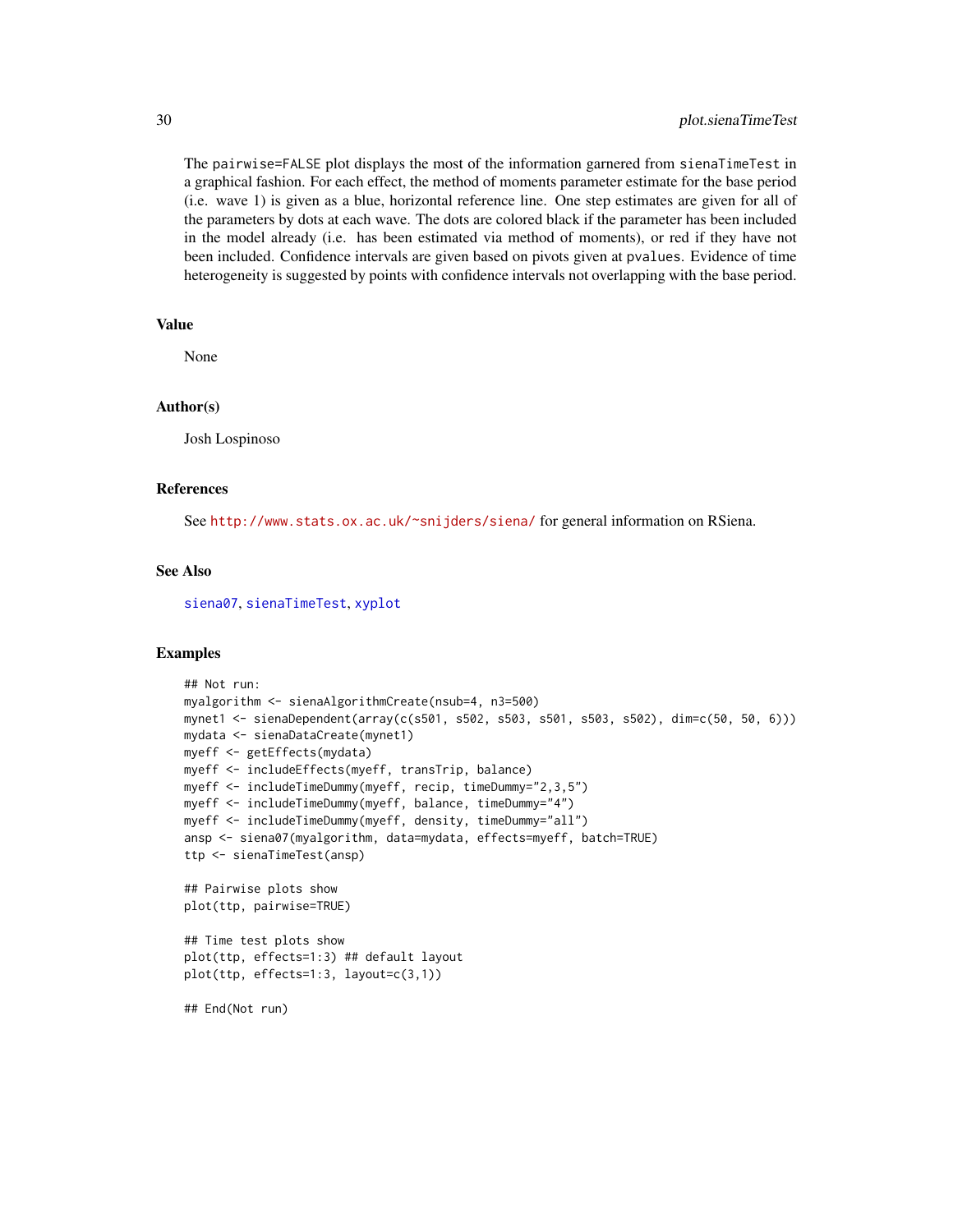<span id="page-30-2"></span><span id="page-30-0"></span>print.sienaEffects *Print methods for Siena effects objects*

# <span id="page-30-1"></span>Description

Prints the major columns of the effects object. Or all, with any non atomic columns listed separately.

# Usage

```
## S3 method for class 'sienaEffects'
print(x, fileName = NULL, includeOnly=TRUE,
expandDummies = FALSE, includeRandoms = FALSE, dropRates=FALSE, ...)
## S3 method for class 'sienaEffects'
summary(object, fileName = NULL,
includeOnly=TRUE, expandDummies = FALSE, ...)
## S3 method for class 'summary.sienaEffects'
print(x, fileName = NULL, ...)
```
# Arguments

| object        | An object of class sienaEffects.                                                             |
|---------------|----------------------------------------------------------------------------------------------|
| X             | An object of class siena Effects or summary. siena Effects as appropriate.                   |
| fileName      | Character string denoting file name if file output desired.                                  |
| includeOnly   | Boolean. If TRUE, only effects with the include flag TRUE will be printed.                   |
| expandDummies | Interpret the timeDummy column and show any effects which would be added by<br>sienaTimeFix. |
|               | include Randoms Boolean. If TRUE, also the randome ffects column will be printed.            |
| dropRates     | Boolean. If TRUE, do not print the rows for basic rate effects.                              |
| $\cdots$      | For extra arguments (none used at present).                                                  |

#### Value

The function print. sienaEffects prints details of the main columns of the selected rows of the effects object.

If the effects object includes statistics for the Generalized Method of Moments (GMoM), as included by function [includeGMoMStatistics](#page-16-1) and for which type=gmm, the print consists of two parts: the first consists of the included effects for the probability model, the second of the statistics used for GMoM estimation.

The function summary.sienaEffects checks the rows for valid printing via print.data.frame and excludes any that will fail. The OK columns are printed first, followed by any others.

Output from either can be directed to a file by using the argument filename.

# Author(s)

Ruth Ripley, modifications by Tom Snijders and Viviana Amati.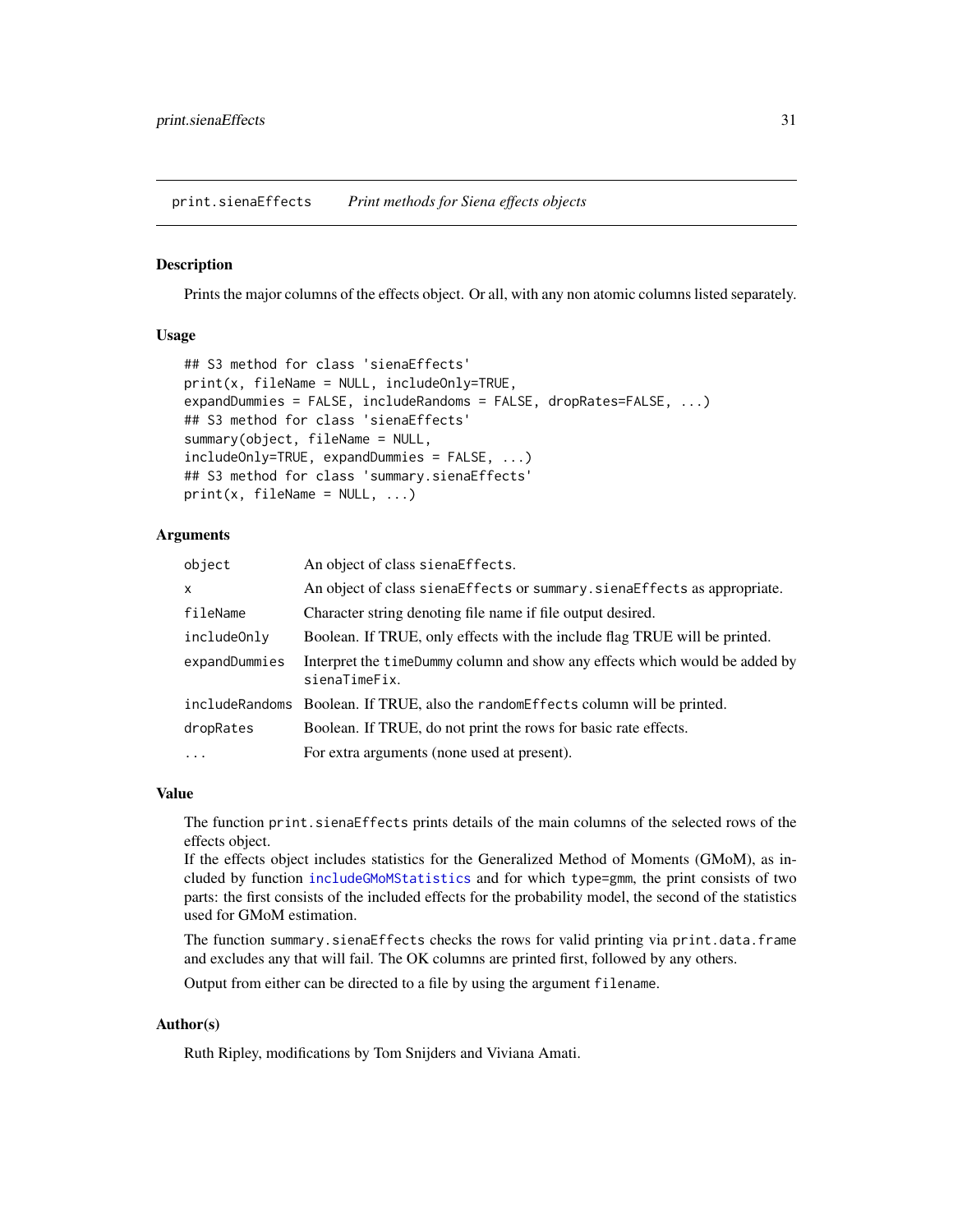# References

See <http://www.stats.ox.ac.uk/~snijders/siena/>

# See Also

[sienaEffects](#page-12-1), [getEffects](#page-12-2), [includeEffects](#page-15-1), [includeGMoMStatistics](#page-16-1), [sienaTimeTest](#page-87-1), [effectsDocumentation](#page-9-1)

#### Examples

```
mynet1 <- sienaDependent(array(c(s501, s502, s503), dim=c(50, 50, 3)))
mybeh <- sienaDependent(s50a, type="behavior")
mycovar <- coCovar(rnorm(50))
mydyadcovar <- coDyadCovar(matrix(as.numeric(rnorm(2500) > 2), nrow=50))
mydata <- sienaDataCreate(mynet1, mybeh, mycovar, mydyadcovar)
myeff <- getEffects(mydata)
myeff
summary(myeff)
```
<span id="page-31-1"></span>print.sienaMeta *Methods for processing sienaMeta objects*

# Description

print, summary, and plot methods for sienaMeta objects; and a function to write a LaTeX table.

#### Usage

```
## S3 method for class 'sienaMeta'
print(x, file=FALSE, reportEstimates=FALSE, ...)
## S3 method for class 'sienaMeta'
summary(object, file=FALSE, extra=TRUE, ...)
## S3 method for class 'summary.sienaMeta'
print(x, file=FALSE, extra=TRUE, ...)
## S3 method for class 'sienaMeta'
plot(x, ..., which = 1:length(x$theta),useBound=TRUE, layout = c(2,2))
meta.table(x, d=3, option=2,
    filename=paste(deparse(substitute(x)),'_global.tex',sep=""), align=TRUE)
```
#### Arguments

| object | An object of class sienaMeta.                                        |
|--------|----------------------------------------------------------------------|
|        | An object of class siena Meta, or summary siena Meta as appropriate. |

<span id="page-31-0"></span>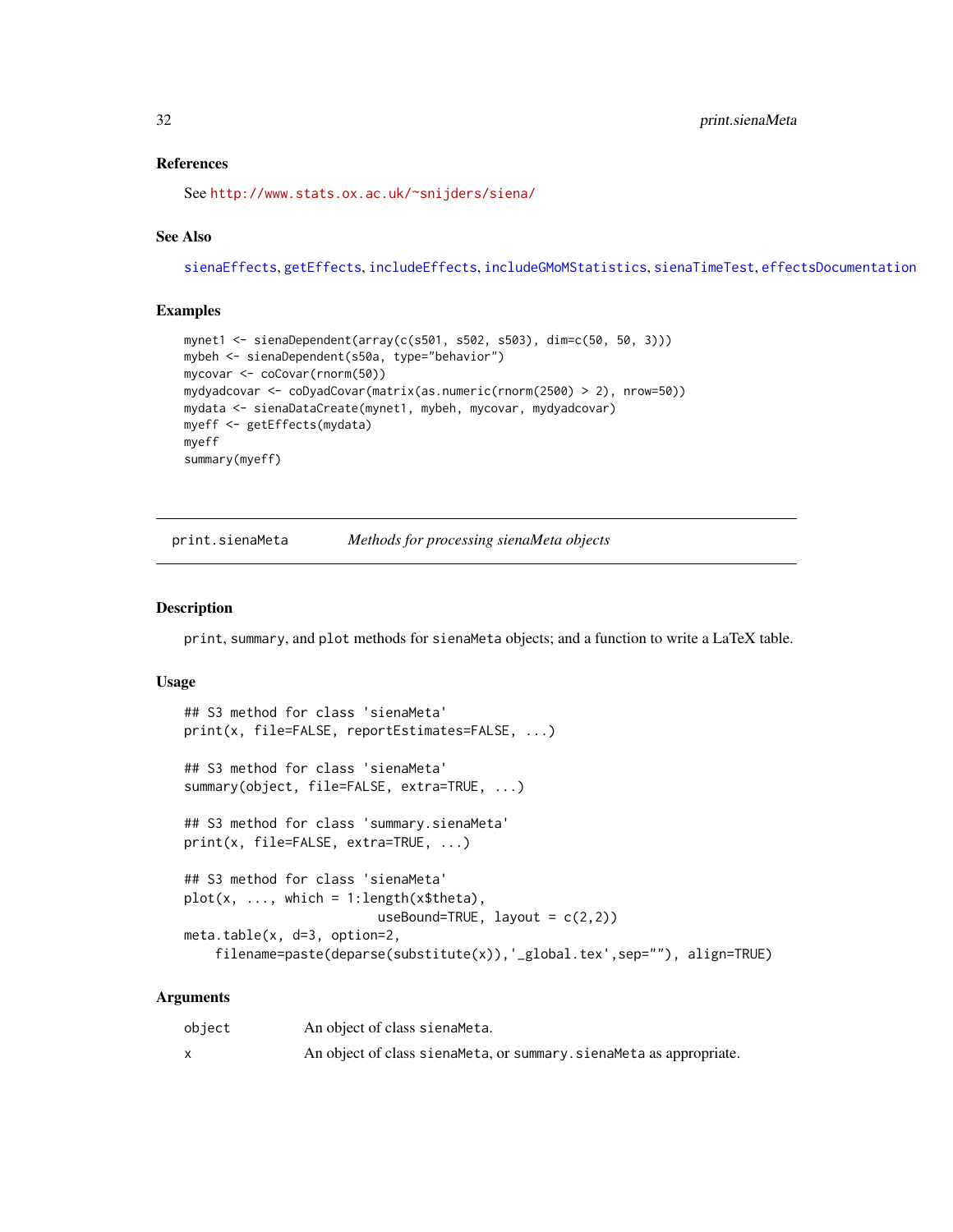| file            | Boolean: if TRUE, sends output to file named x\$projname.txt. If FALSE,<br>output is to the terminal.                                                                          |  |  |
|-----------------|--------------------------------------------------------------------------------------------------------------------------------------------------------------------------------|--|--|
| reportEstimates |                                                                                                                                                                                |  |  |
|                 | Boolean: whether to report all estimates and standard errors.                                                                                                                  |  |  |
| extra           | Boolean: if TRUE, prints more information.                                                                                                                                     |  |  |
| which           | Set of effects contained in the plot (given by sequence numbers).                                                                                                              |  |  |
| useBound        | Boolean: whether to restict plotted symbols to the bound used in the call of<br>sienaMeta.                                                                                     |  |  |
| layout          | Vector giving number of rows and columns in the arrangement of the several<br>panels in a rectangular array, possibly spanning multiple pages.                                 |  |  |
| d               | Number of decimals to be used in table.                                                                                                                                        |  |  |
| option          | 1: results without normality assumptions; 2: results with normality assumptions,<br>with confidence intervals; 3: results with normality assumptions, with standard<br>errors. |  |  |
| filename        | filename for output; if "", printed to the console.                                                                                                                            |  |  |
| align           | Whether to align numbers at the decimal point.                                                                                                                                 |  |  |
| $\ddotsc$       | For extra arguments (none used at present).                                                                                                                                    |  |  |

# Value

The function print.sienaMeta prints details of the merged estimates of the meta-analysis carried out by [siena08](#page-49-1), with test statistics. See the help page for [siena08](#page-49-1) for what is produced by this function.

The function summary.sienaMeta prints details as for the print method, but also details of the sienaFit objects included.

Output from either can be directed to a file by using the argument file. It will be appended to any existing file of the same name: projname.txt where projname is the value of the argument to siena08.

The function meta.table writes a combined table of results for all parameters to a LaTeX file in (as default) the current working directory. This table is a more compact version of the results presented by print.sienaMeta.

The function plot. sienaMeta plots estimates against standard errors for each effect, with reference lines added at the two-sided significance threshold 0.05. It returns an object of class trellis, of the [lattice](#page-0-0) package. Effects for which a score test was requested are not plotted. Another funnel plot, not using [siena08](#page-49-1), is available as [funnelPlot](#page-10-1).

#### Author(s)

Ruth Ripley, Tom Snijders

#### References

T. A. B. Snijders and Chris Baerveldt. "Multilevel network study of the effects of delinquent behavior on friendship evolution". *Journal of Mathematical Sociology*, 27: 123–151, 2003.

See also the Siena manual and <http://www.stats.ox.ac.uk/~snijders/siena/>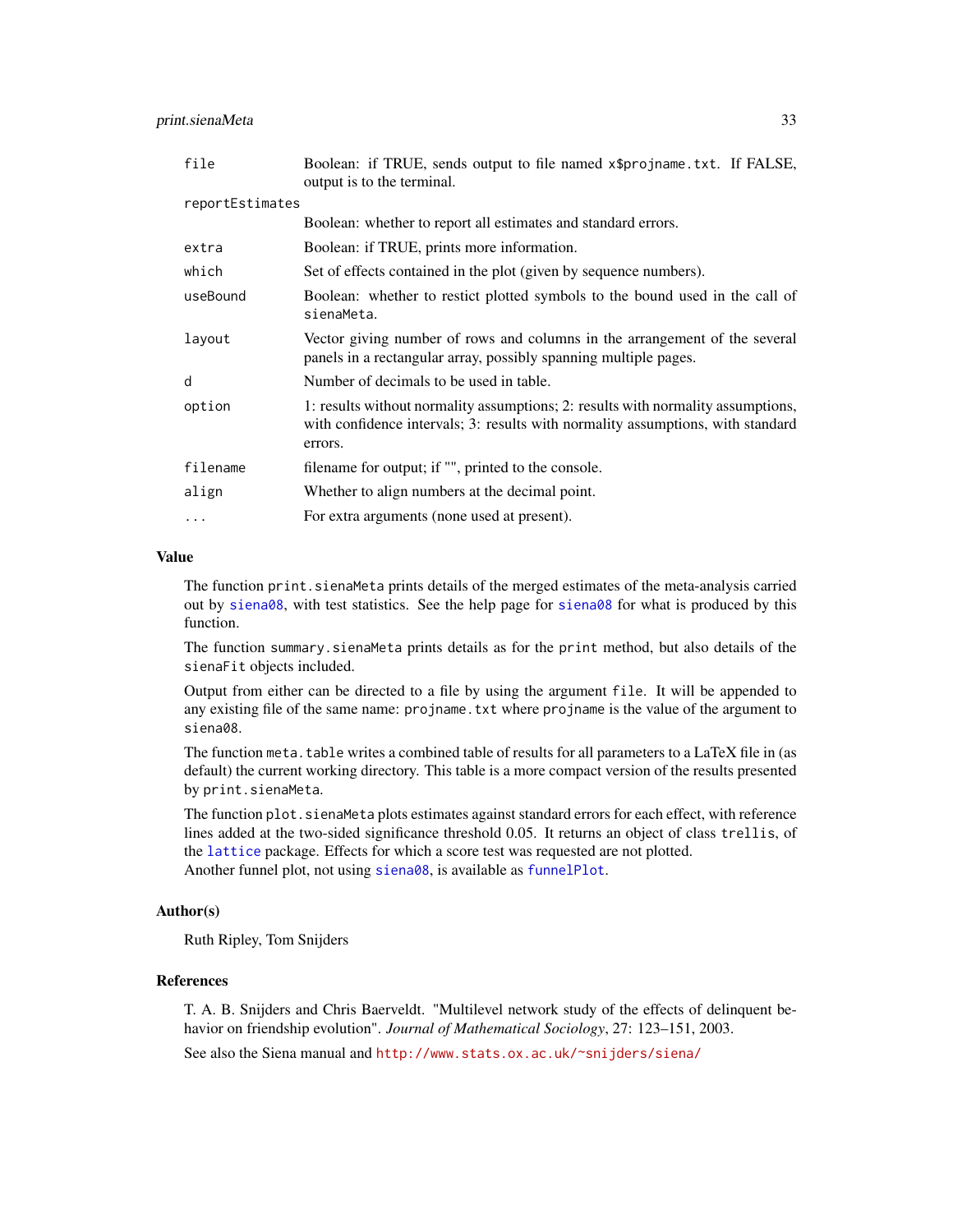#### See Also

[siena08](#page-49-1)

#### Examples

```
## Not run:
# A meta-analysis for three groups does not make much sense
# for generalizing to a population of networks,
# but it the Fisher combinations of p-values are meaningful.
# But using three groups shows the idea.
Group1 \le sienaDependent(array(c(N3401, HN3401), dim=c(45, 45, 2)))
Group3 <- sienaDependent(array(c(N3403, HN3403), dim=c(37, 37, 2)))
Group4 \le sienaDependent(array(c(N3404, HN3404), dim=c(33, 33, 2)))
dataset.1 <- sienaDataCreate(Friends = Group1)
dataset.3 <- sienaDataCreate(Friends = Group3)
dataset.4 <- sienaDataCreate(Friends = Group4)
OneAlgorithm <- sienaAlgorithmCreate(projname = "SingleGroups")
effects.1 <- getEffects(dataset.1)
effects.3 <- getEffects(dataset.3)
effects.4 <- getEffects(dataset.4)
effects.1 <- includeEffects(effects.1, transTrip)
effects.1 <- setEffect(effects.1, transRecTrip, fix=TRUE, test=TRUE)
effects.3 <- includeEffects(effects.3, transTrip)
effects.3 <- setEffect(effects.3, transRecTrip, fix=TRUE, test=TRUE)
effects.4 <- includeEffects(effects.4, transTrip)
effects.4 <- setEffect(effects.4, transRecTrip, fix=TRUE, test=TRUE)
ans.1 <- siena07(OneAlgorithm, data=dataset.1, effects=effects.1, batch=TRUE)
ans.3 <- siena07(OneAlgorithm, data=dataset.3, effects=effects.3, batch=TRUE)
ans.4 <- siena07(OneAlgorithm, data=dataset.4, effects=effects.4, batch=TRUE)
ans.1
ans.3
ans.4
meta <- siena08(ans.1, ans.3, ans.4)
print(meta, reportEstimates=FALSE)
print(meta)
summary(meta)
# For specifically presenting the Fisher combinations:
# First determine the number of estimated effects:
(neff <- sum(sapply(meta, function(x){ifelse(is.list(x),
        !is.null(x$cjplus),FALSE)})))
Fishers <- t(sapply(1:neff,
        function(i){c(meta[[i]]$cjplus, meta[[i]]$cjminus,
                        meta[[i]]$cjplusp, meta[[i]]$cjminusp, 2*meta[[i]]$n1 )}))
Fishers <- as.data.frame(Fishers, row.names=names(meta)[1:neff])
names(Fishers) <- c('Fplus', 'Fminus', 'pplus', 'pminus', 'df')
Fishers
# For plotting:
plo \leq plot(meta, layout = c(3,1))
plo
plo[3]
# Show effects of bound (bounding at 0.4 is not reasonable, just for example)
```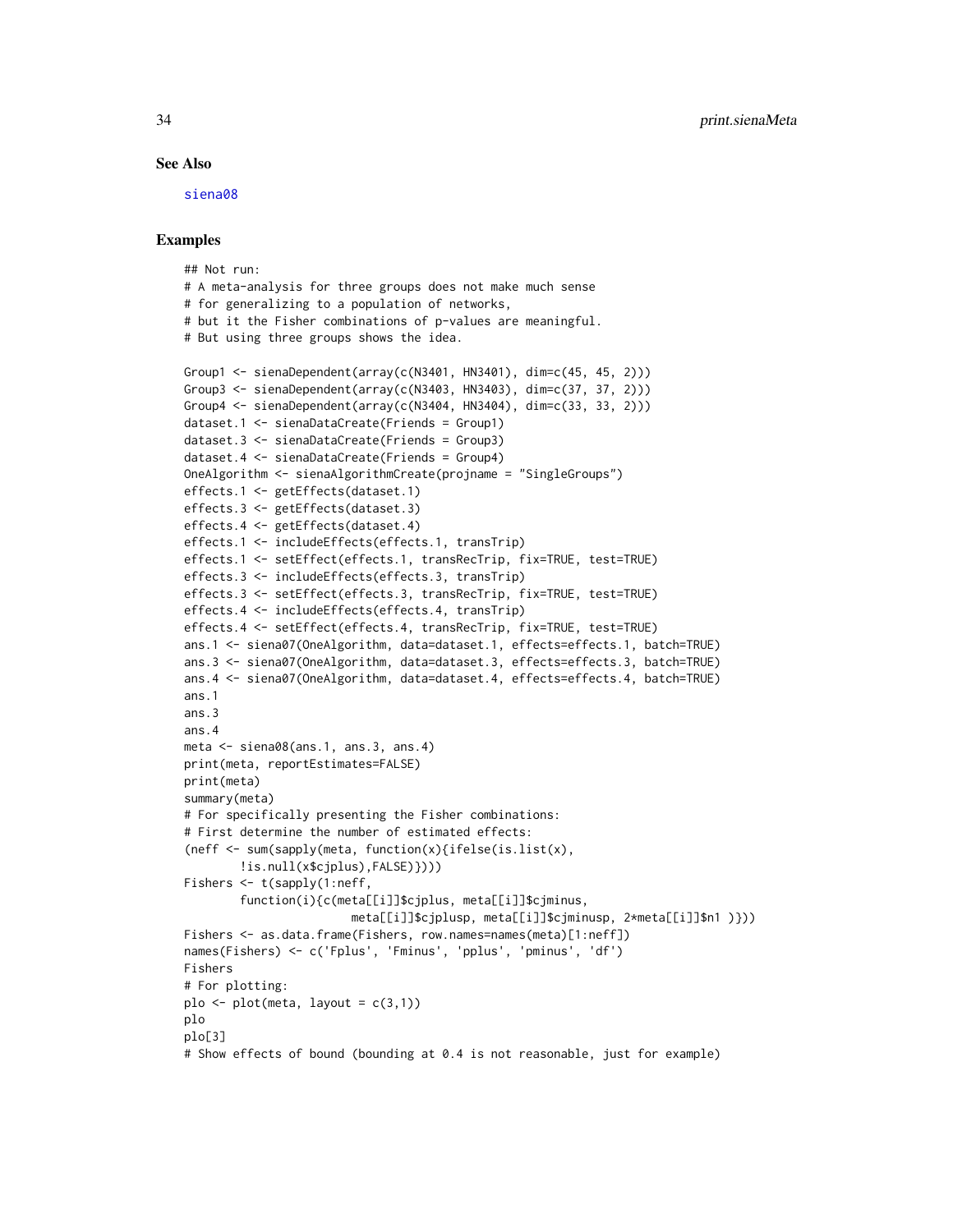# <span id="page-34-0"></span>print.sienaTest 35

```
meta <- siena08(ans.1, ans.3, ans.4, bound=0.4)
plot(meta, which=c(2,3), layout=c(2,1))
plot(meta, which=c(2,3), layout=c(2,1), useBound=FALSE)
meta.table(meta, option=3, file='')
## End(Not run)
```
print.sienaTest *Print method for Wald and score tests for RSiena results*

# Description

This method prints Wald-type and score-type tests for results estimated by siena07.

#### Usage

```
## S3 method for class 'sienaTest'
print(x, \ldots)
```
#### Arguments

|                      | An object of type sienaTest, produced by Wald. RSiena, Multipar. RSiena,<br>or score. Test. |
|----------------------|---------------------------------------------------------------------------------------------|
| $\ddot{\phantom{0}}$ | Extra arguments (not used at present).                                                      |

# Details

The functions [Wald.RSiena](#page-101-1), [Multipar.RSiena](#page-101-1), and [score.Test](#page-101-1) produce an object of type [sienaTest](#page-101-1). These can be printed by this method.

# Value

An object of type [sienaTest](#page-101-1).

#### Author(s)

Tom Snijders

# See Also

[siena07](#page-42-1), [Wald.RSiena](#page-101-1), [Multipar.RSiena](#page-101-1), [score.Test](#page-101-1)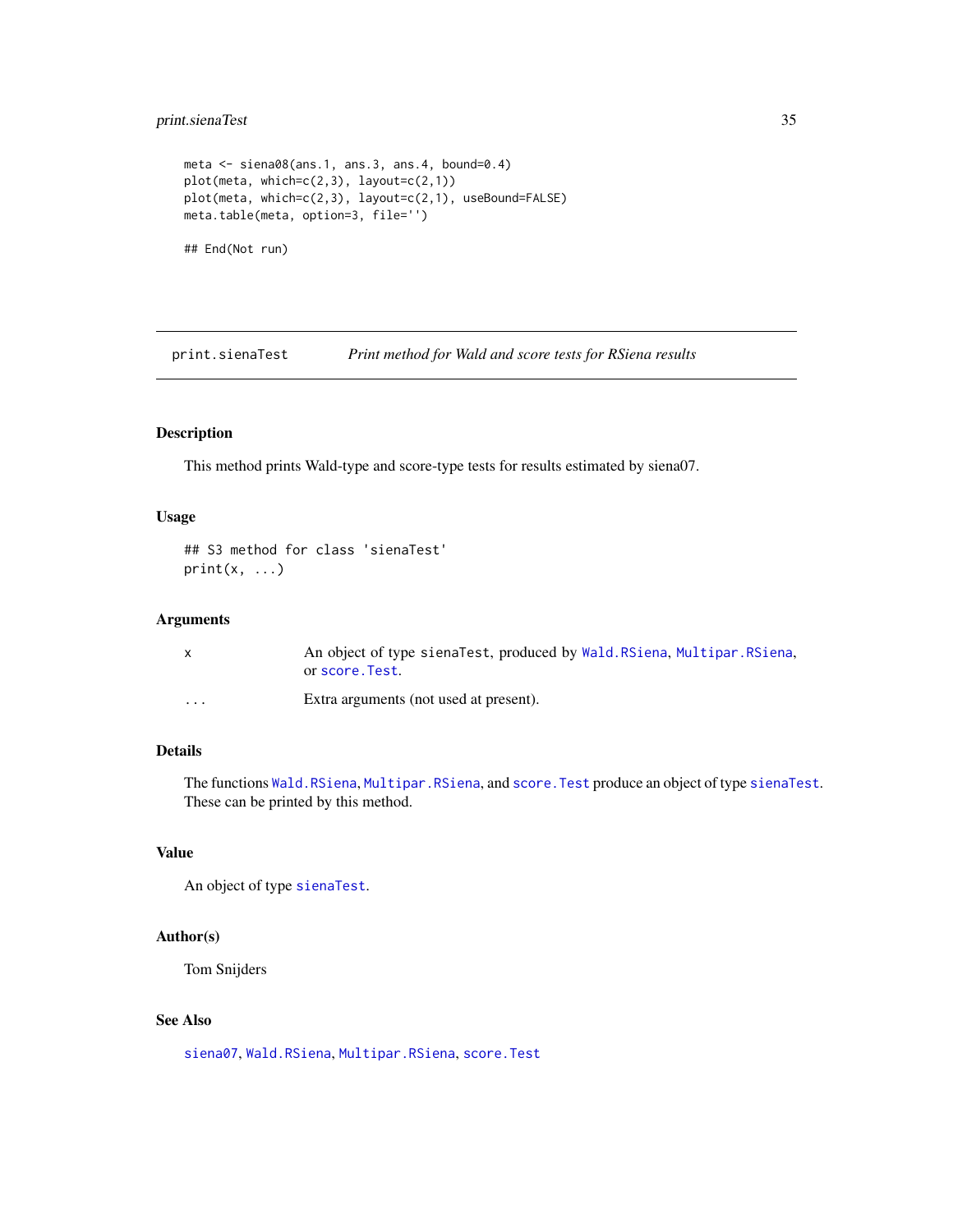# <span id="page-35-0"></span>Examples

```
mynet <- sienaDependent(array(c(s501, s502), dim=c(50, 50, 2)))
mydata <- sienaDataCreate(mynet)
myeff <- getEffects(mydata)
myalgorithm <- sienaAlgorithmCreate(nsub=1, n3=40, seed=123, projname=NULL)
# nsub=1 and n3=40 is used here for having a brief computation,
# not for practice.
myeff <- includeEffects(myeff, transTrip, transTies)
myeff <- includeEffects(myeff, outAct, outPop, fix=TRUE, test=TRUE)
(ans <- siena07(myalgorithm, data=mydata, effects=myeff, batch=TRUE))
mprs <- Multipar.RSiena(ans, 3, 4)
print(mprs)
```
print01Report *Function to produce the Siena01 report from R objects*

## Description

Prints a report of a Siena data object and its default effects.

#### Usage

```
print01Report(data, modelname = "Siena", getDocumentation=FALSE)
```
#### Arguments

data a Siena data object modelname Character string used to name the output file "modelname.txt" getDocumentation Flag to allow documentation of internal functions, not for use by users.

## Details

First deletes any file of the name "modelname.txt", then prints a new one.

#### Value

No value returned.

# Author(s)

Ruth Ripley

#### References

See <http://www.stats.ox.ac.uk/~snijders/siena/>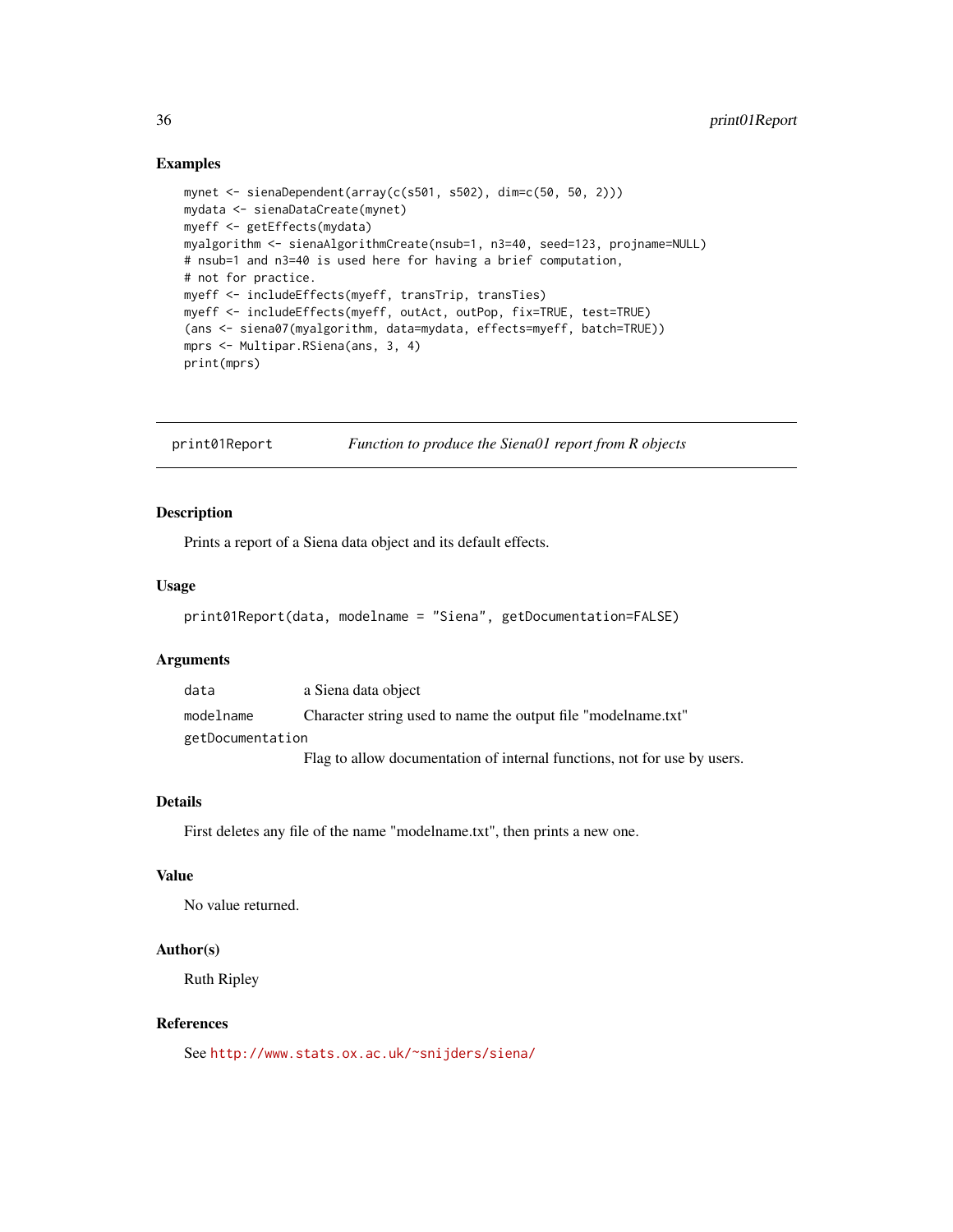# Examples

```
mynet1 <- sienaDependent(array(c(s501, s502, s503), dim=c(50, 50, 3)))
mydata <- sienaDataCreate(mynet1)
## Not run:
print01Report(mydata, modelname="mydescription")
## End(Not run)
```
<span id="page-36-0"></span>s50 *Network data: excerpt from "Teenage Friends and Lifestyle Study" data.*

# Description

An excerpt of the network, alcohol consumption, and smoking data for 50 randomly chosen girls from the Teenage Friends and Lifestyle Study data set. Useful as a small example of network and behaviour, for which models can be fitted quickly, and for which there are no missing values.

#### Format

Adjacency matrix for the network at time points 1, 2, 3; 50 by 3 matrices of alcohol consumption and smoking data for the three time points.

#### Source

[http://www.stats.ox.ac.uk/~snijders/siena/s50\\_data.zip](http://www.stats.ox.ac.uk/~snijders/siena/s50_data.zip)

## References

West, P. and Sweeting, H. (1995) Background Rationale and Design of the West of Scotland 11-16 Study. Working Paper No. 52. MRC Medical Sociology Unit Glasgow.

See [http://www.stats.ox.ac.uk/~snijders/siena/s50\\_data.htm](http://www.stats.ox.ac.uk/~snijders/siena/s50_data.htm)

## See Also

[s501](#page-37-0), [s502](#page-37-1), [s503](#page-38-0), [s50a](#page-39-0), [s50s](#page-39-1)

```
mynet <- sienaDependent(array(c(s501, s502, s503), dim=c(50, 50, 3)))
mybeh <- sienaDependent(s50a, type="behavior")
mydata <- sienaDataCreate(mynet, mybeh)
mydata
```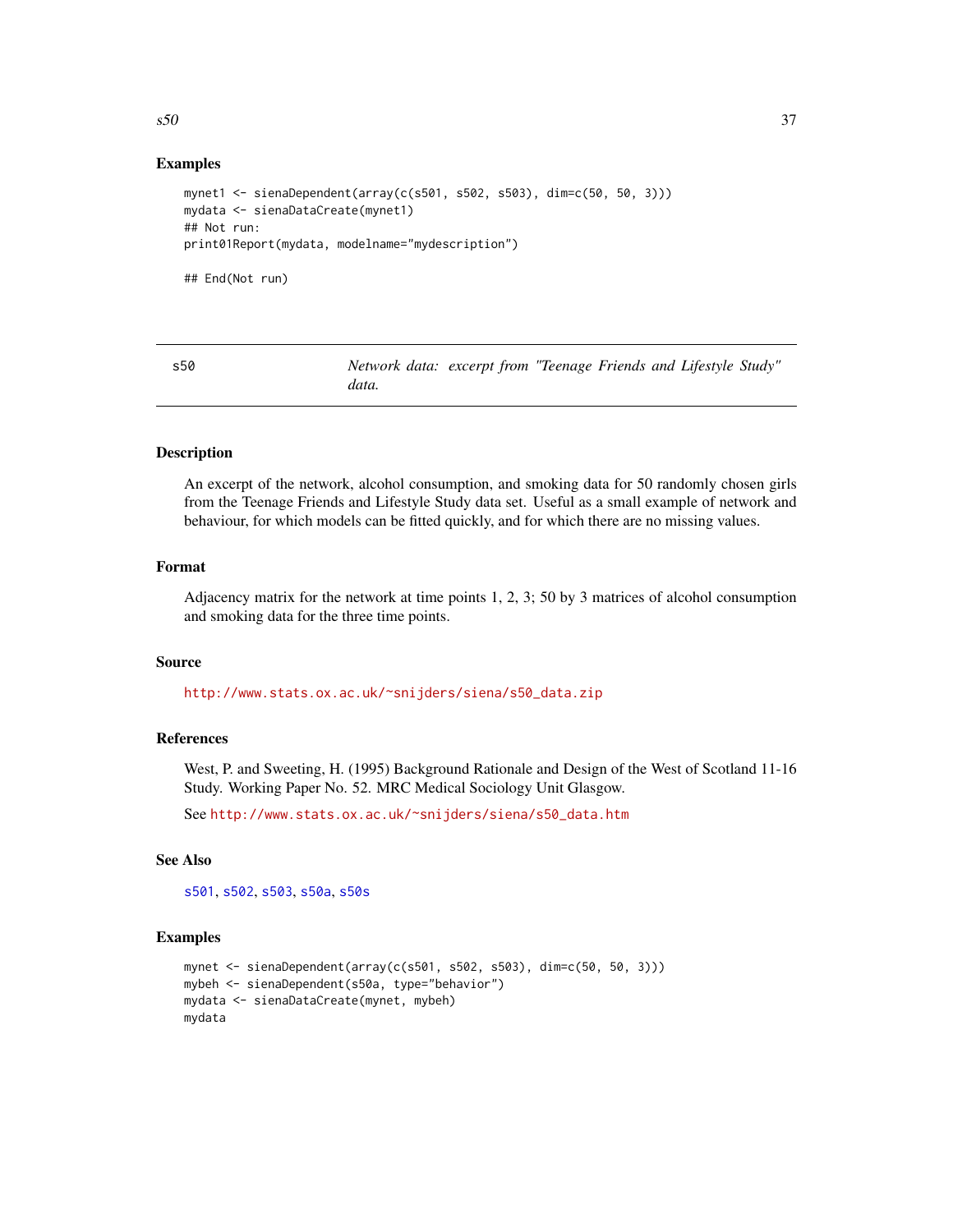<span id="page-37-0"></span>s501 *Network 1 data: excerpt from "Teenage Friends and Lifestyle Study" data.*

## Description

First timepoint network data from an excerpt of 50 girls from the Teenage Friends and Lifestyle Study data set. Useful as a small example of network and behaviour, for which models can be fitted quickly.

## Format

The adjacency matrix for the network at time point 1.

#### Source

[http://www.stats.ox.ac.uk/~snijders/siena/s50\\_data.zip](http://www.stats.ox.ac.uk/~snijders/siena/s50_data.zip)

## References

West, P. and Sweeting, H. (1995) Background Rationale and Design of the West of Scotland 11-16 Study. Working Paper No. 52. MRC Medical Sociology Unit Glasgow.

See [http://www.stats.ox.ac.uk/~snijders/siena/s50\\_data.htm](http://www.stats.ox.ac.uk/~snijders/siena/s50_data.htm)

#### See Also

[s502](#page-37-1), [s503](#page-38-0), [s50a](#page-39-0), [s50s](#page-39-1)

<span id="page-37-1"></span>s502 *Network 2 data: excerpt from "Teenage Friends and Lifestyle Study" data.*

## Description

Second timepoint network data from an excerpt of 50 girls from the Teenage Friends and Lifestyle Study data set. Useful as a small example of network and behaviour, for which models can be fitted quickly.

#### Format

The adjacency matrix for the network at time point 2.

## Source

[http://www.stats.ox.ac.uk/~snijders/siena/s50\\_data.zip](http://www.stats.ox.ac.uk/~snijders/siena/s50_data.zip)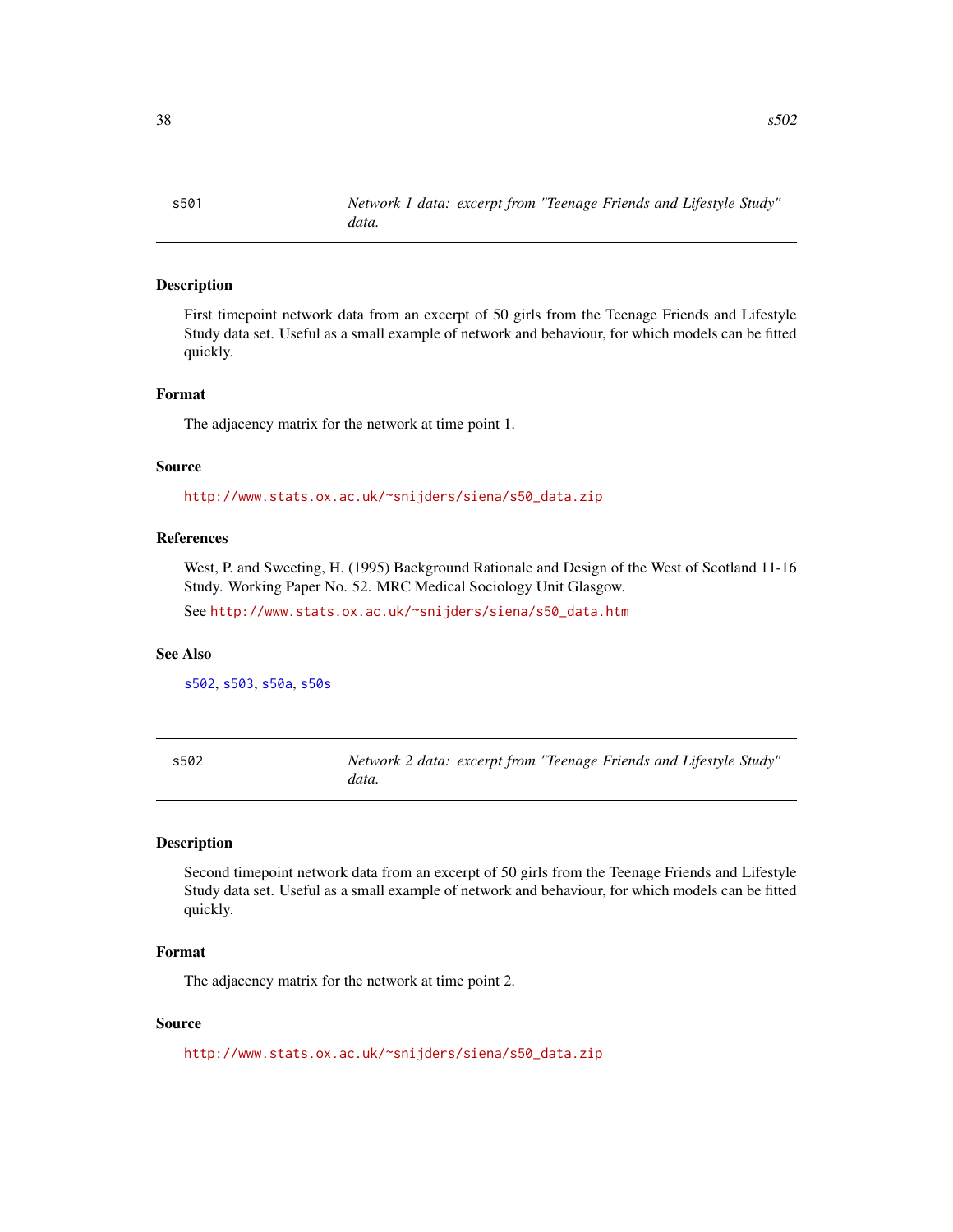#### $s503$  39

## References

West, P. and Sweeting, H. (1995) Background Rationale and Design of the West of Scotland 11-16 Study. Working Paper No. 52. MRC Medical Sociology Unit Glasgow.

See [http://www.stats.ox.ac.uk/~snijders/siena/s50\\_data.htm](http://www.stats.ox.ac.uk/~snijders/siena/s50_data.htm)

# See Also

[s501](#page-37-0), [s503](#page-38-0), [s50a](#page-39-0), [s50s](#page-39-1), [s50](#page-36-0)

<span id="page-38-0"></span>

| s503 | Network 3 data: excerpt from "Teenage Friends and Lifestyle Study" |  |  |  |
|------|--------------------------------------------------------------------|--|--|--|
|      | data.                                                              |  |  |  |

## Description

Second timepoint network data from an excerpt of 50 girls from the Teenage Friends and Lifestyle Study data set. Useful as a small example of network and behaviour, for which models can be fitted quickly.

#### Format

Adjacency matrix for the network at time point 3.

#### Source

[http://www.stats.ox.ac.uk/~snijders/siena/s50\\_data.zip](http://www.stats.ox.ac.uk/~snijders/siena/s50_data.zip)

# References

West, P. and Sweeting, H. (1995) Background Rationale and Design of the West of Scotland 11-16 Study. Working Paper No. 52. MRC Medical Sociology Unit Glasgow.

See [http://www.stats.ox.ac.uk/~snijders/siena/s50\\_data.htm](http://www.stats.ox.ac.uk/~snijders/siena/s50_data.htm)

#### See Also

[s501](#page-37-0), [s502](#page-37-1), [s50a](#page-39-0), [s50s](#page-39-1)

```
mynet <- sienaDependent(array(c(s501, s502, s503), dim=c(50, 50, 3)))
mybeh <- sienaDependent(s50a, type="behavior")
mydata <- sienaDataCreate(mynet, mybeh)
```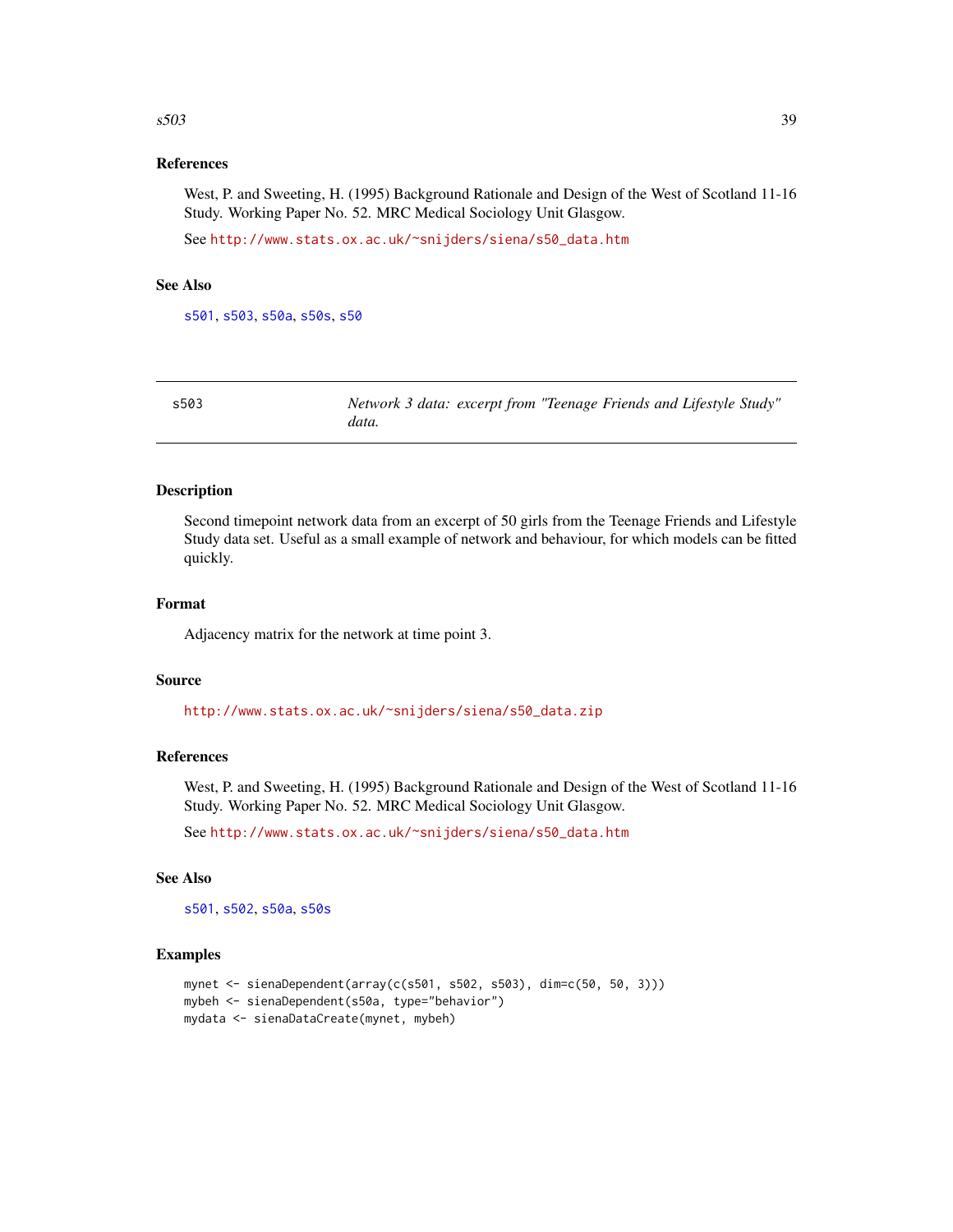<span id="page-39-0"></span>s50a *Alcohol use data: excerpt from "Teenage Friends and Lifestyle Study" data*

## Description

Data from an excerpt of 50 girls from the Teenage Friends and Lifestyle Study data set. Useful as a small example of network and behaviour, for which models can be fitted quickly.

#### Format

A matrix of variables relating to the use of alcohol for the actors in the network. Three columns, one for each time point. Coding is 1–5, high values indicating higher consumption.

## Source

[http://www.stats.ox.ac.uk/~snijders/siena/s50\\_data.zip](http://www.stats.ox.ac.uk/~snijders/siena/s50_data.zip)

# References

West, P. and Sweeting, H. (1995) Background Rationale and Design of the West of Scotland 11-16 Study. Working Paper No. 52. MRC Medical Sociology Unit Glasgow.

See [http://www.stats.ox.ac.uk/~snijders/siena/s50\\_data.htm](http://www.stats.ox.ac.uk/~snijders/siena/s50_data.htm)

#### See Also

[s501](#page-37-0), [s502](#page-37-1), [s503](#page-38-0), [s50s](#page-39-1)

# Examples

```
mynet <- sienaDependent(array(c(s501, s502, s503), dim=c(50, 50, 3)))
mybeh <- sienaDependent(s50a, type="behavior")
mydata <- sienaDataCreate(mynet, mybeh)
mydata
```
<span id="page-39-1"></span>

| s50s | Smoking data: excerpt from "Teenage Friends and Lifestyle Study" |  |  |  |
|------|------------------------------------------------------------------|--|--|--|
|      | data                                                             |  |  |  |
|      |                                                                  |  |  |  |

## Description

Data from an excerpt of 50 girls from the Teenage Friends and Lifestyle Study data set. Useful as a small example of network and behaviour, for which models can be fitted quickly.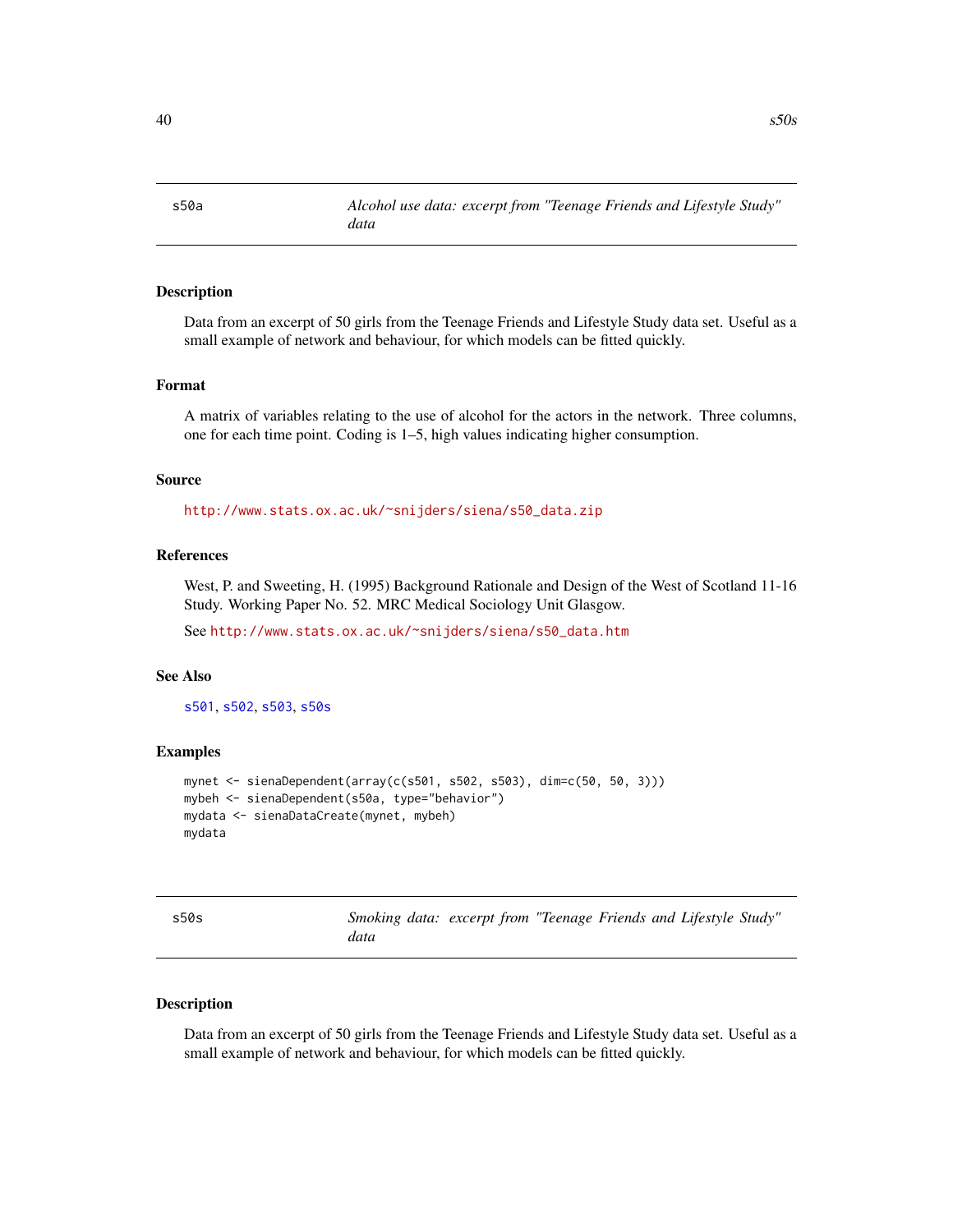#### setEffect 41

## Format

A matrix of variables relating to the smoking habits for the actors in the network. Three columns, one for each time point. Coding is  $1-3$ :  $1 =$  no smoking,  $2 =$  moderate smoking,  $3 =$  serious smoking.

## Source

[http://www.stats.ox.ac.uk/~snijders/siena/s50\\_data.zip](http://www.stats.ox.ac.uk/~snijders/siena/s50_data.zip)

## References

West, P. and Sweeting, H. (1995) Background Rationale and Design of the West of Scotland 11-16 Study. Working Paper No. 52. MRC Medical Sociology Unit Glasgow.

See [http://www.stats.ox.ac.uk/~snijders/siena/s50\\_data.htm](http://www.stats.ox.ac.uk/~snijders/siena/s50_data.htm)

## See Also

[s501](#page-37-0), [s502](#page-37-1), [s503](#page-38-0), [s50a](#page-39-0)

#### Examples

```
mynet <- sienaDependent(array(c(s501, s502, s503), dim=c(50, 50, 3)))
myvar <- varCovar(s50s)
mydata <- sienaDataCreate(mynet, myvar)
mydata
```
<span id="page-40-0"></span>setEffect *Function to set various columns in an effects object in a Siena model.*

## Description

This function provides an interface to change various columns of a selected row of a Siena effects object.

#### Usage

```
setEffect(myeff, shortName, parameter = NULL, fix = FALSE,
test = FALSE, random=FALSE, initialValue = 0, timeDummy = ",", include = TRUE,
name = myeff$name[1], type = "eval", interaction1 = "",
interactions2 = "", effect1=0, effect2=0, effect3=0,period=1, group=1, character=FALSE, verbose = TRUE)
```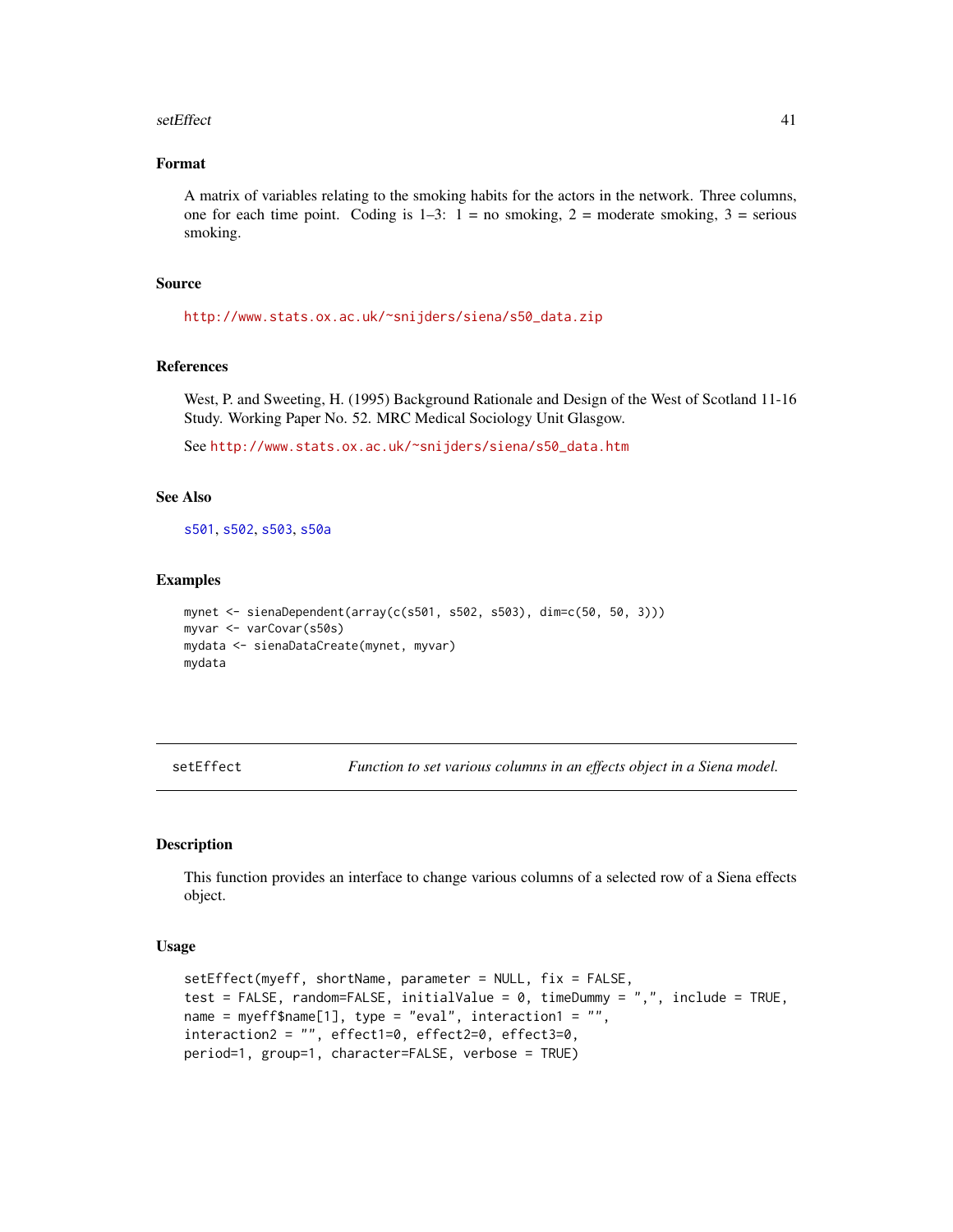# Arguments

| myeff        | a Siena effects object as created by getEffects                                                                                                                                                                                                |
|--------------|------------------------------------------------------------------------------------------------------------------------------------------------------------------------------------------------------------------------------------------------|
| shortName    | A short name (all with or all without quotes) to identify the effect which should<br>be changed.                                                                                                                                               |
| parameter    | Value of internal effect parameter. If NULL, no change is made.                                                                                                                                                                                |
| fix          | For fixing effects. Boolean required. Default FALSE.                                                                                                                                                                                           |
| test         | For testing effects by score-type tests. Boolean required. Default FALSE.                                                                                                                                                                      |
| random       | For specifying that effects will vary randomly; not relevant for RSiena at this<br>moment. Boolean required. Default FALSE.                                                                                                                    |
| initialValue | Initial value required. Default 0.                                                                                                                                                                                                             |
| timeDummy    | string: Comma delimited string of which periods to dummy. Alternatively, use<br>includeTimeDummy.                                                                                                                                              |
| include      | Boolean. default TRUE, but can be switched to FALSE to turn off an effect.                                                                                                                                                                     |
| name         | Name of dependent variable (network or behavior) for which effects are being<br>modified. Defaults to the first in the effects object.                                                                                                         |
| type         | Character string indicating the type of the effect to be changed : currently "rate",<br>"eval", "endow", or "creation". Default "eval".                                                                                                        |
| interaction1 | Name of siena object where needed to completely identify the effect e.g. covari-<br>ate name or behavior variable name.                                                                                                                        |
| interaction2 | Name of siena object where needed to completely identify the effect e.g. covari-<br>ate name or behavior variable name.                                                                                                                        |
| effect1      | Only for shortName=unspInt, which means this is a user-defined interaction<br>effect: effect1 is a natural number indicating the first component of the inter-<br>action effect; the number is the one listed when applying print () to myeff. |
| effect2      | Only for shortName=unspInt: second component of interaction effect (see<br>effect1).                                                                                                                                                           |
| effect3      | Only for shortName=unspInt: third component of interaction effect, if any (see<br>effect1).                                                                                                                                                    |
| period       | Number of period if basic rate. Use numbering within groups.                                                                                                                                                                                   |
| group        | Number of group if basic rate. Only relevant for sienaGroup data sets.                                                                                                                                                                         |
| character    | Boolean: whether the short name is a character string.                                                                                                                                                                                         |
| verbose      | Boolean: should the print of altered effects be produced.                                                                                                                                                                                      |

## Details

Recall from the help page for [getEffects](#page-12-0) that a Siena effects object (class sienaEffects or sienaGroupEffects) is a [data.frame](#page-0-0); the rows in the data frame are the effects for this data set; some of the columns/variables of the data frame are used to identify the effect, other columns/variables define how this effect is used in the estimation.

The arguments shortName, name, type, interaction1, interaction2, effect1, effect2, effect3, period, and group should identify one effect completely. (Not all of them are needed; see [getEffects](#page-12-0).) The call of [setEffect](#page-40-0) will set, for this effect, the column elements of the resulting effects object for parameter, fix, test, randomEffects, initialValue, timeDummy, and include to the values requested.

The shortName must not be set between quotes, unless you use character=TRUE.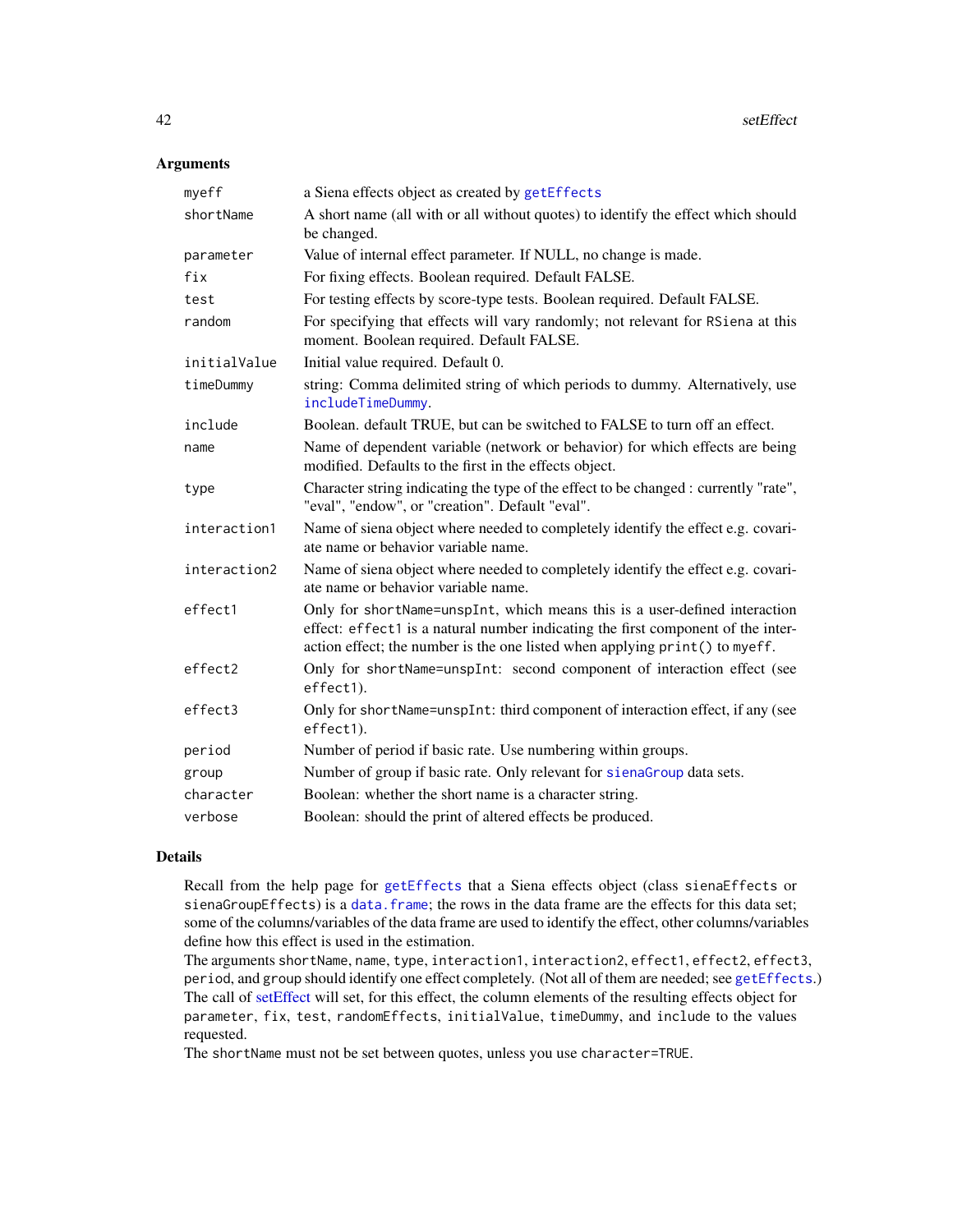#### siena07 auch and the set of the set of the set of the set of the set of the set of the set of the set of the set of the set of the set of the set of the set of the set of the set of the set of the set of the set of the set

# Value

An object of class [sienaEffects](#page-12-1) or [sienaGroupEffects](#page-12-1). This will be an updated version of the input effects object, with one row updated. Details of the row altered will be printed, unless verbose=FALSE.

## Author(s)

Ruth Ripley

# References

See <http://www.stats.ox.ac.uk/~snijders/siena/>

# See Also

[getEffects](#page-12-0), [includeEffects](#page-15-0), [includeInteraction](#page-18-0), [includeGMoMStatistics](#page-16-0), [updateSpecification](#page-97-0), [print.sienaEffects](#page-30-0),[effectsDocumentation](#page-9-0).

```
mynet <- sienaDependent(array(c(s501, s502, s503), dim=c(50, 50, 3)))
mybeh <- sienaDependent(s50a, type="behavior")
mydata <- sienaDataCreate(mynet, mybeh)
myeff <- getEffects(mydata)
# Set the initial rate parameter for one period:
myeff <- setEffect(myeff, Rate, initialValue=1.5, name="mybeh",
                   type="rate", period=2)
# Specify an effect parameter:
myeff <- setEffect(myeff, outTrunc, parameter=1)
myeff
# Now request the interaction between reciprocity and alcohol similarity
# to be tested without estimation.
myeff <- includeInteraction(myeff, recip, simX, interaction1=c("", "mybeh"))
myeff
# The following code uses the fact that the interaction effect is number 6.
# In practice one would just look up the numbers of effect1 and effect2
# from the response to \code{myeff} and fill them in.
(eff1 <- myeff[myeff$include,]$effect1[6])
(eff2 <- myeff[myeff$include,]$effect2[6])
myeff <- setEffect(myeff, unspInt, fix=TRUE, test=TRUE,
                                    effect1=eff1, effect2=eff2)
myeff
```
<span id="page-42-0"></span>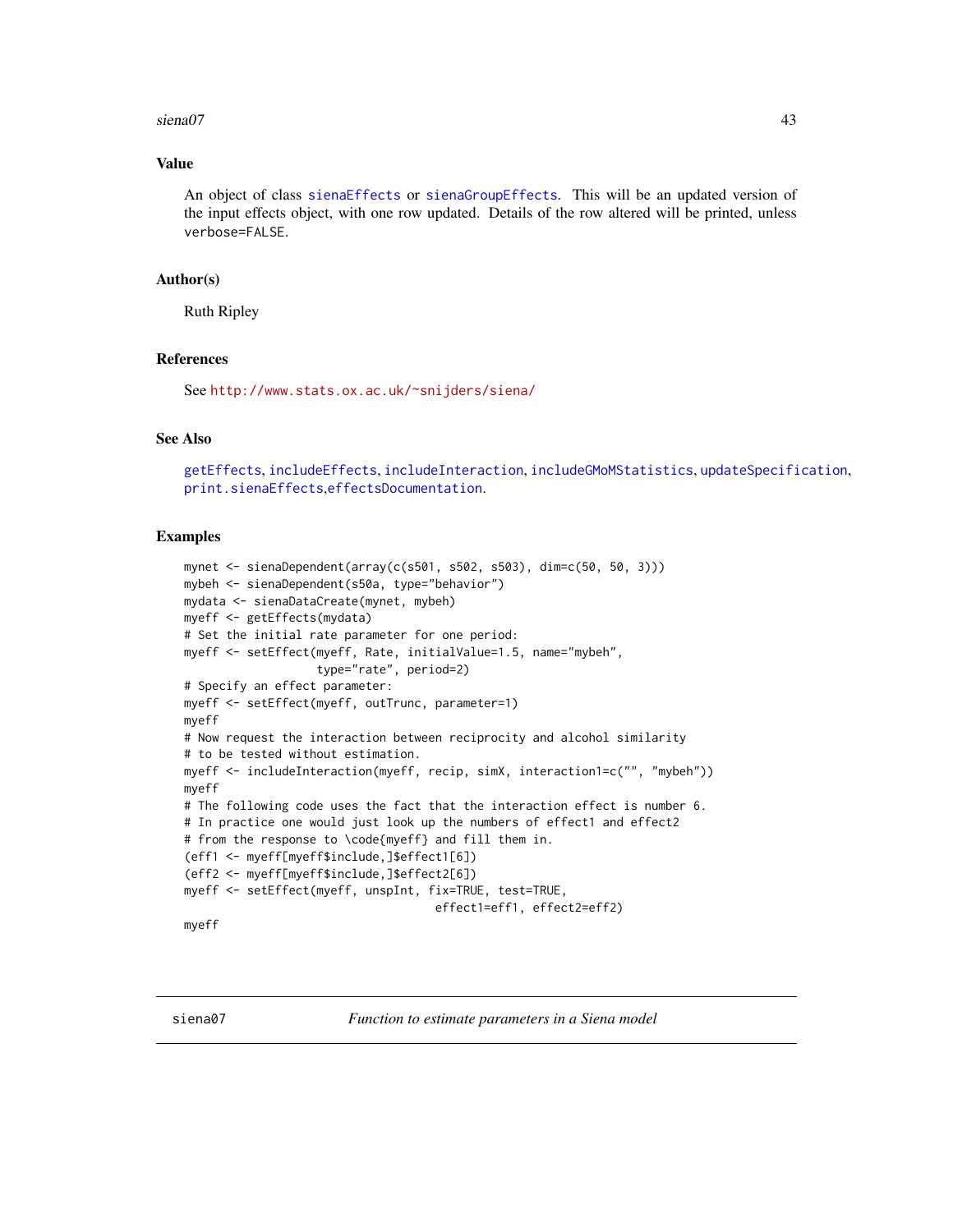# Description

Estimates parameters in a Siena model using Method of Moments, based on direct simulation, conditional or otherwise; or using Generalized Method of Moments; or using Maximum Likelihood by MCMC simulation. Estimation is done using a Robbins-Monro algorithm. Note that the data and particular model to be used must be passed in using named arguments as the ..., and the specification for the algorithm must be passed on as x, which is a [sienaAlgorithm](#page-52-0) object as produced by [sienaAlgorithmCreate](#page-52-1) (see examples).

# Usage

```
siena07(x, batch=FALSE, verbose=FALSE, silent=FALSE,
       useCluster=FALSE, nbrNodes=2,
       thetaValues = NULL,
       initC=TRUE,
       clusterString=rep("localhost", nbrNodes), tt=NULL,
       parallelTesting=FALSE, clusterIter=!x$maxlike,
       clusterType=c("PSOCK", "FORK"), cl=NULL, ...)
```
## Arguments

| X               | A control object, of class sienaAlgorithm.                                                                                                                                                                                                                                                                                                |
|-----------------|-------------------------------------------------------------------------------------------------------------------------------------------------------------------------------------------------------------------------------------------------------------------------------------------------------------------------------------------|
| batch           | Desired interface: FALSE gives a gui (graphical user interface implemented as a<br>tcl/tk screen), TRUE gives a small (if verbose=FALSE) amount of printout to the<br>console.                                                                                                                                                            |
| verbose         | Produces various output to the console if TRUE.                                                                                                                                                                                                                                                                                           |
| silent          | Produces no output to the console if TRUE, even if batch mode.                                                                                                                                                                                                                                                                            |
| useCluster      | Boolean: whether to use a cluster of processes (useful if multiple processors are<br>available).                                                                                                                                                                                                                                          |
| nbrNodes        | Number of processes to use if useCluster is TRUE.                                                                                                                                                                                                                                                                                         |
| thetaValues     | If not NULL, this should be a matrix with parameter values to be used in Phase 3.<br>The number of columns must be equal to the number of estimated parameters in<br>the effects object (if conditional estimation is used, without the rate parameters<br>for the conditioning dependent variable). Can only be used if x\$sim0nly=TRUE. |
| initC           | Boolean: set to TRUE if the simulation will use C routines (currently always<br>needed). Only for use if using multiple processors, to ensure all copies are<br>initialised correctly. Ignored otherwise, so is set to TRUE by default.                                                                                                   |
| clusterString   | Definitions of clusters. Default set up to use the local machine only.                                                                                                                                                                                                                                                                    |
| tt              | A tcltk toplevel window. Used if called from the model options screen.                                                                                                                                                                                                                                                                    |
| parallelTesting | Boolean. If TRUE, sets up random numbers to parallel those in Siena 3.                                                                                                                                                                                                                                                                    |
|                 |                                                                                                                                                                                                                                                                                                                                           |
| clusterIter     | Boolean. If TRUE, multiple processes execute complete iterations at each call. If<br>FALSE, multiple processes execute a single wave at each call.                                                                                                                                                                                        |
| clusterType     | Either "PSOCK" or "FORK". On Windows, must be "PSOCK". On a single<br>non-Windows machine may be "FORK", and subprocesses will be formed by<br>forking. If "PSOCK", subprocesses are formed using R scripts.                                                                                                                              |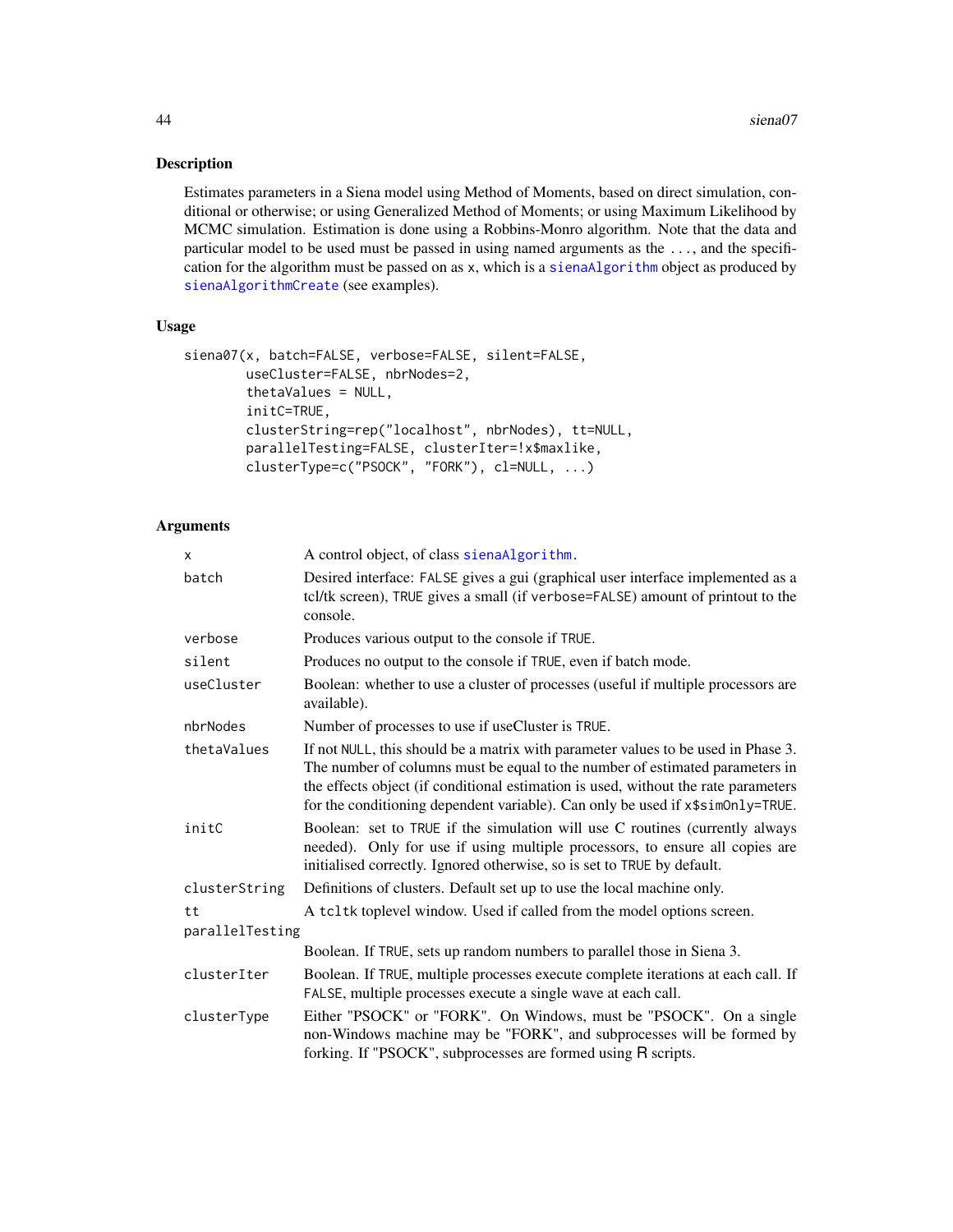## $siena07$  and  $45$

| cl       | An object of class c("SOCKcluster", "cluster") (see Details).                                                                         |
|----------|---------------------------------------------------------------------------------------------------------------------------------------|
| $\cdots$ | Arguments for the simulation function, see simstats0c: in any case, data and<br>effects, as in the examples below;                    |
|          | possibly also prevans if a previous reasonable provisional estimate was ob-<br>tained for a similar model;                            |
|          | possibly also returnDeps if the simulated dependent variables (networks, be-<br>haviour) should be returned;                          |
|          | possibly also return Chains if the simulated sequences (chains) of ministeps<br>should be returned; this may produce a very big file. |
|          |                                                                                                                                       |

## Details

This is the main function and workhorse of RSiena.

For use of siena07, it is necessary to specify parameters data (RSiena data set) and effects (effects object), which are required parameters in function [simstats0c](#page-91-0). (These parameters are inserted through '. . . '.) See the examples.

siena07 runs a Robbins-Monro algorithm for parameter estimation according to the Method of Moments using the three-phase implementation in Snijders (2001) and Snijders, Steglich and Schweinberger (2007), with (if x\$findiff=FALSE) derivative estimation as in Schweinberger and Snijders (2007).

If x\$gmm=TRUE and myeff contains one or more gmm statistics as included by function [includeGMoMStatistics](#page-16-0), the algorithm employs the Generalized Method of Moments as defined in Amati, Schoenenberger, and Snijders (2015, 2019).

Phase 1 does a few iterations to estimate the derivative matrix of the targets with respect to the parameter vector. Phase 2 does the estimation. Phase 3 runs a simulation to estimate standard errors and check convergence of the model. The simulation function is called once for each iteration in these phases and also once to initialise the model fitting and once to complete it. Unless in batch mode, a tcl/tk screen is displayed to allow interruption and to show progress.

If x\$maxlike=TRUE, estimation is done by Maximum Likelihood implemented as in Snijders, Koskinen and Schweinberger (2010); also using the three-phase Robbins-Monro algorithm.

It is necessary to check that convergence has been achieved. The rule of thumb is that the all t-ratios for convergence should be in absolute value less than 0.1 and the overall maximum convergence ratio should be less than 0.25. If this was not achieved, the result can be used to start another estimation run from the estimate obtained, using the parameter prevAns as illustrated in the example below. (This parameter is inserted through '...' into the function [initializeFRAN](#page-91-1).)

For good estimation of standard errors, it is necessary that x\$n3 is large enough. More about this is in the manual. The default value x\$n3 set in [sienaAlgorithmCreate](#page-52-1) is adequate for most explorative use, but for presentation in publications larger values are necessary, depending on the data set and model; e.g., x\$n3=3000 or larger.

Parameters can be tested against zero by dividing the estimate by its standard error and using an approximate standard normal null distribution. Further, functions [Wald.RSiena](#page-101-0) and [Multipar.RSiena](#page-101-0) are available for multi-parameter testing.

Parameters specified in [includeEffects](#page-15-0) or [setEffect](#page-40-0) with fix=TRUE, test=TRUE will not be estimated; score tests of their hypothesized values are reported in the output file specified in the control (algorithm) object. These tests can be obtained also using [score.Test](#page-101-0).

If x\$simOnly is TRUE, which is meant to go together with x\$nsub=0, the calculation of the standard errors and covariance matrix at the end of Pase 3 is skipped. No estimation is performed. If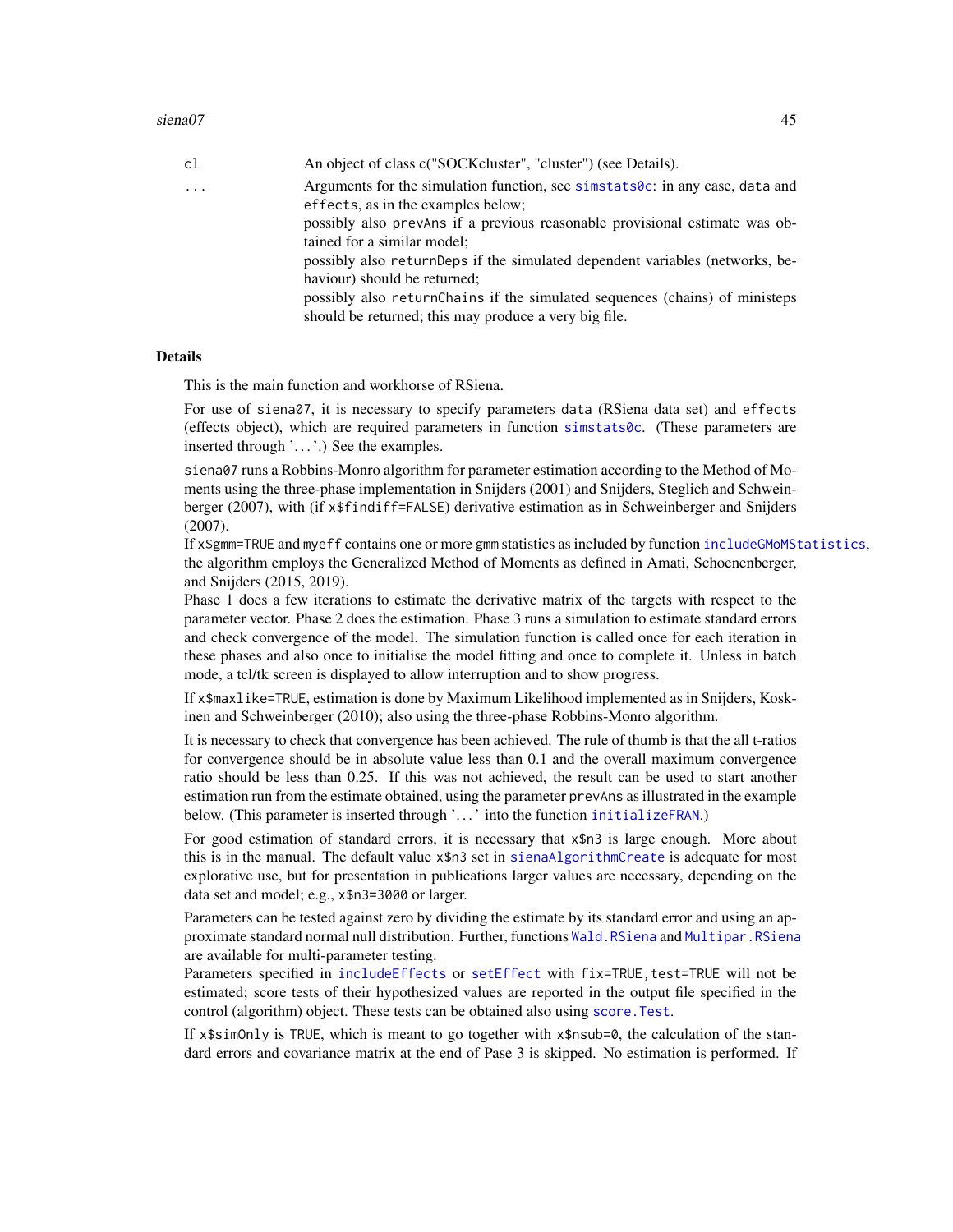thetaValues is not NULL, the parameter values in the rows of this matrix will be used in the consecutive runs of Phase 3. If x\$n3 is larger than the number of rows times nbrNodes (see below), the last row of thetaValues will continue to be used. The parameter values actually used will be stored in the output matrix thetaUsed.

In the case of using multiple processors, there are two options for telling siena07 to use them. By specifying the options useCluster, nbrNodes, clusterString and initC, siena07 will create a cluster object that will be used by the parallel package. After finishing the estimation procedure, siena07 will automatically stop the cluster. Alternatively, instead of having the function to create a cluster, the user may provide its own by specifying the option cl, similar to what the boot function does in the **[boot](https://CRAN.R-project.org/package=boot)** package. By using the option c1 the user may be able to create more complex clusters (see examples below).

If thetaValues is not NULL and nbrNodes  $\geq$  2, parameters in Phase 3 will be constant for each set of nbrNodes consecutive simulations. This must be noted in the interpretation, and will be visible in thetaUsed (see below).

## Value

Returns an object of class [sienaFit](#page-64-0), some parts of which are:

| 0K               | Boolean indicating successful termination                                                                                                              |
|------------------|--------------------------------------------------------------------------------------------------------------------------------------------------------|
| termination      | Character string, values: "OK", "Error", or "UserInterrupt". "UserInterrupt"<br>indicates that the user asked for early termination before phase 3.    |
| f                | Various characteristics of the data and model definition.                                                                                              |
| requestedEffects |                                                                                                                                                        |
|                  | The included effects in the effects object.                                                                                                            |
| effects          | The included effects in the effects object to which are added the main effects of<br>the requested interaction effects, if any.                        |
| theta            | Estimated value of theta, if x\$sim0nly=FALSE.                                                                                                         |
| covtheta         | Estimated covariance matrix of theta; this is not available if x\$sim0nly=TRUE.                                                                        |
| se               | Vector of standard errors of estimated theta, if x\$sim0nly=FALSE.                                                                                     |
| dfra             | Matrix of estimated derivatives.                                                                                                                       |
| sf               | Matrix of simulated deviations from targets in phase 3.                                                                                                |
| sf2              | Array of periodwise deviations from simulations in phase 3. Not included if<br>x\$lessMem=FALSE.                                                       |
| tconv            | t-statistics for convergence.                                                                                                                          |
| tmax             | maximum absolute t-statistic for convergence for non-fixed parameters.                                                                                 |
| tconv.max        | overall maximum convergence ratio.                                                                                                                     |
| targets          | Observed statistics; for ML, zero vector.                                                                                                              |
| targets2         | Observed statistics by wave, starting with second wave; for ML, zero matrix.                                                                           |
| SSC              | Score function contributions for each wave for each simulation in phase 3. Not<br>included if finite difference method is used or if x\$lessMem=FALSE. |
| scores           | Score functions, added over waves, for each simulation in phase 3. Only in-<br>cluded if x\$lessMem=FALSE.                                             |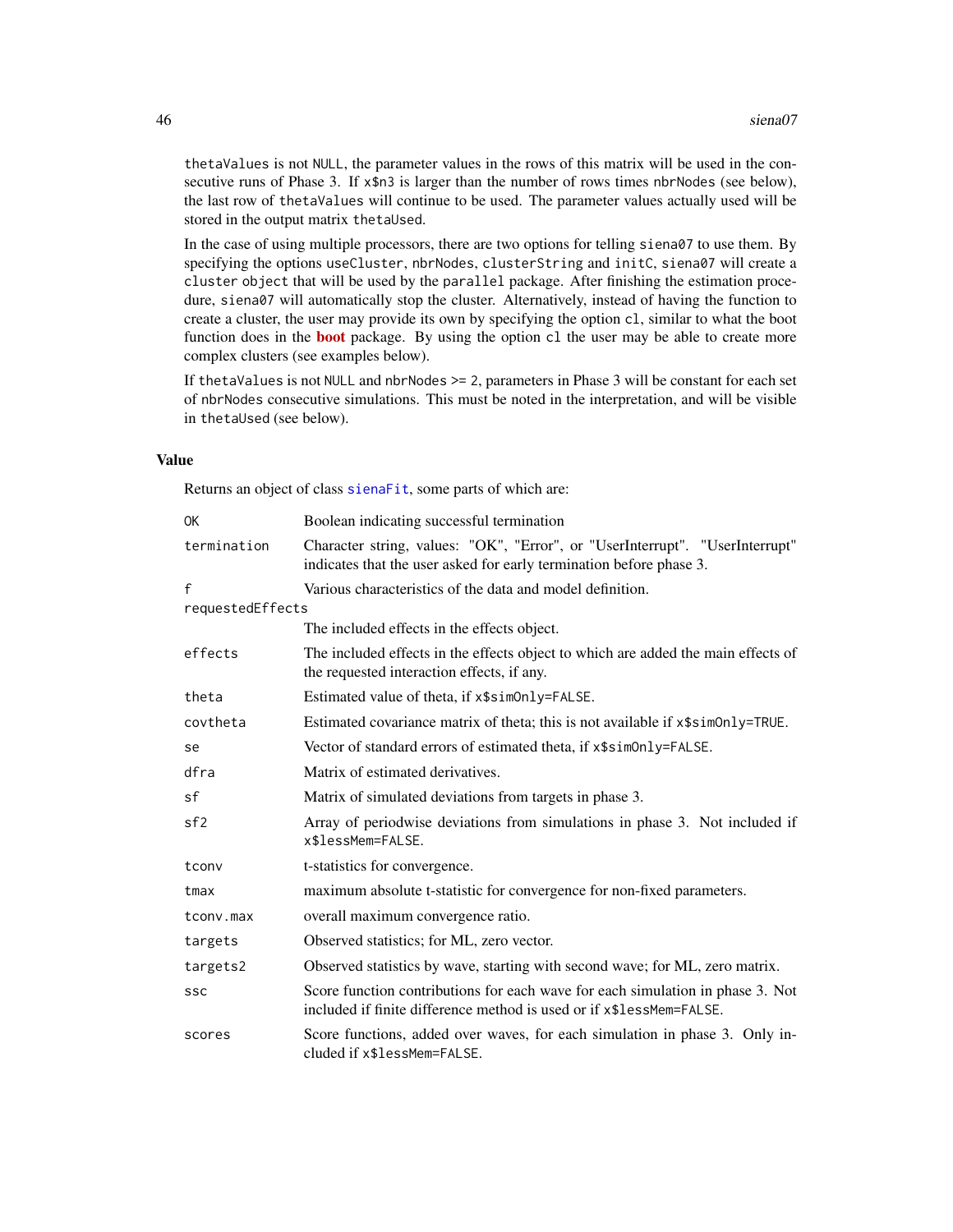#### siena07 auch and the set of the set of the set of the set of the set of the set of the set of the set of the set of the set of the set of the set of the set of the set of the set of the set of the set of the set of the set

| regrCoef     | If x\$dolby and not x\$maxlike: regression coefficients of estimation statistics<br>on score functions.                                                                                                                                                                                                                                                                   |
|--------------|---------------------------------------------------------------------------------------------------------------------------------------------------------------------------------------------------------------------------------------------------------------------------------------------------------------------------------------------------------------------------|
| regrCor      | If x\$dolby and not x\$maxlike: correlations between estimation statistics and<br>score functions.                                                                                                                                                                                                                                                                        |
| estMeans     | Estimated means of estimation statistics.                                                                                                                                                                                                                                                                                                                                 |
| estMeans.sem | If x\$sim0nly: Standard errors of the estimated means of estimation statistics.                                                                                                                                                                                                                                                                                           |
| sims         | If returnDeps=TRUE: list of simulated dependent variables (networks, behaviour).<br>Networks are given as a list of edgelists, one for each period.<br>The structure of sims is a nested list: sims[[run]][[group]][[dependent<br>variable]][[period]]. If x\$maxlike=TRUE and there is only one group and<br>one period, the structure is [[run]][[dependent variable]]. |
| chain        | If return Chains = TRUE: list, or data frame, of simulated chains of ministeps.<br>The chain has the structure chain[[run]][[depvar]][[period]][[ministep]].                                                                                                                                                                                                              |
| Phase3nits   | Number of iterations actually performed in phase 3.                                                                                                                                                                                                                                                                                                                       |
| thetaUsed    | If the taValues is not NULL, the matrix of parameter values actually used in the<br>simulations of Phase 3.                                                                                                                                                                                                                                                               |

Writes text output to the file named "projname.txt", where projname is defined in the [sienaAlgorithm](#page-52-0) object x.

## Author(s)

Ruth Ripley, Tom Snijders, Viviana Amati, Felix Schoenenberger

## References

- Amati, Viviana, Schoenenberger, Felix, and Snijders, Tom A. B. (2015). Estimation of stochastic actor-oriented models for the evolution of networks by generalized method of moments. *Journal de la Societe Francaise de Statistique* 156, 140-165.
- Amati, Viviana, Schoenenberger, Felix, and Snijders, Tom A. B. (2019). Contemporaneous statistics for estimation in stochastic actor-oriented co-evolution models. *Psychometrika* 84, 1068-1096.
- Schweinberger, Michael, and Snijders, Tom A.B. (2007). Markov models for digraph panel data: Monte Carlo-based derivative estimation. *Computational Statistics and Data Analysis* 51, 4465–4483.
- Snijders, Tom A.B. (2001). The statistical evaluation of social network dynamics. *Sociological Methodology* 31, 361-395.
- Snijders, Tom A.B. (2017). Stochastic Actor-Oriented Models for Network Dynamics. *Annual Review of Statistics and Its Application* 4, 343–363.
- Snijders, Tom A. B., Koskinen, Johan, and Schweinberger, Michael (2010). Maximum likelihood estimation for social network dynamics. *Annals of Applied Statistics* 4, 567–588.
- Snijders, Tom A.B., Steglich, Christian E.G., and Schweinberger, Michael (2007). Modeling the co-evolution of networks and behavior. Pp. 41–71 in *Longitudinal models in the behavioral and related sciences*, edited by Kees van Montfort, Han Oud and Albert Satorra; Lawrence Erlbaum.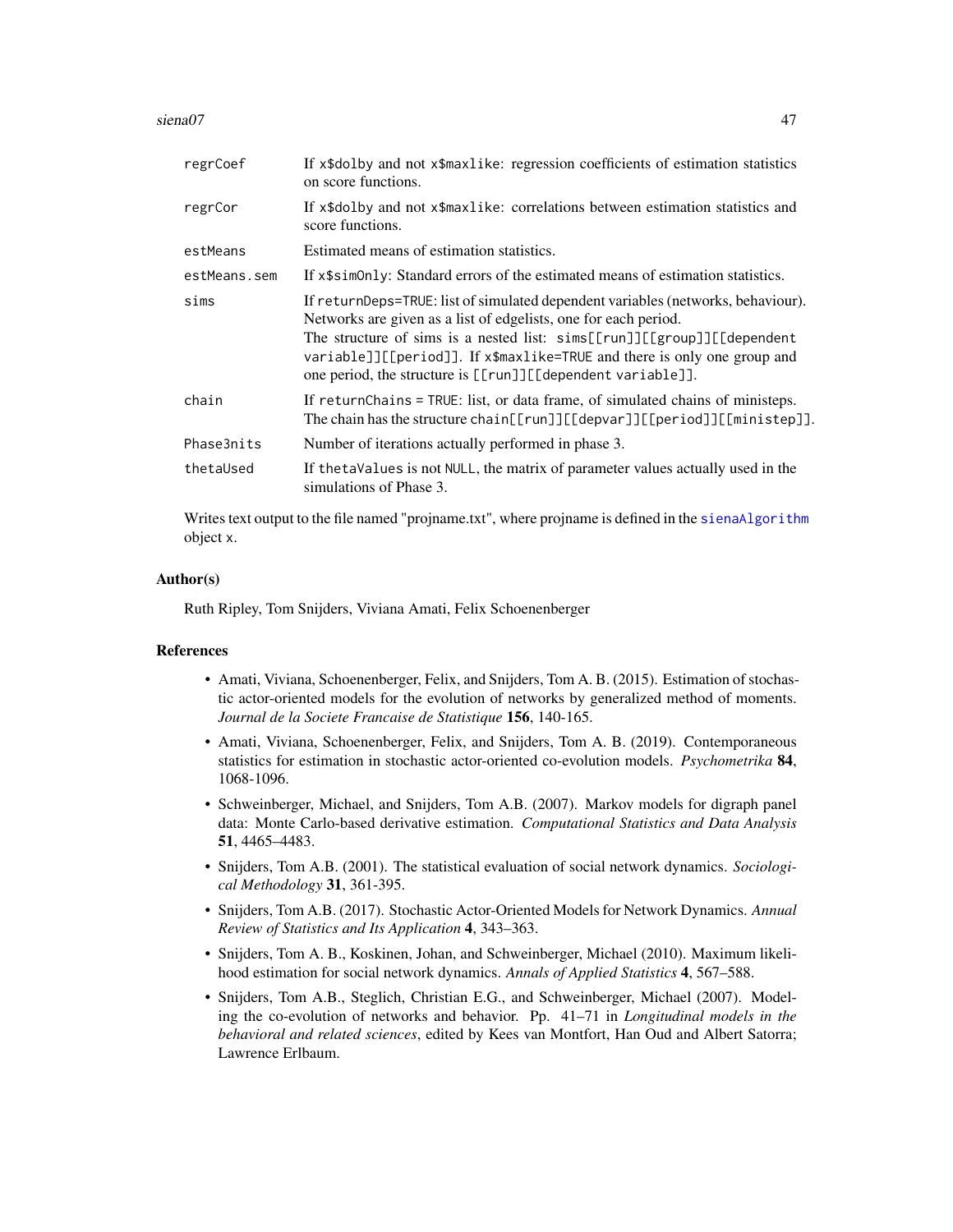- Steglich, Christian E. G., Snijders, Tom A. B., and Pearson, Michael A. (2010). Dynamic networks and behavior: Separating selection from influence. *Sociological Methodology* 40, 329–393.
- Information about the implementation of the algorithm is in [http://www.stats.ox.ac.uk/](http://www.stats.ox.ac.uk/~snijders/siena/Siena_algorithms.pdf) [~snijders/siena/Siena\\_algorithms.pdf](http://www.stats.ox.ac.uk/~snijders/siena/Siena_algorithms.pdf).
- Further see <http://www.stats.ox.ac.uk/~snijders/siena/> .

## See Also

[siena](#page-60-0), [sienaAlgorithmCreate](#page-52-1), [sienaEffects](#page-12-1), [Wald.RSiena](#page-101-0), [Multipar.RSiena](#page-101-0), [score.Test](#page-101-0).

There are print, summary and xtable methods for [sienaFit](#page-64-0) objects: [xtable](#page-103-0), [print.sienaFit](#page-64-0).

```
myalgorithm <- sienaAlgorithmCreate(nsub=2, n3=100, seed=1293)
# nsub=2, n3=100 is used here for having a brief computation, not for practice.
mynet1 <- sienaDependent(array(c(tmp3, tmp4), dim=c(32, 32, 2)))
mydata <- sienaDataCreate(mynet1)
myeff <- getEffects(mydata)
ans <- siena07(myalgorithm, data=mydata, effects=myeff, batch=TRUE)
# or for non-conditional estimation --------------------------------------------
## Not run:
model <- sienaAlgorithmCreate(nsub=2, n3=100, cond=FALSE, seed=1283)
ans <- siena07(myalgorithm, data=mydata, effects=myeff, batch=TRUE)
## End(Not run)
# or if a previous "on track" result ans was obtained --------------------------
## Not run:
ans1 <- siena07(myalgorithm, data=mydata, effects=myeff, prevAns=ans)
## End(Not run)
# Running in multiple processors -----------------------------------------------
## Not run:
# Not tested because dependent on presence of processors
# Find out how many processors there are
library(parallel)
(n.class < -detectCores() - 1)# number of cores; 1 is subtracted to keep time for other processes
ans2 <- siena07(myalgorithm, data=mydata, effects=myeff, batch=TRUE,
                useCluster=TRUE, nbrNodes=n.clus, initC=TRUE)
# Suppose 8 processors are going to be used.
# Loading the parallel package and creating a cluster
# with 8 processors (this should be equivalent)
library(parallel)
cl <- makeCluster(n.clus)
```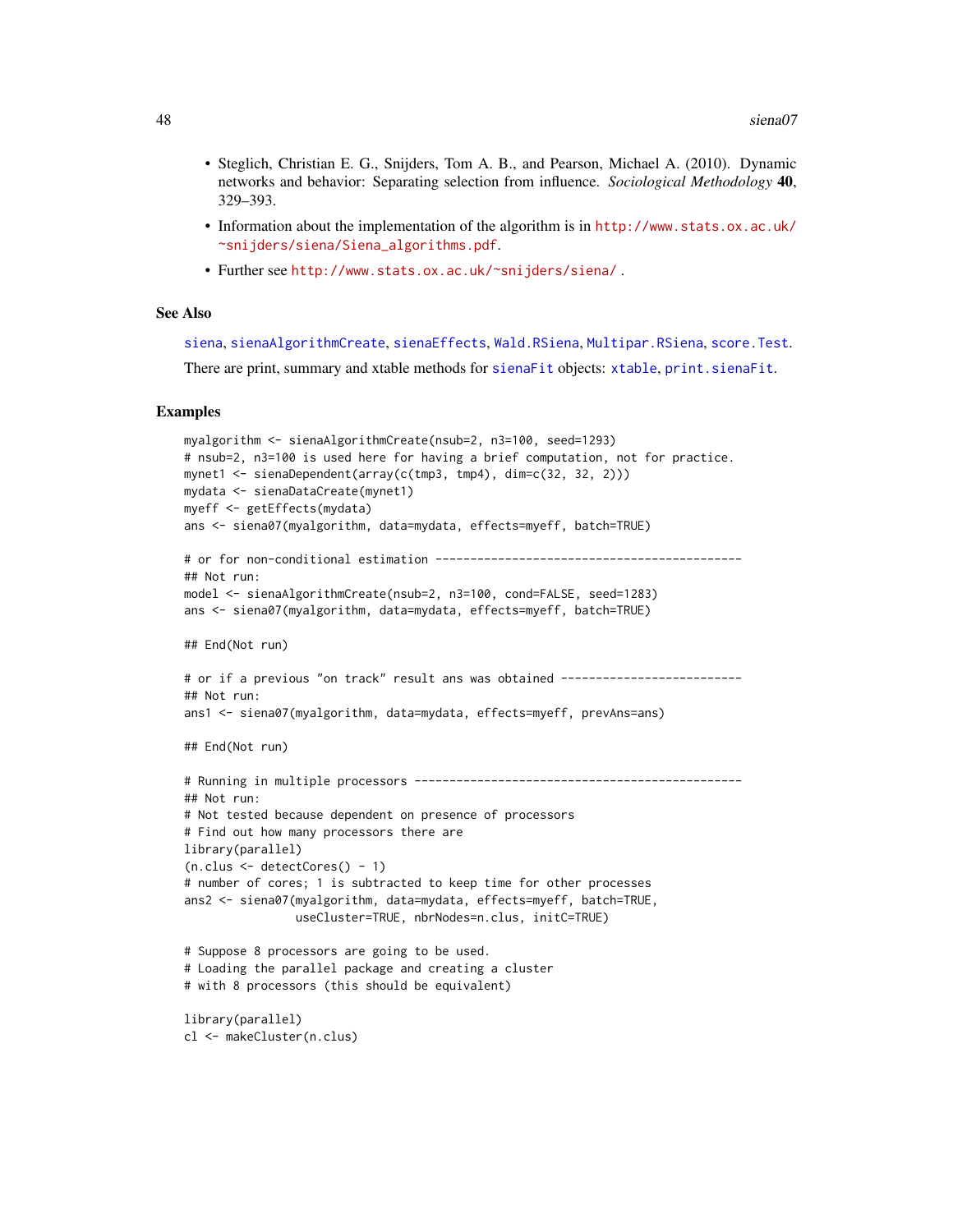#### siena07 **49**

```
ans3 <- siena07(myalgorithm, data=mydata, effects=myeff, batch=TRUE, cl = cl)
# Notice that now -siena07- perhaps won't stop the cluster for you.
# stopCluster(cl)
# You can create even more complex clusters using several computers. In this
# example we are creating a cluster with 3*8 = 24 processors on three
# different machines.
cl <- makePSOCKcluster(
    rep(c('localhost', 'machine2.website.com' , 'machine3.website.com'), 8),
    user='myusername', rshcmd='ssh -p PORTNUMBER')
ans4 <- siena07(myalgorithm, data=mydata, effects=myeff, batch=TRUE, cl = cl)
stopCluster(cl)
## End(Not run)
# Accessing simulated networks for ML ------------------------------------------
# The following is an example for accessing the simulated networks for ML,
# which makes sense only if there are some missing tie variables;
# observed tie variables are identically simulated
# at the moment of observation,
# missing tie variable are imputed in a model-based way.
mat1 <- matrix(c(0, 0, 1, 1,1,0,0,0,
                 0,0,0,1,
                 0,1,0,0),4,4, byrow=TRUE)
mat2 <- matrix(c(0,1,1,1,1,1,0,0,0,
                 0,0,0,1,
                 0,0,1,0),4,4, byrow=TRUE)
mat3 < - matrix(c(0,1,0,1,1,0,0,0,
                 0,0,0,0,
                 NA,1,1,0),4,4, byrow=TRUE)
mats \leq array(c(mat1, mat2, mat3), dim=c(4, 4, 3))
net <- sienaDependent(mats, allowOnly=FALSE)
sdat <- sienaDataCreate(net)
alg <- sienaAlgorithmCreate(maxlike=TRUE, nsub=3, n3=100, seed=12534)
effs <- getEffects(sdat)
(ans <- siena07(alg, data=sdat, effects=effs, returnDeps=TRUE, batch=TRUE))
# See manual Section 9.1 for information about the following functions
edges.to.adj <- function(x,n){
# create empty adjacency matrix
    adj <- matrix(0, n, n)
# put edge values in desired places
    adj[x[, 1:2]] <- x[, 3]
    adj
}
the.edge \leq function(x,n,h,k){
    edges.to.adj(x,n)[h,k]
}
# Now show the results
n < -4
```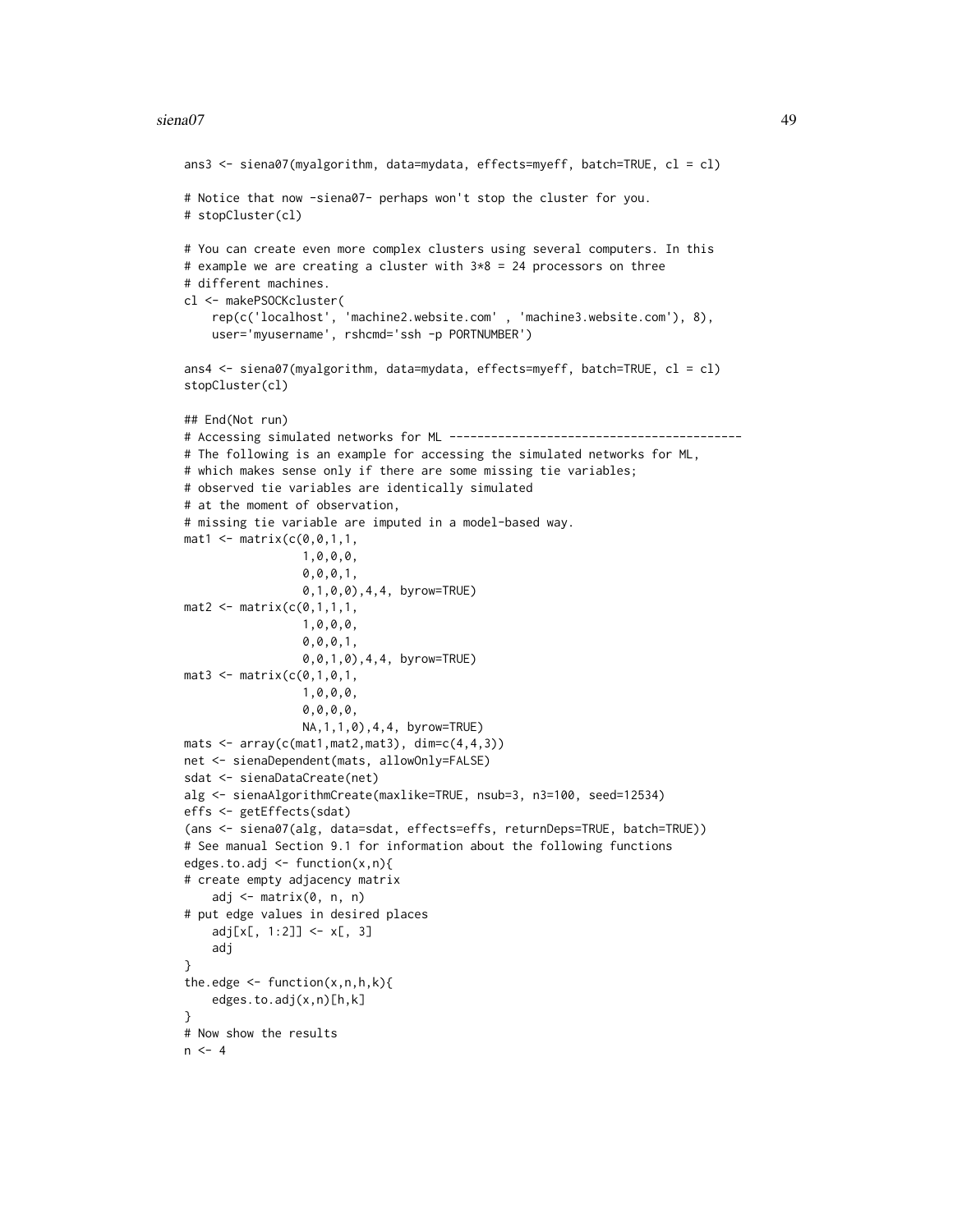#### 50 siena08

```
ego \leq rep.int(1:n,n)alter <- rep(1:n, each=n)
# Get the average simulated adjacency matrices for wave 3 (period 2):
ones <- sapply(1:n^2, function(i)
    {mean(sapply(ans$sims,
           function(x){the.edge(x[[1]][[2]][[1]],n,ego[i],alter[i])}))})
# Note that for maximum likelihood estimation,
# if there is one group and one period,
# the nesting levels for group and period are dropped from ans$sims.
cbind(ego,alter,ones)
matrix(ones,n,n)
```
siena08 *Function to perform a meta analysis of a collection of Siena fits.*

## <span id="page-49-0"></span>Description

Estimates a meta analysis based on a collection of Siena fits.

#### Usage

```
siena08(..., projname = "sienaMeta", bound = 5, alpha = 0.05, maxit=20)
```
## Arguments

| $\cdots$ | names of sienafit objects, returned from siena07. They will be renamed if<br>entered in format newname=oldname. It is also allowed to give for  a list of<br>sienaFit objects. |
|----------|--------------------------------------------------------------------------------------------------------------------------------------------------------------------------------|
| projname | Base name of report file if required                                                                                                                                           |
| bound    | Upper limit of standard error for inclusion in the meta analysis.                                                                                                              |
| alpha    | 1 minus confidence level of confidence intervals.                                                                                                                              |
| maxit    | Number of iterations of iterated least squares procedure.                                                                                                                      |

# Details

A meta analysis is performed as described in the Siena manual, section "Meta-analysis of Siena results". This consists of three parts: an iterated weighted least squares (IWLS) modification of the method described in the reference below; maximum likelihood estimates and confidence intervals based on profile likelihoods under normality assumptions; and Fisher combinations of left-sided and right-sided p-values. These are produced for all effects separately.

Note that the corresponding effects must have the same effect name in each model fit. This implies that at least covariates and behavior variables must have the same name in each model fit.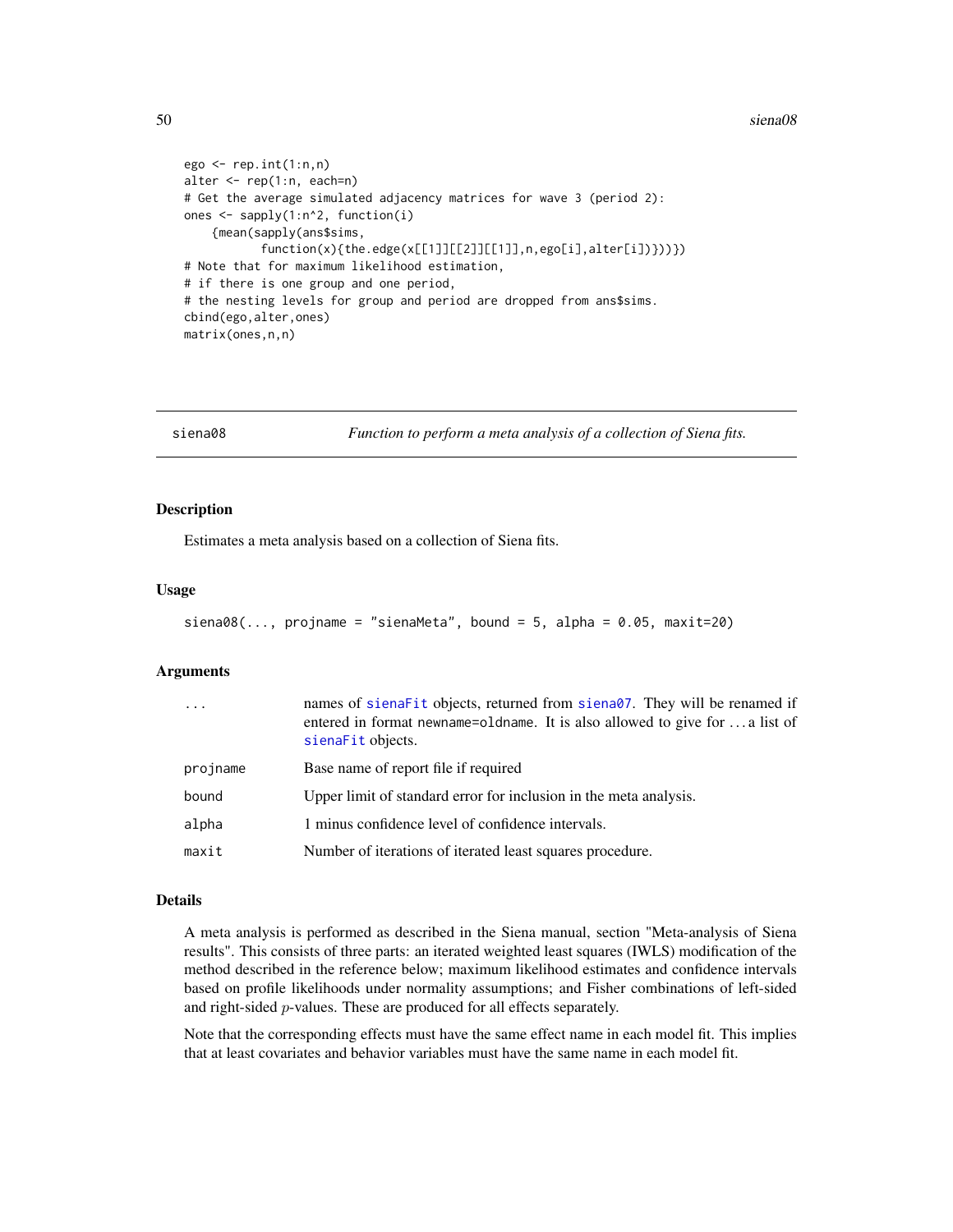#### $siena08$  51

# Value

An object of class [sienaMeta](#page-49-0). There are print, summary and plot methods for this class. This object contains at least the following.

| thetadf          | Data frame containing the coefficients, standard errors and score test results                               |
|------------------|--------------------------------------------------------------------------------------------------------------|
| projname         | Root name for any output file to be produced by the print method                                             |
| bound            | Estimates with standard error above this value were excluded from the calcula-<br>tions                      |
| scores           | Object of class by indicating, for each effect in the models, whether score test<br>information was present. |
| requestedEffects |                                                                                                              |
|                  | The requestedEffects component of the first sienaFit object in                                               |
| muhat            | The vector of IWLS estimates.                                                                                |
| se.muhat         | The vector of standard errors of the IWLS estimates.                                                         |
| theta            | The vector of ML estimates mu.ml (see below).                                                                |
| se               | The vector of standard errors of the ML estimates mu.ml.se (see below).                                      |
|                  | Then for each effect, there is a list with at least the following.                                           |
| cor.est          | Spearman rank correlation coefficient between estimates and their standard er-<br>rors.                      |
| cor.pval         | p-value for above                                                                                            |
| regfit           | Part of the result of the fit of iwlsm.                                                                      |
| regsummary       | The summary of the fit, which includes the coefficient table.                                                |
| Tsq              | test statistic for effect zero in every model                                                                |
| pTsq             | p-value for above                                                                                            |
| tratio           | test statistics that mean effect is 0                                                                        |
| ptratio          | p-value for above                                                                                            |
| Qstat            | Test statistic for variance of effects is zero                                                               |
| pttilde          | p-value for above                                                                                            |
| cjplus           | Test statistic for at least one theta strictly greater than 0                                                |
| cjminus          | Test statistic for at least one theta strictly less than 0                                                   |
| cjplusp          | p-value for cjplus                                                                                           |
| cjminusp         | p-value for cjminus                                                                                          |
| mu.ml            | ML estimate of population mean                                                                               |
| mu.ml.se         | standard error of ML estimate of population mean                                                             |
| sigma.ml         | ML estimate of population standard deviation                                                                 |
| mu.confint       | confidence interval for population mean based on profile likelihood                                          |
| sigma.confint    | confidence interval for population standard deviation based on profile likelihood                            |
| n1               | Number of fits on which the meta analysis is based                                                           |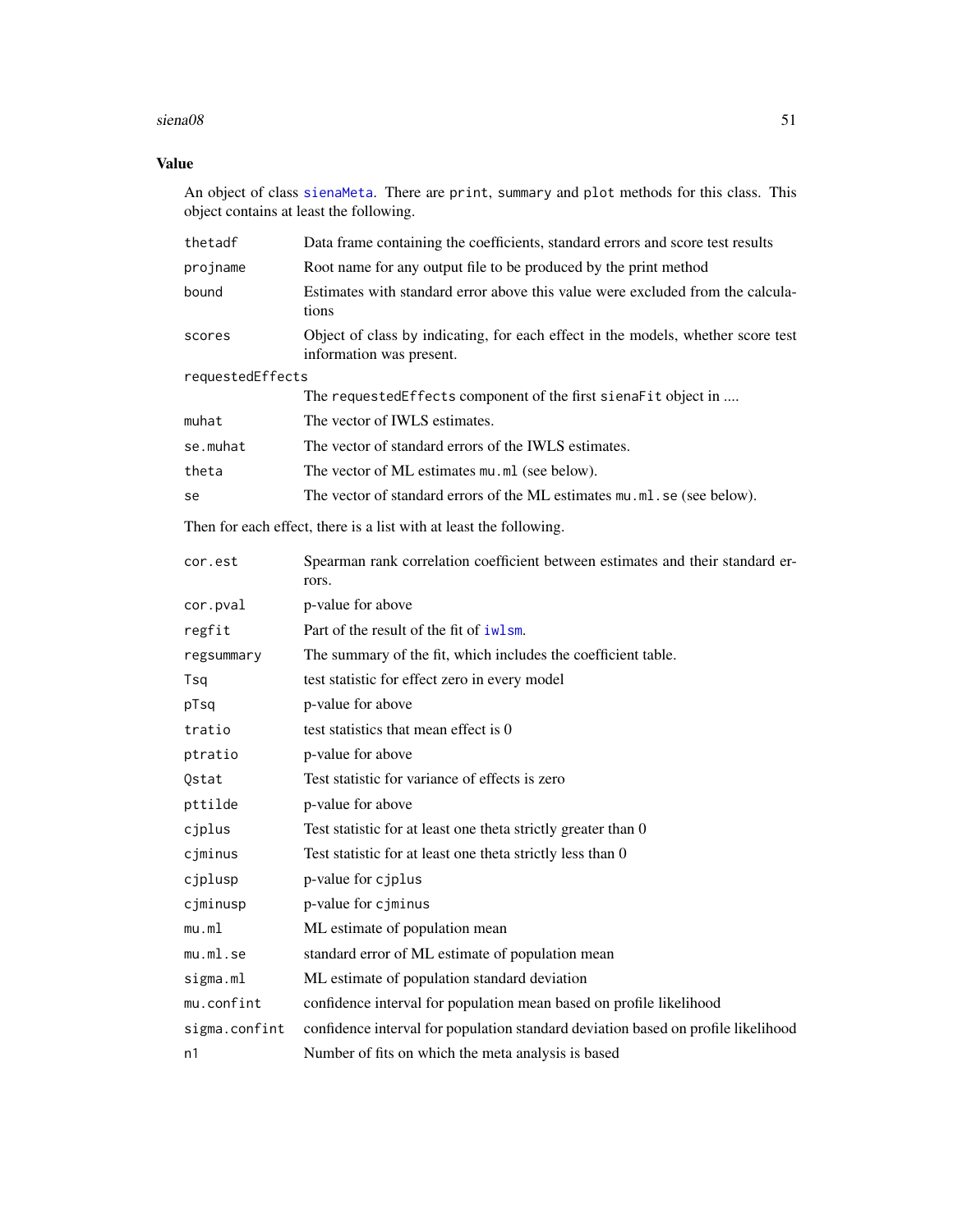#### 52 siena08

| cjplus      | Test statistic for combination of right one-sided Fisher combination tests     |
|-------------|--------------------------------------------------------------------------------|
| cjminus     | Test statistic for combination of left one-sided Fisher combination tests      |
| cjplusp     | p-value for cjplus                                                             |
| cjminusp    | p-value for cjminus                                                            |
| scoreplus   | Test statistic for combination of right one-sided $p$ -values from score tests |
| scoreminus  | Test statistic for combination of left one-sided $p$ -values from score tests  |
| scoreplusp  | p-value for scoreplus                                                          |
| scoreminusp | p-value for scoreminus                                                         |
| ns          | Number of fits on which the score test analysis is based                       |

## Author(s)

Ruth Ripley, Tom Snijders

## References

T. A. B. Snijders and Chris Baerveldt (2003). Multilevel network study of the effects of delinquent behavior on friendship evolution. *Journal of Mathematical Sociology* 27, 123–151.

See also the manual (Section 11.2) and <http://www.stats.ox.ac.uk/~snijders/siena/>

#### See Also

[print.sienaMeta](#page-31-0), [funnelPlot](#page-10-0), [meta.table](#page-31-1), [iwlsm](#page-22-0), [siena07](#page-42-0)

```
## Not run:
# A meta-analysis for three groups does not make much sense
# for generalizing to a population of networks,
# but the Fisher combinations of p-values are meaningful.
# However, using three groups does show the idea.
Group1 <- sienaDependent(array(c(N3401, HN3401), dim=c(45, 45, 2)))
Group3 <- sienaDependent(array(c(N3403, HN3403), dim=c(37, 37, 2)))
Group4 <- sienaDependent(array(c(N3404, HN3404), dim=c(33, 33, 2)))
dataset.1 <- sienaDataCreate(Friends = Group1)
dataset.3 <- sienaDataCreate(Friends = Group3)
dataset.4 <- sienaDataCreate(Friends = Group4)
OneAlgorithm <- sienaAlgorithmCreate(projname = "SingleGroups", seed=128)
effects.1 <- getEffects(dataset.1)
effects.3 <- getEffects(dataset.3)
effects.4 <- getEffects(dataset.4)
effects.1 <- includeEffects(effects.1, transTrip)
effects.1 <- setEffect(effects.1, transRecTrip, fix=TRUE, test=TRUE)
effects.3 <- includeEffects(effects.3, transTrip)
effects.3 <- setEffect(effects.3, transRecTrip, fix=TRUE, test=TRUE)
effects.4 <- includeEffects(effects.4, transTrip)
effects.4 <- setEffect(effects.4, transRecTrip, fix=TRUE, test=TRUE)
```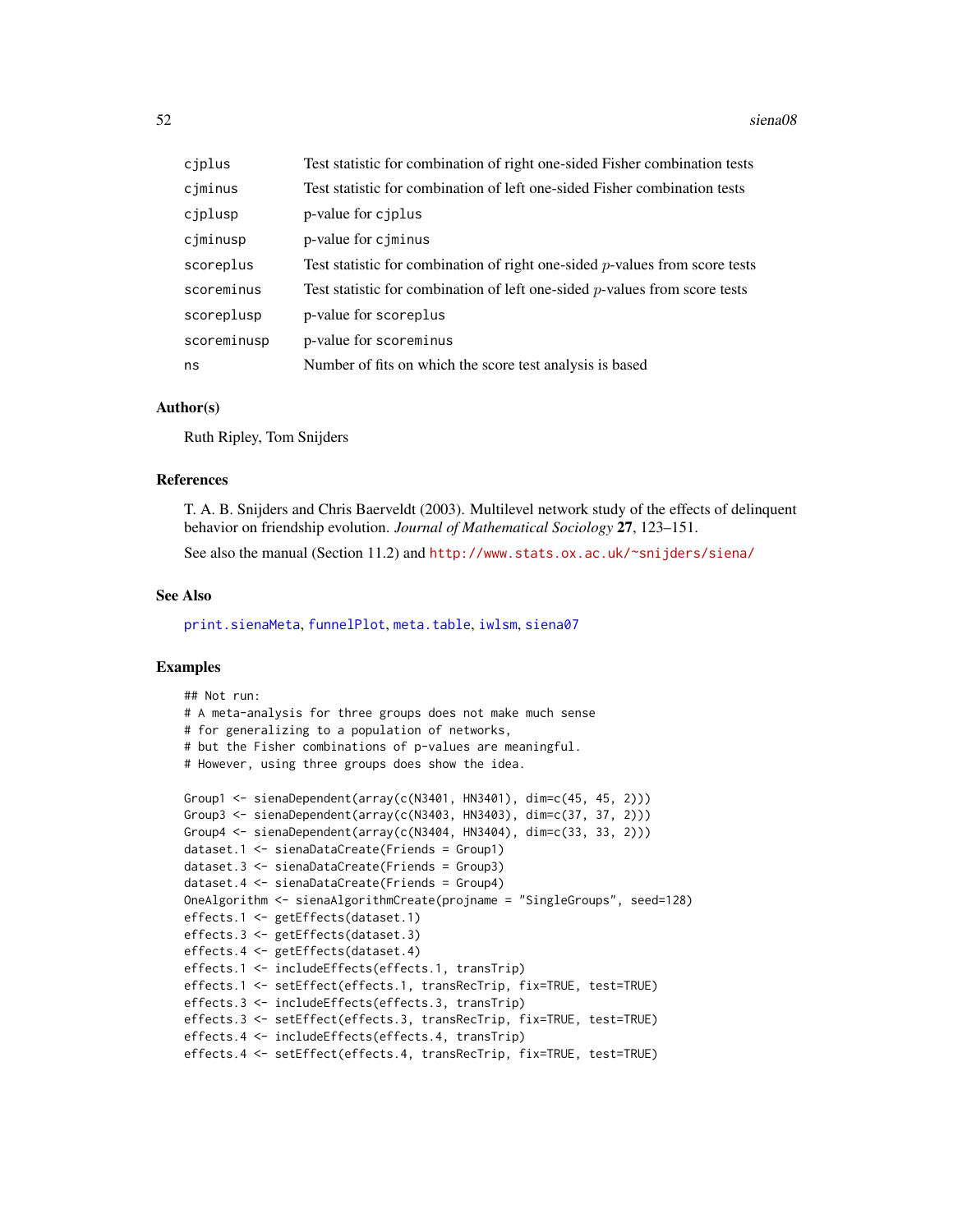```
ans.1 <- siena07(OneAlgorithm, data=dataset.1, effects=effects.1, batch=TRUE)
ans.3 <- siena07(OneAlgorithm, data=dataset.3, effects=effects.3, batch=TRUE)
ans.4 <- siena07(OneAlgorithm, data=dataset.4, effects=effects.4, batch=TRUE)
ans.1
ans.3
ans.4
(meta <- siena08(ans.1, ans.3, ans.4))
plot(meta, which=2:3, layout = c(2,1))# For specifically presenting the Fisher combinations:
# First determine the components of meta with estimated effects:
which.est <- sapply(meta, function(x){ifelse(is.list(x),!is.null(x$cjplus),FALSE)})
Fishers <- t(sapply(1:sum(which.est),
        function(i){c(meta[[i]]$cjplus, meta[[i]]$cjminus,
                        meta[[i]]$cjplusp, meta[[i]]$cjminusp, 2*meta[[i]]$n1 )}))
Fishers <- as.data.frame(Fishers, row.names=names(meta)[which.est])
names(Fishers) <- c('Fplus', 'Fminus', 'pplus', 'pminus', 'df')
Fishers
round(Fishers,4)
## End(Not run)
```
<span id="page-52-1"></span>sienaAlgorithmCreate *Function to create an object containing the algorithm specifications for parameter estimation in RSiena*

## <span id="page-52-0"></span>**Description**

Creates an object with specifications for the algorithm for parameter estimation in RSiena. sienaAlgorithmCreate() and sienaModelCreate() are identical functions; the second name was used from the start of the RSiena package, but the first name indicates more precisely the purpose of this function.

## Usage

```
sienaAlgorithmCreate(fn, projname = "Siena", MaxDegree = NULL, Offset = NULL,
    useStdInits = FALSE, n3 = 1000, nsub = 4, n2start = NULL,
    dolby=TRUE, maxlike = FALSE, gmm = FALSE, diagonalize=0.2*!maxlike,
    condvarno = 0, condname = "", firstg = 0.2, reduceg = 0.5,
    cond = NA, findiff = FALSE, seed = NULL,
    pridg=0.05, prcdg=0.05, prper=0.2, pripr=0.3, prdpr=0.3,
    prirms=0.05, prdrms=0.05, maximumPermutationLength=40,
    minimumPermutationLength=2, initialPermutationLength=20,
    modelType=NULL, behModelType=NULL, mult=5, simOnly=FALSE, localML=FALSE,
     truncation=5, doubleAveraging=0, standardizeVar=(diagonalize<1),
    lessMem=FALSE)
```

```
sienaModelCreate(fn, projname = "Siena", MaxDegree = NULL, Offset = NULL,
    useStdInits = FALSE, n3 = 1000, nsub = 4, n2start = NULL,
    dolby=TRUE, maxlike = FALSE, gmm = FALSE, diagonalize=0.2*!maxlike,
```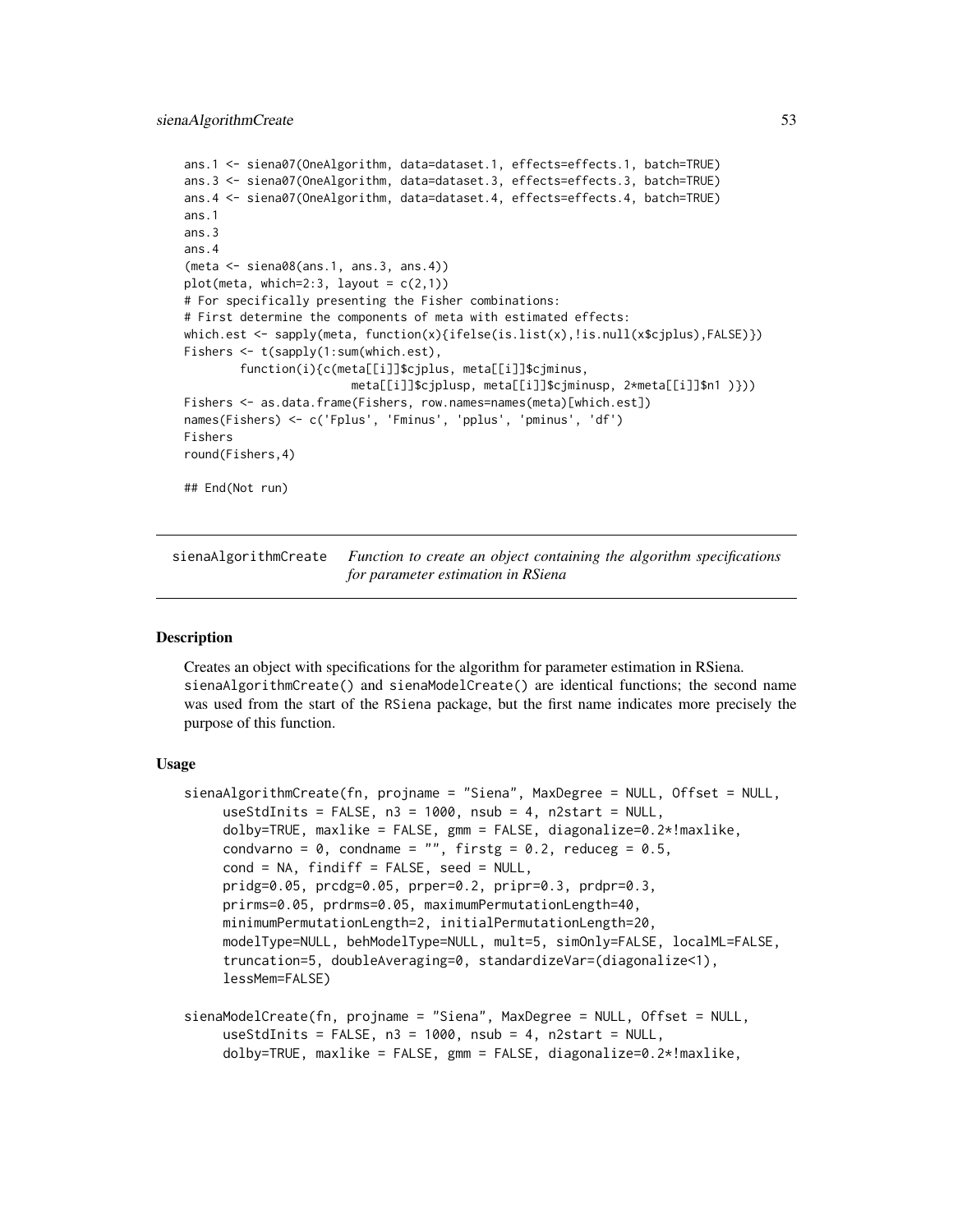```
condvarno = 0, condname = "", firstg = 0.2, reduceg = 0.5,
cond = NA, findiff = FALSE, seed = NULL,
pridg=0.05, prcdg=0.05, prper=0.2, pripr=0.3, prdpr=0.3,
prirms=0.05, prdrms=0.05, maximumPermutationLength=40,
minimumPermutationLength=2, initialPermutationLength=20,
modelType=NULL, behModelType=NULL, mult=5, simOnly=FALSE, localML=FALSE,
truncation=5, doubleAveraging=0, standardizeVar=(diagonalize<1),
lessMem=FALSE)
```
# Arguments

| fn          | Function to do one simulation in the Robbins-Monro algorithm. Not to be<br>touched.                                                                                                                                                                                                                                           |
|-------------|-------------------------------------------------------------------------------------------------------------------------------------------------------------------------------------------------------------------------------------------------------------------------------------------------------------------------------|
| projname    | Character string name of project; the output file will be called projname.txt. No<br>embedded spaces!!!<br>If projname=NULL, output will be written to a file in the temporary session di-<br>rectory, created as tempfile(Siena).                                                                                            |
| MaxDegree   | Named vector of maximum degree values for corresponding networks. Allows<br>to restrict the model to networks with degrees not higher than this maximum.<br>Names should be the names of all dependent network variables, in the same<br>order as in the Siena data set.<br>Default as well as value 0 imply no restrictions. |
| Offset      | Named vector of offset values for symmetric networks with modelType = $3$ (M.1),<br>and for universal setting in Settings model. Names should be the names of all<br>dependent network variables, in the same order as in the Siena data set. Default<br>NULL implies values 0.                                               |
| useStdInits | Boolean. If TRUE, the initial values in the effects object will be ignored and<br>default values used instead. If FALSE, the initial values in the effects object will<br>be used.                                                                                                                                            |
| n3          | Number of iterations in phase 3. For regular use with the Method of Moments,<br>n3=1000 mostly suffices. For use in publications and for Maximum Likelihood,<br>at least n3=3000 is advised. Sometimes much higher values are required for<br>stable estimation of standard errors.                                           |
| nsub        | Number of subphases in phase 2.                                                                                                                                                                                                                                                                                               |
| n2start     | Minimum number of interations in subphase 1 of phase 2; default is $2.52*(p+7)$ ,<br>where $p =$ number of estimated parameters.                                                                                                                                                                                              |
| dolby       | Boolean. Should there be noise reduction by regression on augmented data<br>score. In most cases dolby=TRUE yields better convergence, but takes some<br>extra computing time; if convergence is problematic, however, dolby=FALSE<br>may be tried. Just use whatever works best.                                             |
| maxlike     | Whether to use maximum likelihood method or Method of Moments estimation.                                                                                                                                                                                                                                                     |
| gmm         | Whether to use the Generalized Method of Moments or the regular Method of<br>Moments estimation.                                                                                                                                                                                                                              |
| diagonalize | Number between 0 and 1 (bounds included), values outside this interval will be<br>truncated; for diagonalize=0 the complete estimated derivative matrix will be                                                                                                                                                               |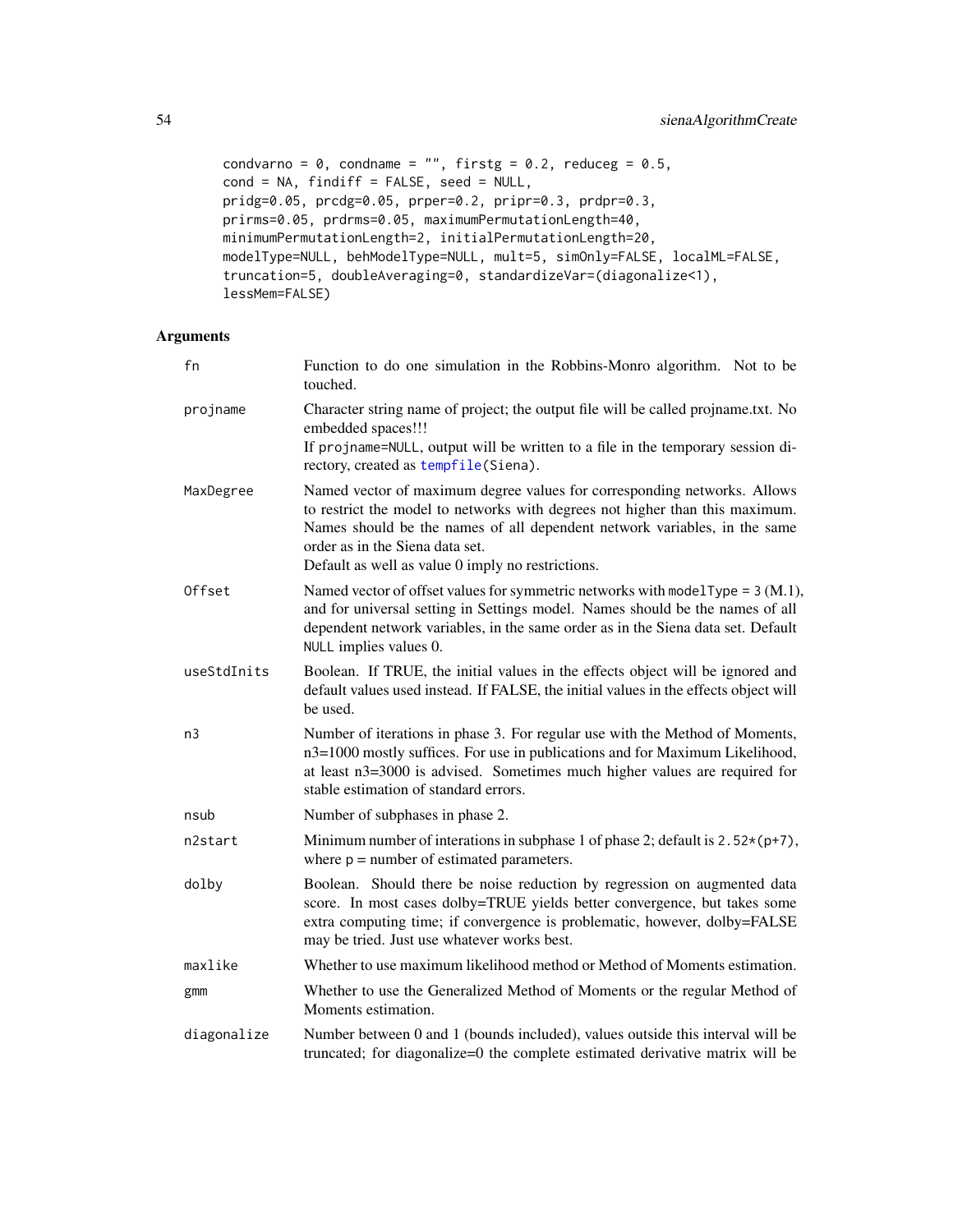|                          | used for updates in the Robbins-Monro procedure; for diagonalize=1 only the<br>diagonal entries will be used; for values between 0 and 1, the weighted average<br>will be used with weight diagonalize for the diagonalized matrix. Has no effect<br>for ML estimation.                  |
|--------------------------|------------------------------------------------------------------------------------------------------------------------------------------------------------------------------------------------------------------------------------------------------------------------------------------|
|                          | Higher values are more stable, lower values potentially more efficient. Default:<br>for ML estimation, diagonalize=0; for MoM estimation, diagonalize $= 1.0$ .                                                                                                                          |
| condvarno                | If cond (conditional simulation), the sequential number of the network or be-<br>havior variable on which to condition.                                                                                                                                                                  |
| condname                 | If conditional, the name of the dependent variable on which to condition. Use<br>one or other of condname or condvarno to specify the variable.                                                                                                                                          |
| firstg                   | Initial value of scaling ("gain") parameter for updates in the Robbins-Monro<br>procedure.                                                                                                                                                                                               |
| reduceg                  | Reduction factor for scaling ("gain") parameter for updates in the Robbins-<br>Monro procedure (MoM only).                                                                                                                                                                               |
| cond                     | Boolean. Only relevant for Method of Moments simulation/estimation. If TRUE,<br>use conditional simulation; if FALSE, unconditional simulation. If missing, de-<br>cision is deferred until siena07, when it is set to TRUE if there is only one<br>dependent variable, FALSE otherwise. |
| findiff                  | Boolean: If TRUE, estimate derivatives using finite differences. If FALSE, use<br>scores.                                                                                                                                                                                                |
| seed                     | Integer. Starting value of random seed. Not used if parallel testing.                                                                                                                                                                                                                    |
| pridg                    | Real number. Probability used in Metropolis-Hastings routine in ML estimation.<br>See Siena_Algorithms.pdf.                                                                                                                                                                              |
| prcdg                    | Real number. Probability used in Metropolis-Hastings routine in ML estimation.<br>See Siena_Algorithms.pdf.                                                                                                                                                                              |
| prper                    | Real number. Probability used in Metropolis-Hastings routine in ML estimation.<br>See Siena_Algorithms.pdf.                                                                                                                                                                              |
| pripr                    | Real number. Probability used in Metropolis-Hastings routine in ML estimation.<br>See Siena_Algorithms.pdf.                                                                                                                                                                              |
| prdpr                    | Real number. Probability used in Metropolis-Hastings routine in ML estimation.<br>See Siena_Algorithms.pdf.                                                                                                                                                                              |
| prirms                   | Real number. Probability used in Metropolis-Hastings routine in ML estimation.<br>See Siena_Algorithms.pdf.                                                                                                                                                                              |
| prdrms                   | Real number. Probability used in Metropolis-Hastings routine in ML estimation.<br>See Siena_Algorithms.pdf.                                                                                                                                                                              |
| maximumPermutationLength |                                                                                                                                                                                                                                                                                          |
|                          | Maximum length of permutation in steps in ML estimation.                                                                                                                                                                                                                                 |
| minimumPermutationLength |                                                                                                                                                                                                                                                                                          |
| initialPermutationLength | Minimum length of permutation in steps in ML estimation.                                                                                                                                                                                                                                 |
|                          | Initial length of permutation in steps in ML estimation.                                                                                                                                                                                                                                 |
| modelType                | Named vector indicating the type of model to be fitted for dependent network<br>variables. Possible values are:                                                                                                                                                                          |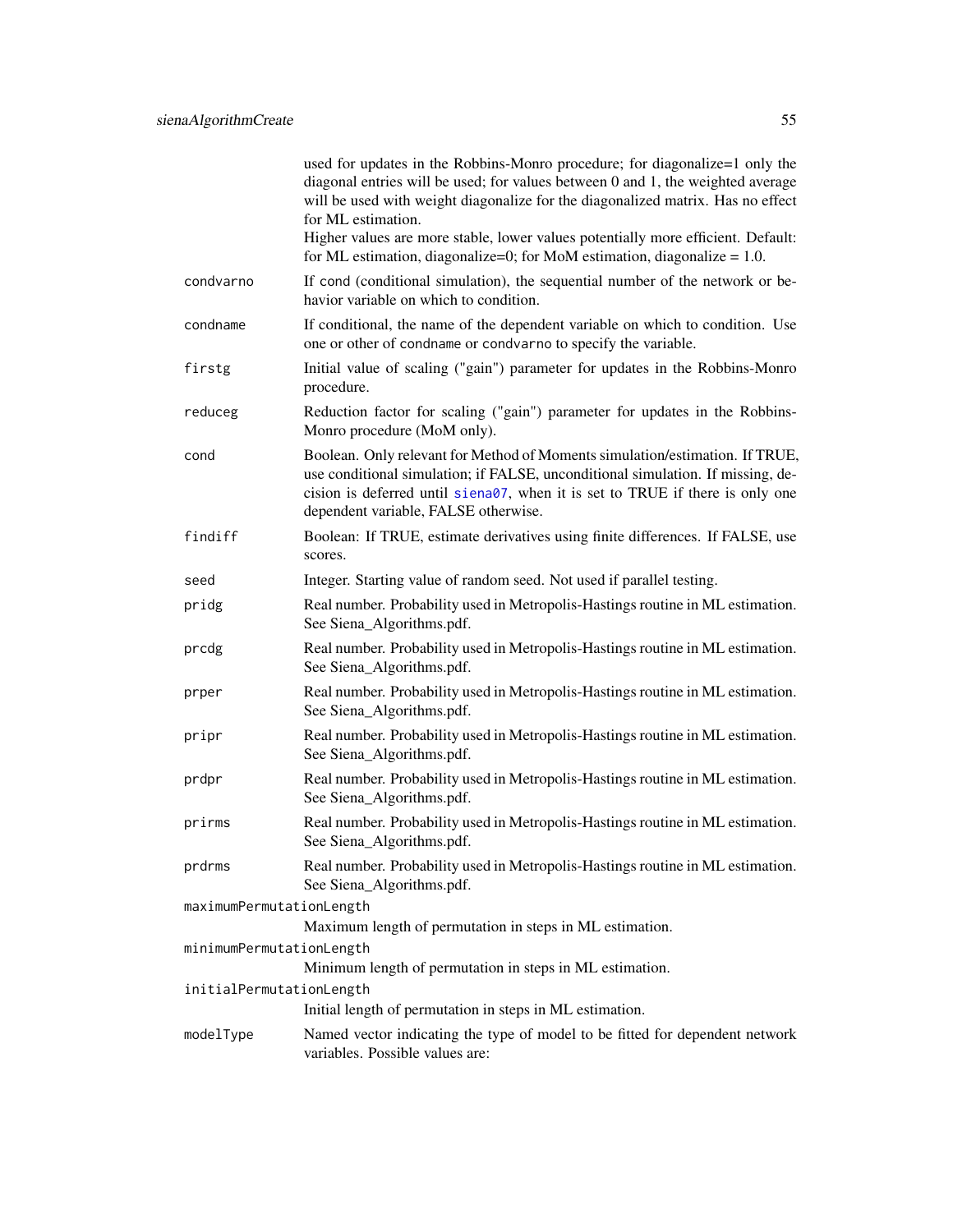|                 | 1=directed, 2:6 for symmetric networks only: 2=dictatorial forcing (D.1), 3=Ini-<br>tiative model with reciprocal confirmation (M.1), 4=Pairwise dictatorial forcing<br>model (D.2), 5=Pairwise mutual model (M.2), 6=Pairwise joint model (C.2).<br>Names should be the names of all dependent network variables, in the same or-                                                                                                                                                                                                        |
|-----------------|-------------------------------------------------------------------------------------------------------------------------------------------------------------------------------------------------------------------------------------------------------------------------------------------------------------------------------------------------------------------------------------------------------------------------------------------------------------------------------------------------------------------------------------------|
|                 | der as in the Siena data set.<br>See Snijders and Pickup (2016) for the meanings of these models.<br>Default NULL implies 1 for directed or two-mode, 2 for symmetric.                                                                                                                                                                                                                                                                                                                                                                    |
| behModelType    | Named vector indicating the type of model to be fitted for behavioral dependent<br>variables. Possible values are:<br>1=standard (restricted), 2=absorbing.<br>Names should be the names of all dependent behavioral variables, in the same<br>order as in the Siena data set.<br>Default NULL implies values 1.                                                                                                                                                                                                                          |
| mult            | Multiplication factor for maximum likelihood and Bayes. Number of steps per<br>iteration is set to this multiple of the total distance between the observations at<br>start and finish of the wave (and rounded). Decreasing mult below a certain<br>value has no further effect.<br>mult can be either a number (which needs to be positive) or a vector of numbers,<br>of length equal to the total number of periods. Note that for multi-group data,<br>the total number of periods is equal to the number of groups times the number |
|                 | of periods per group (if the latter is constant).                                                                                                                                                                                                                                                                                                                                                                                                                                                                                         |
| simOnly         | Logical: If TRUE, then the calculation of the covariance matrix and standard<br>errors of the estimates at the end of Phase 3 of the estimation algorithm in func-<br>tion siena07 is skipped. This is suitable if nsub=0 and siena07 is used only for<br>the purpose of simulation.                                                                                                                                                                                                                                                      |
| localML         | Logical: If TRUE, and maxlike, then calculations are sped up for models with<br>all local effects.                                                                                                                                                                                                                                                                                                                                                                                                                                        |
| truncation      | Used for step truncation in the Robbins Monro algorithm (applied to deviate/(standard<br>deviation)).                                                                                                                                                                                                                                                                                                                                                                                                                                     |
| doubleAveraging |                                                                                                                                                                                                                                                                                                                                                                                                                                                                                                                                           |
|                 | subphase after which double averaging is used in the Robbins Monro algorithm,<br>which probably increases algorithm efficiency.                                                                                                                                                                                                                                                                                                                                                                                                           |
| standardizeVar  | Logical: whether to limit deviations used in Robbins-Monro updates to unit<br>variances.                                                                                                                                                                                                                                                                                                                                                                                                                                                  |
| lessMem         | Logical: whether to reduce storage during operation of siena07, and of the<br>object produced, by leaving out arrays by iteration and by period of simulated<br>statistics sf2 and scores ssc.<br>if lessMem=TRUE, it will be impossible to run sienaTimeTest or sienaGOF on<br>the object produced by siena07.                                                                                                                                                                                                                           |

# Details

Model specification is done via this object for [siena07](#page-42-0). This function creates an object with the elements required to control the Robbins-Monro algorithm. Those not available as arguments can be changed manually where desired.

Further information about the implementation of the algorithm is in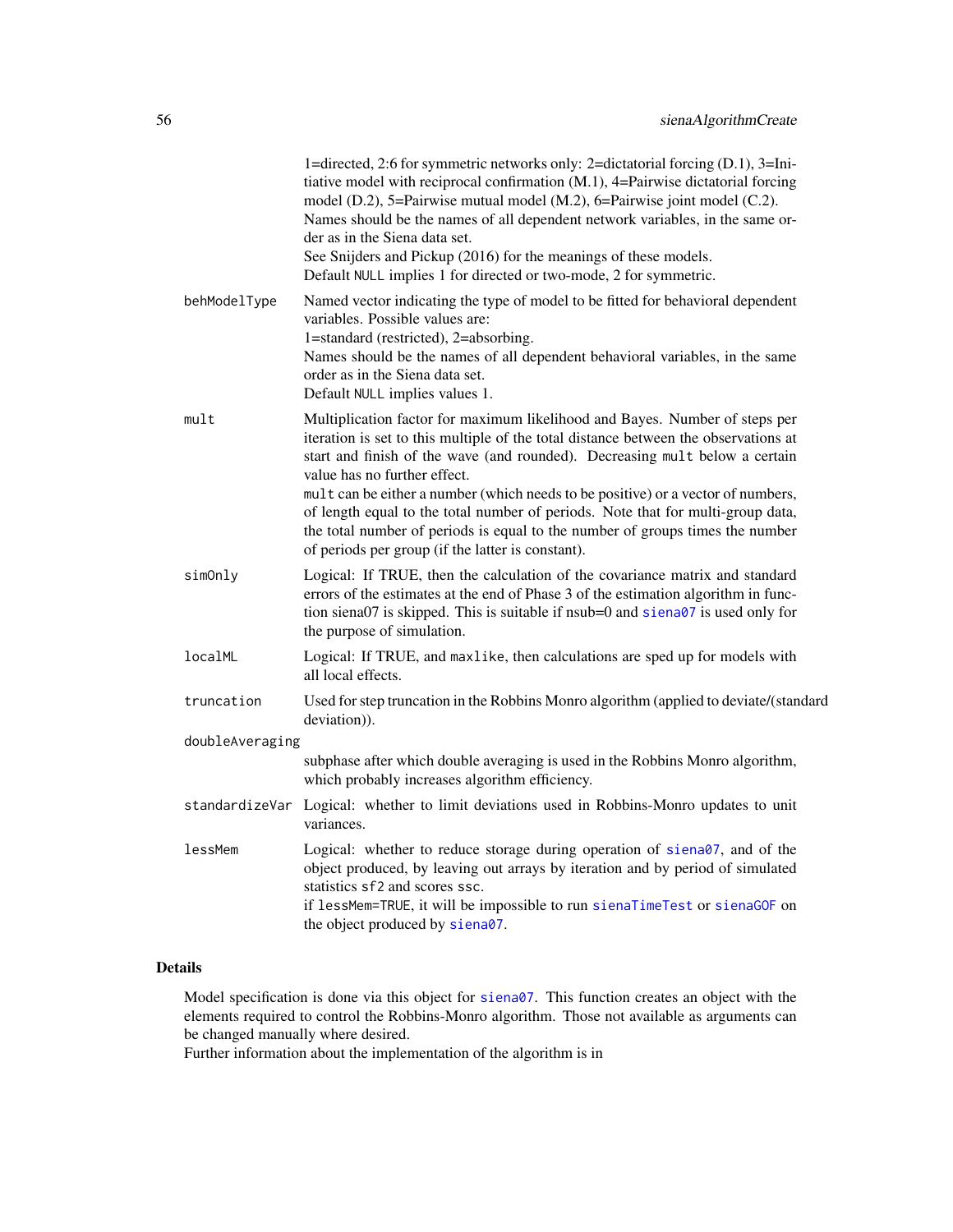## sienaCompositionChange 57

http://www.stats.ox.ac.uk/~snijders/siena/Siena\_algorithms.pdf.

Some of the examples use projname=NULL; this is just for the sake of checking the examples, not necessarily intended for normal use.

## Value

Returns an object of class sienaAlgorithm containing values implied by the parameters.

## Author(s)

Ruth Ripley and Tom A.B. Snijders

## References

• For the model types:

Tom A. B. Snijders and Mark Pickup, Stochastic Actor-Oriented Models for Network Dynamics. In: Jennifer N. Victor, Mark Lubell and Alexander H. Montgomery, Oxford Handbook of Political Networks. Oxford University Press, 2016.

• Also see <http://www.stats.ox.ac.uk/~snijders/siena/>

## See Also

[siena07](#page-42-0), [simstats0c](#page-91-0).

#### Examples

```
myAlgorithm <- sienaAlgorithmCreate(projname="NetworkDyn")
StdAlgorithm <- sienaAlgorithmCreate(projname="NetworkDyn", useStdInits=TRUE)
CondAlgorithm <- sienaAlgorithmCreate(projname="NetworkDyn", condvarno=1, cond=TRUE)
Max10Algorithm <- sienaAlgorithmCreate(projname="NetworkDyn", MaxDegree=c(mynet=10),
     modelType=c(mynet=1))
Beh2Algorithm <- sienaAlgorithmCreate(projname="NetBehDyn", behModelType=c(mybeh=2))
# where mynet is the name of the network object created by sienaDependent(),
# and mybeh the name of the behavior object created by the same function.
```
<span id="page-56-0"></span>sienaCompositionChange

*Functions to create a Siena composition change object*

## **Description**

Used to create a list of events describing the changes over time of a Siena actor set

## Usage

```
sienaCompositionChange(changelist, nodeSet = "Actors", option = 1)
sienaCompositionChangeFromFile(filename, nodeSet = "Actors",
   fileobj=NULL, option = 1)
```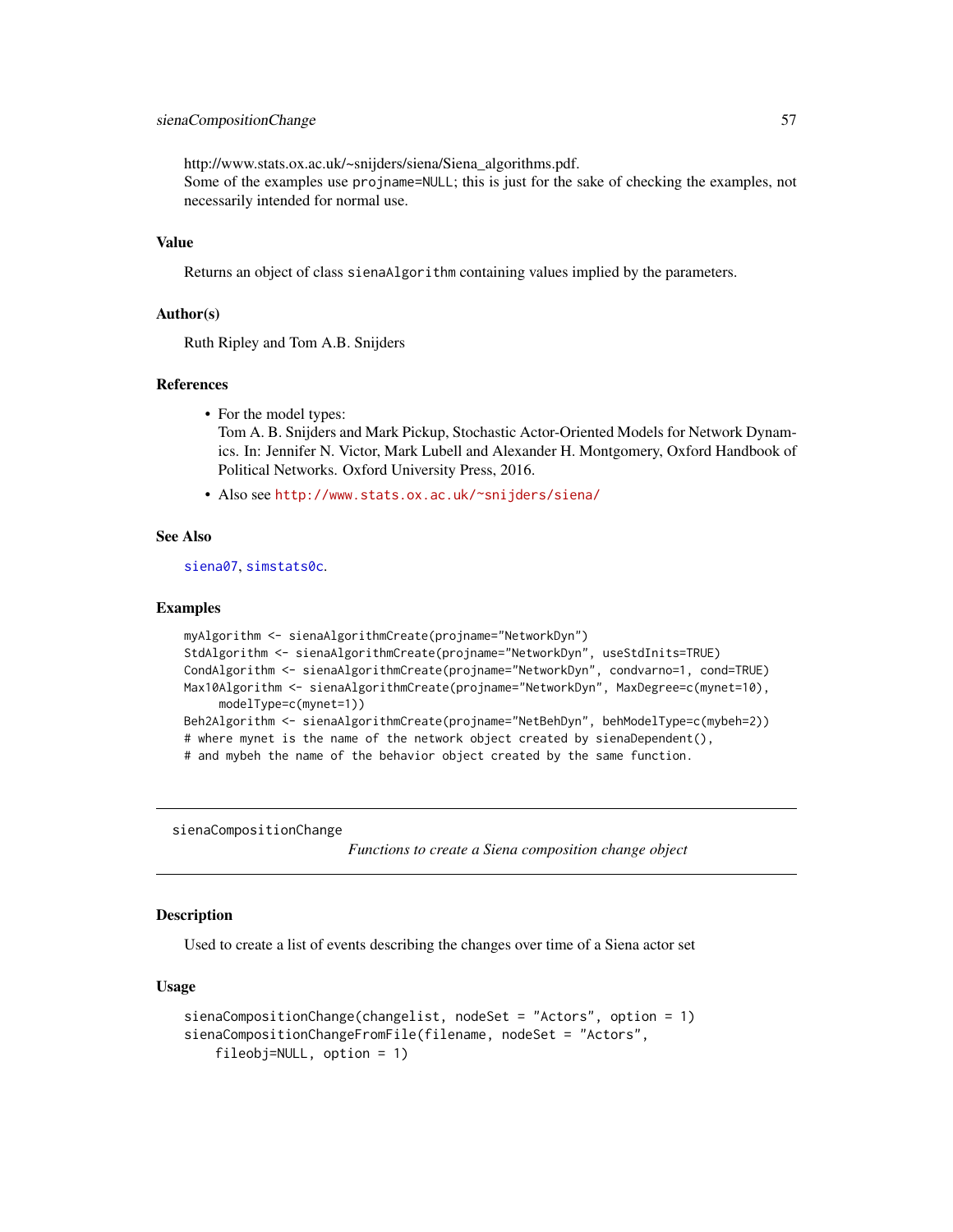## Arguments

| changelist   | A list with an entry for each actor in the node set. Each entry a vector of numbers<br>(may be as characters) indicating intervals during which the corresponding actor<br>was present. Each entry must have an even number of digits. The actor is<br>assumed to be present from the first to the second, third to fourth, etc., time<br>points. |
|--------------|---------------------------------------------------------------------------------------------------------------------------------------------------------------------------------------------------------------------------------------------------------------------------------------------------------------------------------------------------|
| filename     | Name of file containing change information. One line per actor, each line a<br>series of space delimited numbers indicating intervals.                                                                                                                                                                                                            |
| fileobj      | The result of readLines on filename.                                                                                                                                                                                                                                                                                                              |
| nodeSet      | Character string containing the name of a Siena node set. If the entire data set<br>contains more than one node set, then the node sets must be specified in all data<br>objects.                                                                                                                                                                 |
| option       | Integer controlling the processing of the tie variables for the actors not currently<br>present. Values (default is 1)                                                                                                                                                                                                                            |
| $\mathbf{1}$ | 0 before entry, final value carried forward after leaving,<br>and used for calculating statistics in Method of Moments estimation                                                                                                                                                                                                                 |
| 2            | 0 before entry, missing after (final value carried forward, but treated as missing)                                                                                                                                                                                                                                                               |
| 3            | missing whenever not in the network. Previous values will be used where available,                                                                                                                                                                                                                                                                |

- but always treated as missing values.
- 4 Convert to structural zeros (not available at present).

## Details

If there is a composition change object for the first node set in the data object, then this will be used in estimation by the Method of Moments to make actors active (able to send and receive ties) only for the time intervals when this is indicated in the composition change object. This is done according to the procedure of Huisman and Snijders (2003). See the manual for further details. For bipartite networks, composition change objects for the second node set have no effect and will

lead to an error message. For M waves, time starts at 1 and ends at M; so all numbers must be between 1 and the number of waves (bounds included). Intervals are treated as closed at each end. For example, an entry (2,4)

means that the actor corresponding to this entry arrived at wave 2 and left at wave 4, but did give valid date for both of these waves. An entry (1.01,2.99) means that the actor arrived just after wave 1 and left just before wave 3, and gave valid data only for wave 2. An entry  $(1,2)$ ,  $(3.5,4)$ means that the actor was there at the start and left at wave 2 (giving valid data for wave 2), came back halfway between waves 3 and 4, and gave valid data still at wave 4; if there would be more than 4 waves in the data set, this entry would also mean that the actor left at wave 4.

For data sets including a composition change object, estimation by Method of Moments is forced to be unconditional, overriding the specification in the [sienaAlgorithm](#page-52-0) object.

## Value

An object of class "compositionChange", a list of numeric vectors, with attributes:

NodeSet Name of node set Option Option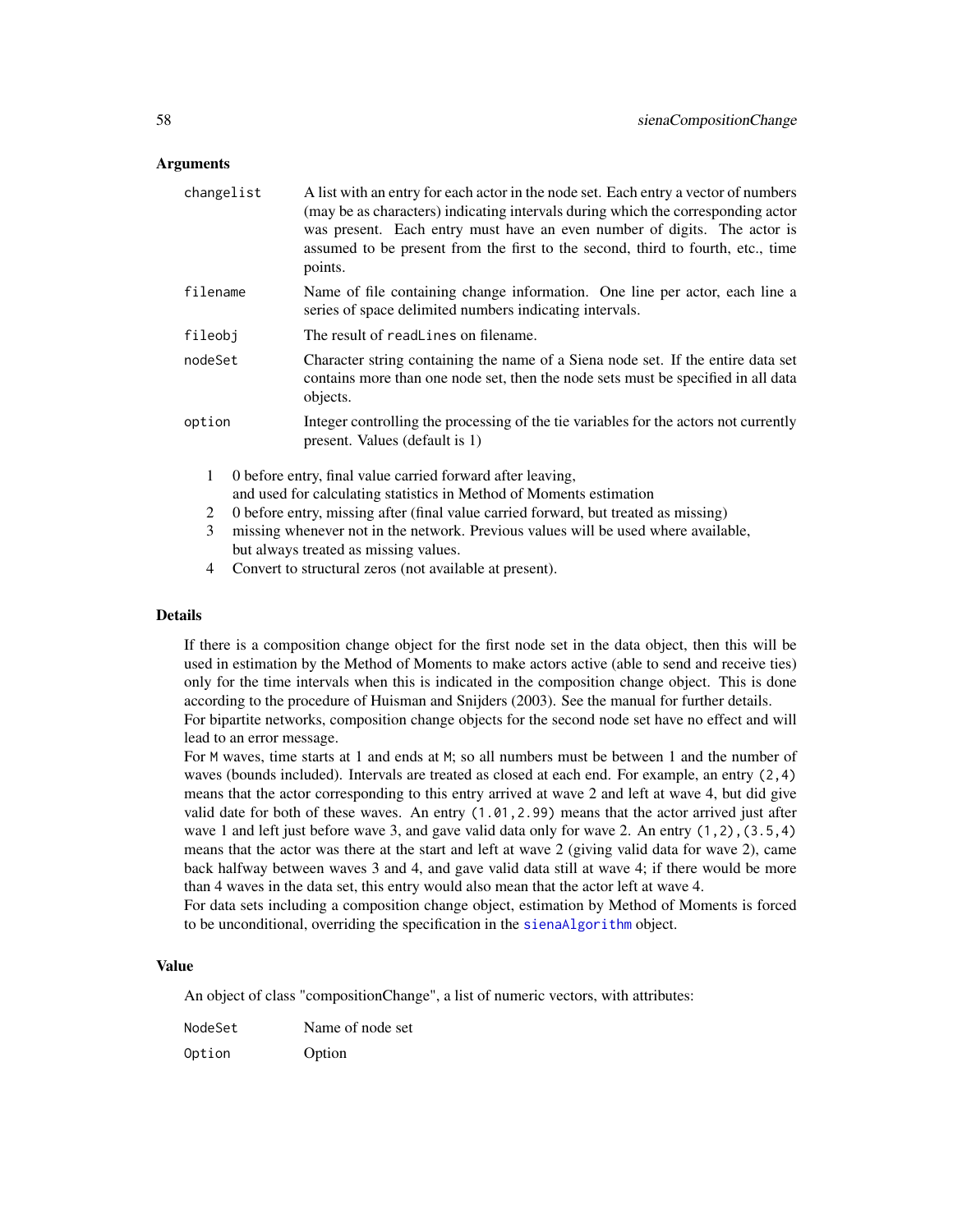## Author(s)

Ruth Ripley

#### References

- Huisman, M. E. and Snijders, T. A. B. (2003). Statistical analysis of longitudinal network data with changing composition. *Sociological Methods & Research*, 32, 253-287.
- The manual: [http://www.stats.ox.ac.uk/~snijders/siena/RSiena\\_Manual.pdf](http://www.stats.ox.ac.uk/~snijders/siena/RSiena_Manual.pdf)
- Further see <http://www.stats.ox.ac.uk/~snijders/siena/>

# See Also

[sienaNodeSet](#page-82-0), [sienaDataCreate](#page-60-1)

## Examples

```
clist \leftarrow list(c(1, 3), c(1.4, 2.5))
 #or
 clist <- list(c("1", "3"), c("1.4", "2.5"))
 compChange <- sienaCompositionChange(clist)
 s50net <- sienaDependent(array(c(s501, s502, s503), dim=c(50, 50, 3)))
 s50list <- rep(list(c(1,3)), 50)
 # This is a trivial composition change: all actors are present in all waves.
 compChange <- sienaCompositionChange(s50list)
 s50data <- sienaDataCreate(s50net, compChange)
 s50data
 ## Not run:
 filedata <- c("1 3", "1.4 2.5")
 write.table(filedata, "cc.dat",row.names=FALSE, col.names=FALSE,
         quote=FALSE)
 ## file will be
 ## 1 3
 ## 1.4 2.5
 compChange <- sienaCompositionChangeFromFile("cc.dat")
## End(Not run)
```
<span id="page-58-0"></span>sienaDataConstraint *Function to change the values of the constraints between networks.*

#### Description

This function allows the user to change the constraints of "higher", "disjoint" and "atLeastOne" for a specified pair of networks in a Siena data object.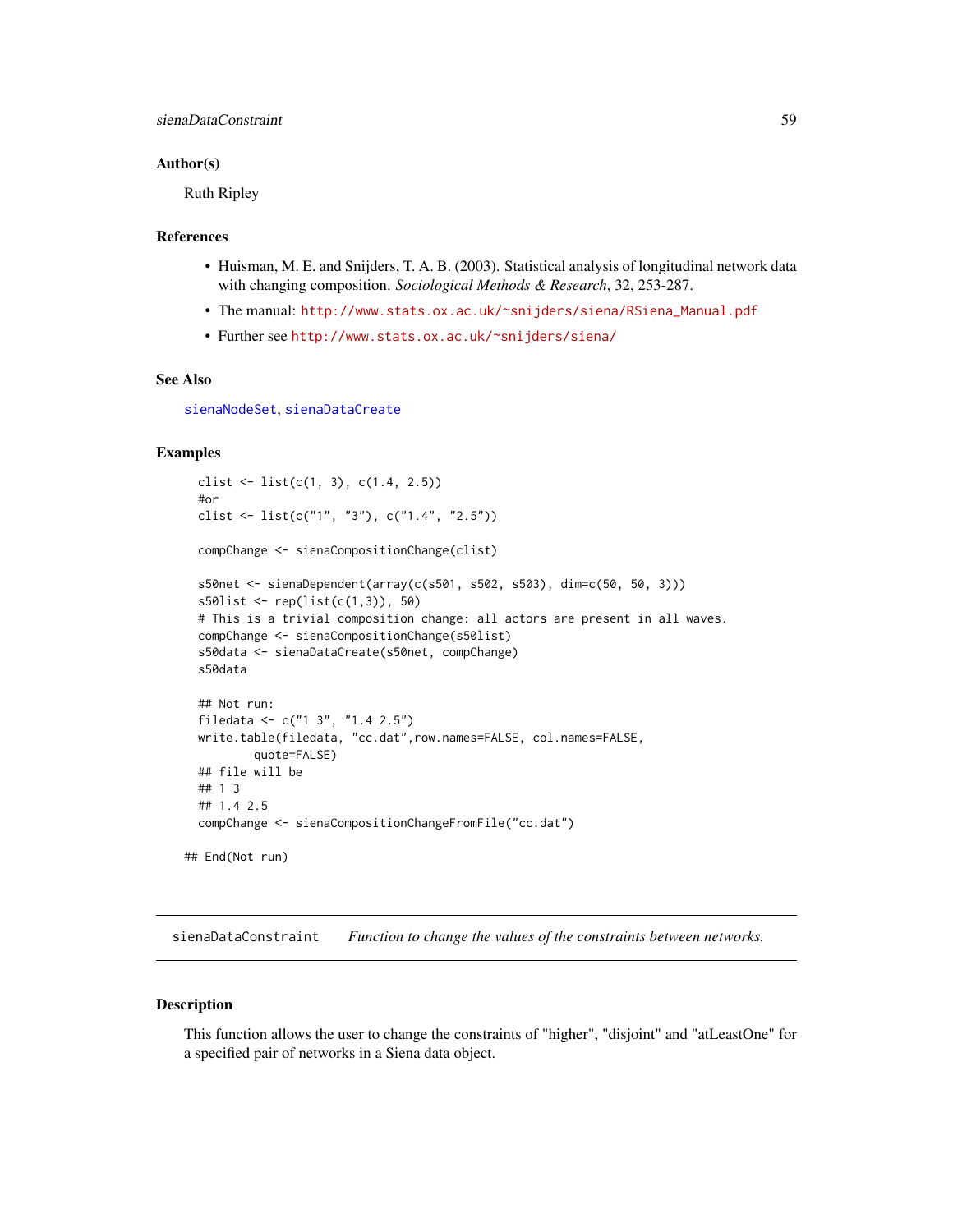#### Usage

```
sienaDataConstraint(x, net1, net2,
          type = c("higher", "disjoint", "atLeastOne"), value = FALSE)
```
## **Arguments**

| x     | Siena data object; maybe a group object?                        |
|-------|-----------------------------------------------------------------|
| net1  | name of first network                                           |
| net2  | name of second network                                          |
| type  | one of "higher", "disjoint", "atleastOne". Default is "higher". |
| value | Boolean giving the value.                                       |

## Details

The value of the appropriate attribute is set to the value requested. Note that, for value=TRUE, the correspondence of this value to the data is not checked.

## Value

Updated Siena data object.

# Author(s)

Ruth Ripley

## References

See <http://www.stats.ox.ac.uk/~snijders/siena/>

# See Also

[sienaDataCreate](#page-60-1), [sienaGroupCreate](#page-79-1)

```
nowFriends <- sienaDependent(array(c(s501, s502, s503), dim=c(50, 50, 3)))
ever <- array(c(s501, s502, s503), dim=c(50, 50, 3))
ever[,,2] <- pmax(ever[,,1], ever[,,2])
ever[,,3] <- pmax(ever[,,2], ever[,,3])
everFriends <- sienaDependent(ever)
# Note: this data set serves to illustrate this function,
# but it is not an appropriate data set for estimation by siena07,
# because everFriends (for the three waves together) depends deterministically
# on nowFriends (for the three waves together).
nowOrEver <- sienaDataCreate(nowFriends, everFriends)
attr(nowOrEver, "higher")
nowOrEver
nowOrEver.unconstrained <-
   sienaDataConstraint(nowOrEver, everFriends, nowFriends, "higher", FALSE)
```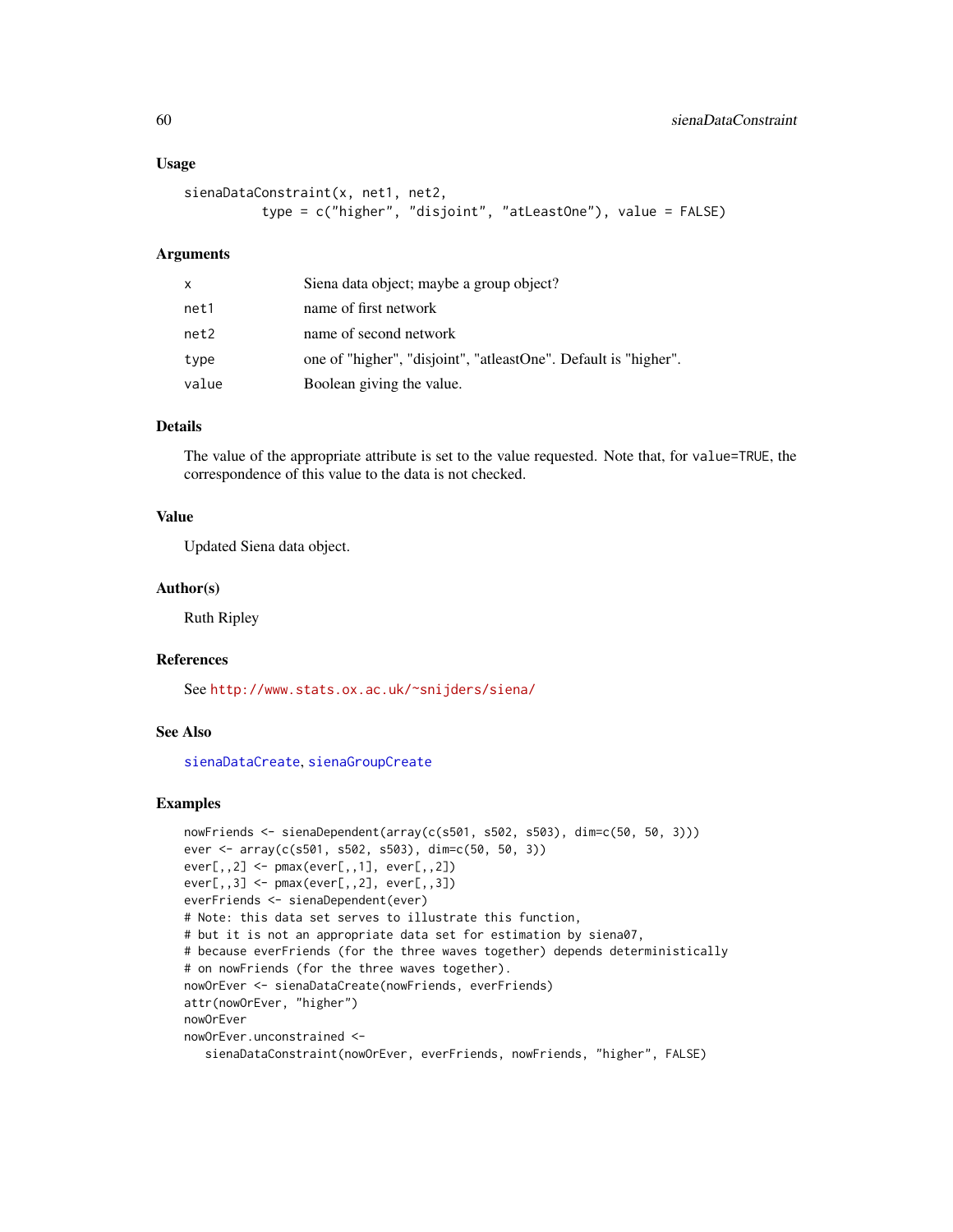# sienaDataCreate 61 between 1988 to the set of the set of the set of the set of the set of the set of the set of the set of the set of the set of the set of the set of the set of the set of the set of the set of the set of

```
nowOrEver.unconstrained
attr(nowOrEver.unconstrained, "higher")
```
<span id="page-60-1"></span>sienaDataCreate *Function to create a Siena data object*

## <span id="page-60-0"></span>Description

Creates a Siena data object from input dependent variables (networks and possibly behavioural variables), covariates, and composition change objects.

#### Usage

```
sienaDataCreate(..., nodeSets=NULL, getDocumentation=FALSE)
```
## Arguments

| $\cdots$         | objects of class sienaDependent, coCovar, varCovar, coDyadCovar, varDyadCovar,<br>and/or sienaCompositionChange. There should be at least one sienaDependent<br>object.                                                                                                                                                 |
|------------------|-------------------------------------------------------------------------------------------------------------------------------------------------------------------------------------------------------------------------------------------------------------------------------------------------------------------------|
| nodeSets         | list of Siena node sets. Default is the single node set named "Actors", length<br>equal to the number of rows in the first object of class "sienaDependent". If the<br>entire data set contains more than one node set, then the node sets must have<br>been specified in the creation of all data objects mentioned in |
| getDocumentation |                                                                                                                                                                                                                                                                                                                         |
|                  | Flag to allow documentation of internal functions, not for use by users.                                                                                                                                                                                                                                                |

## Details

The function checks that the objects fit, that there is at least one network, and adds various attributes to each dependent variable describing the data. If there is more than one nodeSet they must all be specified. Function [print01Report](#page-35-0) will give a basic description of the data object and is a check useful, e.g., for diagnosing problems.

## Value

An object of class "siena" which is designed to be used in a siena model fit. The components of the object are.

| nodeSets          | List of node sets involved                 |  |
|-------------------|--------------------------------------------|--|
| observations      | Integer indicating number of waves of data |  |
| depvars           | List of networks and behavior variables    |  |
| cCovars           | List of constant covariates                |  |
| vCovars           | List of changing covariates                |  |
| dycCovars         | List of constant dyadic covariates         |  |
| dyvCovars         | List of changing dyadic covariates         |  |
| compositionChange |                                            |  |

List of composition change objects corresponding to the node sets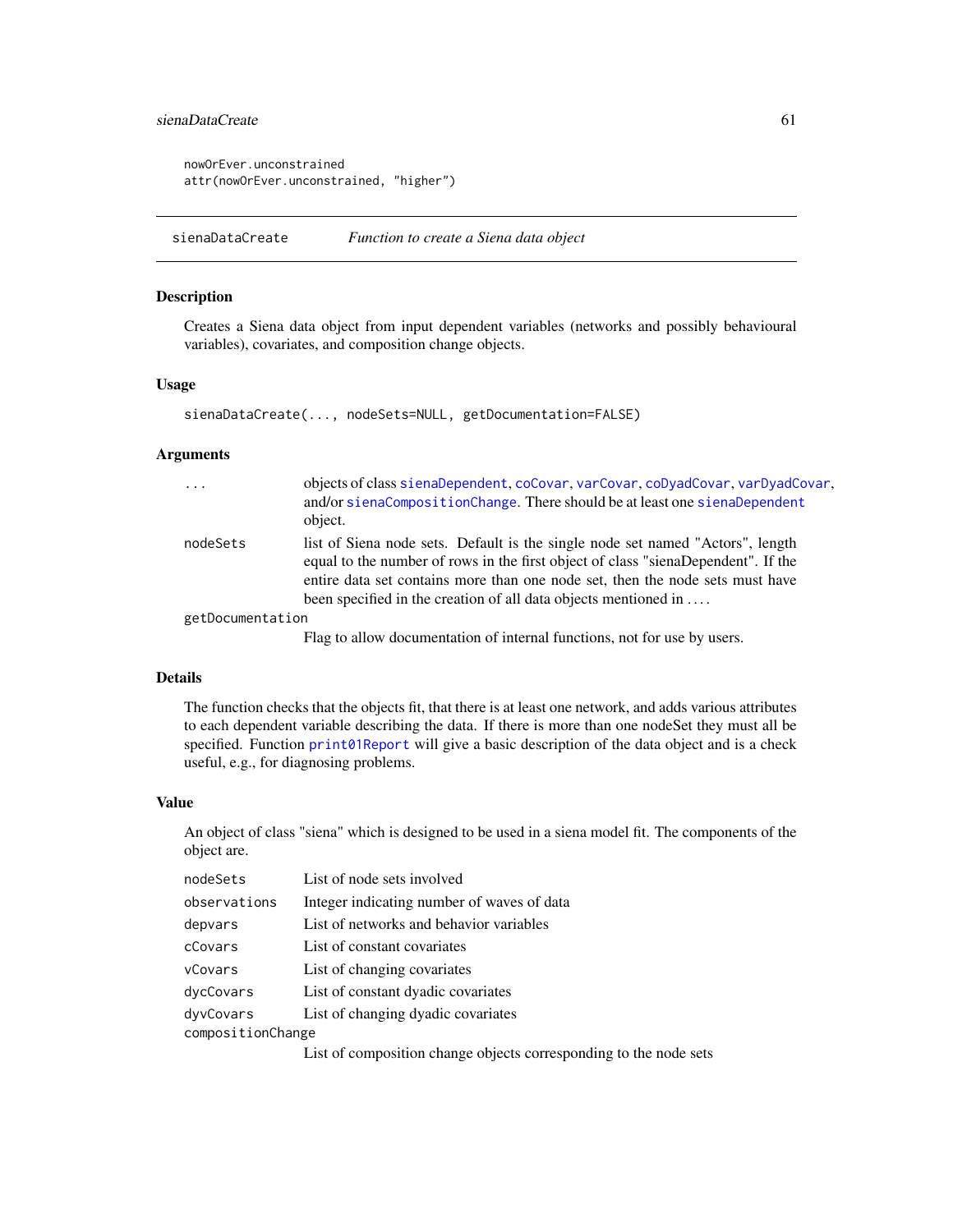# 62 sienaDependent

#### Author(s)

Ruth Ripley

# References

See <http://www.stats.ox.ac.uk/~snijders/siena/>

## See Also

[sienaDependent](#page-61-0), [coCovar](#page-6-0), [varCovar](#page-99-0), [coDyadCovar](#page-7-0), [varDyadCovar](#page-100-0), [sienaNodeSet](#page-82-0), [sienaCompositionChange](#page-56-0), [sienaGroupCreate](#page-79-1), [sienaDataConstraint](#page-58-0), [sienaNodeSet](#page-82-0), [print01Report](#page-35-0)

## Examples

```
mynet <- sienaDependent(array(c(s501, s502, s503), dim=c(50, 50, 3)))
mybeh <- sienaDependent(s50a, type="behavior")
mydata <- sienaDataCreate(mynet, mybeh)
## And for a two-mode network
mynet1 <- sienaDependent(array(c(s501, s502), dim=c(50, 50, 2)), nodeSet="senders")
senders <- sienaNodeSet(50, nodeSetName="senders")
receivers <- sienaNodeSet(30, nodeSetName="receivers")
mynet2 <- sienaDependent(array(c(s501[,1:30], s502[,1:30]), dim=c(50, 30, 2)),
     nodeSet=c("senders", "receivers"))
(mydata <- sienaDataCreate(mynet1, mynet2, nodeSets=list(senders, receivers)))
## Not run:
print01Report(mydata, modelname = "mydescription")
## End(Not run)
```
<span id="page-61-0"></span>sienaDependent *Function to create a dependent variable for a Siena model*

#### Description

Creates a Siena dependent variable: either a network, created from a matrix or array or list of sparse matrix of triples; or a behavior variable, created from a matrix.

sienaDependent() and sienaNet() are identical functions; the second name was used from the start of the RSiena package, but the first name indicates more precisely the purpose of this function.

#### Usage

```
sienaDependent(netarray, type=c("oneMode", "bipartite", "behavior", "continuous"),
nodeSet="Actors", sparse=is.list(netarray), allowOnly=TRUE, imputationValues=NULL)
```

```
sienaNet(netarray, type=c("oneMode", "bipartite", "behavior", "continuous"),
nodeSet="Actors", sparse=is.list(netarray), allowOnly=TRUE, imputationValues=NULL)
```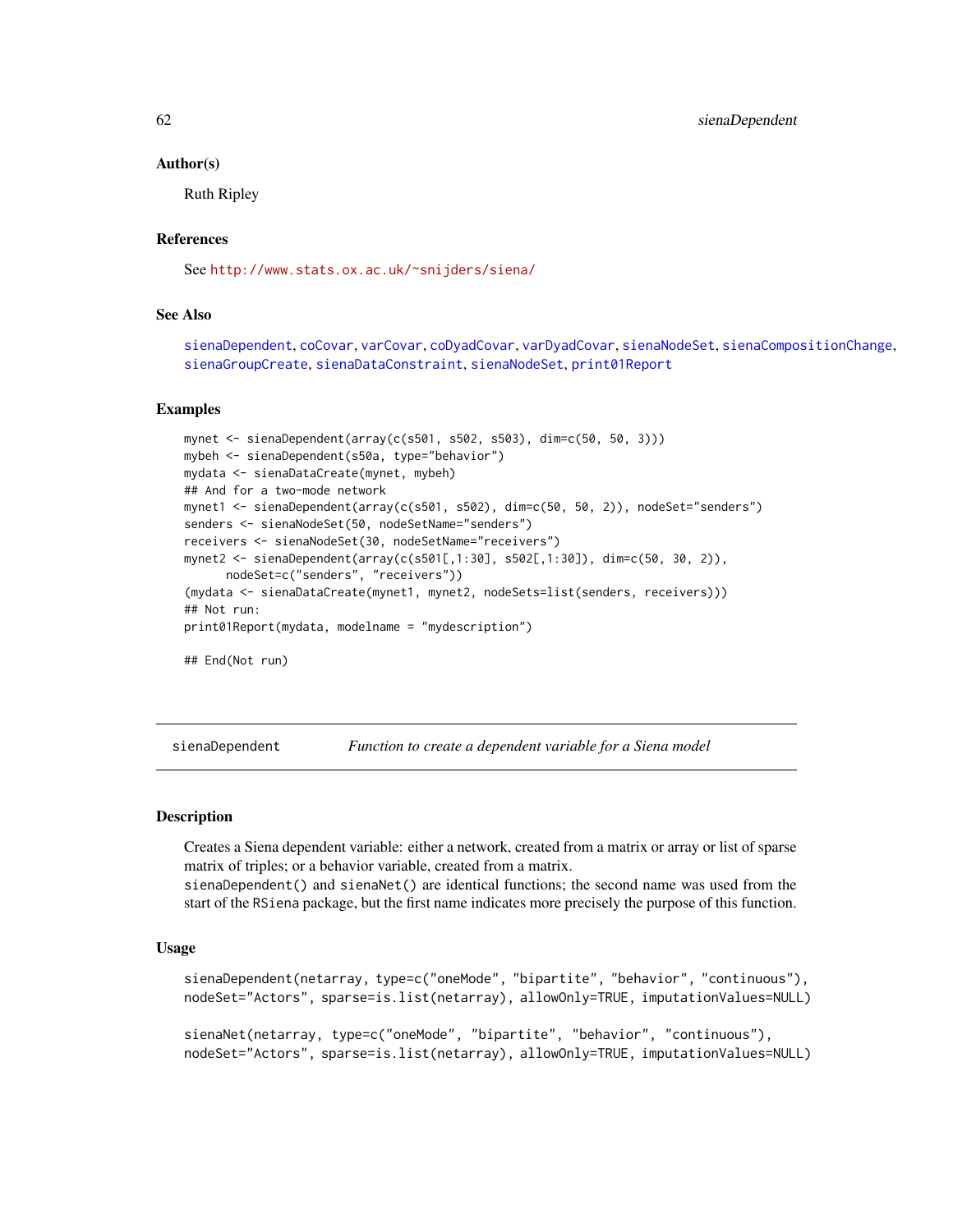# sienaDependent 63

# Arguments

| netarray         | type="behavior" or "continuous": matrix (actors $\times$ waves).<br>type="oneMode" or "bipartite": array of values or list of sparse matrices of type<br>"dgTMatrix"; if an array is used, it should have dimensions: for a one-network,<br>$n \times n \times M$ , and for a two-mode network $n \times m \times M$ , where n is the number<br>of actors, m is the number of nodes in the second mode, and M is the number of<br>waves.                                                                                                                                                                                                                                             |
|------------------|--------------------------------------------------------------------------------------------------------------------------------------------------------------------------------------------------------------------------------------------------------------------------------------------------------------------------------------------------------------------------------------------------------------------------------------------------------------------------------------------------------------------------------------------------------------------------------------------------------------------------------------------------------------------------------------|
| type             | type of dependent variable, default "oneMode".                                                                                                                                                                                                                                                                                                                                                                                                                                                                                                                                                                                                                                       |
| nodeSet          | character string naming the appropriate node set. For a bipartite network, a<br>vector containing 2 character strings: "rows" first, then "columns".                                                                                                                                                                                                                                                                                                                                                                                                                                                                                                                                 |
| sparse           | logical: TRUE indicates the data is in sparse matrix format, FALSE otherwise.                                                                                                                                                                                                                                                                                                                                                                                                                                                                                                                                                                                                        |
| allowOnly        | logical: If TRUE, it will be detected when between any two consecutive waves<br>the changes are non-decreasing or non-increasing, and if this is the case, this<br>will also be a constraint for the simulations between these two waves. This is<br>done by means of the internal parameters uponly and downonly. If FALSE,<br>the parameters uponly and downonly always are set to FALSE, and changes<br>in dependent variables will not be constrained to be non-decreasing or non-<br>increasing. This also will imply that some effects are excluded because they<br>are superfluous in such constrained situations. This will be reported in the out-<br>put of print01Report. |
|                  | For normal operation when this is the case for all periods, usually TRUE is<br>the appropriate option. When it is only the case for some of the periods, and for<br>data sets that will be part of a multi-group object created by sienaGroupCreate,<br>FALSE usually is preferable.                                                                                                                                                                                                                                                                                                                                                                                                 |
| imputationValues |                                                                                                                                                                                                                                                                                                                                                                                                                                                                                                                                                                                                                                                                                      |
|                  | for "behavior" or "continuous" dependent variables, a matrix with imputation                                                                                                                                                                                                                                                                                                                                                                                                                                                                                                                                                                                                         |

for "behavior" or "continuous" dependent variables, a matrix with imputation values can be included that will be used instead of the default imputation values.

# Details

Adds attributes so that the array or list of matrices can be used in a Siena model fit.

# Value

An object of class "sienaDependent". An array or (networks only) a list of sparse matrices with attributes:

| netdims   | Dimensions of the network or behavior variable: senders, receivers (1 for be- |
|-----------|-------------------------------------------------------------------------------|
|           | havior), periods                                                              |
| type      | oneMode, bipartite or behavior                                                |
| sparse    | Boolean: whether the network is given as a list of sparse matrices or not     |
| nodeSet   | Character string with name(s) of node set(s)                                  |
| allowOnly | The value of the alloworly parameter                                          |

# Author(s)

Ruth Ripley and Tom A.B. Snijders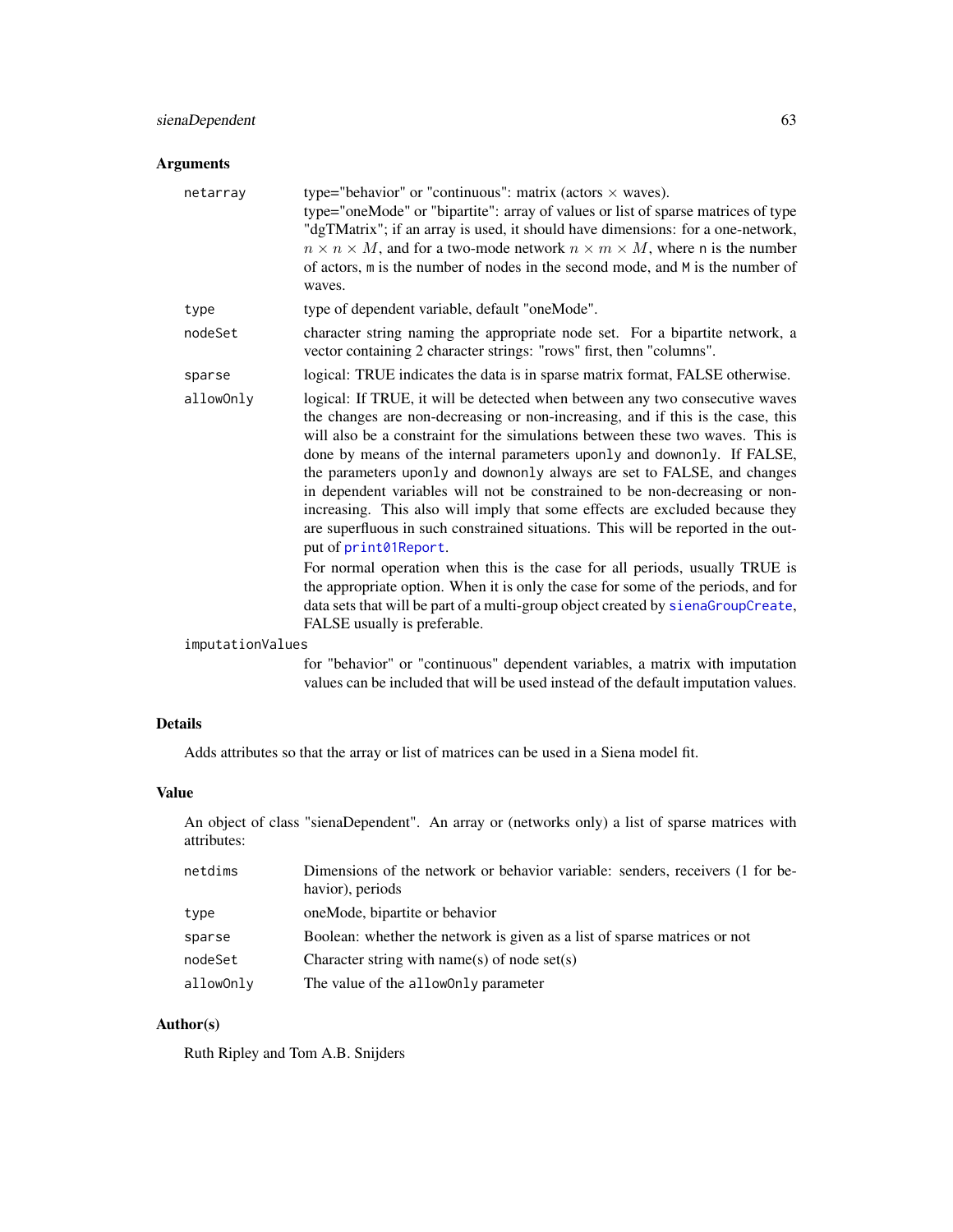## References

See <http://www.stats.ox.ac.uk/~snijders/siena/> .

## See Also

[sienaDataCreate](#page-60-1), [sienaNodeSet](#page-82-0), [sienaDataConstraint](#page-58-0)

```
mynet1 <- sienaDependent(array(c(s501, s502, s503), dim=c(50, 50, 3)))
mybeh <- sienaDependent(s50a, type="behavior")
## note that the following example works although the node sets do not yet exist!
mynet3 <- sienaDependent(array(c(s501, s502, s503), dim=c(50, 50, 3)),
       type="bipartite", nodeSet=c("senders", "receivers"))
## sparse matrix input
## To show this, we first go back from the adjacency matrices to edgelists.
## The manual shows one way to do this.
## Another way is to use the sparse matrix representation which internally
## indeed is an edge list:
library(Matrix)
tmps501 <- as(Matrix(s501), "dgTMatrix")
tmps502 <- as(Matrix(s502), "dgTMatrix")
tmps503 <- as(Matrix(s503), "dgTMatrix")
## If you are interested in the internal structure of these sparse matrices,
## you can request
str(tmps501)
## Slot @i is the row, @j is the column, and @x the value;
## here the values all are 1.
## The edge lists now are created as matrices in the following way,
## where the columns are sender, receiver, tie value, and wave:
mymat1 <- cbind(tmps501@i + 1, tmps501@j + 1, 1, 1)
mymat2 <- cbind(tmps502@i + 1, tmps502@j + 1, 1, 2)
mymat3 <- cbind(tmps503@i + 1, tmps503@j + 1, 1, 3)
mymat <- rbind(mymat1, mymat2, mymat3)
## mymat is an edge list and includes all 3 waves.
## The edge lists do not contain information about the number of nodes,
## so that has to be supplied additionally; here it is 50:
mymatlist \leq by( mymat, mymat[, 4], function(x)
    spMatrix(50, 50, x[, 1], x[, 2], x[, 3]) )
mynet4 <- sienaDependent(mymatlist)
## or alternatively
mymat1 <- mymat[mymat[, 4] == 1, ]
mymat2 <- mymat[mymat[, 4] == 2, ]
mymat3 <- mymat[mymat[, 4] == 3, ]
mymat1s <- spMatrix(50, 50, mymat1[, 1], mymat1[, 2], mymat1[, 3])
mymat2s <- spMatrix(50, 50, mymat2[, 1], mymat2[, 2], mymat2[, 3])
mymat3s <- spMatrix(50, 50, mymat3[, 1], mymat3[, 2], mymat3[, 3])
mynet4 <- sienaDependent(list(mymat1s, mymat2s, mymat3s))
```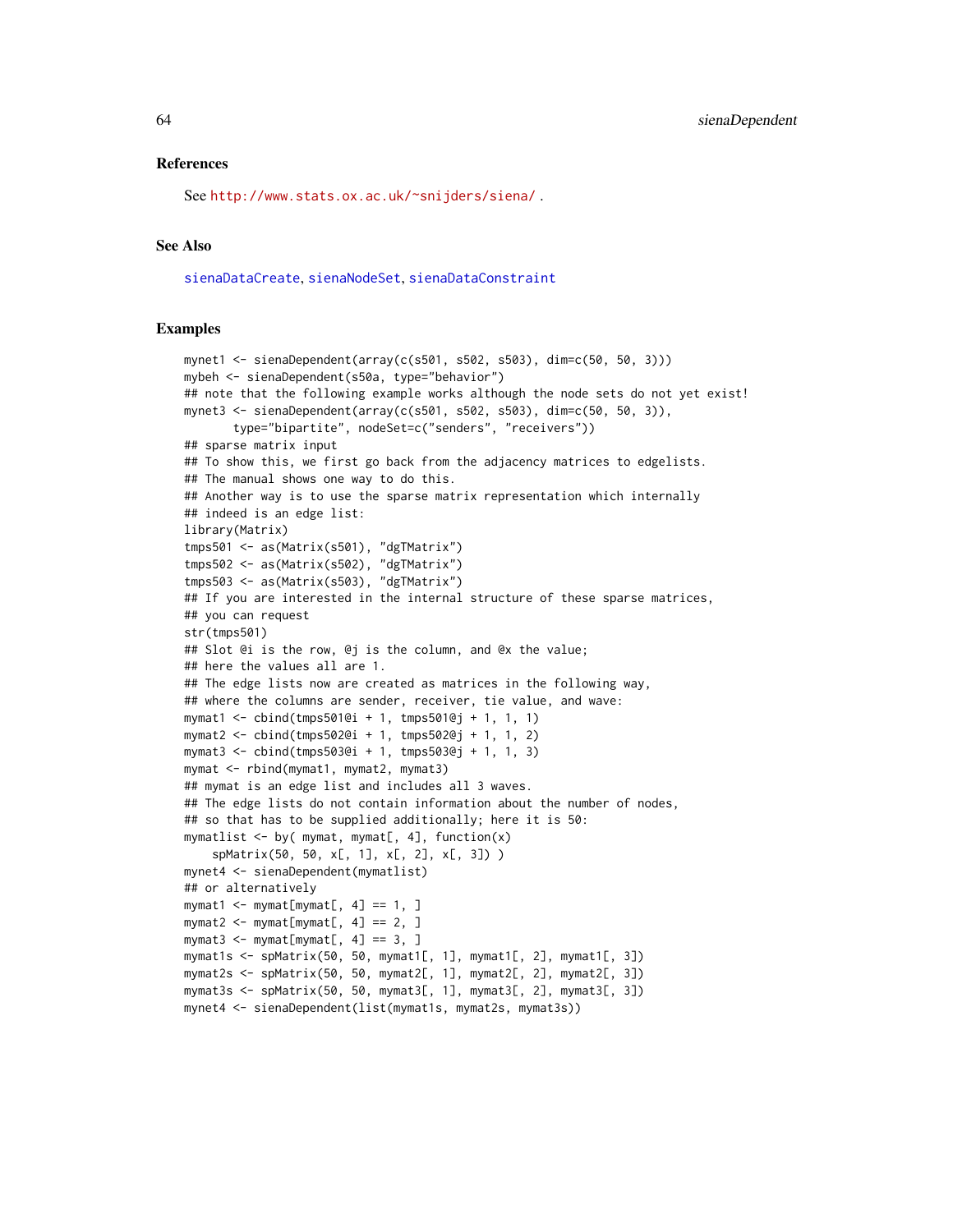# <span id="page-64-0"></span>Description

print, summary, and xtable methods for sienaFit objects.

## Usage

```
## S3 method for class 'sienaFit'
print(x, tstat=TRUE, ...)
## S3 method for class 'sienaFit'
summary(object, ...)
## S3 method for class 'summary.sienaFit'
print(x, matrices=TRUE, ...)
## S3 method for class 'sienaFit'
xtable(x, caption = NULL, label = NULL, align = NULL,digits = NULL, display = NULL, ...)
siena.table(x, type="tex", file=paste(deparse(substitute(x)), ".", type,sep=""),
            vertLine=TRUE, tstatPrint=FALSE, sig=FALSE, d=3, nfirst=NULL)
```
# Arguments

| object       | An object of class sienaFit, produced by siena07.                                                                                                                                                      |
|--------------|--------------------------------------------------------------------------------------------------------------------------------------------------------------------------------------------------------|
| $\mathsf{x}$ | An object of class siena Fit, or summary siena Fit as appropriate.                                                                                                                                     |
| matrices     | Boolean: whether also to print in the summary the covariance matrix of the<br>estimates, the derivative matrix of expected statistics X by parameters, and the<br>covariance matrix of the statistics. |
| tstat        | Boolean: if this is NULL, the t-statistics for convergence will not be added to<br>the report.                                                                                                         |
| type         | Type of output to produce; must be either "tex" or "html".                                                                                                                                             |
| file         | Name of the file; defaults to the name of the siena Fit object. "" indicates<br>output to the console.                                                                                                 |
| vertLine     | Boolean: add vertical lines separating the columns in siena. table.                                                                                                                                    |
| tstatPrint   | Boolean: add a column of significance t values (parameter estimate/standard<br>error estimate) to siena. table.                                                                                        |
| sig          | Boolean: adds symbols (daggers and asterisks) indicating significance levels for<br>the parameter estimates to siena. table.                                                                           |
| d            | The number of decimals places used in siena. table.                                                                                                                                                    |
| caption      | See documentation for xtable.                                                                                                                                                                          |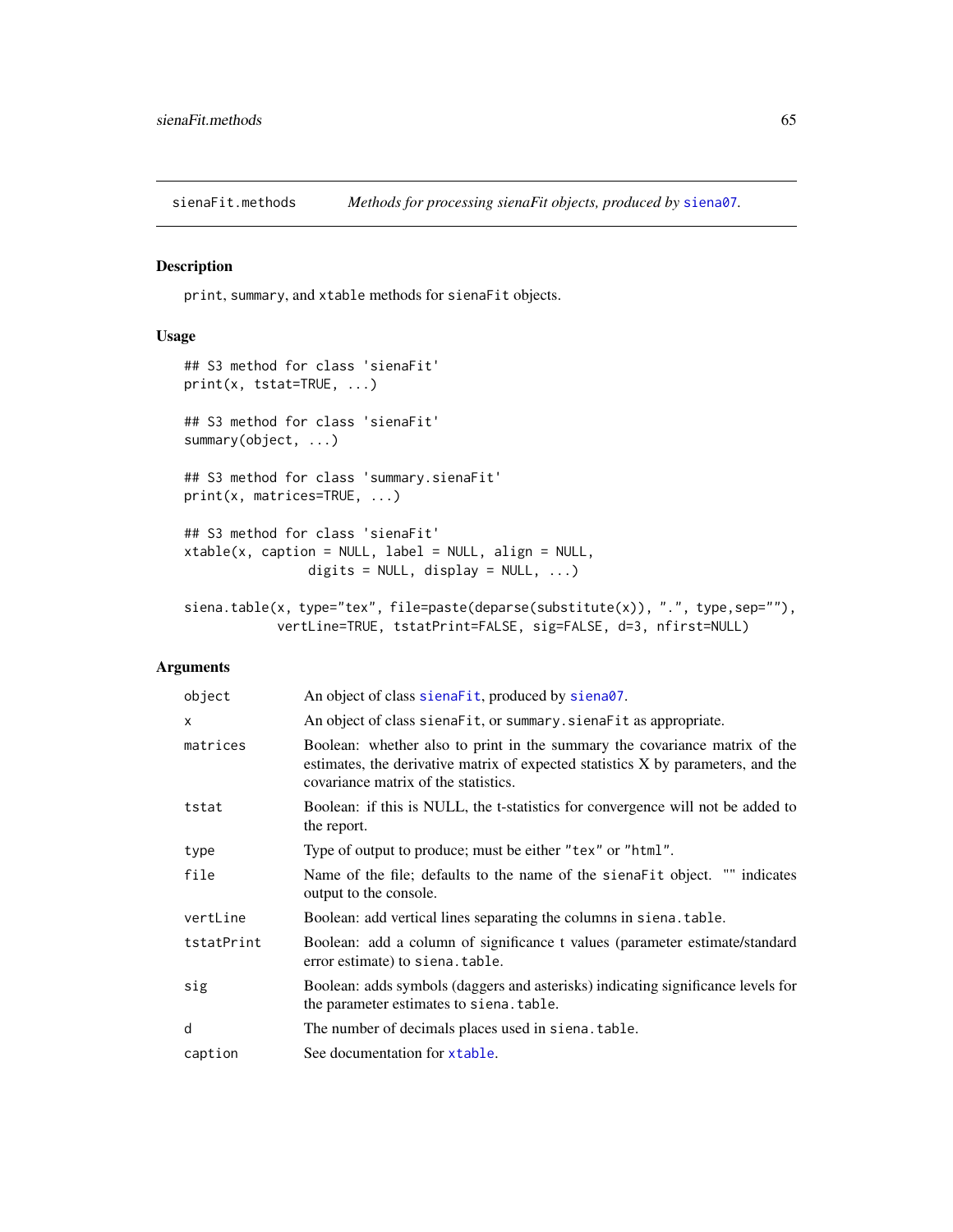| label   | See documentation for <i>xtable</i> .                         |
|---------|---------------------------------------------------------------|
| align   | See documentation for xtable.                                 |
| digits  | See documentation for xtable.                                 |
| display | See documentation for xtable                                  |
| nfirst  | Only relevant for the RSienaTest package.                     |
| .       | Add extra parameters for print. xtable here. e.g. type, file. |
|         |                                                               |

#### Value

The function print. sienaFit prints a table containing estimated parameter values, standard errors and (optionally) t-statistics for convergence.

The function summary.sienaFit prints a table containing estimated parameter values, standard errors and t-statistics for convergence together with the covariance matrix of the estimates, the derivative matrix of expected statistics X by parameters, and the covariance matrix of the expected statistics X.

The function xtable.sienaFit creates an object of class xtable.sienaFit which inherits from class xtable and passes an extra arguments to the print.xtable.

The function siena.table outputs a latex or html table of the estimates and standards errors of a [sienaFit](#page-64-0) object. The table will be written to a file in the current directory and has a footnote reporting the maximum of the convergence t-ratios.

See the manual for how to import these tables easily into MS-Word.

## Author(s)

Ruth Ripley, Charlotte Greenan, Tom Snijders

#### References

See <http://www.stats.ox.ac.uk/~snijders/siena/>

## See Also

[xtable](#page-103-0), [print.xtable](#page-0-0), [siena07](#page-42-0)

#### Examples

```
myalgorithm <- sienaAlgorithmCreate(nsub=2, n3=100, projname=NULL)
mynet1 <- sienaDependent(array(c(tmp3, tmp4), dim=c(32, 32, 2)))
mydata <- sienaDataCreate(mynet1)
myeff <- getEffects(mydata)
ans <- siena07(myalgorithm, data=mydata, effects=myeff, batch=TRUE)
ans
summary(ans)
## Not run:
xtable(ans, type="html", file="ans.html")
siena.table(ans, type="html", tstat=TRUE, d=2)
```
## End(Not run)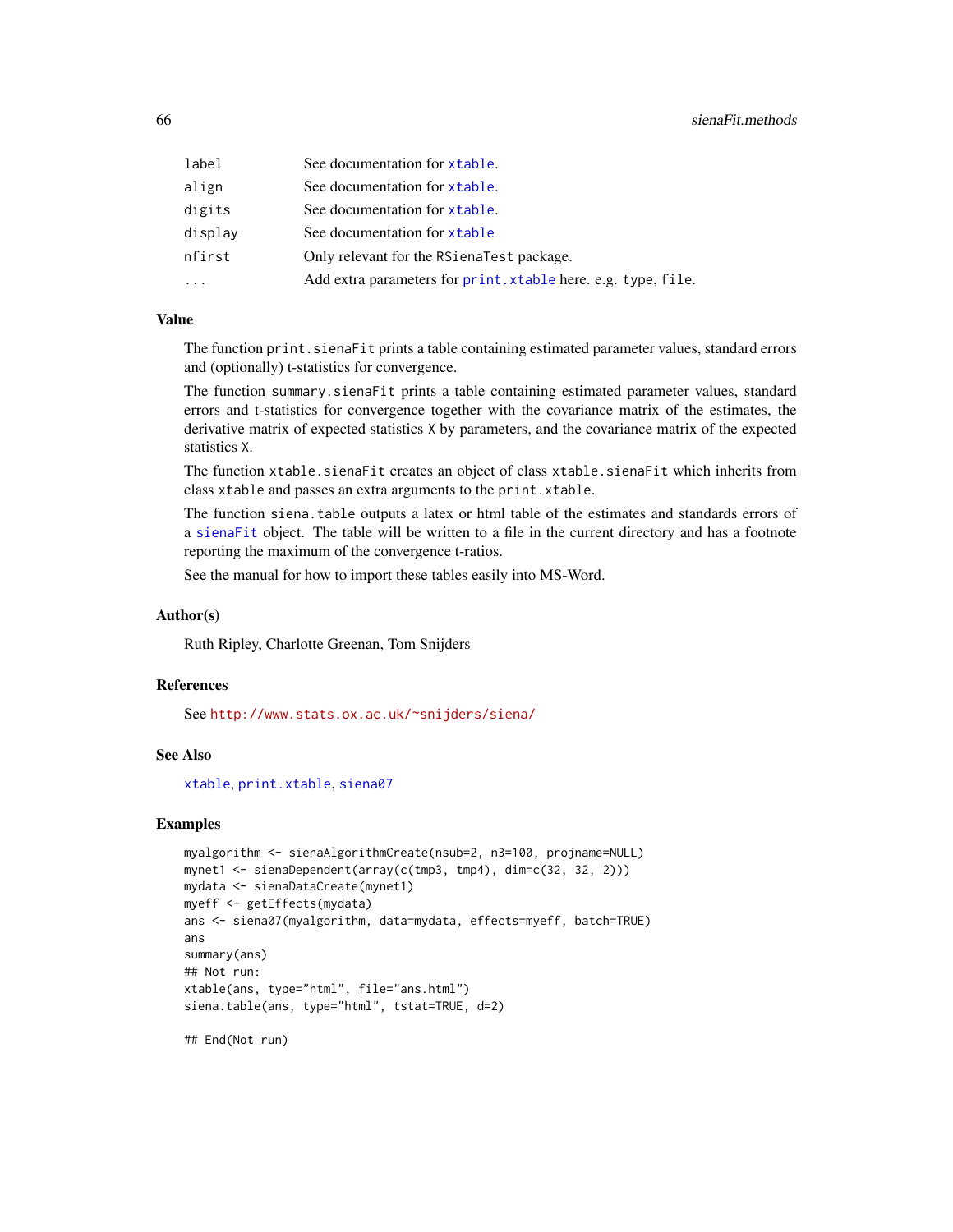<span id="page-66-0"></span>

## **Description**

The function sienaGOF assesses goodness of fit for a model specification as represented by an estimated sienaFit object created by [siena07](#page-42-0). This is done by simulations of auxiliary statistics, that differ from the statistics used for estimating the parameters. The auxiliary statistics must be given explicitly. The fit is good if the average values of the auxiliary statistics over many simulation runs are close to the values observed in the data. A Monte Carlo test based on the Mahalanobis distance is used to calculate frequentist  $p$ -values. Plotting functions can be used to diagnose bad fit. There are basic functions for calculating auxiliary statistics available out of the box, and the user is also permitted to create custom functions.

## Usage

```
sienaGOF(sienaFitObject, auxiliaryFunction,
       period=NULL, verbose=FALSE, join=TRUE, twoTailed=FALSE,
       cluster=NULL, robust=FALSE, groupName="Data1",
       varName, tested=NULL, ...)
## S3 method for class 'sienaGOF'
plot(x, center=FALSE, scale=FALSE, violin=TRUE, key=NULL,
        perc=.05, period=1, position=4, fontsize=12, ...)
descriptives.sienaGOF(x, center=FALSE, scale=FALSE, perc=.05, key=NULL,
       period=1, showAll=FALSE)
```
## Arguments

|                   | sienaFitObject Results of class sienaFit, produced by a call to siena07 with returnDeps =<br>TRUE.                                                                                                                                                                                                                                                                                                                                                                                                                                                               |
|-------------------|------------------------------------------------------------------------------------------------------------------------------------------------------------------------------------------------------------------------------------------------------------------------------------------------------------------------------------------------------------------------------------------------------------------------------------------------------------------------------------------------------------------------------------------------------------------|
| auxiliaryFunction |                                                                                                                                                                                                                                                                                                                                                                                                                                                                                                                                                                  |
|                   | Function to be used to calculate the auxiliary statistics; this can be a user-defined<br>function, e.g. depending on the sna or igraph packages.                                                                                                                                                                                                                                                                                                                                                                                                                 |
|                   | See Examples and sienaGOF-auxiliary for more information on the signature<br>of this function. The basic signature is<br>function(index,data,sims,period,groupName,varName,), where index<br>is the index of the simulated network, or NULL if the observed variable is needed;<br>data is the observed data object from which the relevant variables are extracted;<br>sims is the list of simulations returned from siena07; period is the index of<br>the period; and  are further arguments (like levls in the examples below and<br>in sienaGOF-auxiliary). |
| period            | Vector of period(s) to be used (may run from 1 to number of waves $-1$ ). Has an<br>effect only if join=FALSE.                                                                                                                                                                                                                                                                                                                                                                                                                                                   |
| verbose           | Whether to print intermediate results. This may give some peace of mind to the<br>user because calculations can take some time.                                                                                                                                                                                                                                                                                                                                                                                                                                  |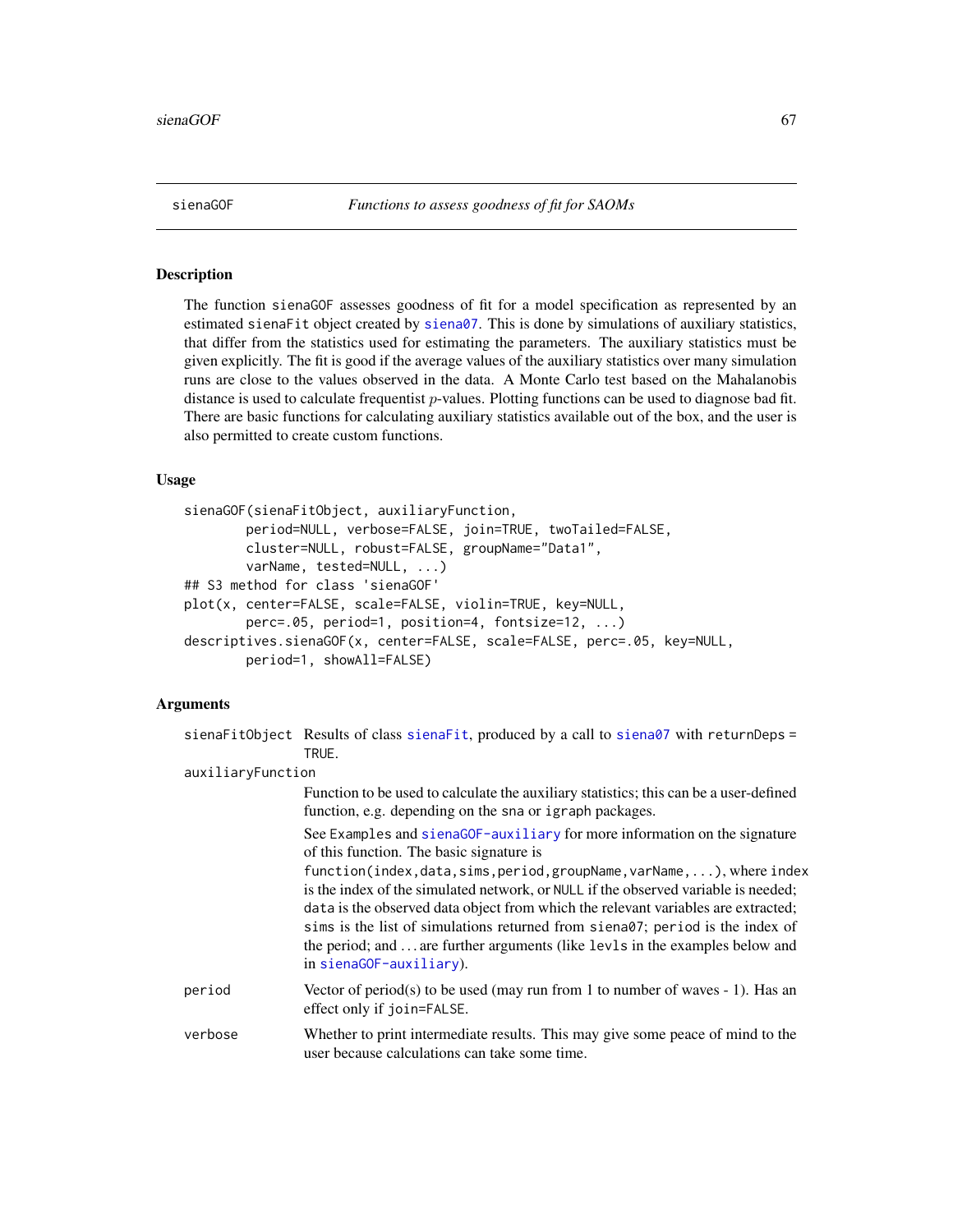| join      | Boolean: should sienaGOF do tests on all of the periods individually (FALSE),<br>or sum across periods (TRUE)?                                                                                                                           |
|-----------|------------------------------------------------------------------------------------------------------------------------------------------------------------------------------------------------------------------------------------------|
| twoTailed | Whether to use two tails for calculating $p$ -values on the Monte Carlo test. Rec-<br>ommended for advanced users only, as it is probably only applicable in rare<br>cases.                                                              |
| cluster   | Optionally, a parallel or snow cluster to execute the auxiliary function calcu-<br>lations on.                                                                                                                                           |
| robust    | Whether to use robust estimation of the covariance matrix.                                                                                                                                                                               |
| groupName | Name of group; relevant for multi-group data sets.                                                                                                                                                                                       |
| varName   | Name of dependent variable.                                                                                                                                                                                                              |
| tested    | A logical vector of length sienaFitObject\$pp (number of parameters), indi-<br>cating a subset of tested parameters; or NULL, indicating all tested parameters;<br>or FALSE, indicating nothing is to be tested.                         |
| X         | Result from a call to sienaGOF.                                                                                                                                                                                                          |
| center    | Whether to center the statistics by median during plotting.                                                                                                                                                                              |
| scale     | Whether to scale the statistics by range during plotting. scale=TRUE makes<br>little sense without also center=TRUE.                                                                                                                     |
| violin    | Use violin plots (vs. box plots only)?                                                                                                                                                                                                   |
| key       | Keys in the plot for the levels of the auxiliary statistic (as given by parameter<br>lev1s in the examples).                                                                                                                             |
| perc      | 1 minus confidence level for the confidence bands (two sided).                                                                                                                                                                           |
| position  | Position where the observed value is plotted: 1=under, 2=to the left, 3=above,<br>4=to the right of the red dot. Can be a single number from 1 to 4, or a vector<br>with positions for each statistic (possibly recycled).               |
| fontsize  | Font size for the observed values plotted.                                                                                                                                                                                               |
| .         | Other arguments; for sienaGOF(), e.g., levls as a parameter for the auxiliary<br>statistic in sienaGOF-auxiliary;<br>for plot.sienaGOF(), e.g., the usual plotting parameters main, xlab, ylab,<br>cex, cex.main, cex.lab, and cex.axis. |
| showAll   | If FALSE, drops statistics with variance 0, like in the plot.                                                                                                                                                                            |

## Details

This function is used to assess the goodness of fit of an estimated stochastic actor-oriented model for an arbitrarily defined multidimensional auxiliary statistic. It operates basically by comparing the observed values, at the ends of the periods, with the simulated values for the ends of the periods. The differences are assessed by combining the components of the auxiliary statistic using the Mahalanobis distance.

The function does not work properly for data sets that include a [sienaCompositionChange](#page-56-0) object. If you wish to test the fit for such a data set, you need (for the purpose of fit assessment only) to replace the data set by a data set where absent actors are represented by structural zeros, and estimate the same model for this data set with the corresponding effects object, and use sienaGOF for this [sienaFit](#page-64-0) object.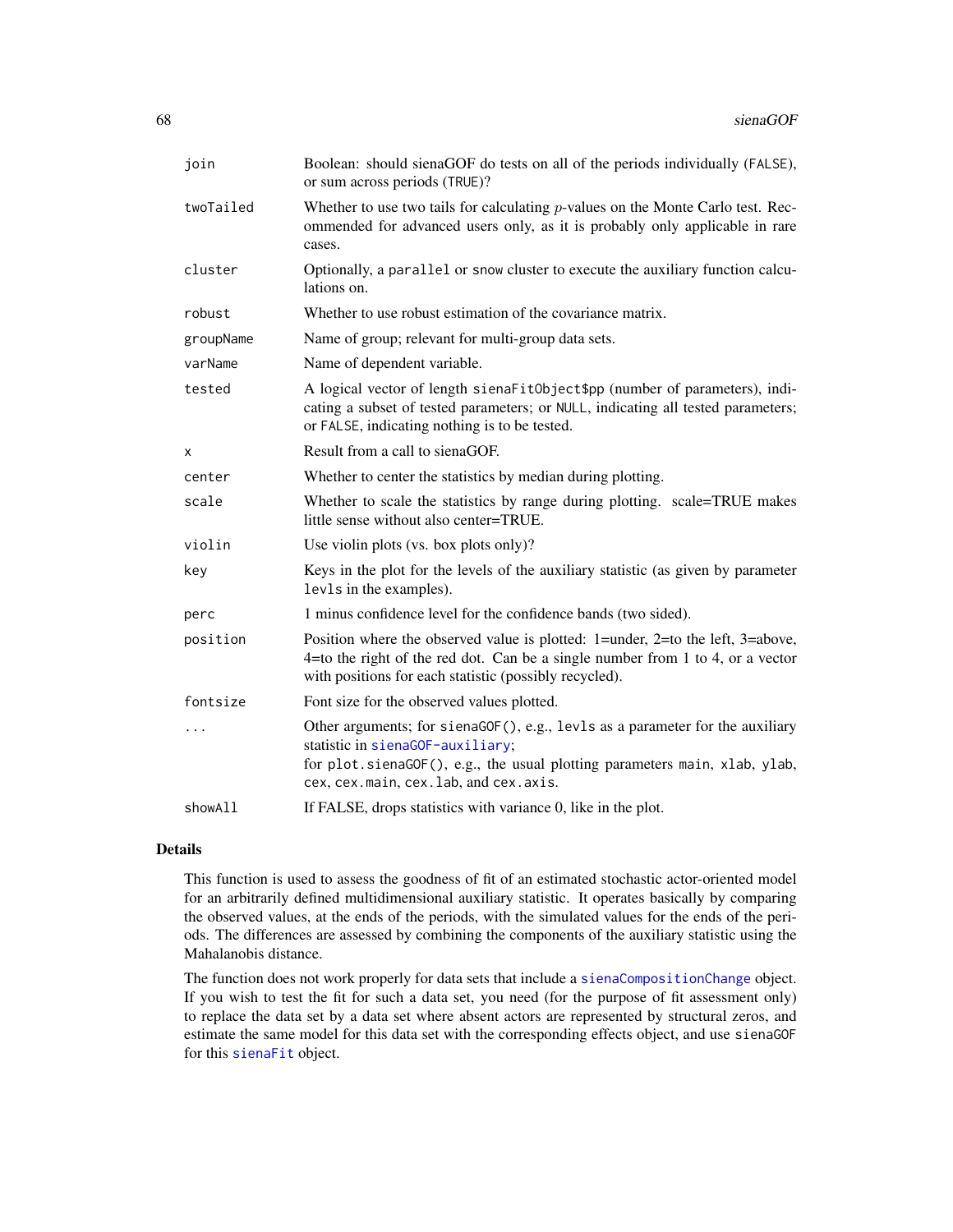## $sienaGOF$  69

To achieve comparability between simulated and observed dependent variables, variables that are missing in the data at the start or end of a period are replaced by 0 (for tie variables) or NA (for behavior variables).

If there are any differences between structural values at the beginning and at the end of a period, these are dealt with as follows. For tie variables that have a structural value at the start of the period, this value is used to replace the observed value at the end of the period (for the goodness of fit assessment only). For tie variables that have a structural value at the end of the period but a free value value at the start of the period, the reference value for the simulated values is lacking; therefore, the simulated values at the end of the period then are replaced by the structural value at the end of the period (again, for the goodness of fit assessment only).

The auxiliary statistics documented in [sienaGOF-auxiliary](#page-71-0) are calculated for the simulated dependent variables in Phase 3 of the estimation algorithm, returned in sienaFitObject because of having used returnDeps = TRUE in the call to [siena07](#page-42-0). These statistics should be chosen to represent features of the network that are not explicitly fit by the estimation procedure but can be considered important properties that the model at hand should represent well. Some examples are:

- Outdegree distribution
- Indegree distribution
- Distribution of the dependent behavior variable (if any).
- Distribution of geodesic distances
- Triad census
- Edgewise homophily counts
- Edgewise shared partner counts
- Statistics depending on the combination of network and behavioral variables.

The function is written so that the user can easily define other functions to capture some other relevant aspects of the network, behaviors, etc. This is further illustrated in the help page [sienaGOF-auxiliary](#page-71-0).

We recommend the following heuristic approach to model checking:

- 1. Check convergence of the estimation.
- 2. Assess goodness of fit (primarily using join=TRUE) on auxiliary statistics, and if necessary refine the model.
- 3. Assess time heterogeneity by [sienaTimeTest](#page-87-0) and if there is evidence for time heterogeneity either modify the base effects or include time dummy terms.

No general rules can be given about whether time heterogeneity ([sienaTimeTest](#page-87-0)) or goodness of fit using sienaGOF have precedence. This is an explorative issue.

The summary function will display some useful information to help with model selection if some effects are set in the effects object to be fixed and tested. In that case, for all parameters indicated in the vector tested, a rough estimator is computed for the Mahalanobis distance that would be obtained at each proposed specification. This is then given in the summary. This can help guide model selection. This estimator is called the modified Mahalanobis distance (MMD). See Lospinoso and Snijders (2019) or the manual for more information.

The following functions are pre-fabricated for ease of use, and can be passed in as the auxiliaryFunction with no extra effort; see [sienaGOF-auxiliary](#page-71-0) and the examples below.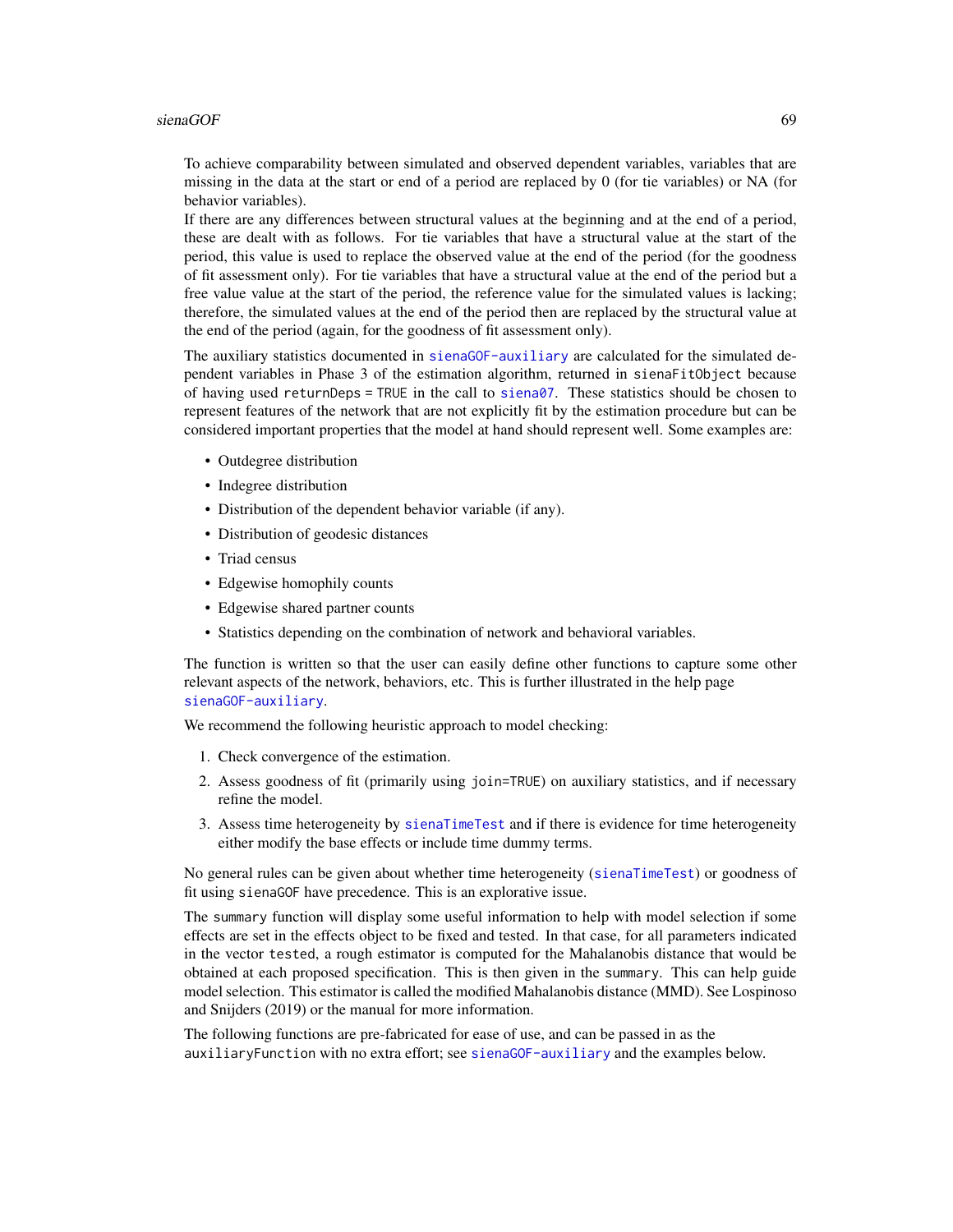- [IndegreeDistribution](#page-71-1)
- [OutdegreeDistribution](#page-71-1)
- [BehaviorDistribution](#page-71-1)
- [TriadCensus](#page-71-1)
- [mixedTriadCensus](#page-71-1)

## Value

sienaGOF returns a result of class sienaGOF; this is a list of elements of class sienaGofTest; if join=TRUE, the list has length 1; if join=FALSE, each list element corresponds to a period analyzed; the list elements are themselves lists again, including the following elements:

- sienaFitName The name of sienaFitObject.
- auxiliaryStatisticName

The name of auxiliaryFunction.

- Observations The observed values for the auxiliary statistics.
- Simulations The simulated auxiliary statistics.
- ObservedTestStat

The observed Mahalanobis distance in the data.

- SimulatedTestStat

The Mahalanobis distance for the simulations.

- TwoTailed Whether the p-value corresponds to a one- or two-tailed Monte Carlo test.
- p The p-value for the observed Mahalanobis distance in the permutation distribution of the simulated Mahalanobis distances.
- Rank Rank of the covariance matrix of the simulated auxiliary statistics.

In addition there are several attributes which give, for model specifications with fixed-and-tested effects, approximations to the expected Mahalanobis distance for model specifications where each of these effects would be added. This is reported in the summary method.

The plot method makes violin plots or box plots, with superimposed confidence bands, for the simulated distributions of all elements of the auxiliaryFunction, with the observed values indicated by red dots; but statistics with variance 0 are dropped.

descriptives.sienaGOF returns a matrix giving numerical information about what is plotted in the plot method: maximum, upper percentile, mean, median, lower percentile, minimum, of the simulated distributions of the auxiliary statistics, the observed values, and the proportions of simulated values greater and greater-or-equal than the observed values. If center=TRUE the median is subtracted from mean, median, and percentiles; if scale=TRUE these numbers are divided by (maximum - minimum).

If showAll=FALSE, statistics with variance 0 will be dropped.

#### Author(s)

Josh Lospinoso, modifications by Ruth Ripley and Tom Snijders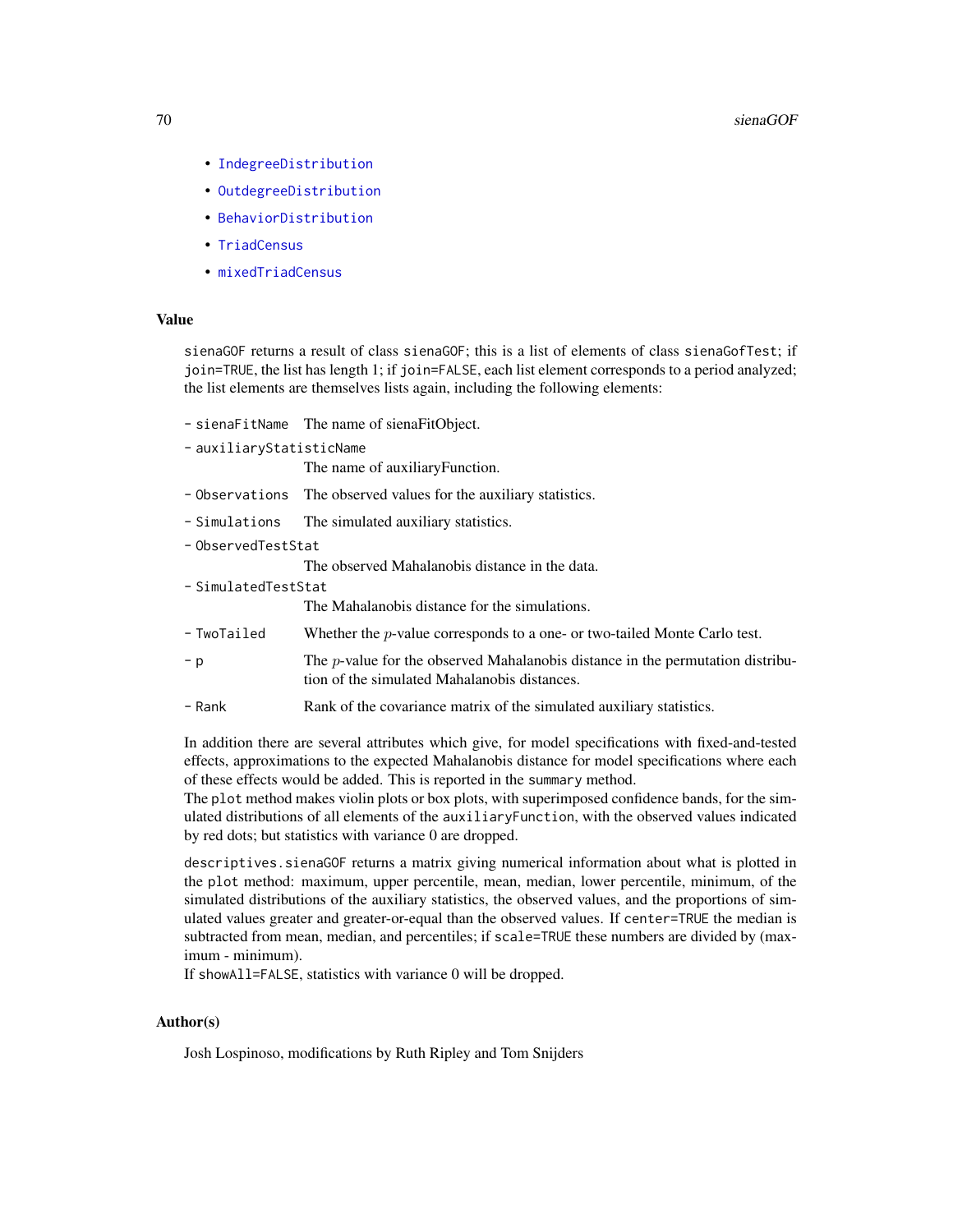#### $sienaGOF$  71

#### References

- See <http://www.stats.ox.ac.uk/~snijders/siena/> for general information on RSiena.
- Lospinoso, J.A. and Snijders, T.A.B. (2019). Goodness of fit for stochastic actor-orientedmodels. *Methodological Innovations*, 12:2059799119884282.

## See Also

[siena07](#page-42-0), [sienaGOF-auxiliary](#page-71-0), [sienaTimeTest](#page-87-0)

```
mynet <- sienaDependent(array(c(s501, s502), dim=c(50, 50, 2)))
mybeh <- sienaDependent(s50a[,1:2], type="behavior")
mydata <- sienaDataCreate(mynet, mybeh)
myeff <- getEffects(mydata)
myeff <- includeEffects(myeff, transTrip)
myeff <- setEffect(myeff, cycle3, fix=TRUE, test=TRUE)
myeff <- setEffect(myeff, transTies, fix=TRUE, test=TRUE)
myalgorithm <- sienaAlgorithmCreate(nsub=1, n3=10, projname=NULL)
# Shorter phases 2 and 3, just for example.
ans <- siena07(myalgorithm, data=mydata, effects=myeff, batch=TRUE, returnDeps=TRUE)
gofi <- sienaGOF(ans, IndegreeDistribution, verbose=TRUE, join=TRUE,
 varName="mynet")
summary(gofi)
plot(gofi)
# Illustration just for showing a case with two dependent networks;
# running time backwards is not meaningful!
mynet1 <- sienaDependent(array(c(s501, s502), dim=c(50, 50, 2)))
mynet2 <- sienaDependent(array(c(s503, s501), dim=c(50, 50, 2)))
mybeh <- sienaDependent(s50a[,1:2], type="behavior")
mydata <- sienaDataCreate(mynet1, mynet2, mybeh)
myeff <- getEffects(mydata)
myeff <- includeEffects(myeff, transTrip)
myeff <- includeEffects(myeff, recip, name="mynet2")
# Shorter phases 2 and 3, just for example.
ans <- siena07(myalgorithm, data=mydata, effects=myeff, batch=TRUE, returnDeps=TRUE)
gofi <- sienaGOF(ans, IndegreeDistribution, verbose=TRUE, join=TRUE,
 varName="mynet1")
summary(gofi)
plot(gofi)
## Not run:
(gofi.nc <- sienaGOF(ans, IndegreeDistribution, cumulative=FALSE,
    varName="mynet1"))
# cumulative is an example of "...".
plot(gofi.nc)
descriptives.sienaGOF(gofi.nc)
(gofi2 <- sienaGOF(ans, IndegreeDistribution, varName="mynet2"))
plot(gofi2)
```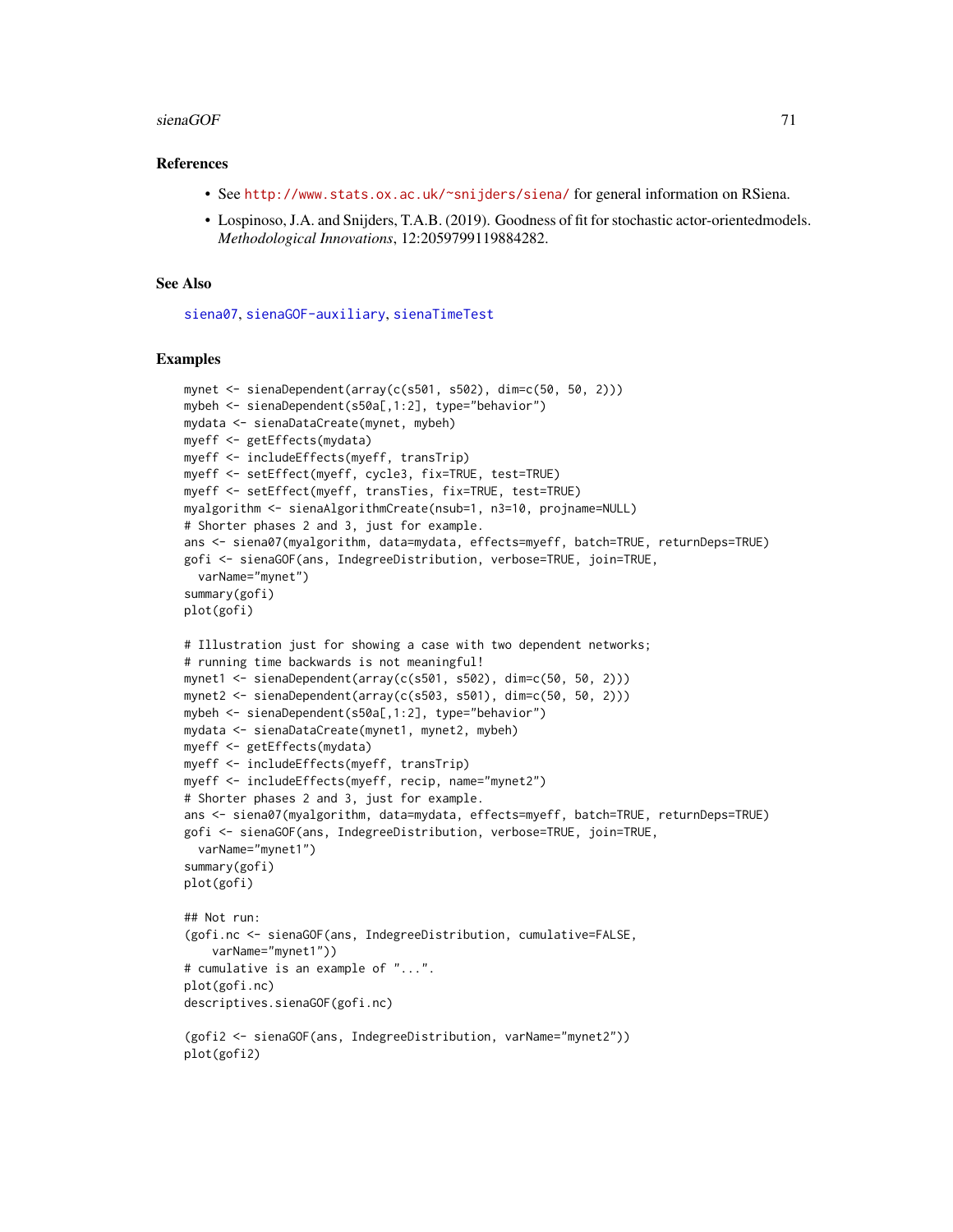```
(gofb <- sienaGOF(ans, BehaviorDistribution, varName = "mybeh"))
plot(gofb)
(gofo <- sienaGOF(ans, OutdegreeDistribution, varName="mynet1",
    levls=0:6, cumulative=FALSE))
# levls is another example of "...".
plot(gofo)
## End(Not run)
## A demonstration of using multiple processes
## Not run:
library(parallel)
(n.clus \leq detectCores() - 1) # subtract 1 to keep time for other processes
myalgorithm.c <- sienaAlgorithmCreate(nsub=4, n3=1000, seed=1265)
(ans.c <- siena07(myalgorithm.c, data=mydata, effects=myeff, batch=TRUE,
    returnDeps=TRUE, useCluster=TRUE, nbrNodes=n.clus))
gofi.1 <- sienaGOF(ans.c, TriadCensus, verbose=TRUE, varName="mynet1")
cl <- makeCluster(n.clus)
gofi.cl <- sienaGOF(ans.c, TriadCensus, varName="mynet1", cluster=cl)
# compare simulation times
attr(gofi.1,"simTime")
attr(gofi.cl,"simTime")
## End(Not run)
```
<span id="page-71-0"></span>sienaGOF-auxiliary *Auxiliary functions for goodness of fit assessment by* [sienaGOF](#page-66-0)

## <span id="page-71-1"></span>**Description**

The functions given here are auxiliary to function [sienaGOF](#page-66-0) which assesses goodness of fit for actor-oriented models.

The auxiliary functions are, first, some functions of networks or behavior (i.e., statistics) for which the simulated values for the fitted model are compared to the observed value; second, some extraction functions to extract the observed and simulated networks and/or behavior from the [sienaFit](#page-64-0) object produced by [siena07](#page-42-0) with returnDeps=TRUE.

These functions are exported here mainly to enable users to write their own versions. At the end of this help page some non-exported functions are listed. These are not exported because they depend on packages that are not in the R base distribution; and to show templates for readers wishing to contruct their own functions.

#### Usage

```
OutdegreeDistribution(i, obsData, sims, period, groupName, varName,
         levls=0:8, cumulative=TRUE)
```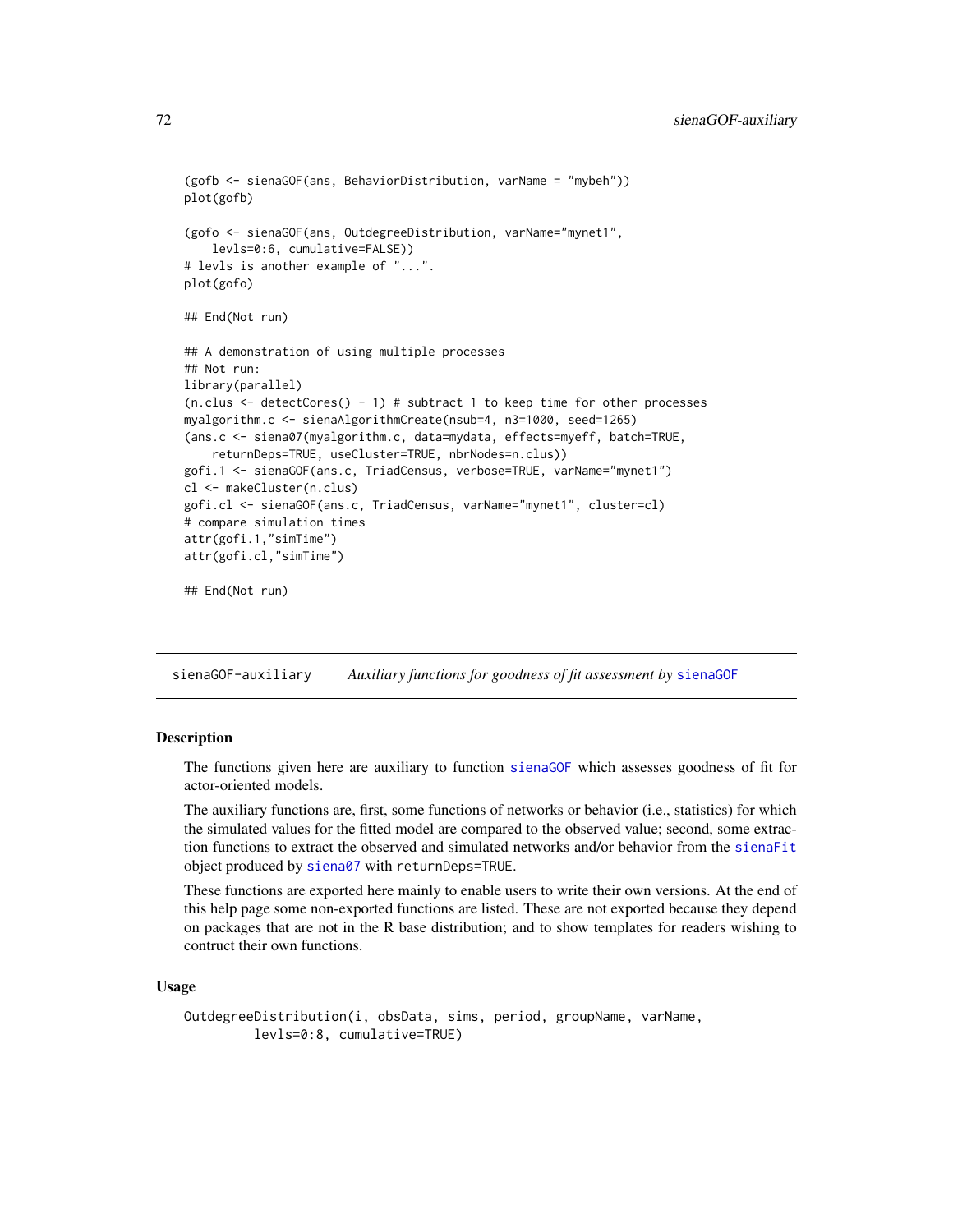```
IndegreeDistribution(i, obsData, sims, period, groupName, varName,
        levls=0:8, cumulative=TRUE)
BehaviorDistribution(i, obsData, sims, period, groupName, varName,
         levls=NULL, cumulative=TRUE)
TriadCensus(i, obsData, sims, period, groupName, varName, levls=1:16)
mixedTriadCensus(i, obsData, sims, period, groupName, varName)
dyadicCov(i, obsData, sims, period, groupName, varName, dc)
sparseMatrixExtraction(i, obsData, sims, period, groupName, varName)
networkExtraction(i, obsData, sims, period, groupName, varName)
behaviorExtraction(i, obsData, sims, period, groupName, varName)
```
#### Arguments

| $\mathbf{i}$ | Index number of simulation to be extracted, ranging from 1 to length $(sims)$ ;<br>if NULL, the data observation will be extracted.                                                                                                                                                                                |
|--------------|--------------------------------------------------------------------------------------------------------------------------------------------------------------------------------------------------------------------------------------------------------------------------------------------------------------------|
| obsData      | The observed data set to which the model was fitted; normally this is x\$f where<br>x is the sienalest object for which the fit is being assessed.                                                                                                                                                                 |
| sims         | The simulated data sets to be compared with the observed data; normally this is<br>x\$sims where x is the sienaFit object for which the fit is being assessed.                                                                                                                                                     |
| period       | Period for which data and simulations are used (may run from 1 to number of<br>waves $-1$ ).                                                                                                                                                                                                                       |
| groupName    | Name of group; relevant for multi-group data sets; defaults in sienaGOF to<br>"Data1".                                                                                                                                                                                                                             |
| varName      | Name of dependent variable.                                                                                                                                                                                                                                                                                        |
| levls        | Levels used as values of the auxiliary statistic. For BehaviorDistribution,<br>this defaults to the observed range of values.                                                                                                                                                                                      |
| cumulative   | Are the distributions to be considered as raw or cumulative $(\leq)$ distributions?                                                                                                                                                                                                                                |
| dc           | Dyadic covariate: either a matrix with dimensions $n \times n$ ; or, as period-dependent<br>values, an array with dimensions $n \times n \times (M - 1)$ ; where <i>n</i> is the number of<br>actors and $M$ is the number of waves. There may be more time points, but those<br>after $(M - 1)$ will not be used. |

# Details

The statistics should be chosen to represent features of the network that are not explicitly fit by the estimation procedure but can be considered important properties that the model at hand should represent well. The three given here are far from a complete set; they will be supplemented in due time by statistics depending on networks and behavior jointly. The examples below give a number of other statistics, using the packages sna and igraph.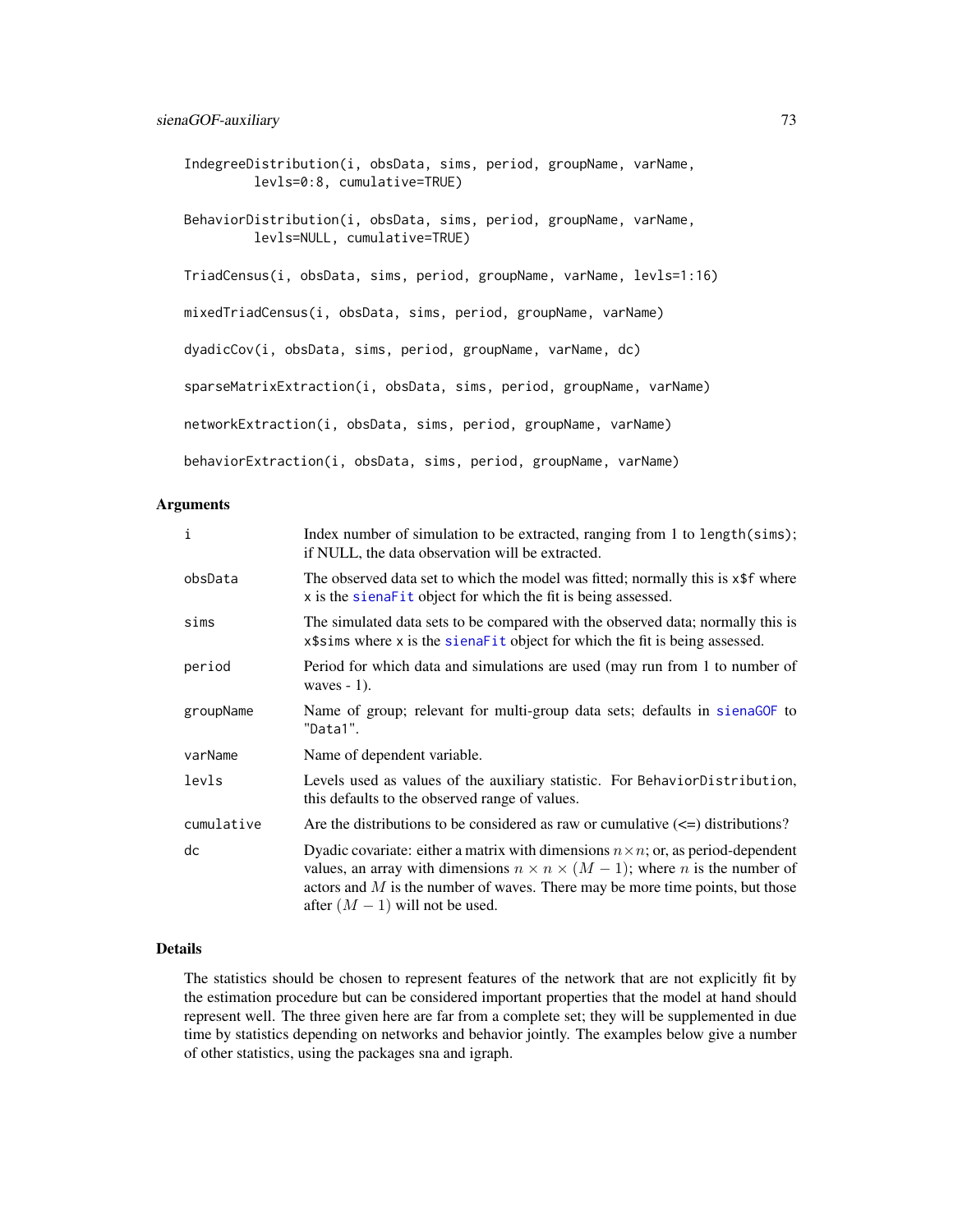The levls parameter must be adapted to the range of values that is considered important. For indegrees and outdegrees, the whole range should usually be covered. If the range is large, which could be the case, e.g., for indegrees of two-mode networks where the second mode has few nodes, think about the possibility of making a selection such as  $levls=5*(0:20)$  or  $levls=c(0:4,5*(1:20))$ ; which in most cases will make sense only if cumulative=TRUE.

The method signature for the auxiliary statistics generally is

 $function(i,obsData, sims, period, groupName, varName, ...).$  For constructing new auxiliary statistics, it is helpful to study the code of OutdegreeDistribution, IndegreeDistribution, and BehaviorDistribution and of the example functions below.

TriadCensus returns the distribution of the Holland-Leinhardt triad census according to the algorithm by Batagelj and Mrvar (implementation by Parimalarangan Slota, and Madduri). An alternative is the TriadCensus.sna function mentioned below, from package sna, which gives the same results. Here the levls parameter can be used to exclude some triads, e.g., for non-directed networks.

The Batagelj-Mrvar algorithm is optimized for sparse, large graphs and may be much faster than the procedure implemented in sna. For dense graphs the sna procedure may be faster.

dyadicCov assumes that dc is a categorical dyadic variable, and returns the frequencies of the nonzero values for realized ties. Since zero values of dc are not counted, it may be advisable to code dc so that all non-diagonal values are non-zero, and all diagonal values are zero.

# Value

OutdegreeDistribution returns a named vector, the distribution of the observed or simulated outdegrees for the values in levls.

IndegreeDistribution returns a named vector, the distribution of the observed or simulated indegrees for the values in levls.

BehaviorDistribution returns a named vector, the distribution of the observed or simulated behavioral variable for the values in levls.

TriadCensus returns a named vector, the distribution of the Holland-Leinhardt triad census according to the algorithm by Batagelj and Mrvar.

mixedTriadCensus returns a named vector, the distribution of the mixed triad census of Hollway, Lomi, Pallotti,and Stadtfeld (2017).

dyadicCov returns a named vector, the frequencies of the non-missing non-zero values dc(ego,alter) of the observed or simulated (ego,alter) ties.

sparseMatrixExtraction returns the simulated network as a dgCMatrix; this is the "standard" class for sparse numeric matrices in the Matrix package. See the help file for [dgCMatrix-class](#page-0-0). Tie variables for ordered pairs with a missing value for wave=period or period+1 are zeroed; note that this also is done in RSiena for calculation of target statistics. Tie variables that are structurally

determined at the beginning of a period are used to replace observed values at the end of the period; tie variables that are structurally determined at the end, but not the beginning, of a period are used to replace simulated values at the end of the period.

To treat the objects returned by this function as regular matrices, it is necessary to attach the Matrix package in your session.

networkExtraction returns the network as an edge list of class "network" according to the network package (used for package sna). Missing values and structural values are treated as in sparseMatrixExtraction, see above.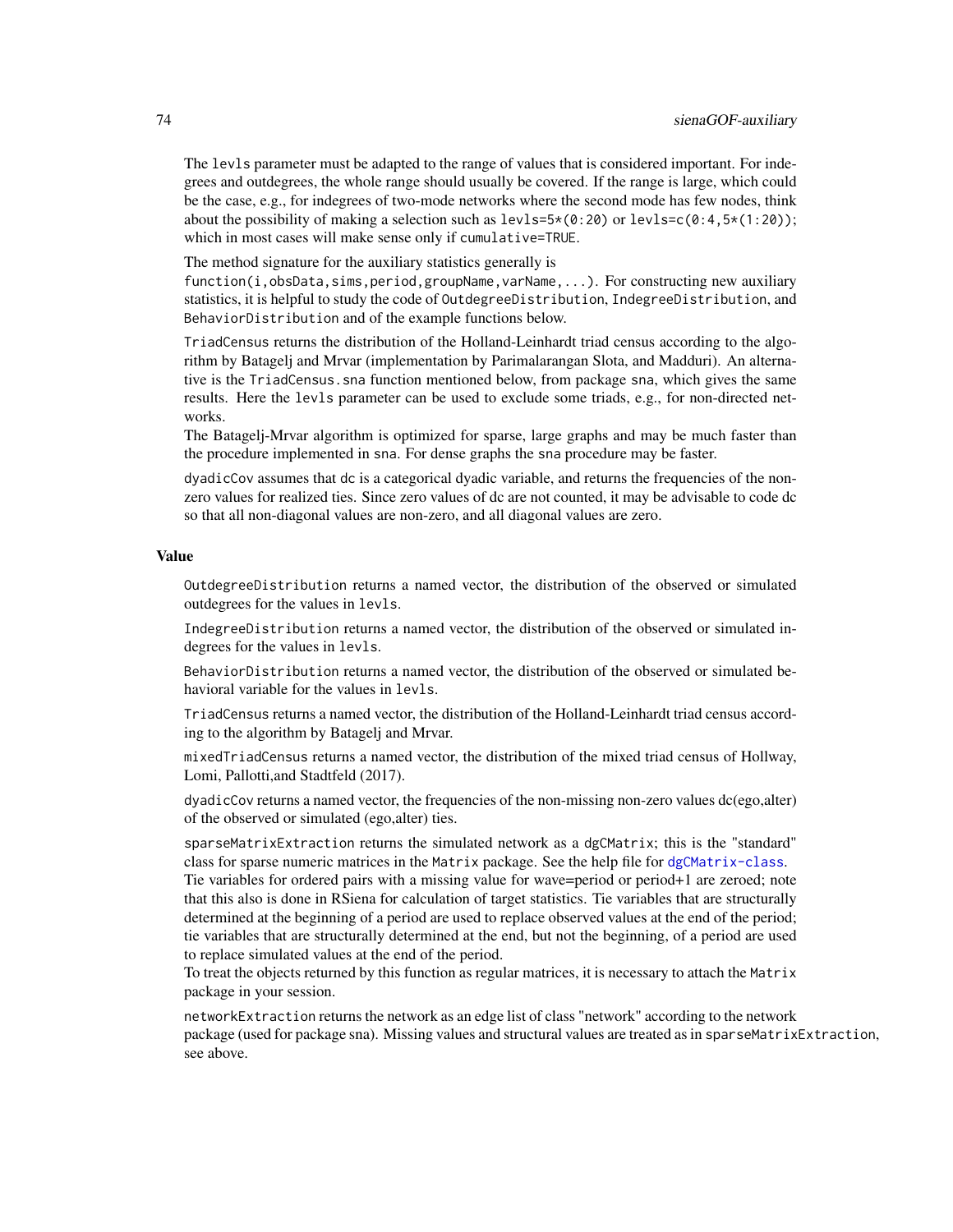# <span id="page-74-0"></span>sienaGOF-auxiliary 75

behaviorExtraction returns the dependent behavior variable as an integer vector. Values for actors with a missing value for wave=period or period+1 are transformed to NA.

# Author(s)

Josh Lospinoso, Tom Snijders

# References

- Batagelj, V., and Mrvar, A. (2001). A subquadratic triad census algorithm for large sparse networks with small maximum degree. *Social Networks*, 23, 237-243.
- See <http://www.stats.ox.ac.uk/~snijders/siena/> for general information on RSiena.
- Holland, P.W., and Leinhardt, S. (1976). Local structure in social networks. *Sociological Methodology*, 6, 1-45.
- Hollway, J., Lomi, A., Pallotti, F., and Stadtfeld, C. (2017) Multilevel social spaces: The network dynamics of organizational fields. *Network Science*, 5(2), 187-212.
- Lospinoso, J.A. and Snijders, T.A.B. (2019). Goodness of fit for stochastic actor-orientedmodels. *Methodological Innovations*, 12:2059799119884282.
- Parimalarangan S., Slota, G.M., and Madduri, K. (2017). Fast parallel graph triad census and triangle counting on shared-memory platforms, 2017 IEEE International Parallel and Distributed Processing Symposium Workshops (IPDPSW), Lake Buena Vista, FL, pp. 1500- 1509.

# See Also

[siena07](#page-42-0), [sienaGOF](#page-66-0)

# Examples

### For use out of the box:

```
mynet1 <- sienaDependent(array(c(s501, s502), dim=c(50, 50, 2)))
mybeh <- sienaDependent(s50a[,1:2], type="behavior")
mycov \leq c(rep(1:3,16),1,2) # artificial, just for trying
mydycov <- matrix(rep(1:5, 500), 50, 50) # also artificial, just for trying
mydata <- sienaDataCreate(mynet1, mybeh)
myeff <- getEffects(mydata)
myeff <- includeEffects(myeff, transTies, cycle3)
# Shorter phases 2 and 3, just for example:
myalgorithm <- sienaAlgorithmCreate(nsub=1, n3=50, seed=122, projname=NULL)
(ans <- siena07(myalgorithm, data=mydata, effects=myeff, returnDeps=TRUE,
  batch=TRUE))
# NULL for the observations:
OutdegreeDistribution(NULL, ans$f, ans$sims, period=1, groupName="Data1",
 levls=0:7, varName="mynet1")
dyadicCov(NULL, ans$f, ans$sims, period=1, groupName="Data1",
 dc=mydycov, varName="mynet1")
# An arbitrary selection for simulation run i:
IndegreeDistribution(5, ans$f, ans$sims, period=1, groupName="Data1",
```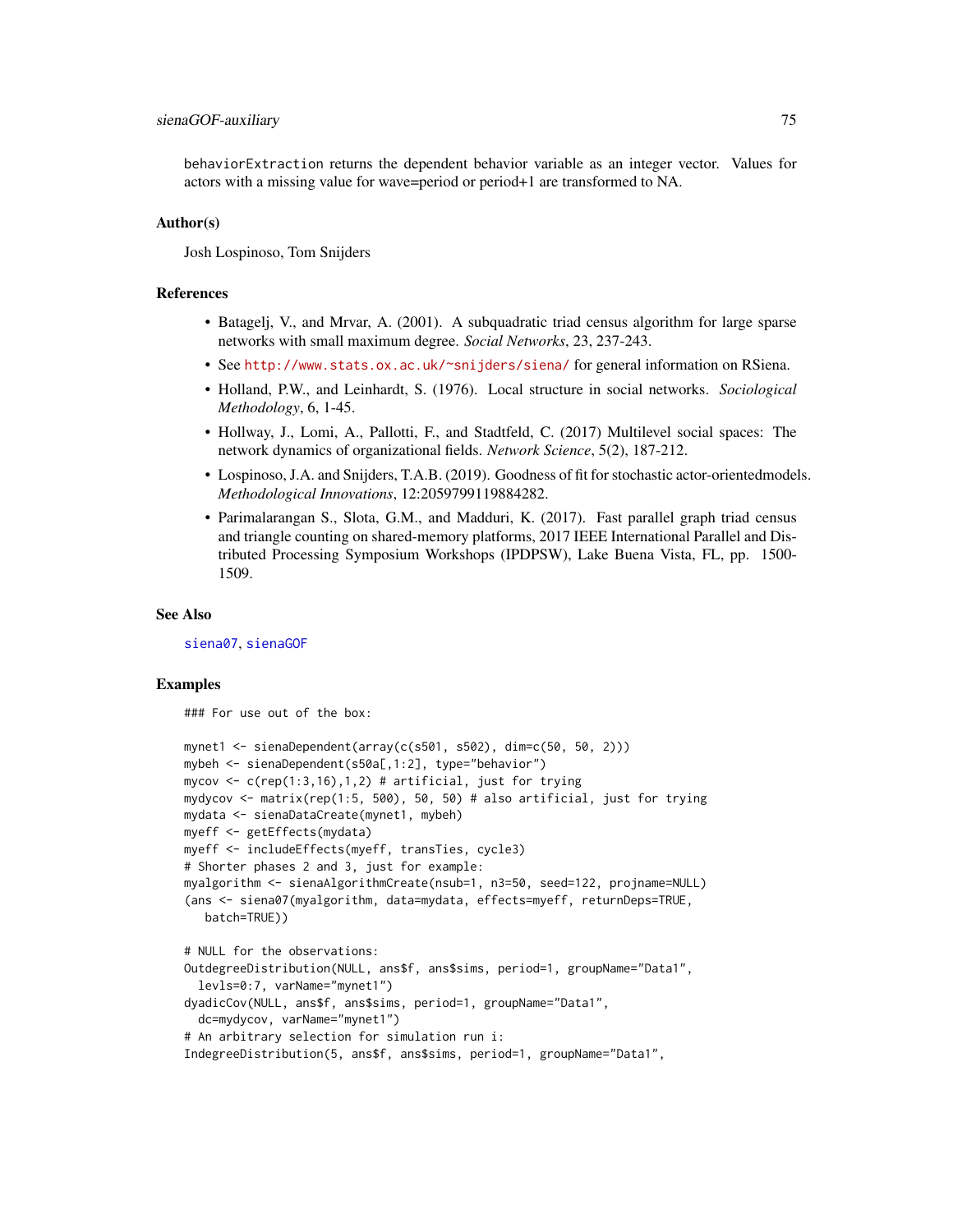```
varName="mynet1")
BehaviorDistribution(20, ans$f, ans$sims, period=1, groupName="Data1",
 varName="mybeh")
sparseMatrixExtraction(50, ans$f, ans$sims, period=1, groupName="Data1",
 varName="mynet1")
networkExtraction(40, ans$f, ans$sims, period=1, groupName="Data1",
 varName="mynet1")
behaviorExtraction(50, ans$f, ans$sims, period=1, groupName="Data1",
 varName="mybeh")
gofi <- sienaGOF(ans, IndegreeDistribution, verbose=TRUE, join=TRUE,
 varName="mynet1")
gofi
plot(gofi)
(gofo <- sienaGOF(ans, OutdegreeDistribution, verbose=TRUE, join=TRUE,
    varName="mynet1", cumulative=FALSE))
# cumulative is an example of "\dots".
plot(gofo)
(gofdc <- sienaGOF(ans, dyadicCov, verbose=TRUE, join=TRUE,
    dc=mydycov, varName="mynet1"))
plot(gofdc)
# How to use dyadicCov for ego-alter combinations of a monadic variable:
mycov.egoalter <- outer(10*mycov, mycov ,'+')
diag(mycov.egoalter) <- 0
dim(mycov.egoalter) # 50 * 50 matrix
# This is a dyadic variable indicating ego-alter combinations of mycov.
# This construction works since mycov has integer values
# not outside the interval from 1 to 9.
# All cells of this matrix contain a two-digit number,
# left digit is row (ego) value, right digit is column (alter) value.
# See the top left part of the matrix:
mycov.egoalter[1:10,1:12]
# The number of values is the square of the number of values of mycov;
# therefore, unwise to do this for a monadic covariate with more than 5 values.
gof.mycov <- sienaGOF(ans, dyadicCov, verbose=TRUE, varName="mynet1",
    dc=mycov.egoalter)
plot(gof.mycov)
descriptives.sienaGOF(gof.mycov, showAll=TRUE)
(gofb <- sienaGOF(ans, BehaviorDistribution, varName = "mybeh",
    verbose=TRUE, join=TRUE, cumulative=FALSE))
plot(gofb)
(goftc <- sienaGOF(ans, TriadCensus, verbose=TRUE, join=TRUE,
   varName="mynet1"))
plot(goftc, center=TRUE, scale=TRUE)
# For this type of auxiliary statistics
# it is advisable in the plot to center and scale.
# note the keys at the x-axis (widen the plot if they are not clear).
descriptives.sienaGOF(goftc)
```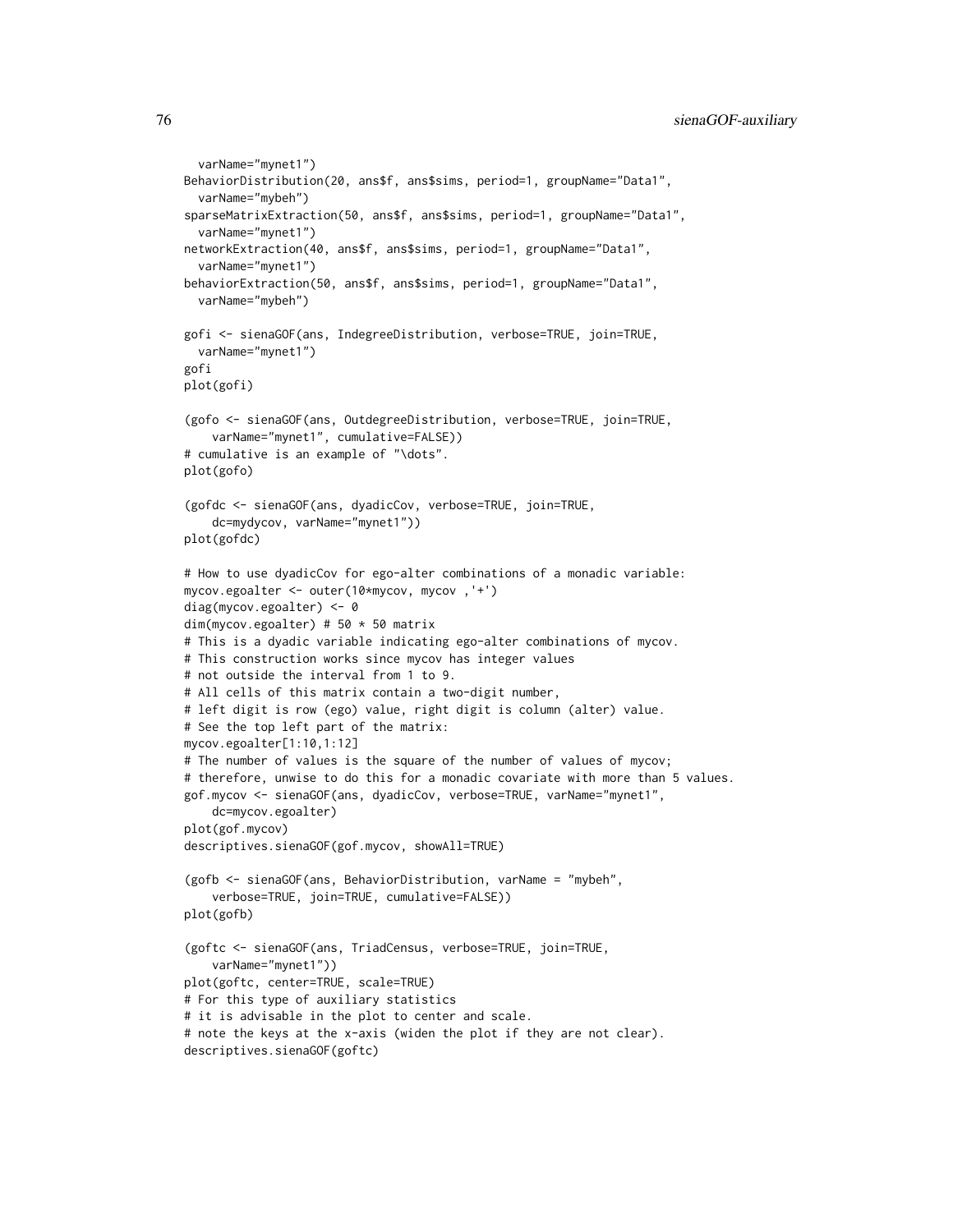```
round(descriptives.sienaGOF(goftc, center=TRUE, scale=TRUE), 0)
## Not run:
### The mixed triad census for co-evolution of one-mode and two-mode networks:
actors <- sienaNodeSet(50, nodeSetName="actors")
activities <- sienaNodeSet(20, nodeSetName="activities")
onemodenet <- sienaDependent(array(c(s501, s502), dim=c(50, 50, 2)),
                            nodeSet="actors")
twomodenet <- sienaDependent(array(c(s502[1:50, 1:20], s503[1:50, 1:20]),
                                                        dim=c(50, 20, 2)),
                            type= "bipartite", nodeSet=c("actors", "activities"))
twodata <- sienaDataCreate(onemodenet, twomodenet,
                        nodeSets=list(actors, activities))
twoeff <- getEffects(twodata)
twoeff <- includeEffects(twoeff, outActIntn, name="onemodenet",
                            interaction1="twomodenet")
twoeff <- includeEffects(twoeff, outActIntn, name="twomodenet",
                            interaction1="onemodenet")
twoeff <- includeEffects(twoeff, from, name="onemodenet",
                            interaction1="twomodenet")
twoeff <- includeEffects(twoeff, to, name="twomodenet",
                            interaction1="onemodenet")
twoeff
# Shorter phases 2 and 3, just for example:
twoalgorithm <- sienaAlgorithmCreate(projname="twomode", nsub=1, n3=100,
                                     seed=5634)
(ans <- siena07(twoalgorithm, data=twodata, effects=twoeff, returnDeps=TRUE,
  batch=TRUE))
(gof.two <- sienaGOF(ans, mixedTriadCensus,
                        varName=c("onemodenet", "twomodenet"), verbose=TRUE))
plot(gof.two, center=TRUE, scale=TRUE)
## End(Not run)
## Not run:
### Here come some useful functions for building your own auxiliary statistics:
### First an extraction function.
# igraphNetworkExtraction extracts simulated and observed networks
# from the results of a siena07 run.
# It returns the network as an edge list of class "graph"
# according to the igraph package.
# Ties for ordered pairs with a missing value for wave=period or period+1
# are zeroed;
# note that this also is done in RSiena for calculation of target statistics.
# However, changing structurally fixed values are not taken into account.
igraphNetworkExtraction <- function(i, data, sims, period, groupName, varName) {
 require(igraph)
 dimsOfDepVar<- attr(data[[groupName]]$depvars[[varName]], "netdims")
 missings <- is.na(data[[groupName]]$depvars[[varName]][,,period]) |
    is.na(data[[groupName]]$depvars[[varName]][,,period+1])
 if (is.null(i)) {
    # sienaGOF wants the observation:
```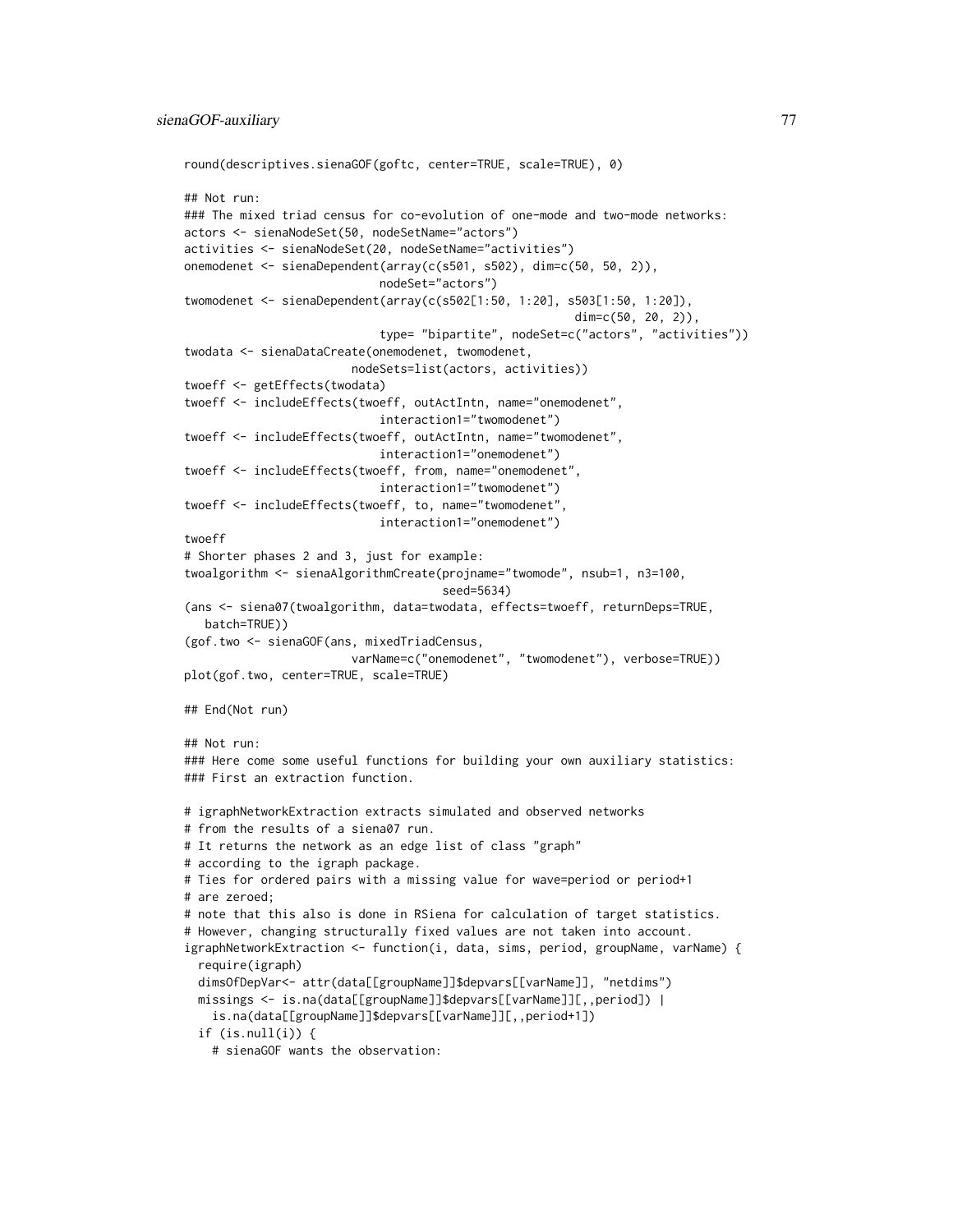```
original <- data[[groupName]]$depvars[[varName]][,,period+1]
   original[missings] <- 0
   returnValue <- graph.adjacency(original)
 }
 else
 {
   missings <- graph.adjacency(missings)
   #sienaGOF wants the i-th simulation:
   returnValue <- graph.difference(
     graph.empty(dimsOfDepVar) +
        edges(t(sims[[i]][[groupName]][[varName]][[period]][,1:2])),
     missings)
 }
 returnValue
}
### Then some auxiliary statistics.
# GeodesicDistribution calculates the distribution of non-directed
# geodesic distances; see ?sna::geodist
# The default for \code{levls} reflects that geodesic distances larger than 5
# do not differ appreciably with respect to interpretation.
# Note that the levels of the result are named;
# these names are used in the \code{plot} method.
GeodesicDistribution <- function (i, data, sims, period, groupName,
 varName, levls=c(1:5,Inf), cumulative=TRUE, ...) {
 x <- networkExtraction(i, data, sims, period, groupName, varName)
 require(network)
 require(sna)
 a <- sna::geodist(symmetrize(x))$gdist
 if (cumulative)
 {
   gdi <- sapply(levls, function(i){ sum(a<=i) })
 }
 else
 {
   gdi <- sapply(levls, function(i){ sum(a==i) })
 }
 names(gdi) <- as.character(levls)
 gdi
}
# Holland and Leinhardt Triad Census from sna; see ?sna::triad.census.
# For undirected networks, call this with levls=1:4
TriadCensus.sna <- function(i, data, sims, period, groupName, varName, levls=1:16){
 unloadNamespace("igraph") # to avoid package clashes
 require(network)
 require(sna)
 x <- networkExtraction(i, data, sims, period, groupName, varName)
 if (network.edgecount(x) <= 0){x <- symmetrize(x)}
 # because else triad.census(x) will lead to an error
  tc <- sna::triad.census(x)[levls]
 # names are transferred automatically
```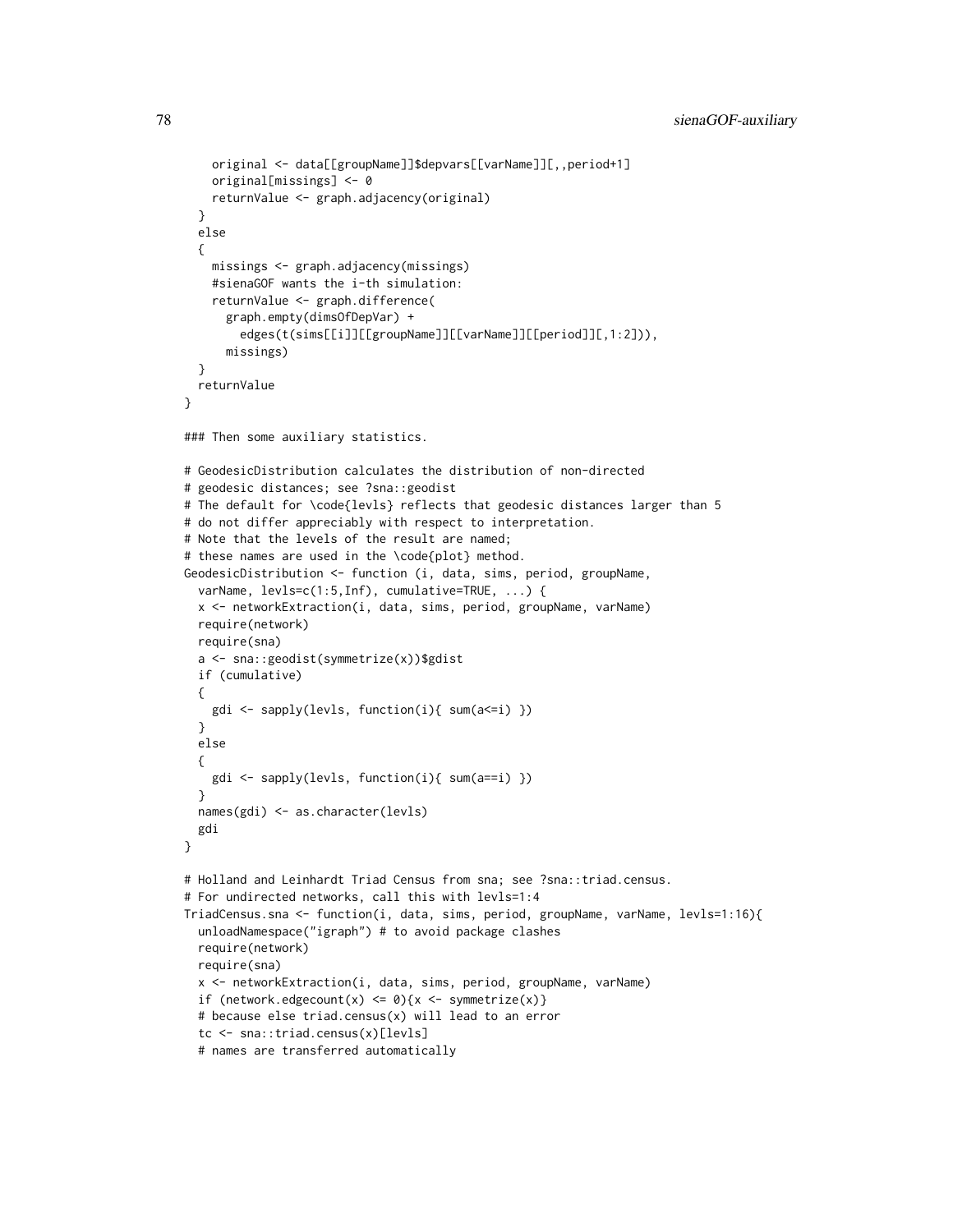```
tc
}
# Holland and Leinhardt Triad Census from igraph; see ?igraph::triad_census.
TriadCensus.i <- function(i, data, sims, period, groupName, varName){
  unloadNamespace("sna") # to avoid package clashes
  require(igraph)
  x <- igraphNetworkExtraction(i, data, sims, period, groupName, varName)
# suppressWarnings is used because else warnings will be generated
# when a generated network happens to be symmetric.
  setNames(suppressWarnings(triad_census(x)),
            c("003", "012", "102", "021D","021U", "021C", "111D", "111U",
            "030T", "030C", "201", "120D", "120U", "120C", "210", "300"))
}
# CliqueCensus calculates the distribution of the clique census
# of the symmetrized network; see ?sna::clique.census.
CliqueCensus<-function (i, obsData, sims, period, groupName, varName, levls = 1:5){
  require(sna)
  x <- networkExtraction(i, obsData, sims, period, groupName, varName)
  cc0 <- sna::clique.census(x, mode='graph', tabulate.by.vertex = FALSE,
    enumerate=FALSE)[[1]]
  cc <- 0*levls
  names(cc) <- as.character(levls)
  levels.used <- as.numeric(intersect(names(cc0), names(cc)))
  cc[levels.used] <- cc0[levels.used]
  cc
}
# Distribution of Bonacich eigenvalue centrality; see ?igraph::evcent.
EigenvalueDistribution <- function (i, data, sims, period, groupName, varName,
  levls=c(seq(0,1,by=0.125)), cumulative=TRUE){
  require(igraph)
  x <- igraphNetworkExtraction(i, data, sims, period, groupName, varName)
  a <- igraph::evcent(x)$vector
  a[is, na(a)] \leftarrow Inflel <- length(levls)
  if (cumulative)
  {
    cdi <- sapply(2:lel, function(i){sum(a<=levls[i])})
  }
  else
  {
    cdi <- sapply(2:lel, function(i){
      sum(a \leq levels[i]) - sum(a \leq levels[i-1])}
  names(cdi) <- as.character(levls[2:lel])
  cdi
}
```
## Finally some examples of the three auxiliary statistics constructed above. mynet1 <- sienaDependent(array(c(s501, s502, s503), dim=c(50, 50, 3))) mybeh <- sienaDependent(s50a, type="behavior")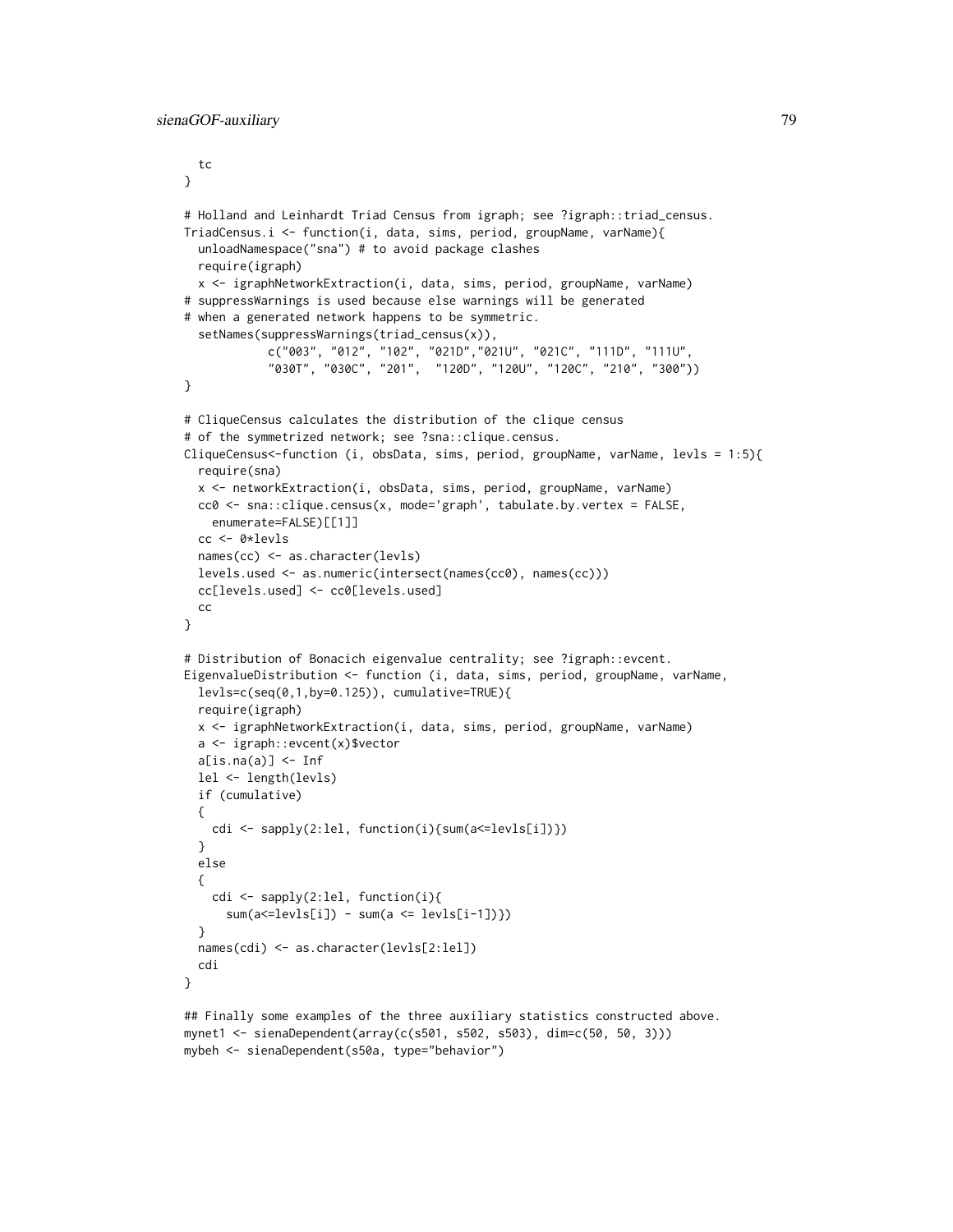```
mydata <- sienaDataCreate(mynet1, mybeh)
myeff <- getEffects(mydata)
myeff <- includeEffects(myeff, transTrip, cycle3)
myeff <- includeEffects(myeff, outdeg, name="mybeh", interaction1="mynet1")
myeff <- includeEffects(myeff, outdeg, name="mybeh", interaction1="mynet1")
# Shorter phases 2 and 3, just for example:
myalgorithm <- sienaAlgorithmCreate(nsub=2, n3=200, seed=765, projname=NULL)
(ans2 <- siena07(myalgorithm, data=mydata, effects=myeff, returnDeps=TRUE,
   batch=TRUE))
gofc <- sienaGOF(ans2, EigenvalueDistribution, varName="mynet1",
  verbose=TRUE, join=TRUE)
plot(gofc)
descriptives.sienaGOF(gofc, showAll=TRUE)
goftc <- sienaGOF(ans2, TriadCensus, varName="mynet1", verbose=TRUE, join=TRUE)
plot(goftc, center=TRUE, scale=TRUE)
# For this type of auxiliary statistics
# it is advisable in the plot to center and scale.
# note the keys at the x-axis; these names are given by sna::triad.census
descriptives.sienaGOF(goftc)
round(descriptives.sienaGOF(goftc))
gofgd <- sienaGOF(ans2, GeodesicDistribution, varName="mynet1",
  verbose=TRUE, join=TRUE, cumulative=FALSE)
plot(gofgd)
# and without infinite distances:
gofgdd <- sienaGOF(ans2, GeodesicDistribution, varName="mynet1",
  verbose=TRUE, join=TRUE, levls=1:7, cumulative=FALSE)
plot(gofgdd)
## End(Not run)
```
sienaGroupCreate *Function to group together several Siena data objects*

#### **Description**

Creates an object of class "sienaGroup" from a list of Siena data objects.

#### Usage

```
sienaGroupCreate(objlist, singleOK = FALSE, getDocumentation=FALSE)
```

| obilist          | List of objects of class "siena".                                        |
|------------------|--------------------------------------------------------------------------|
| singleOK         | Boolean: is it OK to only have one object?                               |
| getDocumentation |                                                                          |
|                  | Flag to allow documentation of internal functions, not for use by users. |

<span id="page-79-0"></span>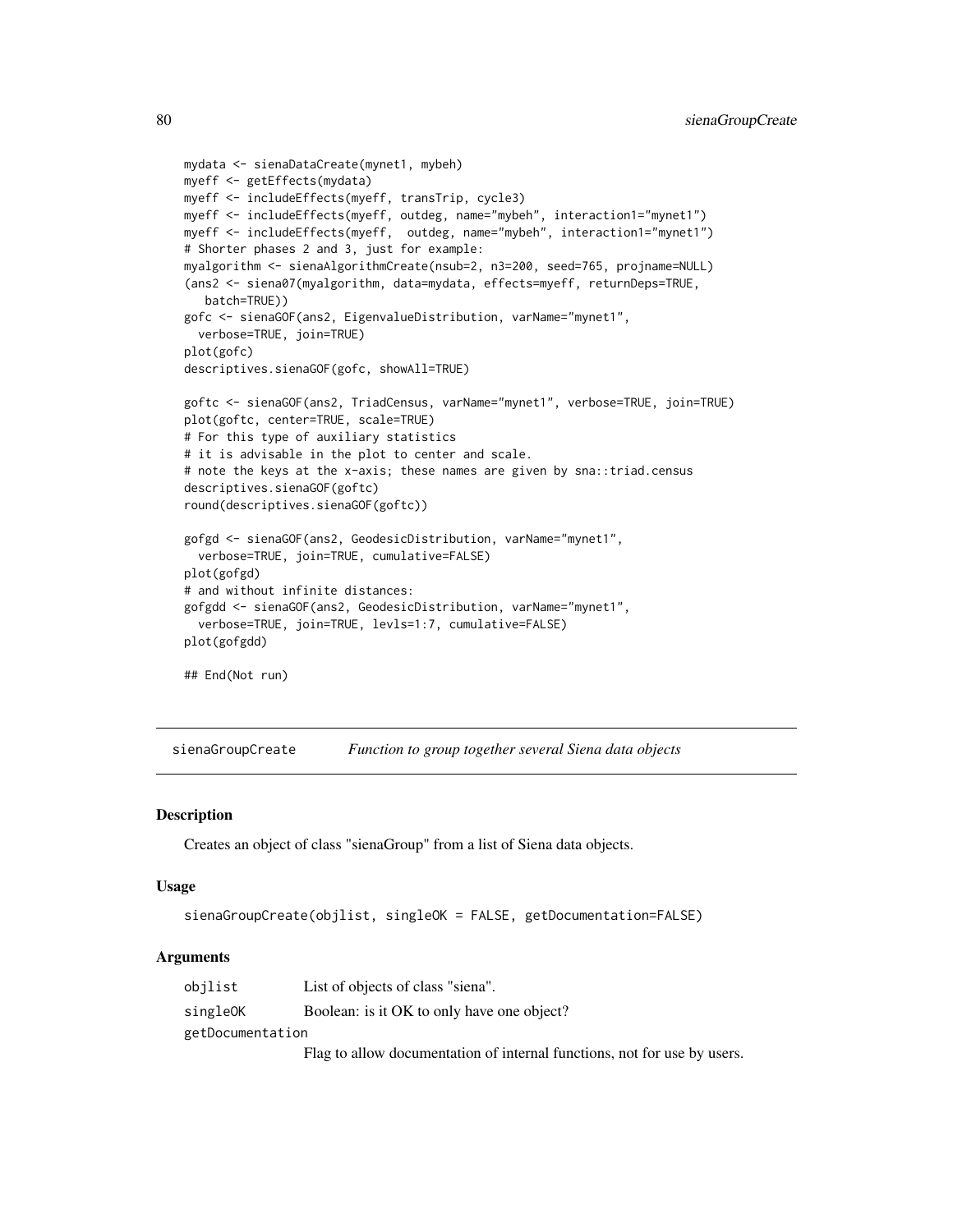#### <span id="page-80-0"></span>Details

This function creates a Siena group object from several Siena data objects ('groups'), all of which use networks, covariates and actor sets with the same names. The variables must correspond exactly between all data objects; the numbers of waves may differ. It can be used as data input to [siena07](#page-42-0) for the multigroup option. Also used internally for convenience with a single Siena data object.

Each covariate should either be centered in all groups, or non-centered in all groups. For centered actor covariates, the original values are used, and the overall mean of all non-missing observations is subtracted. Note that this implies that group-dependent variables that are constant for all actors in each group, can be used as centered actor covariates.

For combining two-wave with more-wave groups in one group object, covariates that are changing covariates for the more-wave groups have to be specified as changing covariates also for the two-wave groups. This can be done by specifying them with values for the two waves; for actor covariates this will be by using an  $n \times 2$  matrix, for dyadic covariates an  $n \times n \times 2$  array (or  $n \times m \times 2$ ) for the two-mode case). The values for the second wave should be identical to those for the first wave (they will be used only for centering operations).

For later use in [siena07](#page-42-0), it will often (but not always...) be helpful when creating the Siena data objects in objlist to use allowOnly=FALSE in the call of [sienaDependent](#page-61-0); see the help page for this function.

If there are multiple dependent networks, it may be necessary to run [sienaDataConstraint](#page-58-0) before sienaGroupCreate to ensure that these constraints are equal for all groups.

#### Value

An object of class "sienaGroup"; this is a list containing the input objects, with attributes:

| netnames     | names of the dependent variables in each set                                                                  |
|--------------|---------------------------------------------------------------------------------------------------------------|
| symmetric    | vector of booleans, one for each dependent variable. TRUE if all occurrences of<br>the network are symmetric. |
| structural   | vector of booleans, indicating whether structurally fixed values occur in this<br>network                     |
| allUpOnly    | vector of booleans, indicating whether changes are all upwards in all the occur-<br>rences of this network    |
| allDownOnly  | similar to previous, but for downward changes                                                                 |
| anyUpOnly    | vector of booleans, indicating whether changes are all upwards in any of the<br>occurrences of this network   |
| anyDownOnly  | similar to previous, but for downward changes                                                                 |
| types        | vector of network types of the dependent variables                                                            |
| observations | Total number of periods to process                                                                            |
| periodNos    | Sequence of numbers of periods which are not skipped in multigroup processing                                 |
| netnodeSets  | list of names of the node sets corresponding to the dependent variables                                       |
| cCovars      | names of the constant covariates, if any                                                                      |
| vCovars      | names of the changing covariates, if any                                                                      |
| dycCovars    | names of the constant dyadic covariates, if any                                                               |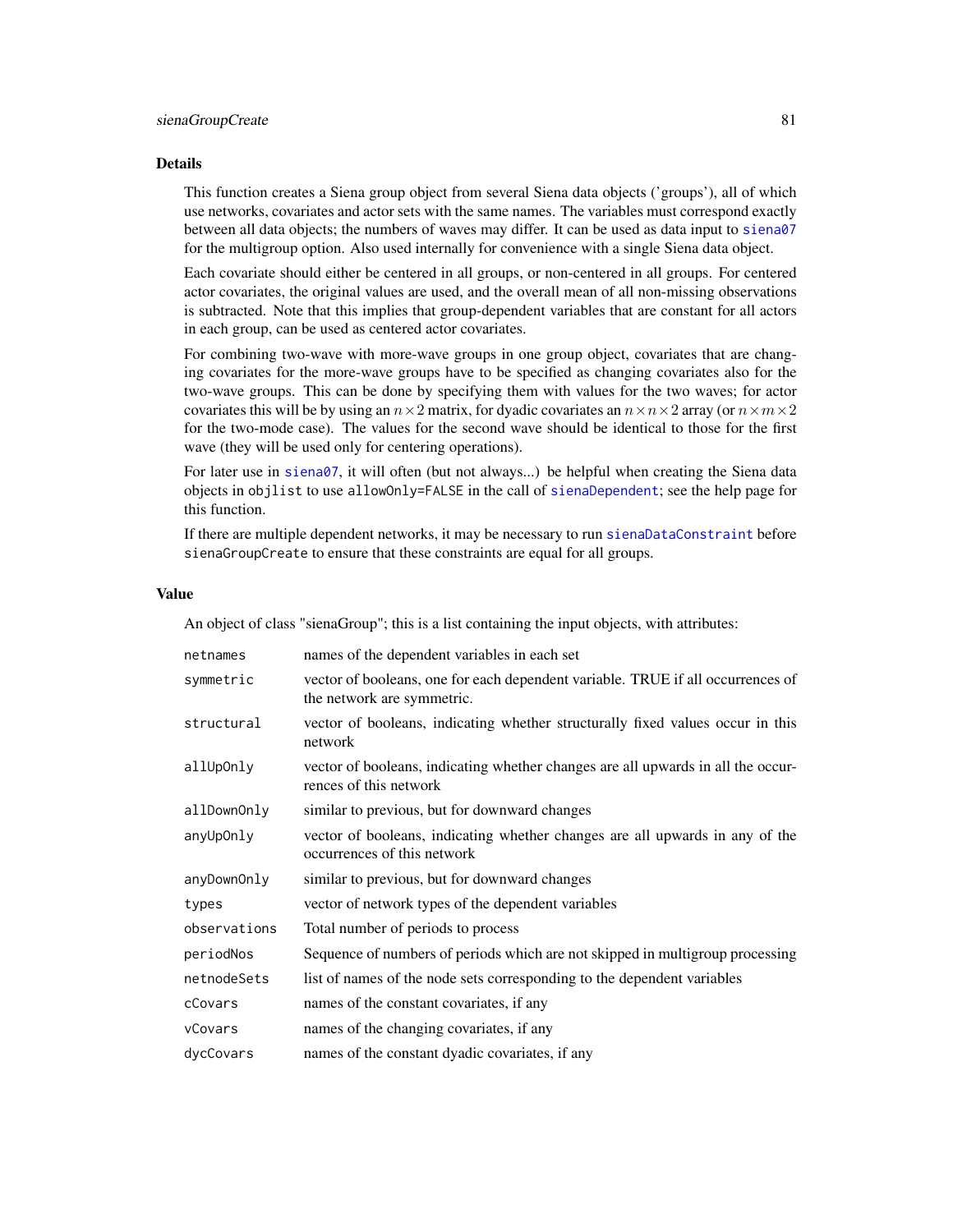| dyvCovars         | names of the changing dyadic covariates, if any                                                                       |
|-------------------|-----------------------------------------------------------------------------------------------------------------------|
| ccnodeSets        | list of the names of the node sets corresponding to the constant covariates                                           |
| cynodeSets        | list of the names of the node sets corresponding to the changing covariates                                           |
| dycnodeSets       | list of the names of the node sets corresponding to the constant dyadic covariates                                    |
| dyvcnodeSets      | list of the names of the node sets corresponding to the changing dyadic covari-<br>ates                               |
| compositionChange |                                                                                                                       |
|                   | boolean: any composition change at all?                                                                               |
| exooptions        | named vector of composition change options for the node sets                                                          |
| names             | Either from the input objects or "Data1", "Data2" etc                                                                 |
| class             | "sienaGroup" inheriting from "siena"                                                                                  |
| balmean           | vector of means for balance calculations                                                                              |
| bRange            | vector of difference between maximum and minimum values for behavior vari-<br>ables, NA for other dependent variables |
| behRange          | matrix of maximum and minimum values for behavior variables, NA for other<br>dependent variables                      |
| bSim              | vector of similarity means for behavior variables, NA for other dependent vari-<br>ables                              |
| bPoszvar          | vector of booleans indicating positive variance for behavior variables. NA for<br>other dependent variables           |
| bMoreThan2        | vector of booleans indicating whether the behavior variables take more than 2<br>distinct values                      |
| cCovarPoszvar     | vector of booleans indicating positive variance for constant covariates                                               |
| cCovarMoreThan2   |                                                                                                                       |
|                   | vector of booleans indicating whether the constant covariates take more than 2<br>distinct values                     |
| cCovarRange       | vector of difference between maximum and minimum values for constant co-<br>variates                                  |
| cCovarRange2      | matrix of maximum and minimum values for constant covariates                                                          |
| cCovarSim         | vector of similarity means for constant covariates                                                                    |
| cCovarMean        | vector of means for constant covariates                                                                               |
| vCovarRange       | vector of difference between maximum and minimum values for changing co-<br>variates                                  |
| vCovarSim         | vector of similarity means for changing covariates                                                                    |
| vCovarMoreThan2   |                                                                                                                       |
|                   | vector of booleans indicating whether the changing covariates take more than 2<br>distinct values                     |
| vCovarPoszvar     | vector of booleans indicating positive variance for changing covariates                                               |
| vCovarMean        | vector of means for changing covariates                                                                               |
| dycCovarMean      | vector of means for constant dyadic covariates                                                                        |
| dycCovarRange     | vector of ranges for constant dyadic covariates                                                                       |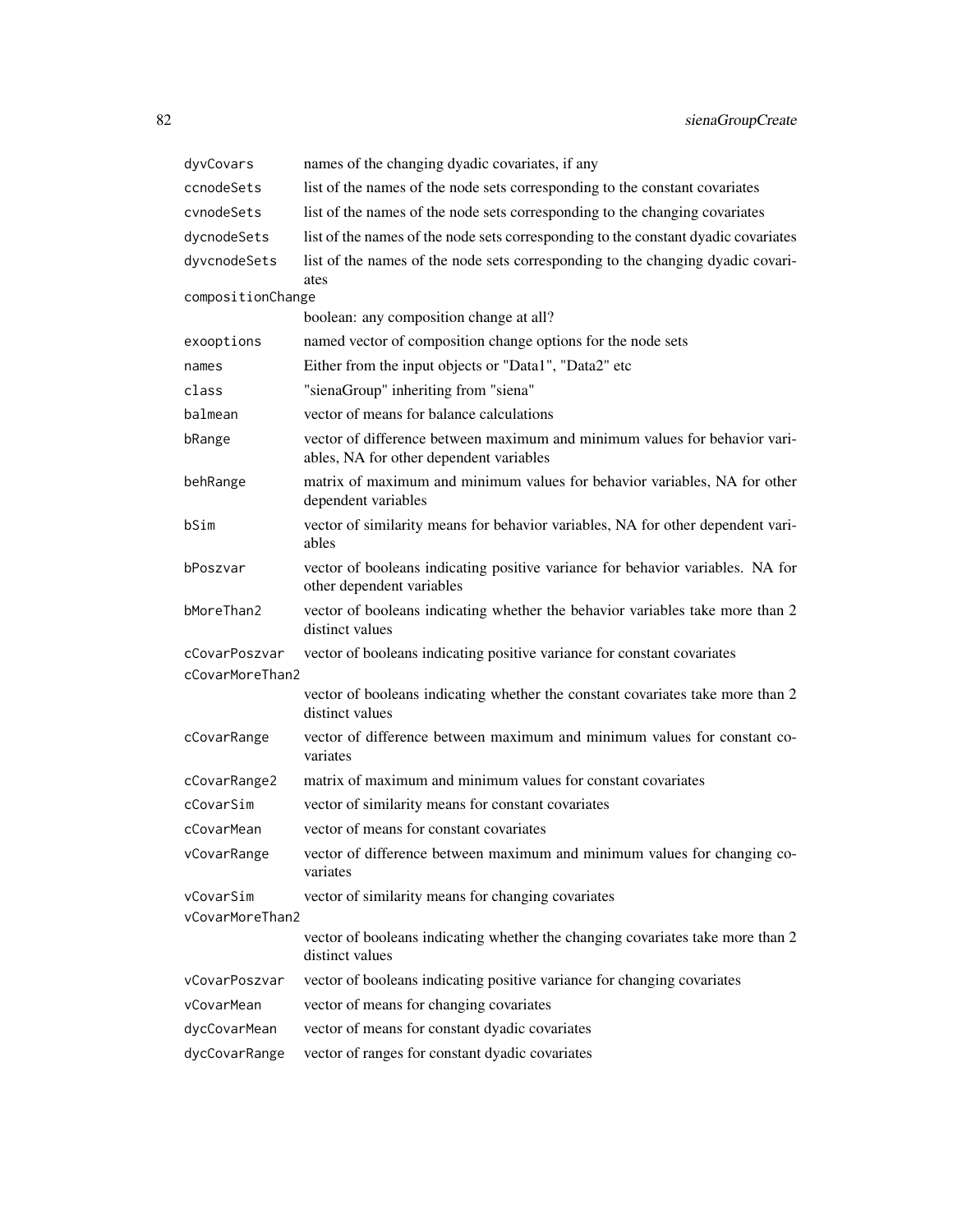# <span id="page-82-1"></span>sienaNodeSet 83

|               | dycCovarRange2 matrix of maximum and minimum values for constant dyadic covariates                    |
|---------------|-------------------------------------------------------------------------------------------------------|
| dyvCovarRange | vector of ranges for changing dyadic covariates                                                       |
| dyvCovarMean  | vector of means for changing dyadic covariates                                                        |
| anyMissing    | vector of booleans, one for each dependent variable, indicating the presence of<br>any missing values |
| netRanges     | matrix of maximum and minimum values for dependent networks, NA for be-<br>havior variables           |

# Author(s)

Ruth Ripley, Modification by Tom Snijders

# References

See the Section on Multi-group Siena analysis in the manual available from [http://www.stats.](http://www.stats.ox.ac.uk/~snijders/siena/) [ox.ac.uk/~snijders/siena/](http://www.stats.ox.ac.uk/~snijders/siena/).

# See Also

[sienaDataCreate](#page-60-0), [sienaDataConstraint](#page-58-0)

#### Examples

```
Group1 \le sienaDependent(array(c(N3401, HN3401), dim=c(45, 45, 2)))
Group3 <- sienaDependent(array(c(N3403, HN3403), dim=c(37, 37, 2)))
Group4 <- sienaDependent(array(c(N3404, HN3404), dim=c(33, 33, 2)))
Group6 <- sienaDependent(array(c(N3406, HN3406), dim=c(36, 36, 2)))
dataset.1 <- sienaDataCreate(Friends = Group1)
dataset.3 <- sienaDataCreate(Friends = Group3)
dataset.4 <- sienaDataCreate(Friends = Group4)
dataset.6 <- sienaDataCreate(Friends = Group6)
FourGroups <- sienaGroupCreate(list(dataset.1, dataset.3, dataset.4, dataset.6))
```
<span id="page-82-0"></span>sienaNodeSet *Function to create a node set*

# Description

Creates a Siena node set which can be used as the nodes in a siena network.

#### Usage

sienaNodeSet(n, nodeSetName="Actors", names=NULL)

| n           | integer, size of set.                                                   |
|-------------|-------------------------------------------------------------------------|
| nodeSetName | character string naming the node set.                                   |
| names       | optional character string vector of length n of the names of the nodes. |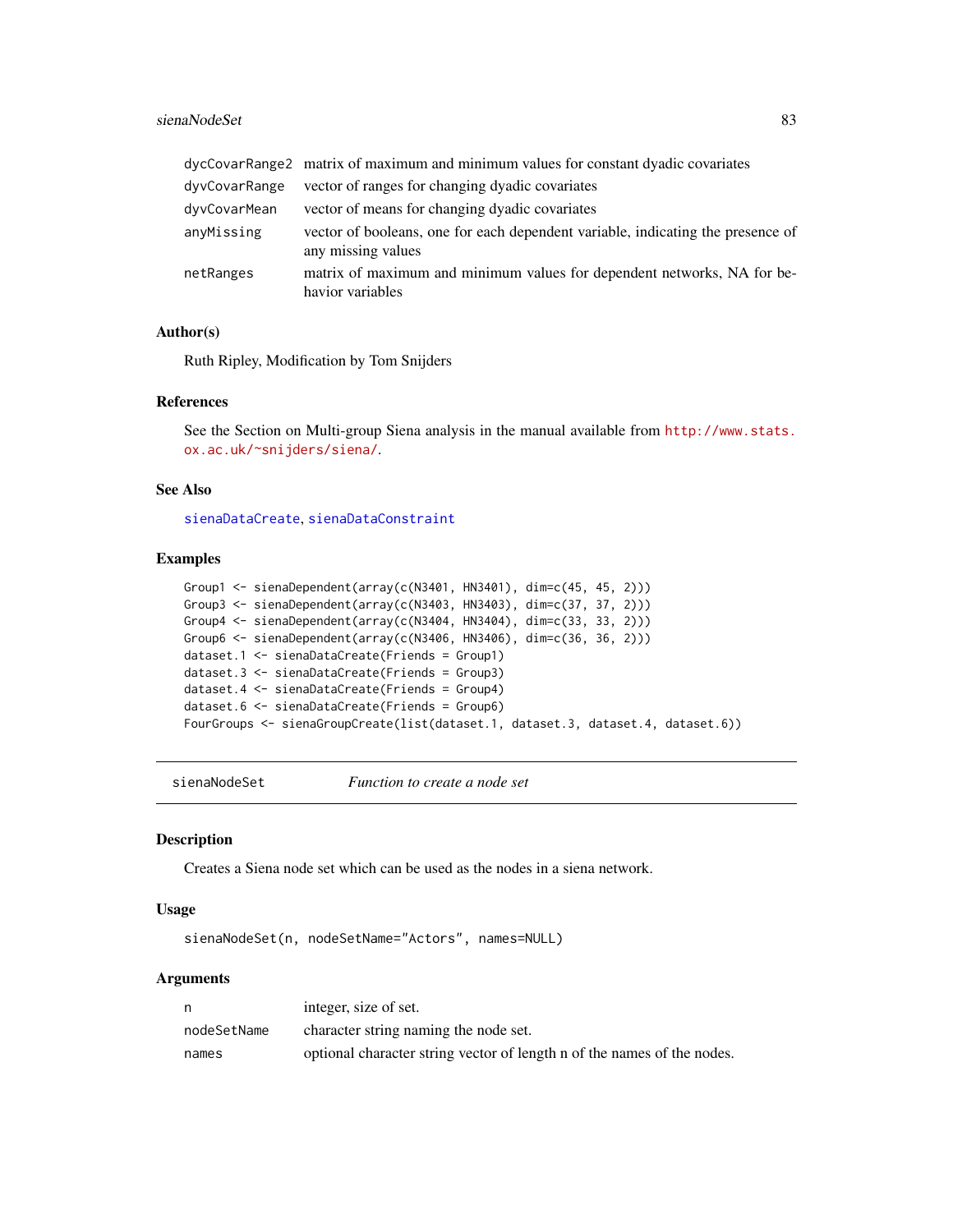## <span id="page-83-0"></span>Details

This function is important for data sets having more than one node set, but not otherwise.

#### Value

Returns a Siena node set, an integer vector, possibly with names, plus the attributes, class equal to "sienaNodeSet", and nodeSetName equal to the argument nodeSetName.

# Author(s)

Ruth Ripley

# References

See <http://www.stats.ox.ac.uk/~snijders/siena/>

#### See Also

[sienaDependent](#page-61-0), [sienaDataCreate](#page-60-0)

# Examples

```
senders <- sienaNodeSet(50, nodeSetName="senders")
receivers <- sienaNodeSet(30, nodeSetName="receivers")
senders.attribute <- coCovar(rep(1:10, each=5), nodeSet="senders")
receivers.attribute <- coCovar(rep(1:5, each=6), nodeSet="receivers")
mynet <- sienaDependent(array(c(s501[,1:30], s502[,1:30]), dim=c(50, 30, 2)),
      nodeSet=c("senders", "receivers"))
(mydata <- sienaDataCreate(mynet, senders.attribute, receivers.attribute,
     nodeSets=list(senders, receivers)))
```
sienaRI *Functions to assess the relative importance of effects at observation moments*

# Description

The function sienaRI returns the relative importance of effects of a SAOM according to the measure of relative importance described in Section 3.1 of Indlekofer and Brandes (2013). The measure is based on the influence of effects on potential tie change or behavior change decisions of individual actors at the given observation moments. It takes the data as well as the complete model specification into account. Therefore, necessary arguments are the analysed data given as a siena data object as well as the complete model specification represented either by an estimated sienaFit object or by the triple consisting of a suitable parameter vector theta and the corresponding sienaAlgorithm and sienaEffects objects.

Entropy-based effect sizes as in Snijders (2004) and the within-ego standard deviations of change statistics are also computed. If getChangeStats=TRUE, the arrays of change statistics are stored in the sienaRI object.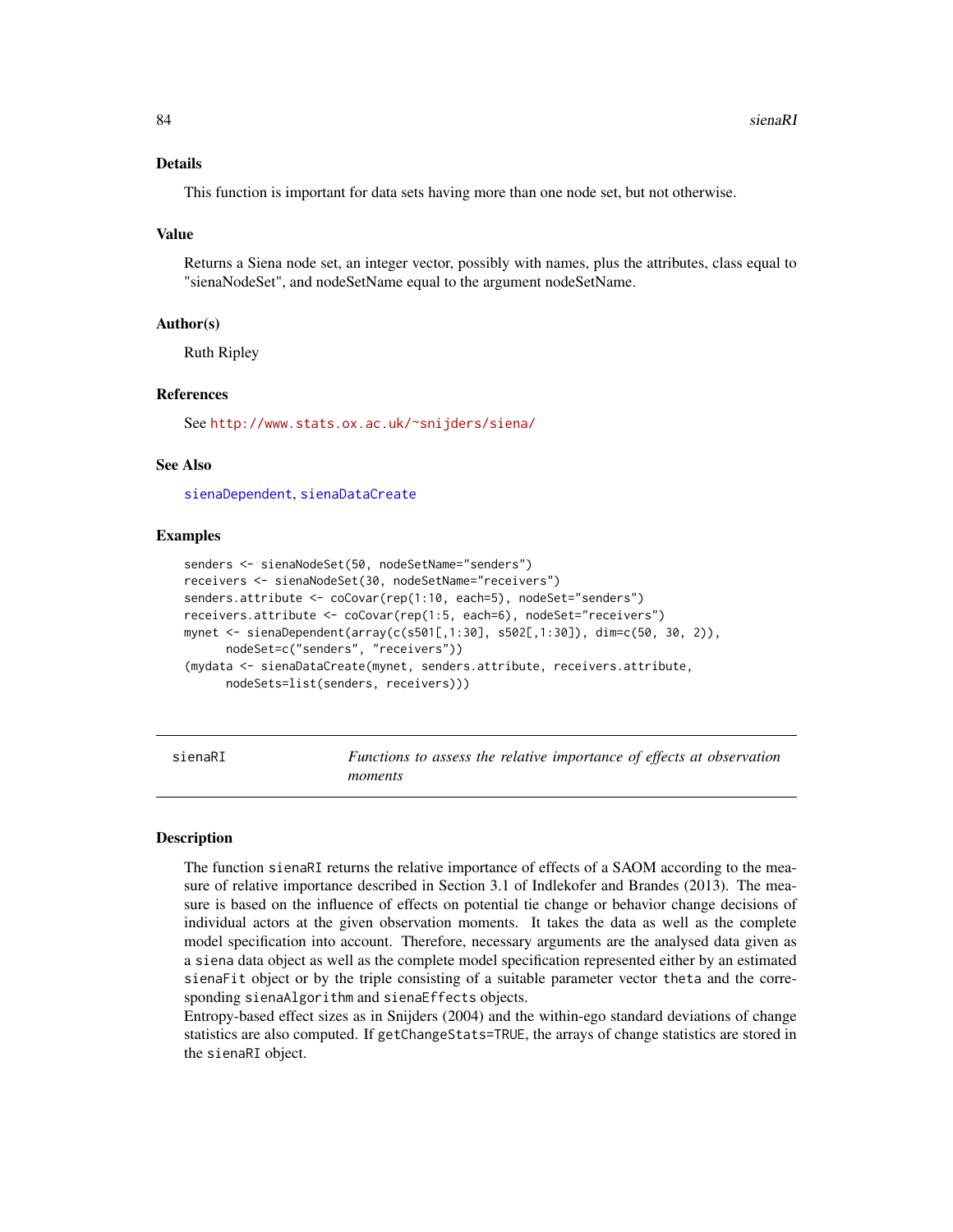# <span id="page-84-0"></span>sienaRI 85

# Usage

```
sienaRI(data, ans=NULL, theta=NULL, algorithm=NULL, effects=NULL,
        getChangeStats=FALSE)
## S3 method for class 'sienaRI'
print(x, printSigma=FALSE,...)
## S3 method for class 'sienaRI'
plot(x, actors = NULL, col = NULL, addPieChart = FALSE,
              radius = 1, width = NULL, height = NULL, legend = TRUE,
              legendColumns = NULL, legendHeight = NULL,
              cex.legend = NULL, cex.names = NULL, ...
```

| data        | siena data object representing the analyzed data and resulting from a call to<br>sienaDataCreate.                                                                                                                                                                                                                                                                                                                                                                                                                                                                                                                                                                           |
|-------------|-----------------------------------------------------------------------------------------------------------------------------------------------------------------------------------------------------------------------------------------------------------------------------------------------------------------------------------------------------------------------------------------------------------------------------------------------------------------------------------------------------------------------------------------------------------------------------------------------------------------------------------------------------------------------------|
| ans         | sienaFit object resulting from a call to siena07. The sienaFit object con-<br>tains all necessary information on the model specification, in particular, the vec-<br>tor of parameter values ans\$theta, the used algorithm for estimation ans\$x,<br>and information on included model effects ans\$effects. If ans is a valid<br>sienaFit object, the calculations of relative importances are based on ans\$theta,<br>ans\$x, and ans\$effects. Alternatively, the necessary information can be given<br>directly as a suitable parameter vector theta, a sienaAlgorithm object, and a<br>sienaEffects object. In this case, ans has to be unspecified (i.e., ans=NULL). |
| theta       | Vector of parameter values of effects included in the model. Length of theta<br>has to be equal to the number of included effects.                                                                                                                                                                                                                                                                                                                                                                                                                                                                                                                                          |
| algorithm   | sienaAlgorithm object as resulting from a call to sienaAlgorithmCreate.<br>Works only for estimation by Method of Moments (i.e., if maxlike = FALSE).                                                                                                                                                                                                                                                                                                                                                                                                                                                                                                                       |
| effects     | sienaEffects object specifying which effects are included the model. Note<br>that sienaRI does not yet work for endowment or creation effect, i.e., included<br>effects have to be of type eval (or rate).                                                                                                                                                                                                                                                                                                                                                                                                                                                                  |
|             | getChangeStats Boolean: If TRUE, an array of change statistics is added to the sienaRI object.                                                                                                                                                                                                                                                                                                                                                                                                                                                                                                                                                                              |
| x           | sienaRI object resulting from a call to sienaRI.                                                                                                                                                                                                                                                                                                                                                                                                                                                                                                                                                                                                                            |
| printSigma  | Boolean: If TRUE, average within-ego standard deviations of change statistics<br>('sigma'), are included in the print.                                                                                                                                                                                                                                                                                                                                                                                                                                                                                                                                                      |
| actors      | vector of integers: set of actors to be included in the plot; if NULL, all actors.                                                                                                                                                                                                                                                                                                                                                                                                                                                                                                                                                                                          |
| col         | Colors used in the plot. If col=NULL a default color scheme is used.                                                                                                                                                                                                                                                                                                                                                                                                                                                                                                                                                                                                        |
| addPieChart | Boolean: If TRUE, pie charts of aggregated relative importances for the complete<br>set of actors will be added to the plot.                                                                                                                                                                                                                                                                                                                                                                                                                                                                                                                                                |
| radius      | Radius of pie charts. Only effective if addPieCharts = TRUE.                                                                                                                                                                                                                                                                                                                                                                                                                                                                                                                                                                                                                |
| width       | Width of the plot. If width=NULL a default value is used.                                                                                                                                                                                                                                                                                                                                                                                                                                                                                                                                                                                                                   |
| height      | Height of the plot. If height=NULL a default value is used.                                                                                                                                                                                                                                                                                                                                                                                                                                                                                                                                                                                                                 |
| legend      | Boolean: if TRUE a legend is added to the plot. x\$effectNames are used as<br>labels.                                                                                                                                                                                                                                                                                                                                                                                                                                                                                                                                                                                       |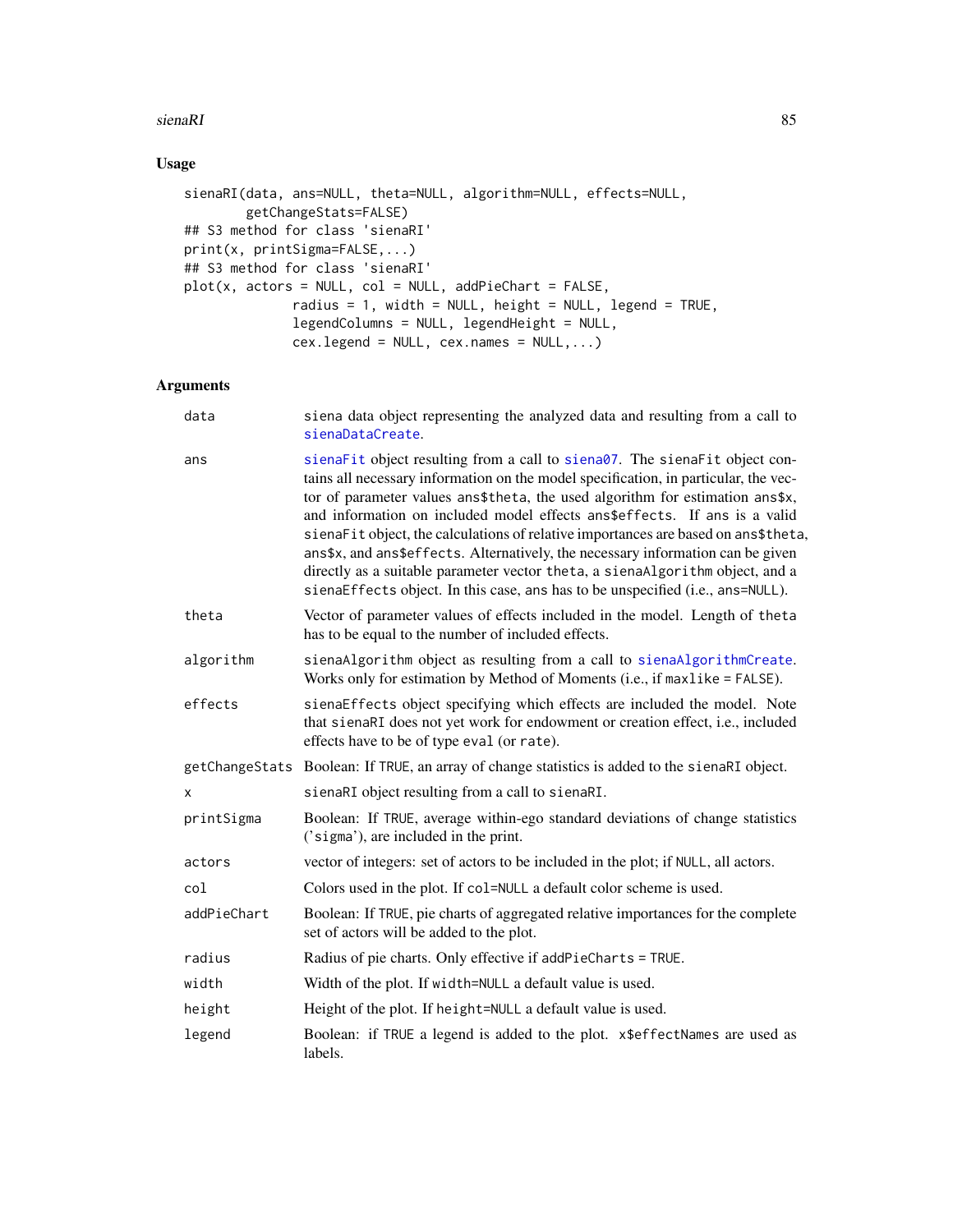<span id="page-85-0"></span>

| legendColumns | Number of columns in legend. If legendColumns=NULL a default value is used.<br>Only effective if legend=TRUE. |
|---------------|---------------------------------------------------------------------------------------------------------------|
| legendHeight  | Height of legend. If legend Height=NULL a default value is used. Only effective<br>if legend=TRUE.            |
| cex.legend    | Specifies the relative font size of legend labels.                                                            |
| cex.names     | Specifies the relative font size of bar graph labels.                                                         |
| $\cdots$      | Other arguments.                                                                                              |

# Details

sienaRI takes the data as well as the complete model specification into account. Therefore, necessary arguments are the analyzed data given as a siena data object as well as the complete model specification represented either by an estimated sienaFit object or by the triple consisting of a suitable parameter vector theta and the corresponding sienaAlgorithm and sienaEffects objects.

A sienaFit object contains all necessary information on the model specification, in particular, the vector of parameter values ans\$theta, the used algorithm for estimation ans\$x, and information on included model effects ans\$effects.

If ans is a valid sienaFit object, the calculations of relative importances are based on ans\$theta, ans\$x, and ans\$effects. Alternatively, the necessary information can be given directly as a suitable parameter vector theta, a sienaAlgorithm object, and a sienaEffects object. In this case, ans has to be unspecified, i.e., ans=NULL.

Note that sienaRI works only with Method of Moments (i.e., for sienaAlgorithm objects with maxlike = FALSE) and that it does not yet work for endowment or creation effects (i.e., included effects have to be of type eval), and also not for models with interaction effects. It does not allow twomode (bipartite) networks as dependent variables; but these can be represented as one-mode networks using structural zeros. If the network is non-directed, the relative importances and entropybased 'degrees of certainty' are calculated for modelType=2 ('forcing'; see [sienaAlgorithmCreate](#page-52-0)).

If there are any missing tie values in the network data set, they are imputed by initial zeros and Last Observation Carried Forward. Structural zeros and ones are replaced by NA and treated as impossible choices in the probability vectors and ignored in the standard deviations; but the change statistics for these dyads still are given in changeStatistics (if requested).

# Value

If the model contains only one dependent variable, sienaRI returns an object of class sienaRI. Otherwise, it returns a list of objects of class sienaRI, each corresponding to one dependent variable.

A returned sienaRI object stores the expected relative importances of effects of one dependent variable at observation moments as defined in Section 3.1 of Indlekofer and Brandes (2013).

A sienaRI object is a list with the following components. For the components referred to as lists themselves, these are lists corresponding to the observation moments.

- dependentVariable the name of the corresponding dependent variable.

- effectNames the names of considered effects.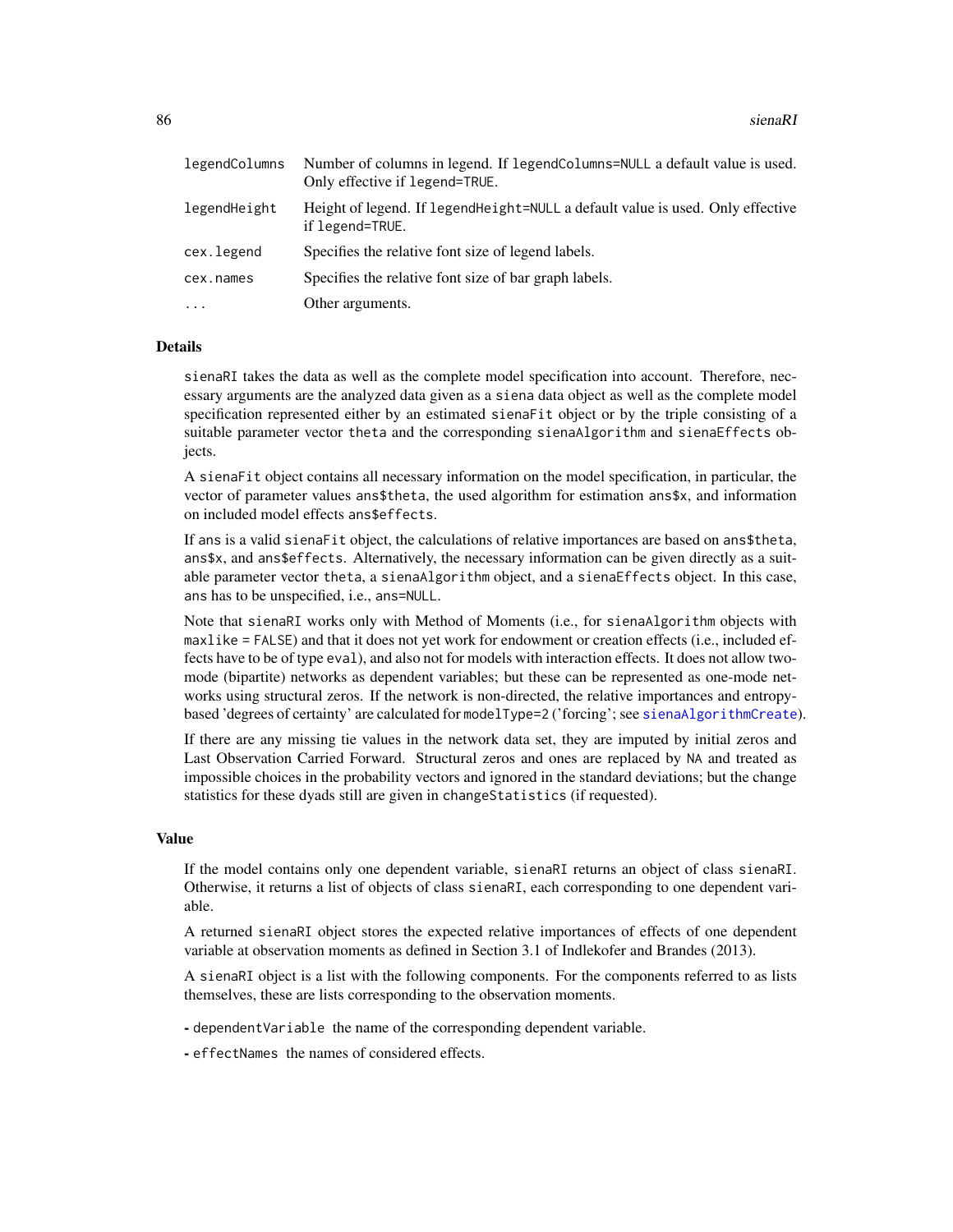#### sienaRI 87

- RIActors a list that contains the expected relative importances of effects for each potential actor decision at observation moments. This is equation (3) in Indlekofer and Brandes (2013).
- expectedRI a list that contains the expected relative importances of effects aggregated over all actors for each network observation. These are the averages of the actor related values in RIActors. This is equation (4) in Indlekofer and Brandes (2013).
- IActors a list that contains the expected importances of effects for each potential actor decision at observation moments. This is the numerator of equation (3) in Indlekofer and Brandes (2013).
- expectedI is a list that contains the expected importances of effects aggregated over all actors in each observation. More precisely, it contains the averages of the actor related values in IActors.
- absoluteSumActors a list that contains the sum of the (unstandardized) L1-differences calculated for each potential actor decision at observation moments. This is the denominator of equation (3) in Indlekofer and Brandes (2013).
- RHActors a list that contains the degree of certainty in the potential ministep taken by an actor at the observation moments; this is  $R_H(i,x)$  of formula (6) in Snijders (2004). The mean over actors of these degrees of certainty, given by formula (7) in Snijders (2004), is printed by the print method for sienaRI objects.
- sigma a list of effects by ego matrices of the values of the within-ego standard deviations of the change statistics. Their averages (over egos) are printed if printSigma=TRUE.
- changeStatistics a list of arrays (effects by alters by egos) containing for each observation moment, the values of the change statistics for toggling the tie from actor to ego; this is produced only if getChangeStats=TRUE.

# Author(s)

Natalie Indlekofer, some additions by Tom Snijders

# References

- Indlekofer, Natalie and Brandes, Ulrik (2013). Relative Importance of Effects in Stochastic Actor-oriented Models. *Network Science*, 1 (3), 278-304.
- Snijders, Tom A.B. (2004). Explained Variation in Dynamic Network Models. *Mathematics and Social Sciences*, 168 (4), 31-41.

# Examples

```
myalgorithm <- sienaAlgorithmCreate(nsub=1, n3=50, projname=NULL)
mynet1 <- sienaDependent(array(c(tmp3, tmp4), dim=c(32, 32, 2)))
mydata <- sienaDataCreate(mynet1)
myeff <- getEffects(mydata)
myeff <- includeEffects(myeff, density, recip, transTies, nbrDist2)
ans <- siena07(myalgorithm, data=mydata, effects=myeff, batch=TRUE)
RI <- sienaRI(mydata, ans)
RI
## Not run:
plot(RI, addPieChart=TRUE)
```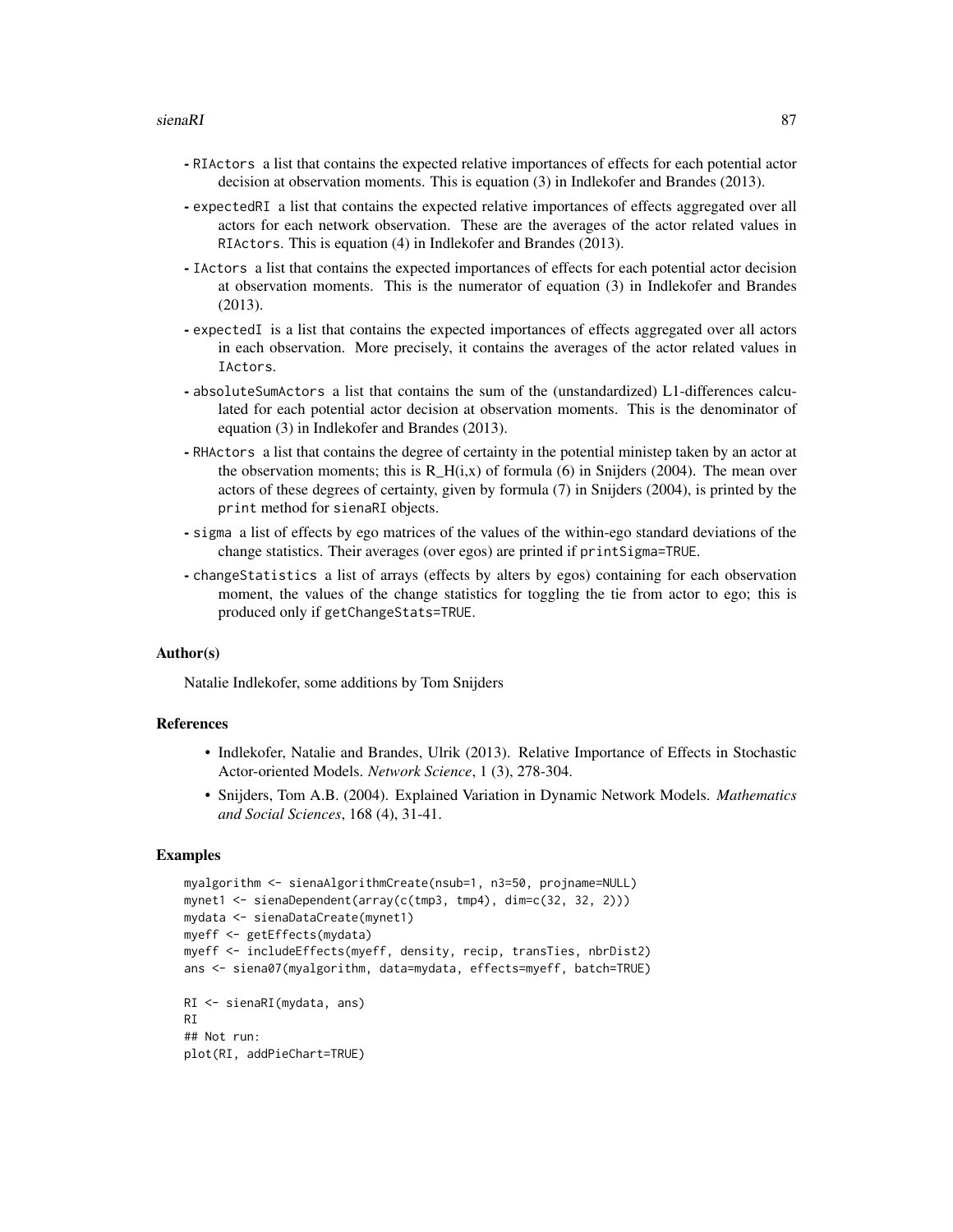```
plot(RI, actors=1:20, addPieChart=TRUE, radius=1.08)
## End(Not run)
myalgorithm <- sienaAlgorithmCreate(nsub=1, n3=50, projname=NULL)
mynet2 <- sienaDependent(array(c(s502, s503), dim=c(50, 50, 2)))
mybeh <- sienaDependent(s50a[,2:3], type="behavior")
mydata2 <- sienaDataCreate(mynet2, mybeh)
myeff2 <- getEffects(mydata2)
myeff2 <- includeEffects(myeff2, density, recip, transTies)
ans2 <- siena07(myalgorithm, data=mydata2, effects=myeff2, batch=TRUE)
# Use only the parameters for the evaluation function:
theta.eval <- ans2$theta[myeff2$type[myeff2$include]=="eval"]
RI <- sienaRI(mydata2, theta=theta.eval, algorithm=myalgorithm,
              effects = myeff2)
RI
## Not run:
plot(RI[[2]], col = c("red", "green"), legend=FALSE)
plot(RI[[1]], addPieChart = TRUE, legendColumns=2)
## End(Not run)
```
<span id="page-87-0"></span>sienaTimeTest *Functions to assess and account for time heterogeneity of parameters*

# Description

Takes a sienaFit object estimated by Method of Moments, and tests for time heterogeneity by the addition of interactions with time dummy variables at waves  $m=2... (M-1)$ . The test used is the score-type test of Schweinberger (2012). Tests for joint significance, parameter-wise significance, period-wise significance, individual significance, and one-step estimates of the unrestricted model parameters are returned in a list.

# Usage

```
sienaTimeTest(sienaFit, effects=NULL, excludedEffects=NULL, condition=FALSE)
```

| sienaFit        | A siena Fit object returned by siena07.                                                                                                                                                    |
|-----------------|--------------------------------------------------------------------------------------------------------------------------------------------------------------------------------------------|
| effects         | Optional vector of effect numbers to test. Use the numbering on the print of the<br>sienaFit object.                                                                                       |
| excludedEffects |                                                                                                                                                                                            |
|                 | Optional vector of effect numbers for which time heterogeneity is not to be<br>tested. Use the numbering on the print of the siena Fit object.                                             |
| condition       | Whether to orthogonalize effect-wise score-type tests and individual signifi-<br>cance tests against estimated effects and un-estimated dummy terms, or just<br>against estimated effects. |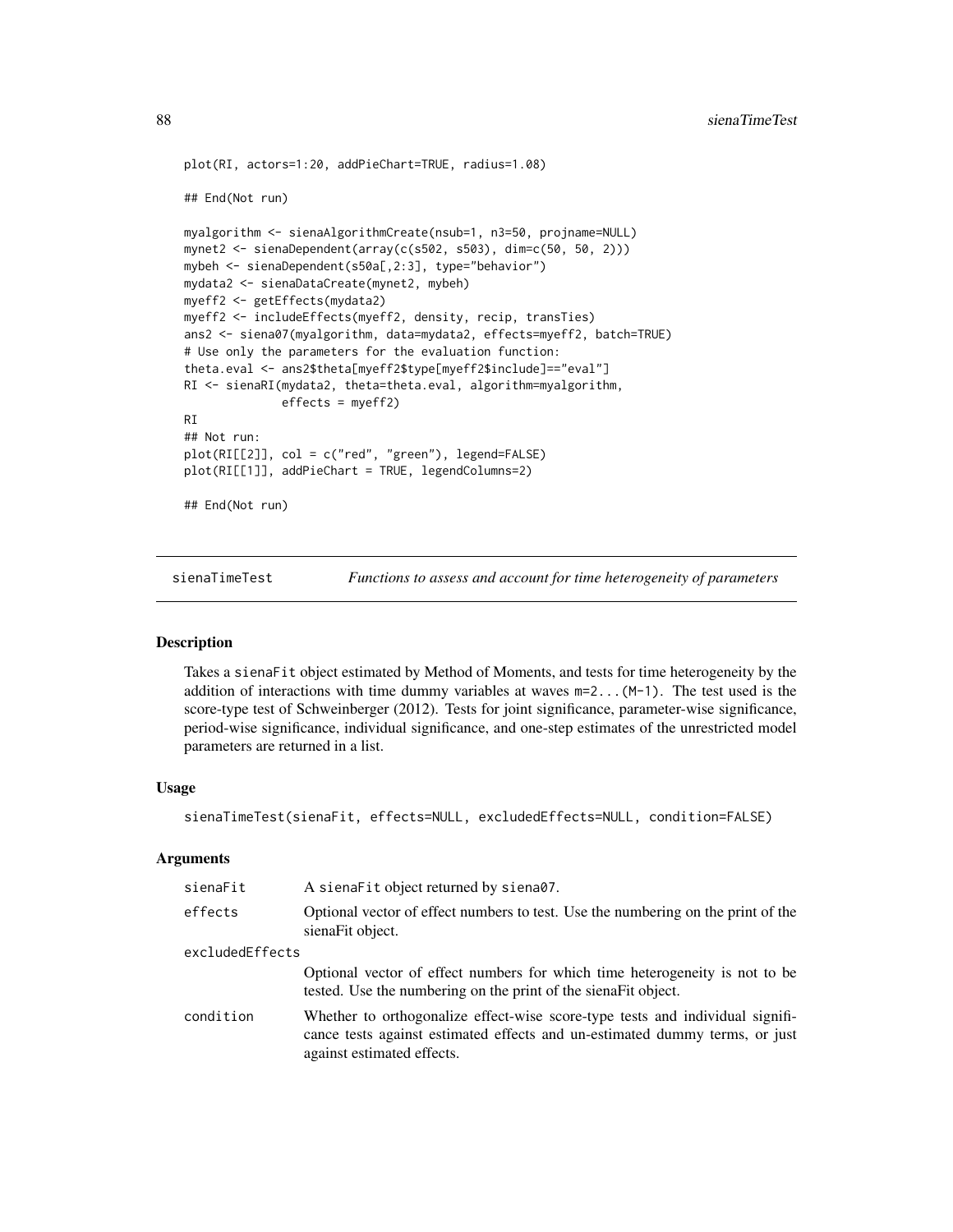#### <span id="page-88-0"></span>sienaTimeTest 89

#### Details

This test follows the score type test of Schweinberger (2012) as elaborated by Lospinoso et al. (2011) by using statistics already calculated at each wave to obtain vectors of partitioned moment functions corresponding to a restricted model (the model in the sienaFit object; used as null hypothesis) and an unrestricted model (which contains dummies for waves m=2...(M-1); used as alternative hypothesis).

condition=TRUE leads to a rough-and-easy approximation to controlling the mentioned tests also for the unestimated effects.

After assessing time heterogeneity, effects objects can be modified by adding numbers of all or some periods to the timeDummy column. This is facilitated by the [includeTimeDummy](#page-20-0) function. For an effects object in which the timeDummy column of some of the included effects includes some or all period numbers, interactions of those effects with time dummies for the indicated periods will also be estimated.

An alternative to the use of [includeTimeDummy](#page-20-0) is to define time-dependent actor covariates (dummy variables or other functions of wave number that are the same for all actors), include these in the data set through [sienaAlgorithmCreate](#page-52-0), and include interactions of other effects with ego effects of these time-dependent actor covariates by [includeInteraction](#page-18-0). This is illustrated in an example below. Using [includeTimeDummy](#page-20-0) is easier; using self-defined interactions with time-dependent variables gives more control.

If you wish to use this function with sienaFit objects that use the finite differences method of derivative estimation, or which use maximum likelihood estimation, you must request the derivatives to be returned by wave using the byWave=TRUE option for [siena07](#page-42-0).

Effects leading to dummy interactions that are collinear with the model originally fitted, after excluding the effects mentioned, will be automatically excluded from the time heterogeneity testing.

If sienaTimeTest gives errors that there are too many collinear effects, run it with a smaller set of effects as specified by the effects parameter. For example, if the model has 40 effects of which the first 8 are rate parameters and therefore uninteresting, and there is such an error message, try effects=9:30; if that still does not work, decrease the upper limit of 30, if it does work increase it, to find the largest possible set of effects for which heterogeneity assessment still is possible; then as a next step try the remaining effects in a similar way.

Also if the execution is time-consuming, e.g., for a multi-group sienaFit object with many groups and many effects, it can be helpful to carry out the function in smaller subsets of effects.

#### Value

sienaTimeTest returns a list containing many items, including the following:

| JointTest      | A chi-squared test for joint significance of the dummies.                                                                                                                     |
|----------------|-------------------------------------------------------------------------------------------------------------------------------------------------------------------------------|
| EffectTest     | A chi-squared test for joint significance across dummies for each separate effect.                                                                                            |
| GroupTest      | A chi-squared test for joint significance across dummies; if sienafit is a fit<br>for a multi-group object then these refer to each group; else they refer to ecah<br>period. |
| IndividualTest |                                                                                                                                                                               |
|                | A metrix displaying initial estimates, and stan estimates, and a values for the                                                                                               |

A matrix displaying initial estimates, one-step estimates, and  $p$ -values for the individual interactions.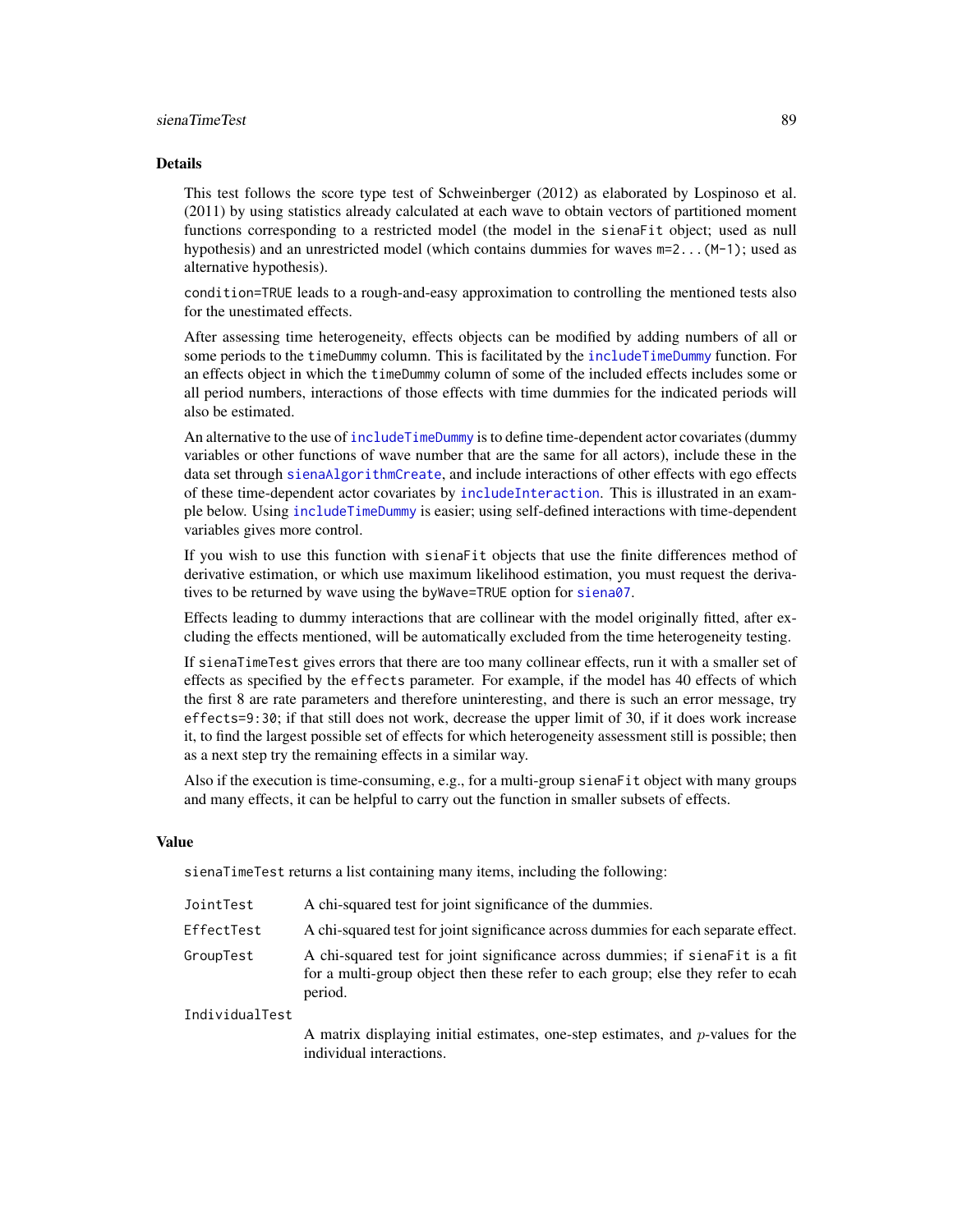#### Author(s)

Josh Lospinoso, Tom Snijders

# References

See <http://www.stats.ox.ac.uk/~snijders/siena/> for general information on RSiena.

J.A. Lospinoso, M. Schweinberger, T.A.B. Snijders, and R.M. Ripley (2011). Assessing and Accounting for Time Heterogeneity in Stochastic Actor Oriented Models. *Advances in Data Analysis and Computation*, 5:147-176.

M. Schweinberger (2012). Statistical modeling of network panel data: Goodness-of-fit. *British Journal of Statistical and Mathematical Psychology* 65, 263–281.

# See Also

[siena07](#page-42-0), [plot.sienaTimeTest](#page-28-0), [includeTimeDummy](#page-20-0)

# Examples

```
## Estimate a restricted model
myalgorithm <- sienaAlgorithmCreate(nsub=1, n3=50, projname=NULL)
# Short estimation not for practice, just for having a quick demonstration
mynet1 <- sienaDependent(array(c(s501, s502, s503), dim=c(50, 50, 3)))
mydata <- sienaDataCreate(mynet1)
myeff <- getEffects(mydata)
myeff <- includeEffects(myeff, transTrip)
ans <- siena07(myalgorithm, data=mydata, effects=myeff, batch=TRUE)
## Conduct the score-type test to assess whether heterogeneity is present.
tt <- sienaTimeTest(ans)
summary(tt)
## Suppose that we wish to include time dummies.
## Add them in the following way:
myeff <- includeTimeDummy(myeff, recip, transTrip, timeDummy="2")
ans2 <- siena07(myalgorithm, data=mydata, effects=myeff, batch=TRUE)
## Re-assess the time heterogeneity
(tt2 <- sienaTimeTest(ans2))
## And so on..
## A demonstration of the plotting facilities, on a larger dataset:
## (Of course pasting these identical sets of three waves after each other
## in a sequence of six is not really meaningful. It's just a demonstration.)
myalgorithm <- sienaAlgorithmCreate(nsub=2, n3=50, seed=654, projname=NULL)
mynet1 <- sienaDependent(array(c(s501, s502, s503, s501, s503, s502),
                               dim=c(50, 50, 6)))
mydata <- sienaDataCreate(mynet1)
myeff <- getEffects(mydata)
myeff <- includeEffects(myeff, transTrip, balance)
```
<span id="page-89-0"></span>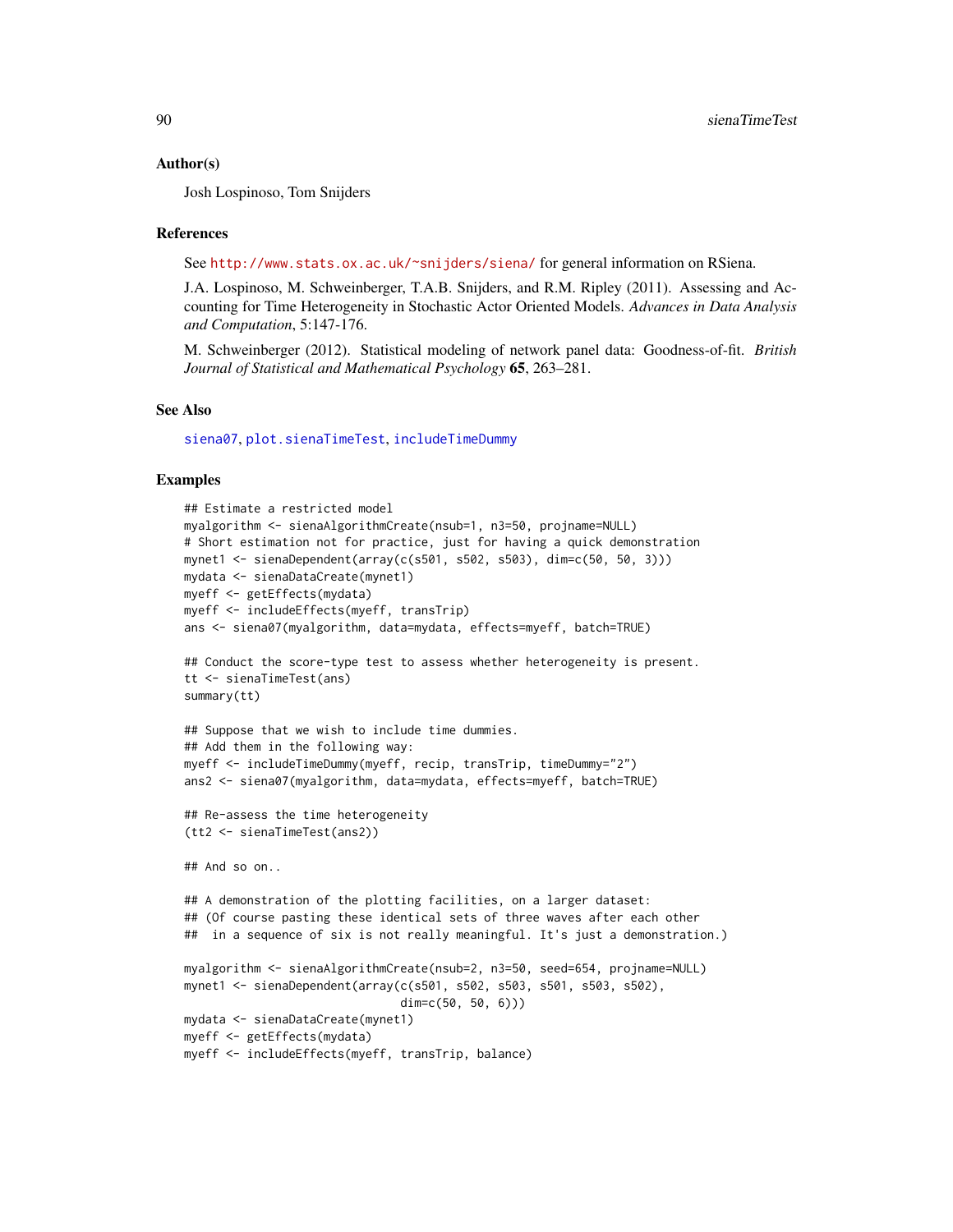```
myeff <- includeTimeDummy(myeff, density, timeDummy="all")
myeff <- includeTimeDummy(myeff, recip, timeDummy="2,3,5")
myeff <- includeTimeDummy(myeff, balance, timeDummy="4")
## Not run:
(ansp <- siena07(myalgorithm, data=mydata, effects=myeff, batch=TRUE))
ttp <- sienaTimeTest(ansp)
## Pairwise plots show
plot(ttp, pairwise=TRUE)
## Time test plots show
plot(ttp, effects=1:4, dims=c(2,2))
## End(Not run)
## Instead of working with includeTimeDummy,
## you can also define time dummies explicitly;
## this may give more control and more clarity:
dum2 <- matrix(c(0,1,0,0,0), nrow=50, ncol=5, byrow=TRUE)
dum3 <- matrix(c(0,0,1,0,0), nrow=50, ncol=5, byrow=TRUE)
dum4 <- matrix(c(0,0,0,1,0), nrow=50, ncol=5, byrow=TRUE)
dum5 <- matrix(c(0,0,0,0,1), nrow=50, ncol=5, byrow=TRUE)
time2 <- varCovar(dum2)
time3 <- varCovar(dum3)
time4 <- varCovar(dum4)
time5 <- varCovar(dum5)
mydata <- sienaDataCreate(mynet1, time2, time3, time4, time5)
myeff <- getEffects(mydata)
myeff <- includeEffects(myeff, transTrip, balance)
## corresponding to includeTimeDummy(myeff, density, timeDummy="all"):
myeff <- includeEffects(myeff, egoX, interaction1='time2')
myeff <- includeEffects(myeff, egoX, interaction1='time3')
myeff <- includeEffects(myeff, egoX, interaction1='time4')
myeff <- includeEffects(myeff, egoX, interaction1='time5')
## corresponding to myeff <- includeTimeDummy(myeff, recip, timeDummy="2,3,5"):
myeff <- includeInteraction(myeff, egoX, recip, interaction1=c('time2', ''))
myeff <- includeInteraction(myeff, egoX, recip, interaction1=c('time3', ''))
myeff <- includeInteraction(myeff, egoX, recip, interaction1=c('time5', ''))
## corresponding to myeff <- includeTimeDummy(myeff, balance, timeDummy="4"):
myeff <- includeInteraction(myeff, egoX, balance, interaction1=c('time4', ''))
## Not run:
(anspp <- siena07(myalgorithm, data=mydata, effects=myeff, batch=TRUE))
## anspp contains identical results as ansp above.
## End(Not run)
## A demonstration of RateX heterogeneity. Note that rate interactions are
## not implemented in general, just for Rate x cCovar.
## Not run:
myalgorithm <- sienaAlgorithmCreate(nsub=4, n3=1000)
mynet1 <- sienaDependent(array(c(s501, s502, s503), dim=c(50, 50, 3)))
myccov <- coCovar(s50a[,1])
```

```
mydata <- sienaDataCreate(mynet1, myccov)
```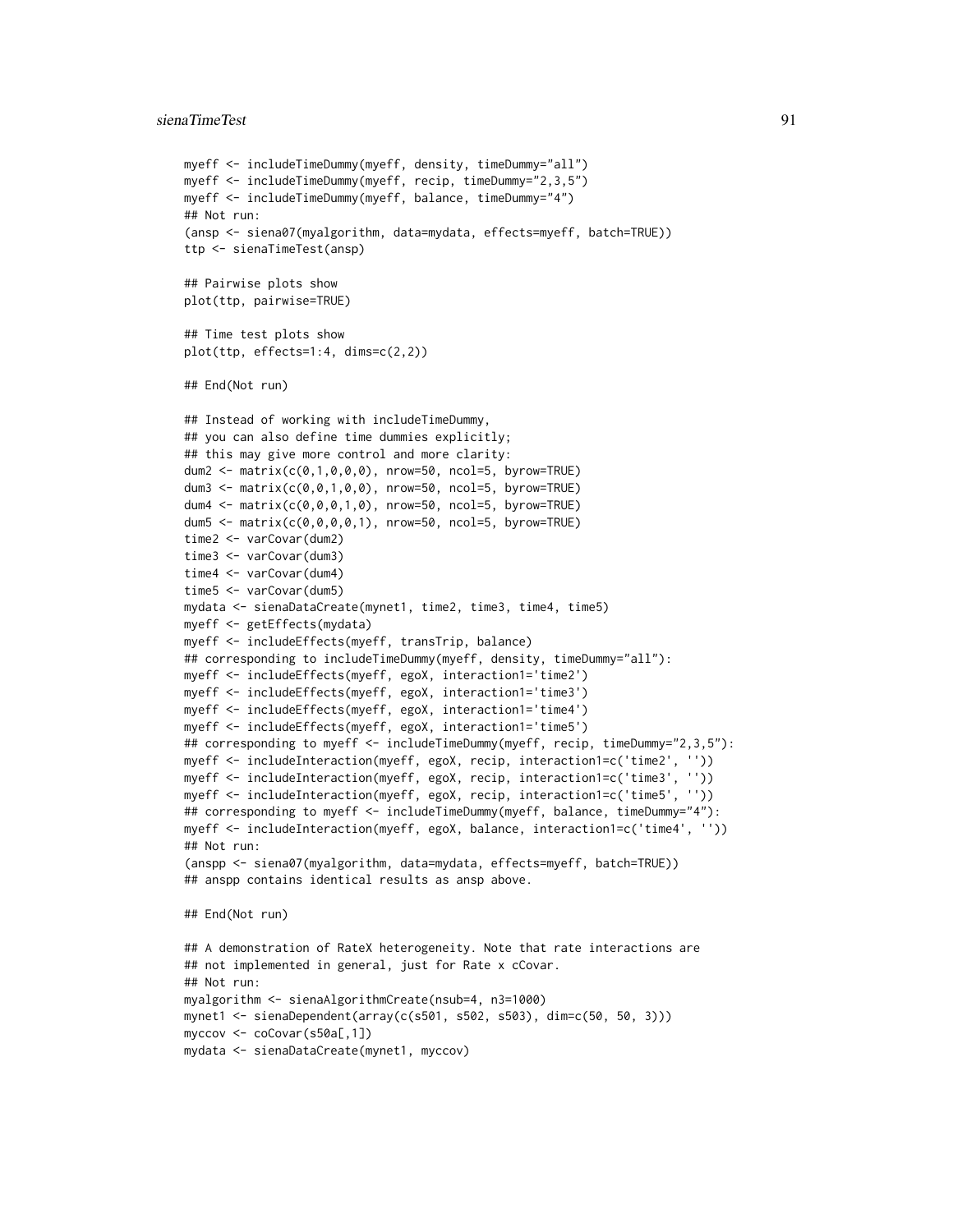$92$  simstats0c

```
myeff <- getEffects(mydata)
myeff <- includeEffects(myeff, transTrip, balance)
myeff <- includeTimeDummy(myeff, RateX, type="rate", interaction1="myccov")
ans <- siena07(myalgorithm, data=mydata, effects=myeff, batch=TRUE)
## End(Not run)
```
simstats0c *Versions of FRAN*

# Description

The functions to be called as "FRAN" by [siena07](#page-42-0). They call compiled C++.

# Usage

```
simstats0c(z, x, data=NULL, effects=NULL, fromFiniteDiff=FALSE,
           returnDeps=FALSE, returnChains=FALSE, byWave=FALSE,
           returnDataFrame=FALSE, returnLoglik=FALSE)
maxlikec(z, x, data=NULL, effects=NULL,
           returnChains=FALSE, byGroup = FALSE, byWave=FALSE,
           returnDataFrame=FALSE, returnLoglik=FALSE,
           onlyLoglik=FALSE)
initializeFRAN(z, x, data, effects, prevAns = NULL, initC,
           profileData = FALSE, returnDeps = FALSE, returnChains =
          FALSE, byGroup = FALSE, returnDataFrame = FALSE,
          byWave = FALSE, returnLoglik = FALSE, onlyLoglik = FALSE)
terminateFRAN(z, x)
```

| z               | Control object, passed in automatically in siena07.                                                                                                              |
|-----------------|------------------------------------------------------------------------------------------------------------------------------------------------------------------|
| X               | A sienaAlgorithm object, passed in automatically in siena07.                                                                                                     |
| data            | A sienaData object as returned by sienaDataCreate.                                                                                                               |
| effects         | A siena Effects object as returned by get Effects.                                                                                                               |
|                 | from FiniteDiff Boolean used during calculation of derivatives by finite differences. Not for user<br>use.                                                       |
| returnDeps      | Boolean. Whether to return the simulated networks in Phase 3.                                                                                                    |
| returnChains    | Boolean. Whether to return the chains.                                                                                                                           |
| byWave          | Boolean. Whether to return the finite difference or maximum likelihood deriva-<br>tives by wave (uses a great deal of memory). Only necessary for signal imerity |
| byGroup         | Boolean. For internal use: allows different thetas for each group to be used in<br>sienaBayes.                                                                   |
| returnDataFrame |                                                                                                                                                                  |
|                 | Boolean. Whether to return the chains as lists or data frames.                                                                                                   |

<span id="page-91-0"></span>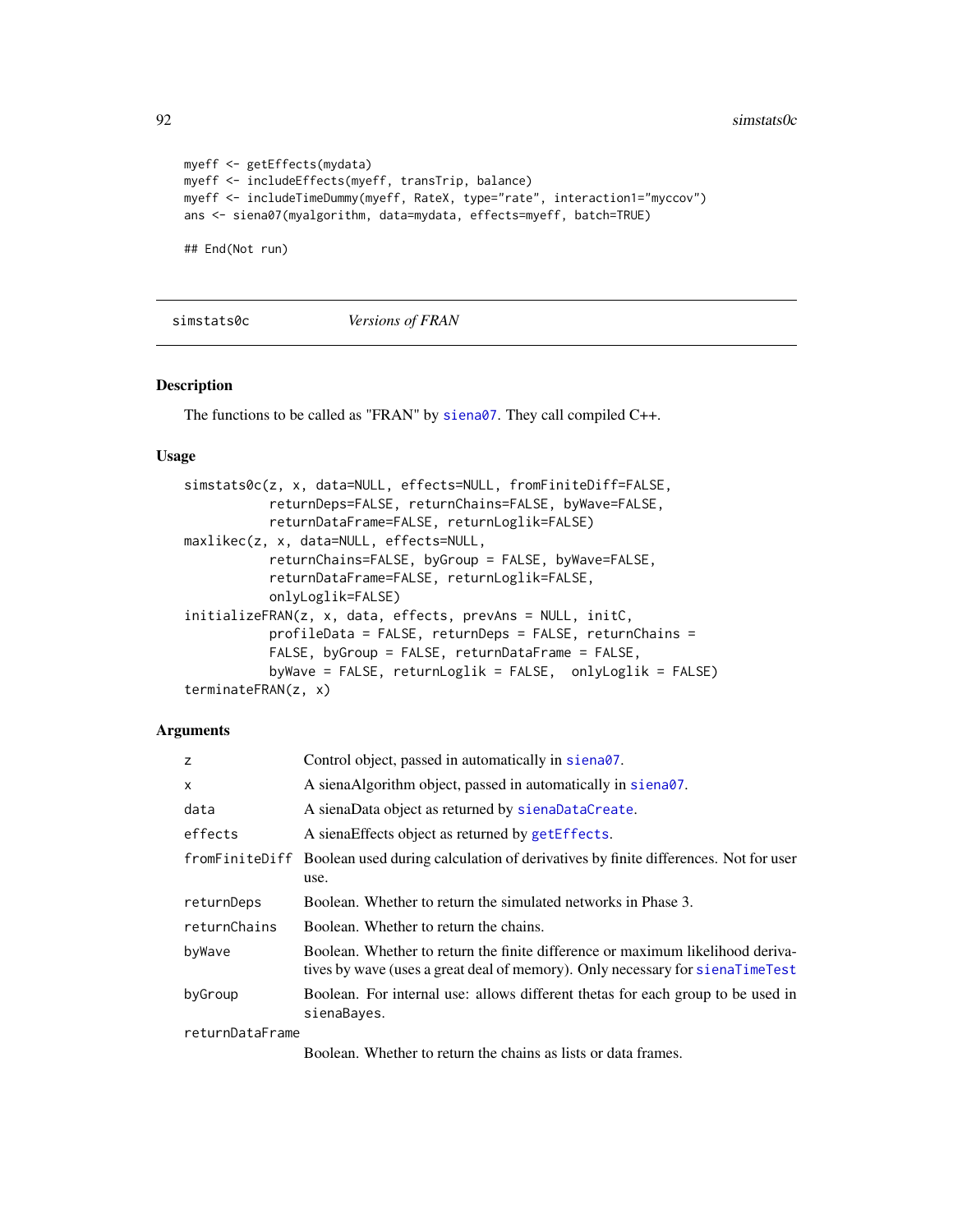# $\sin\theta$ simstats0c 93

| returnLoglik | Boolean. Whether to return the log likelihood of the simulated chain.                                                                                                                                                                                                                                                                                                                                                                                                                                                                                                                                                                                                                                                      |
|--------------|----------------------------------------------------------------------------------------------------------------------------------------------------------------------------------------------------------------------------------------------------------------------------------------------------------------------------------------------------------------------------------------------------------------------------------------------------------------------------------------------------------------------------------------------------------------------------------------------------------------------------------------------------------------------------------------------------------------------------|
| onlyLoglik   | Boolean: whether to return just the likelihood for the simulated chain, plus de-<br>tails of steps accepted and rejected.                                                                                                                                                                                                                                                                                                                                                                                                                                                                                                                                                                                                  |
| prevAns      | An object of class "siena Fit" as returned by siena 07, from which scaling in-<br>formation (derivative matrix and standard deviation of the deviations) will be<br>extracted along with the latest version of the parameters which will be used as<br>the initial values, unless the model requests the use of standard initial values.<br>If the previous model is exactly the same as the current one, Phase 1 will be<br>omitted. If not, any parameter estimates for effects which are included in the<br>new model will be used as initial values, but phase 1 will still be carried out. If<br>the results used as prevants are a reasonable starting point, this will increase the<br>efficiency of the algorithm. |
| initC        | If TRUE, call is to setup the data and model in $C_{++}$ . For use with multiple<br>processes only.                                                                                                                                                                                                                                                                                                                                                                                                                                                                                                                                                                                                                        |
| profileData  | Boolean to force dumping of the data for profiling with sienaProfile.exe.                                                                                                                                                                                                                                                                                                                                                                                                                                                                                                                                                                                                                                                  |
|              |                                                                                                                                                                                                                                                                                                                                                                                                                                                                                                                                                                                                                                                                                                                            |

# Details

Not for general users' use.

The name of simstats0c or maxlikec should be used for the element FRAN of the model object, the former when using estimation by forward simulation, the latter for maximum likelihood estimation. The arguments with no defaults must be passed in on the call to [siena07](#page-42-0). initializeFRAN and terminateFRAN are called in both cases.

# Value

simstats0c returns a list containing:

| fra      | Simulated statistics.                                                                                                                                                                                                                                                                                                                                                          |
|----------|--------------------------------------------------------------------------------------------------------------------------------------------------------------------------------------------------------------------------------------------------------------------------------------------------------------------------------------------------------------------------------|
| SC       | Scores with which to calculate the derivative (not phase 2 or if using finite dif-<br>ferences or maximum likelihood).                                                                                                                                                                                                                                                         |
| dff      | Contributions to the derivative if finite differences                                                                                                                                                                                                                                                                                                                          |
| ntim     | For conditional processing, time taken.                                                                                                                                                                                                                                                                                                                                        |
| feasible | Currently set to TRUE.                                                                                                                                                                                                                                                                                                                                                         |
| ОK       | Could be set to FALSE if serious error has occurred.                                                                                                                                                                                                                                                                                                                           |
| sims     | A list of simulation results, one for each period. Each list consists of a list for<br>each data object, each of which consists of a list for each network, each of which<br>consists of a list for each period, each component of which is an edgelist in<br>matrix form (the columns are from, to, value) (or vector for behavior variables).<br>Only if returnDeps is TRUE. |

maxlikec returns a list containing:

| fra  | Simulated scores.                                       |
|------|---------------------------------------------------------|
| dff  | Simulated Hessians: stored as lower triangular matrices |
| ntim | NULL, compatibility only                                |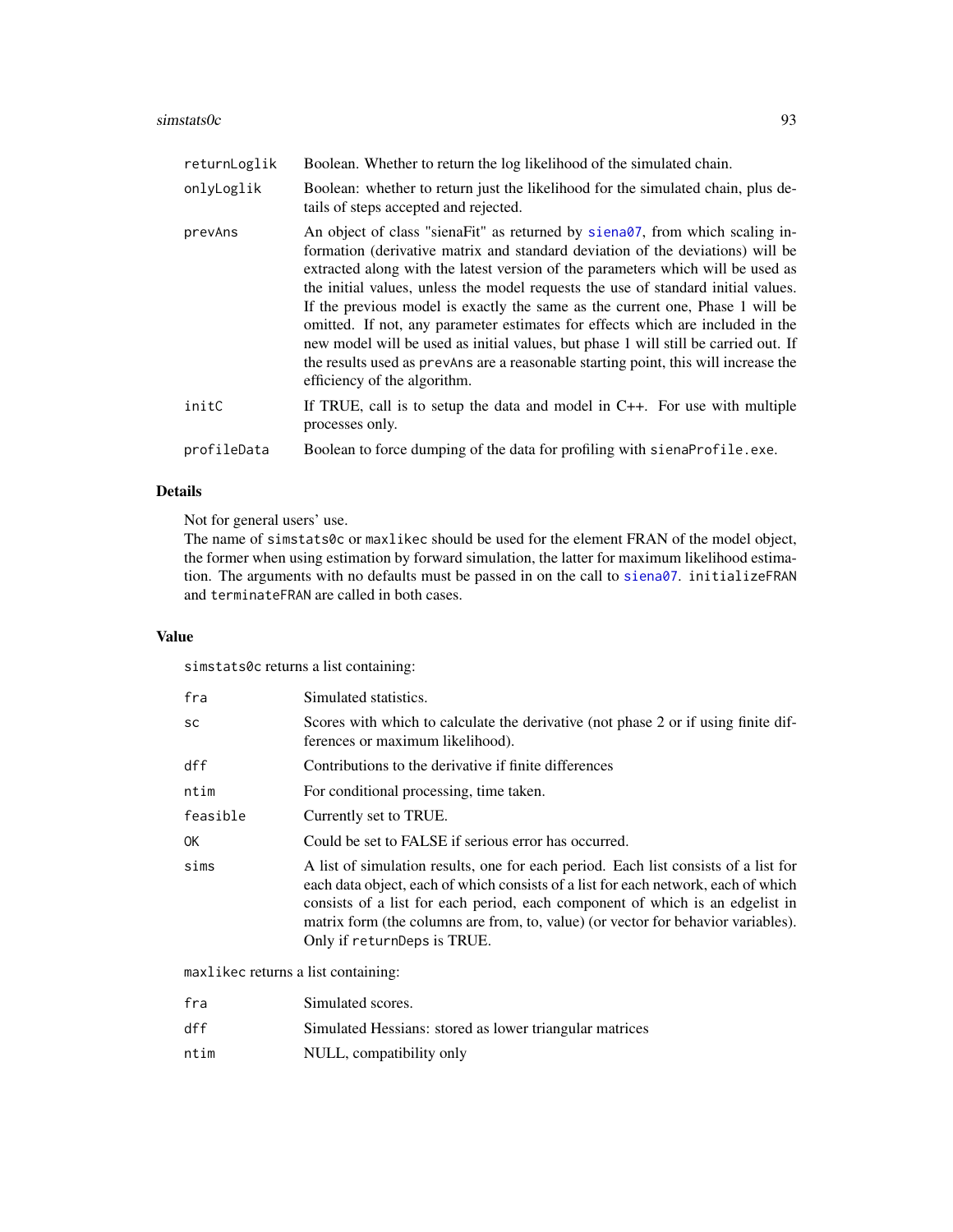<span id="page-93-0"></span>

| feasible | Currently set to TRUE.                                                                                                                                                                                                                                                                                                                         |  |
|----------|------------------------------------------------------------------------------------------------------------------------------------------------------------------------------------------------------------------------------------------------------------------------------------------------------------------------------------------------|--|
| 0K       | Could be set to FALSE if serious error has occurred.                                                                                                                                                                                                                                                                                           |  |
| dff      | Simulated Hessian                                                                                                                                                                                                                                                                                                                              |  |
| sims     | NULL, for compatibility only                                                                                                                                                                                                                                                                                                                   |  |
| chain    | A list of sampled chains, one for each period. Each list consists of a list for each<br>data object, each of which consists of a list for each network, each of which<br>consists of a list for each period, each component of which is a list or a data<br>frame depending on the value of returnDataFrame. Only if returnChainss is<br>TRUE. |  |
| accepts  | Number of accepted MH steps by dependent variable (permute steps are counted<br>under first dependent variable)                                                                                                                                                                                                                                |  |
| rejects  | Number of rejected MH steps by dependent variable (permute steps are counted<br>under first dependent variable)                                                                                                                                                                                                                                |  |
| aborts   | Number of aborted MH steps counted under first dependent variable.                                                                                                                                                                                                                                                                             |  |
| loglik   | Loglikelihood of the simulations. Only if returnLoglik is TRUE. If onlyLoglik<br>is TRUE, only loglik, accepts, rejects and aborts are returned.                                                                                                                                                                                               |  |
|          |                                                                                                                                                                                                                                                                                                                                                |  |

initializeFRAN and terminateFRAN return the control object z.

# Author(s)

Ruth Ripley

# References

See <http://www.stats.ox.ac.uk/~snijders/siena/>

# See Also

[siena07](#page-42-0)

# Examples

```
mynet1 <- sienaNet(array(c(tmp3, tmp4), dim=c(32, 32, 2)))
mydata <- sienaDataCreate(mynet1)
myeff <- getEffects(mydata)
myeff <- includeEffects(myeff, transTrip)
myalgorithm <- sienaAlgorithmCreate(fn=simstats0c, nsub=2, n3=100, projname=NULL)
ans <- siena07(myalgorithm, data=mydata, effects=myeff, batch=TRUE)
```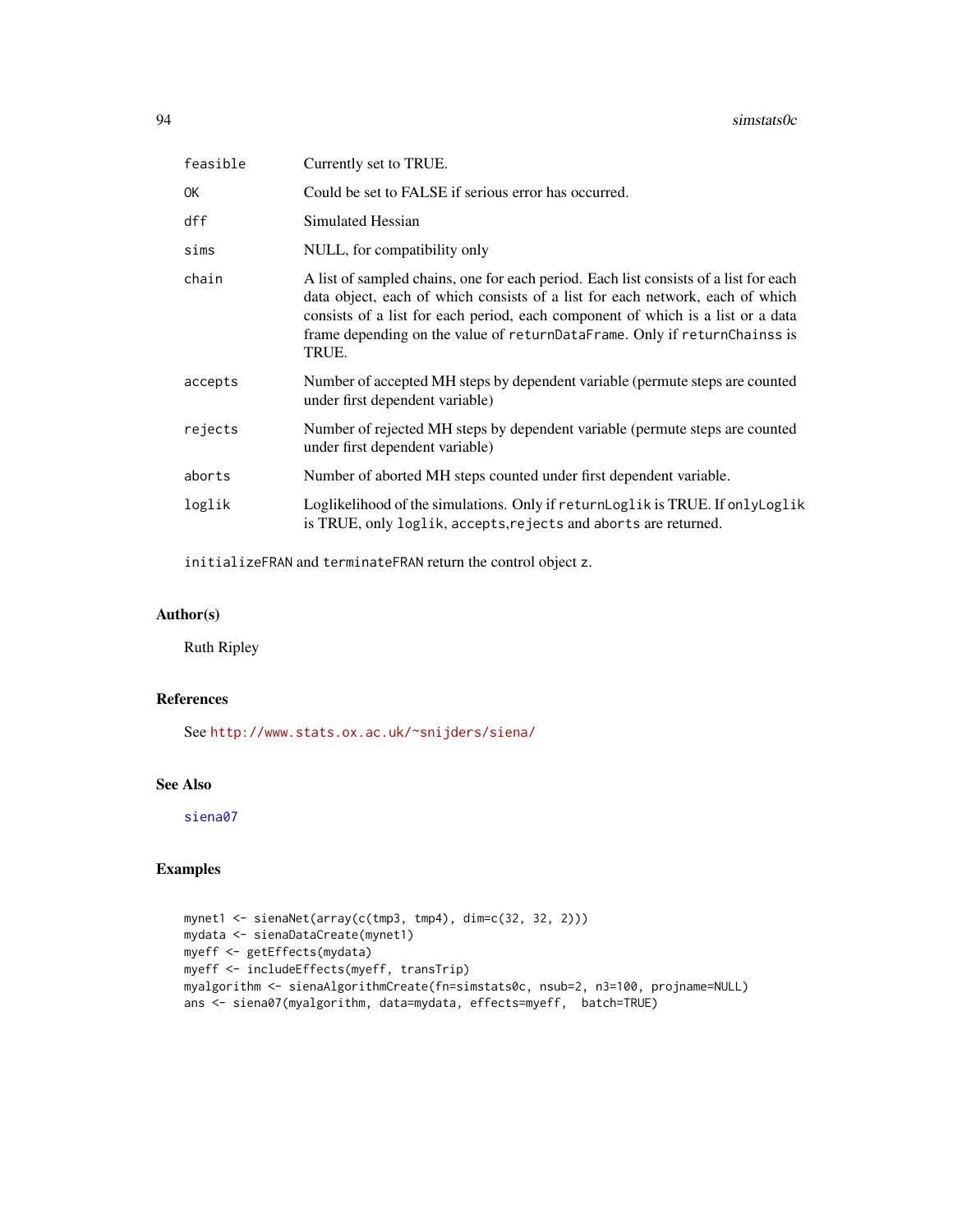<span id="page-94-0"></span>

# Description

summary method for objects of class "iwlsm"

# Usage

```
## S3 method for class 'iwlsm'
summary(object, method = c("XtX", "XtWX"),
correlation = FALSE, ...)
```
# Arguments

| object              | the fitted model. This is assumed to be the result of some fit that produces an<br>object inheriting from the class iwlsm, in the sense that the components returned<br>by the iwlsm function will be available. |
|---------------------|------------------------------------------------------------------------------------------------------------------------------------------------------------------------------------------------------------------|
| method              | Should the weighted (by the IWLS weights) or unweighted cross-products ma-<br>trix be used?                                                                                                                      |
| correlation         | logical. Should correlations be computed (and printed)?                                                                                                                                                          |
| $\cdot \cdot \cdot$ | arguments passed to or from other methods.                                                                                                                                                                       |

# Details

This function is a method for the generic function summary() for class "iwlsm". It can be invoked by calling summary(x) for an object x of the appropriate class, or directly by calling summary.  $i$ wlsm(x) regardless of the class of the object.

# Value

If printing takes place, only a null value is returned. Otherwise, a list is returned with the following components. Printing always takes place if this function is invoked automatically as a method for the summary function.

| correlation  | The computed correlation coefficient matrix for the coefficients in the model.                                                                                                   |
|--------------|----------------------------------------------------------------------------------------------------------------------------------------------------------------------------------|
| cov.unscaled | The unscaled covariance matrix; i.e., a matrix such that multiplying it by an<br>estimate of the error variance produces an estimated covariance matrix for the<br>coefficients. |
| sigma        | The scale estimate.                                                                                                                                                              |
| stddev       | A scale estimate used for the standard errors.                                                                                                                                   |
| df           | The number of degrees of freedom for the model and for residuals.                                                                                                                |
| coefficients | A matrix with three columns, containing the coefficients, their standard errors<br>and the corresponding t statistic.                                                            |
| terms        | The terms object used in fitting this model.                                                                                                                                     |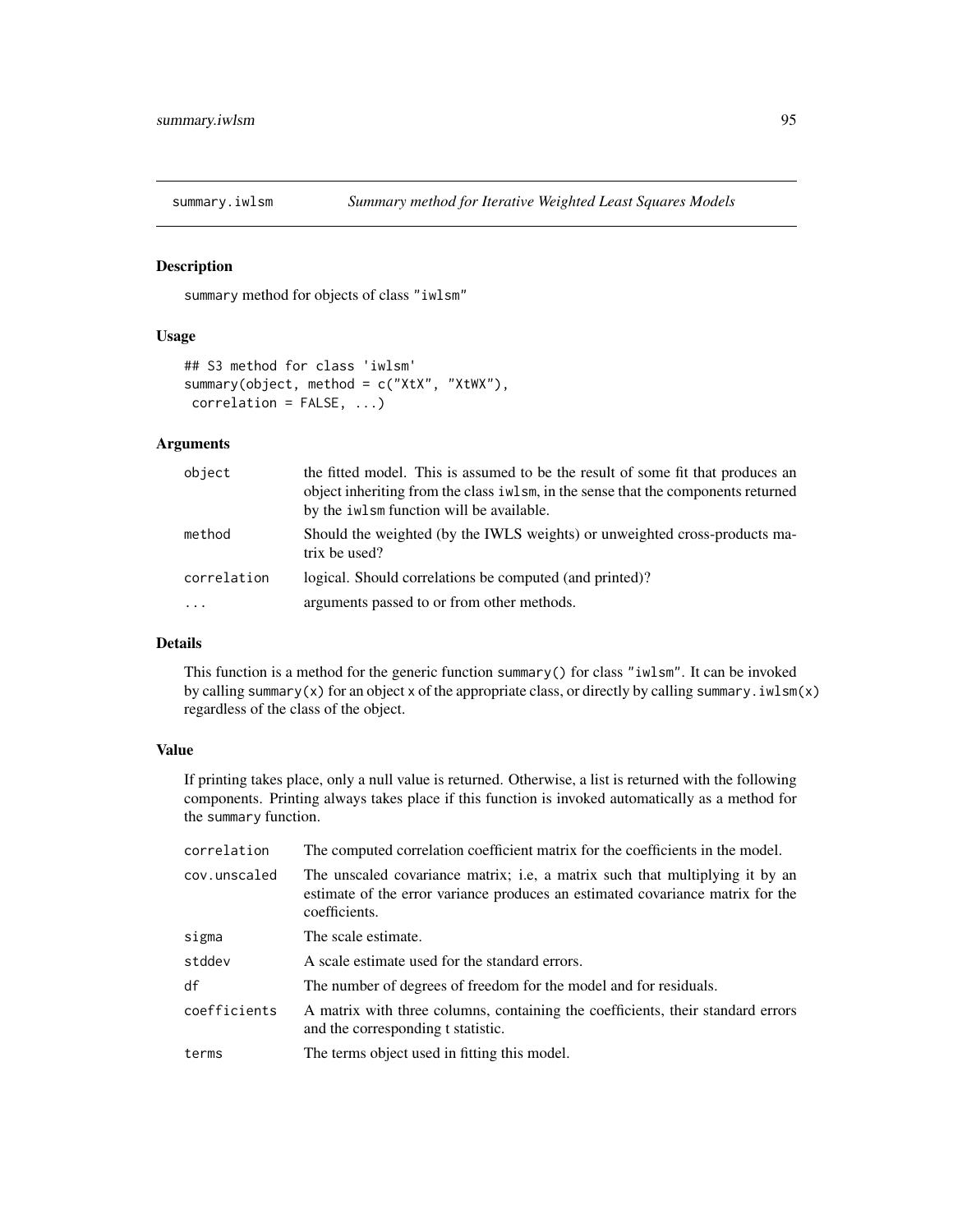# <span id="page-95-1"></span>Author(s)

Adapted by Ruth Ripley

# References

Venables, W. N. and Ripley, B. D. (2002) *Modern Applied Statistics with S.* Fourth edition. Springer. See also <http://www.stats.ox.ac.uk/~snijders/siena/>

#### See Also

[summary](#page-0-0)

# Examples

```
## Not run:
##not enough data here for a sensible example, but shows the idea.
myalgorithm <- sienaAlgorithmCreate(nsub=2, n3=100)
mynet1 <- sienaDependent(array(c(s501, s502), dim=c(50, 50, 2)))
mynet2 <- sienaDependent(array(c(s502, s503), dim=c(50, 50, 2)))
mydata1 <- sienaDataCreate(mynet1)
mydata2 <- sienaDataCreate(mynet2)
myeff1 <- getEffects(mydata1)
myeff2 <- getEffects(mydata2)
myeff1 <- setEffect(myeff1, transTrip, fix=TRUE, test=TRUE)
myeff2 <- setEffect(myeff2, transTrip, fix=TRUE, test=TRUE)
myeff1 <- setEffect(myeff1, cycle3, fix=TRUE, test=TRUE)
myeff2 <- setEffect(myeff2, cycle3, fix=TRUE, test=TRUE)
ans1 <- siena07(myalgorithm, data=mydata1, effects=myeff1, batch=TRUE)
ans2 <- siena07(myalgorithm, data=mydata2, effects=myeff2, batch=TRUE)
meta <- siena08(ans1, ans2)
metadf <- split(meta$thetadf, meta$thetadf$effects)[[1]]
metalm \le iwlsm(theta \sim tconv, metadf, ses=se^2)
summary(metalm)
```

```
## End(Not run)
```
<span id="page-95-0"></span>tmp3 *van de Bunt's Freshman dataset, time point 3*

#### Description

Third timepoint of van de Bunt's freshman dataset.

Codes: 1 = best friendship; 2 = friendship; 3 = friendly relationship; 4 = neutral relationship;  $5 =$ troubled relationship;  $0 =$  unknown person.

# Format

Adjacency matrix for the network at time point 3.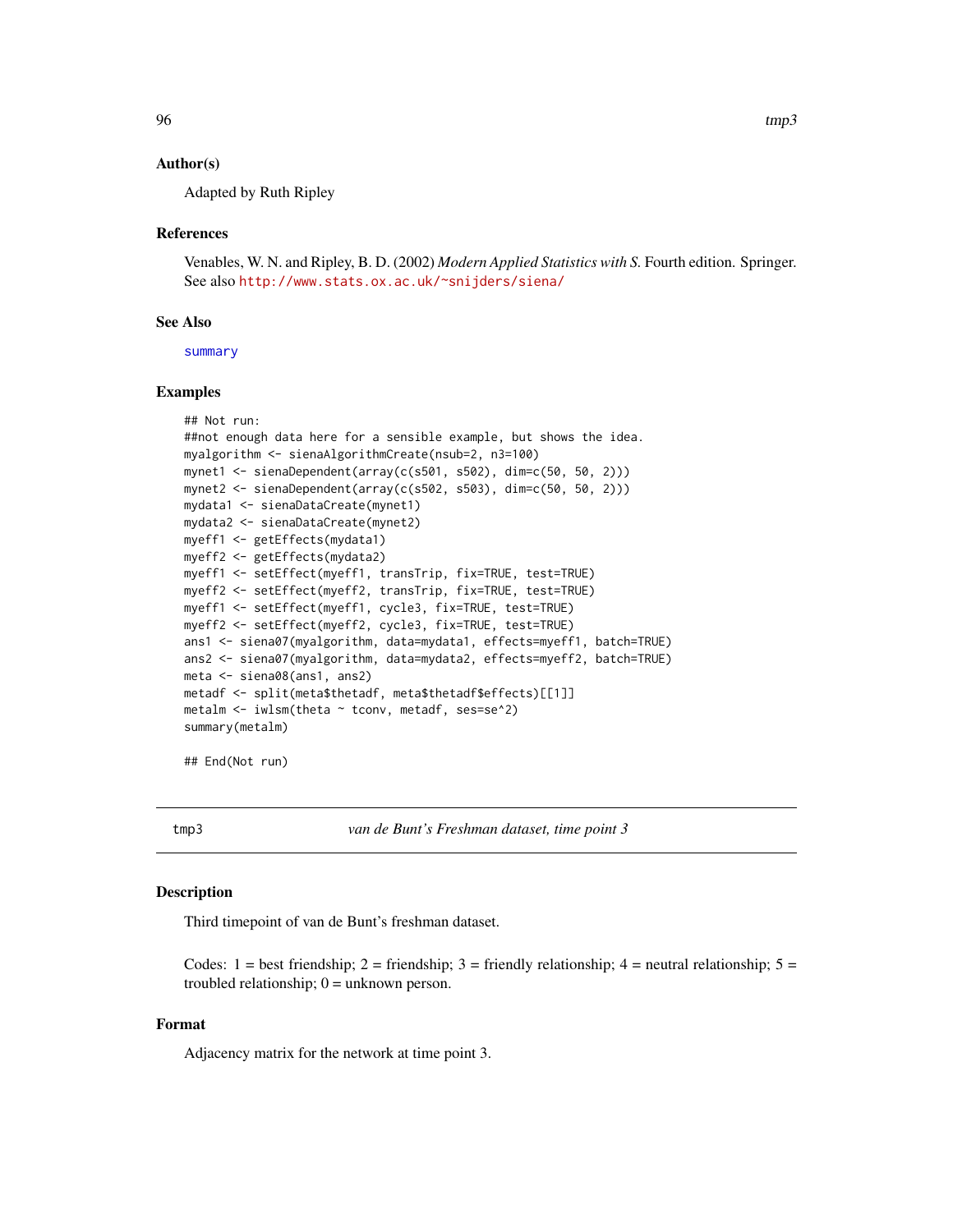#### <span id="page-96-1"></span> $\text{tmp4}$  97

# Source

vrnd32t3.dat from [http://www.stats.ox.ac.uk/~snijders/siena/vdBunt\\_data.zip](http://www.stats.ox.ac.uk/~snijders/siena/vdBunt_data.zip)

# References

Van de Bunt, G.G., M.A.J. van Duijn, and T.A.B. Snijders (1999). Friendship networks through time: An actor-oriented statistical network model. *Computational and Mathematical Organization Theory*, 5, 167-192.

Also see [http://www.stats.ox.ac.uk/~snijders/siena/vdBunt\\_data.htm](http://www.stats.ox.ac.uk/~snijders/siena/vdBunt_data.htm).

# See Also

[tmp4](#page-96-0)

<span id="page-96-0"></span>tmp4 *van de Bunt's Freshman dataset, time point 4*

# Description

Fourth timepoint of van de Bunt's freshman dataset.

Codes: 1 = best friendship; 2 = friendship; 3 = friendly relationship; 4 = neutral relationship;  $5 =$ troubled relationship;  $0 =$  unknown person.

## Format

Adjacency matrix for the network at time point 4.

### Source

vrnd32t4.dat from [http://www.stats.ox.ac.uk/~snijders/siena/vdBunt\\_data.zip](http://www.stats.ox.ac.uk/~snijders/siena/vdBunt_data.zip)

# References

Van de Bunt, G.G., M.A.J. van Duijn, and T.A.B. Snijders (1999). Friendship networks through time: An actor-oriented statistical network model. *Computational and Mathematical Organization Theory*, 5, 167-192.

Also see [http://www.stats.ox.ac.uk/~snijders/siena/vdBunt\\_data.htm](http://www.stats.ox.ac.uk/~snijders/siena/vdBunt_data.htm).

# See Also

[tmp3](#page-95-0)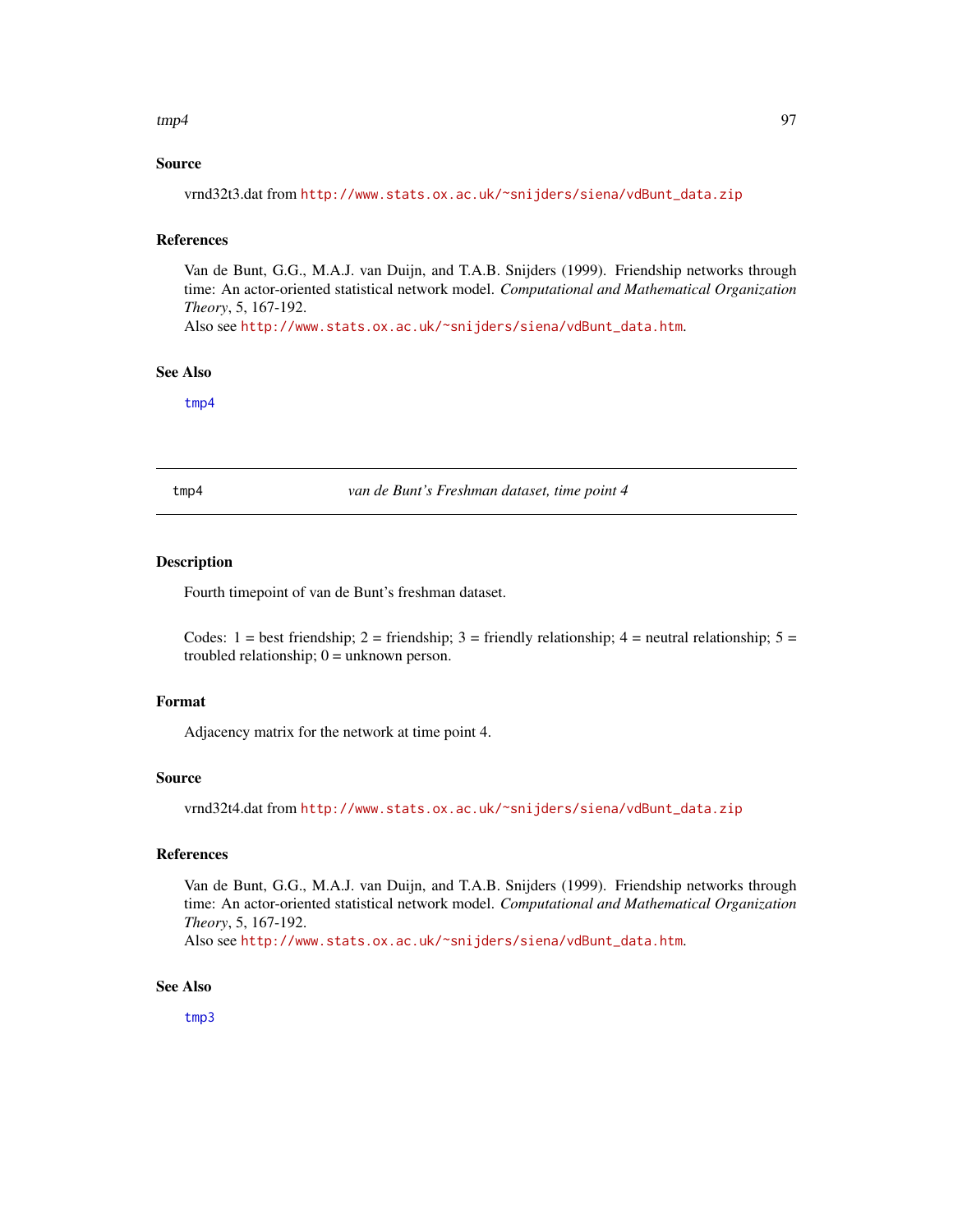# **Description**

updateTheta copies the final values of any matching selected effects from a [sienaFit](#page-64-0) object to a Siena effects object.

updateSpecification includes in a Siena effects object a set of effects that are included in another effects object.

# Usage

```
updateTheta(effects, prevAns, varName=NULL)
updateSpecification(effects.to, effects.from, name.to=NULL, name.from=NULL)
```
# Arguments

| effects      | Object of class sienaEffects.                                                                                                                                 |  |
|--------------|---------------------------------------------------------------------------------------------------------------------------------------------------------------|--|
| prevAns      | Object of class sienaFit as returned by siena07.                                                                                                              |  |
| varName      | Character string or vector of character strings; is this is not NULL, the update will<br>only applied to this dependent variable / these dependent variables. |  |
| effects.to   | Object of class sienaEffects.                                                                                                                                 |  |
| effects.from | Object of class sienaEffects.                                                                                                                                 |  |
| name.to      | Character string, name of dependent variable in object. to.                                                                                                   |  |
| name.from    | Character string, name of dependent variable in object. from.                                                                                                 |  |

#### Details

The initial values of any selected effects in the input effects object which match an effect estimated in prevAns will be updated by updateTheta. If the previous run was conditional, the estimated rate parameters for the dependent variable on which the run was conditioned are added to the final value of theta. If varName is not NULL, this update is restricted to effects for the dependent variable/s specified by varName.

By updateSpecification, the effects included in effects.from are also included in effects.to; if name.to and/or name.from is specified, this is restricted to effects for those dependent variables. If name.to = "all" (should then not be used as variable name!), the effects for all dependent variables will be updated.

Correspondence between effects is defined by "name","shortName" "type","groupName","interaction1","interacti and "effect3". This means that inclusion of user-defined interactions will be updated only if they were available (i.e., defined) already in effects.to.

#### Value

Updated effects object.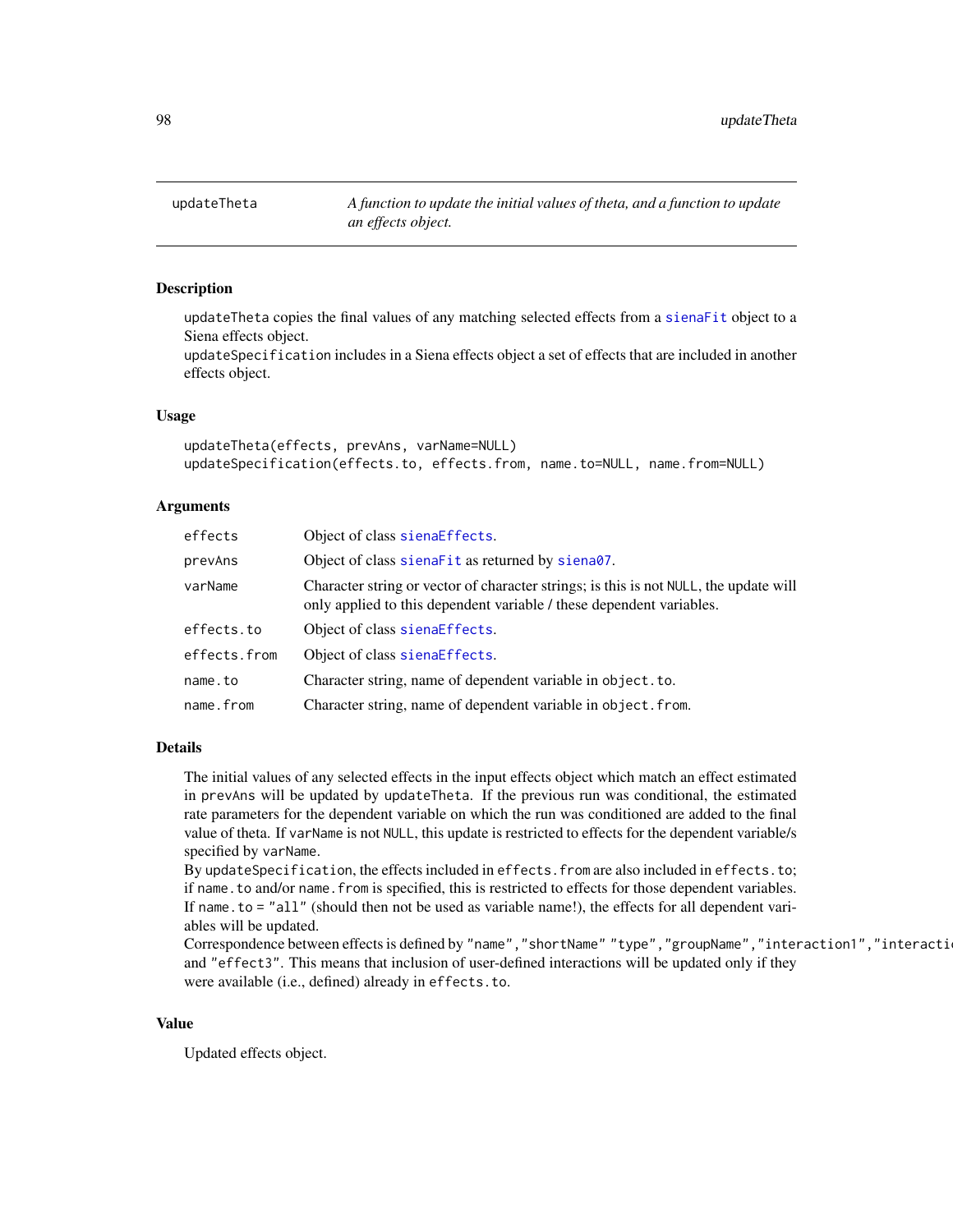# <span id="page-98-0"></span>updateTheta 99

# **Note**

Using updateTheta explicitly before calling [siena07](#page-42-0) rather than using it via the argument prevAns of [siena07](#page-42-0) will not permit the use of the previous derivative matrix. In most cases, using [siena07](#page-42-0) with prevAns will be more efficient.

# Author(s)

Ruth Ripley, Tom A.B. Snijders

# References

See <http://www.stats.ox.ac.uk/~snijders/siena/>

# See Also

[siena07](#page-42-0), [getEffects](#page-12-0)

# Examples

```
## For updateTheta:
mynet1 <- sienaDependent(array(c(tmp3, tmp4), dim=c(32, 32, 2)))
mydata <- sienaDataCreate(mynet1)
myeff1 <- getEffects(mydata)
myeff1 <- includeEffects(myeff1, transTrip)
myalgorithm <- sienaAlgorithmCreate(nsub=1, n3=100, projname=NULL)
ans <- siena07(myalgorithm, data=mydata, effects=myeff1, batch=TRUE)
ans$theta
(myeff <- updateTheta(myeff1, ans))
##
## For updateSpecification:
myeff2 <- getEffects(mydata)
myeff2 <- includeEffects(myeff2, inPop)
updateSpecification(myeff2, myeff1)
# Create (meaningless) two-dimensional dependent network
mynet1 <- sienaDependent(array(c(s501, s502), dim=c(50, 50, 2)))
mynet2 <- sienaDependent(array(c(s503, s501), dim=c(50, 50, 2)))
mydata12 <- sienaDataCreate(mynet1, mynet2)
myeff12 <- getEffects(mydata12)
myeff.new <- getEffects(mydata12)
(myeff12 <- includeEffects(myeff12, inPop, outPop, outAct))
# update myeff.new only for mynet1:
updateSpecification(myeff.new, myeff12)
# update myeff.new for all dependent networks:
(myeff.updated <- updateSpecification(myeff.new, myeff12, "all"))
# use multivariate effects object to update univariate effects object:
myeff1 <- getEffects(sienaDataCreate(mynet1))
updateSpecification(myeff1, myeff.updated)
```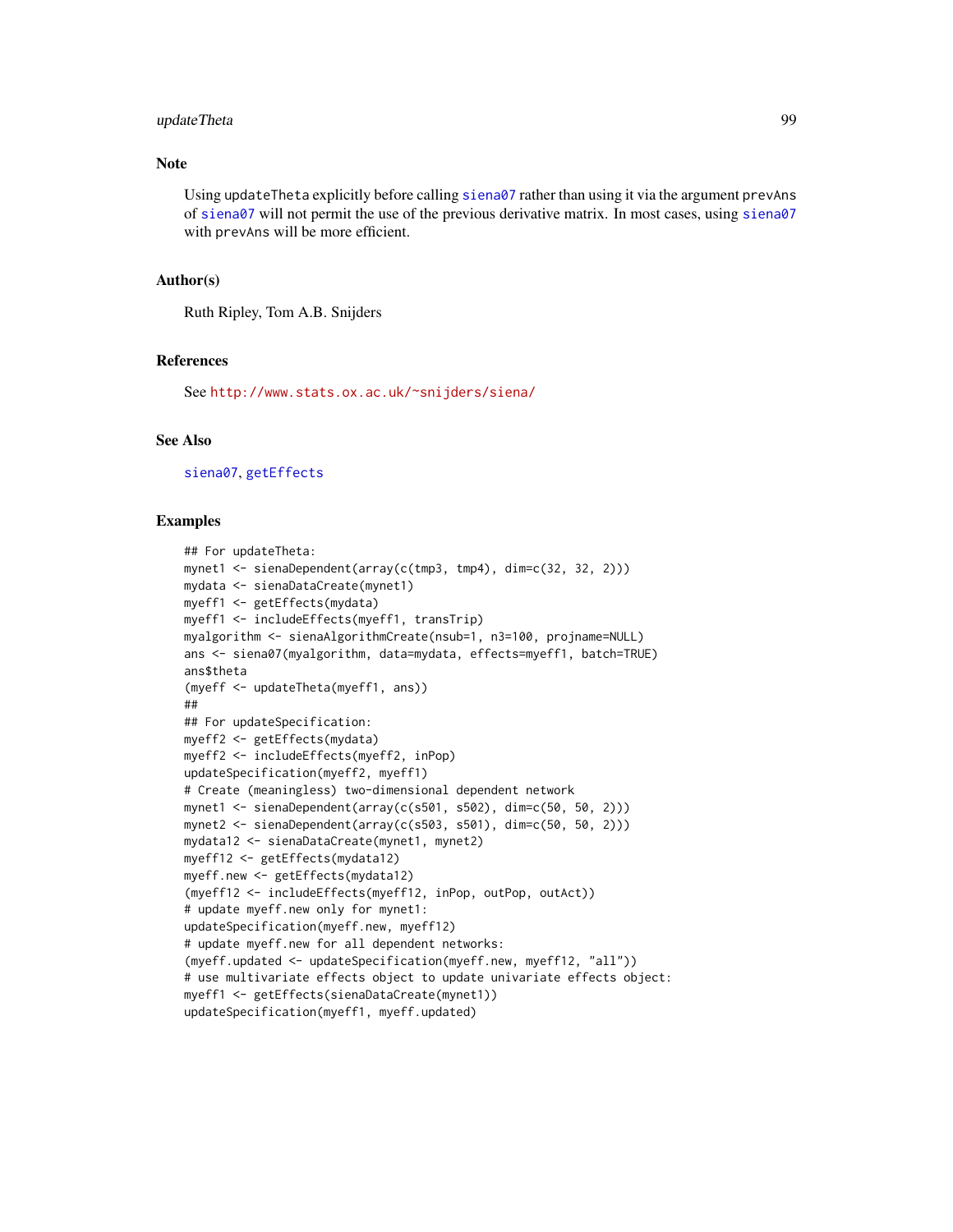<span id="page-99-1"></span><span id="page-99-0"></span>

#### **Description**

This function creates a changing covariate object from a matrix.

# Usage

varCovar(val, centered=TRUE, nodeSet="Actors", imputationValues=NULL)

# Arguments

| val              | Matrix of covariate values, one row for each actor, one column for each period.                                                                                                          |  |
|------------------|------------------------------------------------------------------------------------------------------------------------------------------------------------------------------------------|--|
| centered         | Boolean: if TRUE, then the overall mean value is subtracted.                                                                                                                             |  |
| nodeSet          | Character string containing the name of the associated node set. If the entire<br>data set contains more than one node set, then the node sets must be specified in<br>all data objects. |  |
| imputationValues |                                                                                                                                                                                          |  |
|                  | Matrix of covariate values of same dimensions as vala, to be used for imputation<br>of NA values (if any) in val. Must not contain any NA.                                               |  |

#### Details

When part of a Siena data object, the covariate is assumed to be associated with node set nodeSet of the Siena data object. In practice, the node set needs to be specified only in the case of the use of the covariate with a two-mode network.

If there are any NA values in val, and imputationValues is given, then the corresponding elements of imputationValues are used for imputation. If imputationValues is NULL, imputation is by the overall mean value. In both cases, cases with imputed values are not used for calculating target statistics (see the manual).

The value of the changing covariate for wave m is supposed in the simulations to be valid in the whole period from wave m to wave m+1. If the data set has M waves, this means that the values, if any, for wave M will not be used. Therefore, the number of columns can be M or M-1; if the former, the values in the last column will not be used.

# Value

Returns the covariate as an object of class "varCovar", in which form it can be used as an argument to [sienaDataCreate](#page-60-0).

# Author(s)

Ruth Ripley

# References

See <http://www.stats.ox.ac.uk/~snijders/siena/>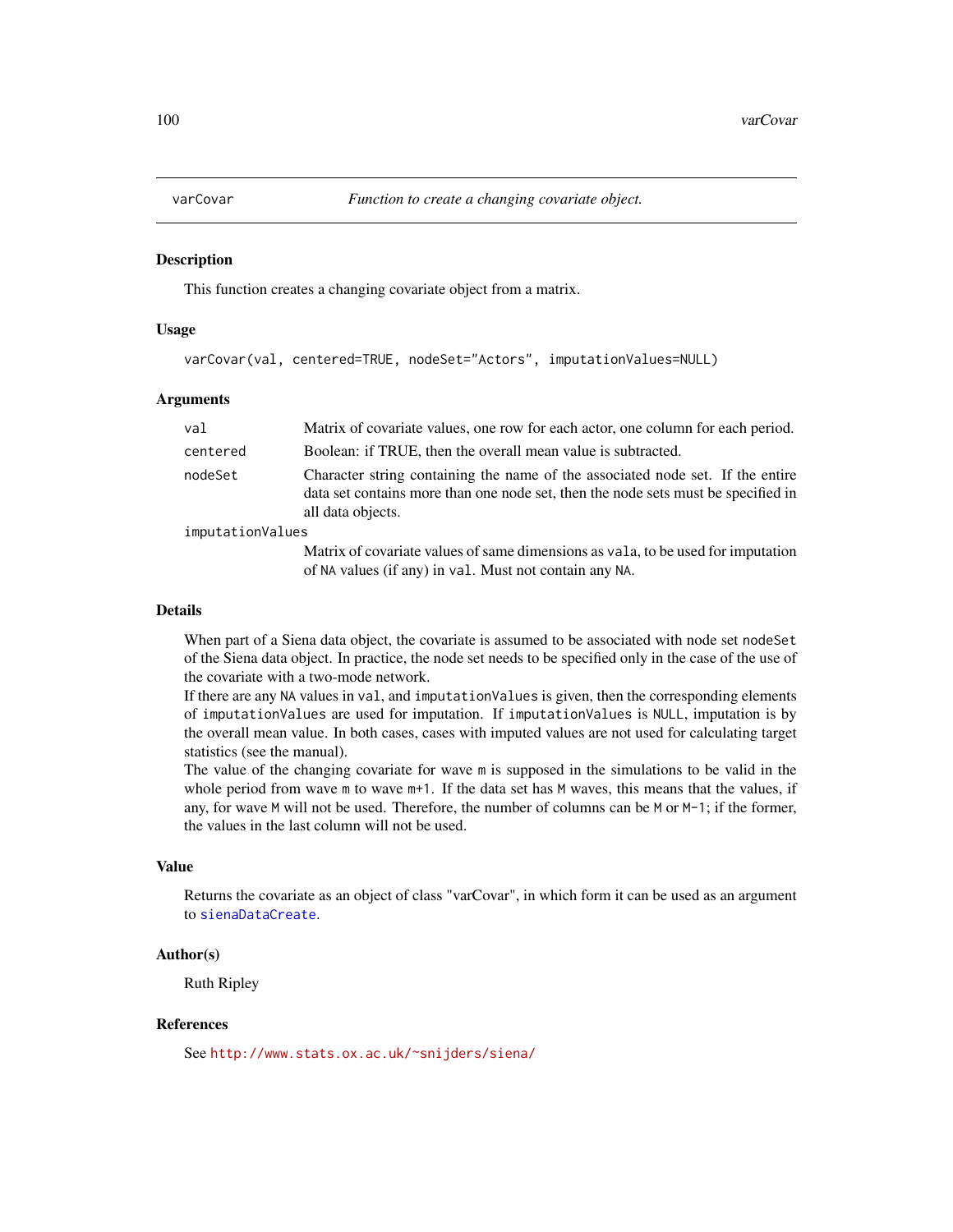# <span id="page-100-1"></span>varDyadCovar 101

# See Also

[sienaDataCreate](#page-60-0), [coCovar](#page-6-0), [coDyadCovar](#page-7-0), [varDyadCovar](#page-100-0), [sienaNodeSet](#page-82-0)

#### Examples

```
myvarCovar <- varCovar(s50a)
senders <- sienaNodeSet(50, nodeSetName="senders")
receivers <- sienaNodeSet(30, nodeSetName="receivers")
senders.covariate <- varCovar(s50a, nodeSet="senders")
receivers.covariate <- varCovar(s50s[1:30,], nodeSet="receivers")
```
<span id="page-100-0"></span>varDyadCovar *Function to create a changing dyadic covariate object.*

# Description

This function creates a changing dyadic covariate object from an array.

# Usage

```
varDyadCovar(val, centered=TRUE, nodeSets=c("Actors", "Actors"),
    sparse=is.list(val), type=c("oneMode", "bipartite"))
```
# Arguments

| val      | Array of covariate values, third dimension is the time. Alternatively, a list of<br>sparse matrices of type "dgTMatrix".                                                        |
|----------|---------------------------------------------------------------------------------------------------------------------------------------------------------------------------------|
| centered | Boolean: if TRUE, then the overall mean value is subtracted.                                                                                                                    |
| nodeSets | Names (character string) of the associated node sets. If the entire data set con-<br>tains more than one node set, then the node sets must be specified in all data<br>objects. |
| sparse   | Boolean: whether sparse matrices or not.                                                                                                                                        |
| type     | one Mode or bipartite: whether the matrix refers to a one-mode or a bipartite<br>(two-mode) network.                                                                            |

# Details

When part of a Siena data object, the covariate is assumed to be associated with the node sets named NodeSets of the Siena data object. The names of the associated node sets will only be checked when the Siena data object is created. In practice, the node set needs to be specified only in the case of the use of the covariate with a two-mode network.

The value of the changing covariate for wave m is supposed in the simulations to be valid in the whole period from wave m to wave m+1. If the data set has M waves, this means that the values, if any, for wave M will not be used. Therefore, the number of columns can be M or M-1; if the former, the values in the last column will not be used.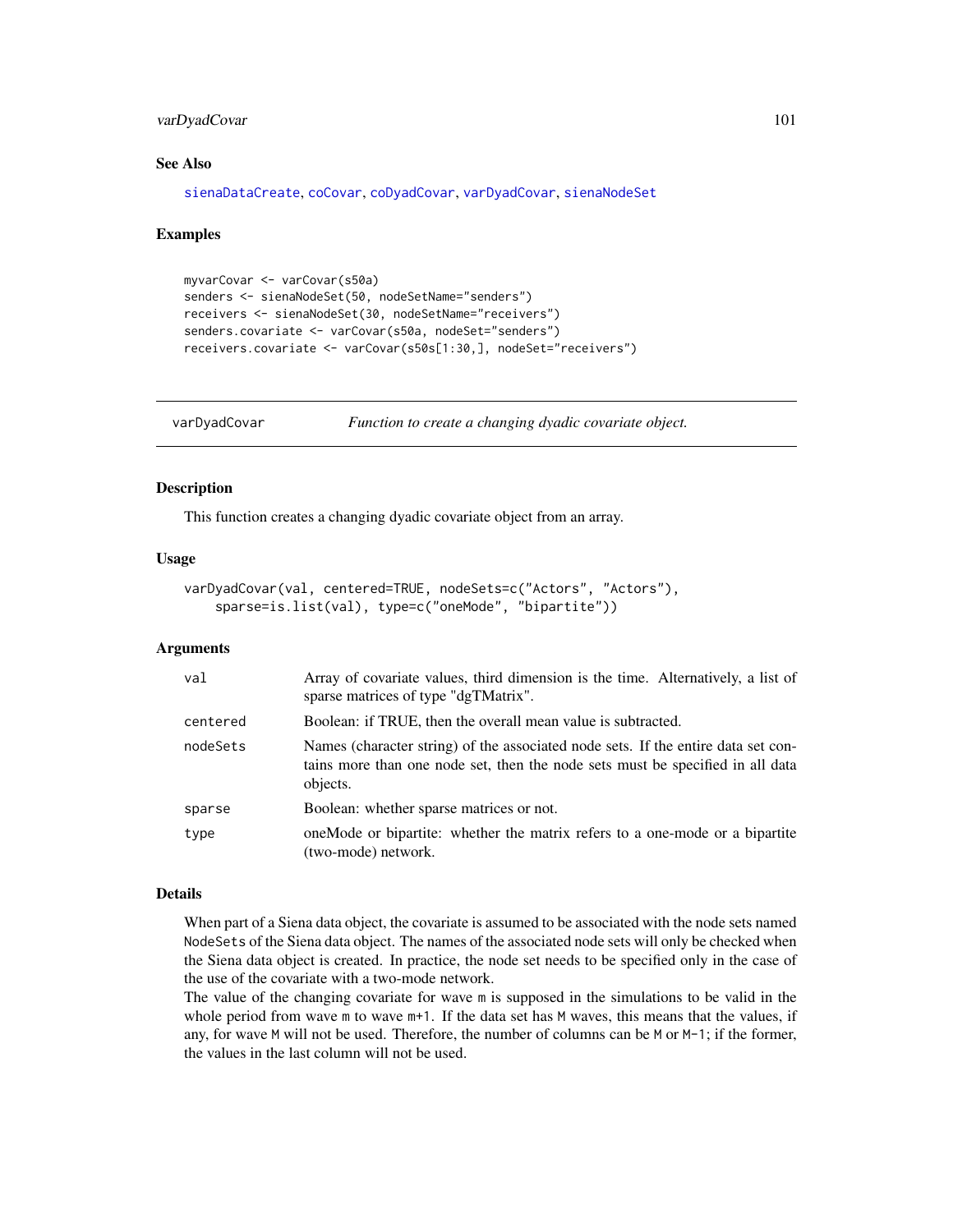# <span id="page-101-0"></span>Value

Returns the covariate as an object of class "varDyadCovar", in which form it can be used as an argument to SienaDataCreate.

# Author(s)

Ruth Ripley

# References

See <http://www.stats.ox.ac.uk/~snijders/siena/>

# See Also

[sienaDataCreate](#page-60-0), [coDyadCovar](#page-7-0), [coCovar](#page-6-0), [varCovar](#page-99-0), [sienaNodeSet](#page-82-0)

# Examples

```
mydyadvar <- varDyadCovar(array(c(s501, s502), dim=c(50, 50, 2)))
```
Wald *Wald and score tests for RSiena results*

# Description

These functions compute Wald-type and score-type tests for results estimated by siena07.

# Usage

```
Wald.RSiena(A, ans)
Multipar.RSiena(ans, ...)
```
score.Test(ans, test=ans\$test)

```
testSame.RSiena(ans, e1, e2)
```

| A   | A $k * p$ matrix, where $p = \text{ans}\$ p, the number of parameters in ans excluding<br>the basic rate parameters used for conditional estimation.                                  |
|-----|---------------------------------------------------------------------------------------------------------------------------------------------------------------------------------------|
| ans | An object of class signarit, resulting from a call to signard.                                                                                                                        |
| .   | One or more integer numbers between 1 and p, specifying the tested effects<br>(numbered as in print(ans); if conditional estimation was used, numbered as<br>the 'Other parameters'). |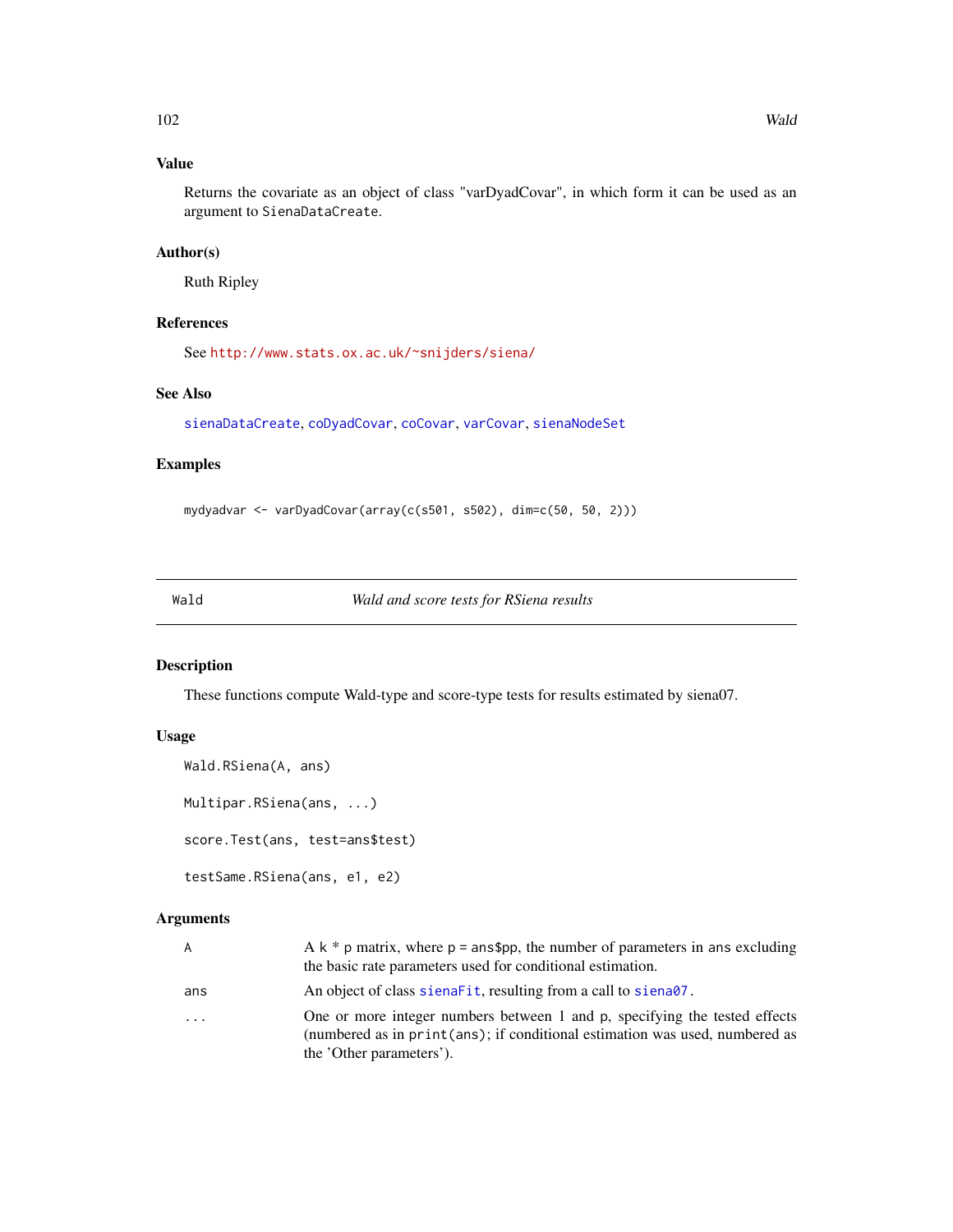# <span id="page-102-0"></span>Wald 103

| test  | One or more integer numbers between 1 and p, or a logical vector of length p;<br>these should specify the tested effects (numbered as described for the $\dots$ ).             |
|-------|--------------------------------------------------------------------------------------------------------------------------------------------------------------------------------|
| e1.e2 | Each an integer number between 1 and p, or a vector of such numbers; the<br>hypothesis tested is that the parameters for effects with number/s e1 are equal to<br>those in e2. |

# Details

The hypothesis tested by Wald.RSiena is  $A\theta = 0$ , where  $\theta$  is the parameter estimated in the process leading to ans.

The hypothesis tested by Multipar.RSiena is that all parameters given in . . . are 0. This is a special case of Wald.RSiena.

The hypothesis tested by testSame.RSiena is that all parameters given in e1 are equal to those in e2. This also is a special case of Wald.RSiena.

The tested effects for score.Test should have been specified in [includeEffects](#page-15-0) or [setEffect](#page-40-0) with fix=TRUE, test=TRUE, i.e., they should not have been estimated. The hypothesis tested by score.Test is that the tested parameters have the value indicated in the effects object used for obtaining ans.

These tests should be carried out only when convergence is adequate (overall maximum convergence ratio less than 0.25 and all *t*-ratios for convergence less than 0.1 in absolute value).

These functions have their own print method, see [print.sienaTest](#page-34-0).

#### Value

An object of class sienaTest, which is a list with elements:

- chisquare: The test statistic, assumed to have a chi-squared null distribution.
- df: The degrees of freedom.
- pvalue: The associated *p*-value.
- onesided: For df=1, the onesided test statistic.
- efnames: For Multipar.RSiena and score.Test, the names of the tested effects.

# Author(s)

Tom Snijders

# References

See the manual and <http://www.stats.ox.ac.uk/~snijders/siena/>

# See Also

[siena07](#page-42-0), [print.sienaTest](#page-34-0)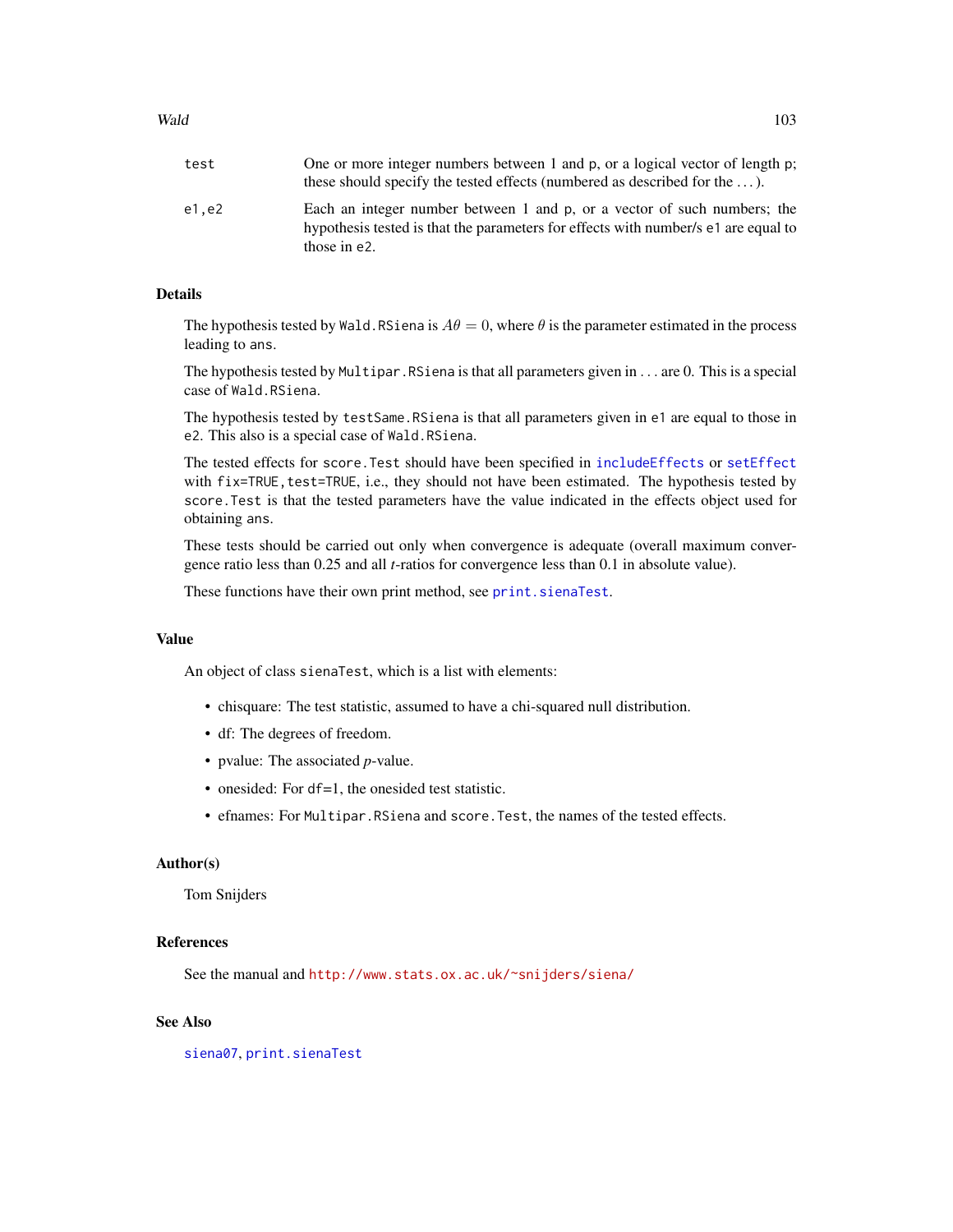# Examples

```
mynet <- sienaDependent(array(c(s501, s502), dim=c(50, 50, 2)))
mydata <- sienaDataCreate(mynet)
myeff <- getEffects(mydata)
myalgorithm <- sienaAlgorithmCreate(nsub=1, n3=40, seed=1777, projname=NULL)
# nsub=1 and n3=40 is used here for having a brief computation,
# not for practice.
myeff <- includeEffects(myeff, transTrip, transTies)
myeff <- includeEffects(myeff, outAct, outPop, fix=TRUE, test=TRUE)
(ans <- siena07(myalgorithm, data=mydata, effects=myeff, batch=TRUE))
A \leftarrow matrix(0, 2, 6)A[1, 3] <- 1
A[2, 4] < -1wa <- Wald.RSiena(A, ans)
wa
# A shortcut for the above is:
Multipar.RSiena(ans, 3, 4)
# The following two are equivalent:
sct <- score.Test(ans, c(FALSE, FALSE, FALSE, FALSE, FALSE, TRUE))
sct <- score.Test(ans,6)
print(sct)
# Getting all 1-df score tests separately:
for (i in which(ans$test)){
   sct <- score.Test(ans,i)
   print(sct)}
# Testing that endowment and creation effects are identical:
myeff1 <- getEffects(mydata)
myeff1 <- includeEffects(myeff1, recip, include=FALSE)
myeff1 <- includeEffects(myeff1, recip, type='creation')
(myeff1 <- includeEffects(myeff1, recip, type='endow'))
(ans1 <- siena07(myalgorithm, data=mydata, effects=myeff1, batch=TRUE))
testSame.RSiena(ans1, 2, 3)
```
xtable *Access xtable in package xtable*

# Description

Dummy function to allow access to xtable in package xtable

# Usage

xtable(x, ...)

| x        | sienaFit object                     |
|----------|-------------------------------------|
| $\cdots$ | Other arguments for xtable.sienaFit |

<span id="page-103-0"></span>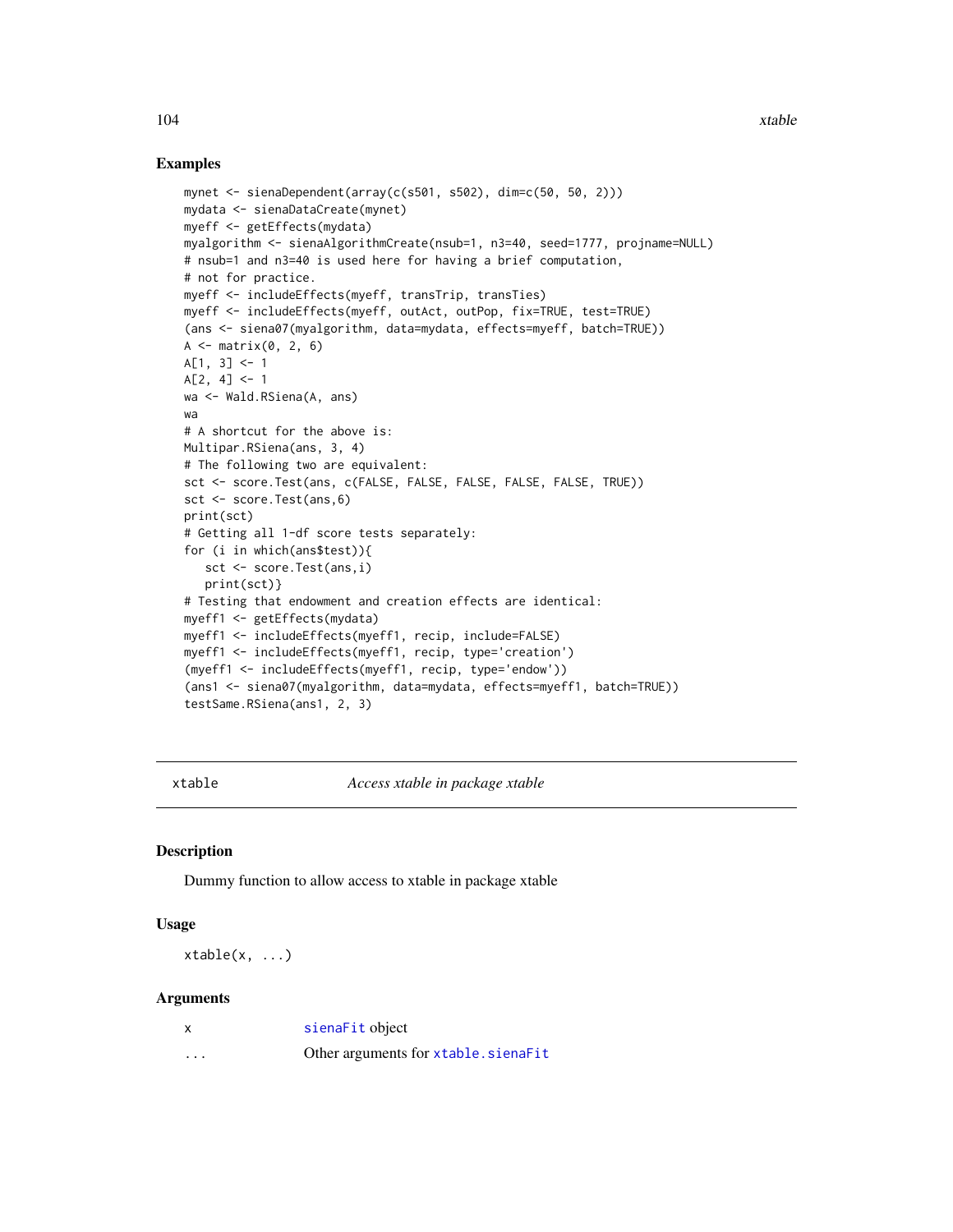<span id="page-104-0"></span>xtable to the contract of the contract of the contract of the contract of the contract of the contract of the contract of the contract of the contract of the contract of the contract of the contract of the contract of the

# Value

Value returned from [xtable.sienaFit](#page-64-0)

# Author(s)

Ruth Ripley

# References

<http://www.stats.ox.ac.uk/~snijders/siena/>

# See Also

[xtable.sienaFit](#page-64-0)

# Examples

```
## The function is currently defined as
function (x, ...)
{
   xtable::xtable(x, ...)
  }
## Not run:
myalgorithm <- sienaAlgorithmCreate(nsub=2, n3=100)
mynet1 <- sienaDependent(array(c(tmp3, tmp4), dim=c(32, 32, 2)))
mydata <- sienaDataCreate(mynet1)
myeff <- getEffects(mydata)
ans <- siena07(myalgorithm, data=mydata, effects=myeff, batch=TRUE)
ans
summary(ans)
xtable(ans, type="html", file="ans.html")
## End(Not run)
```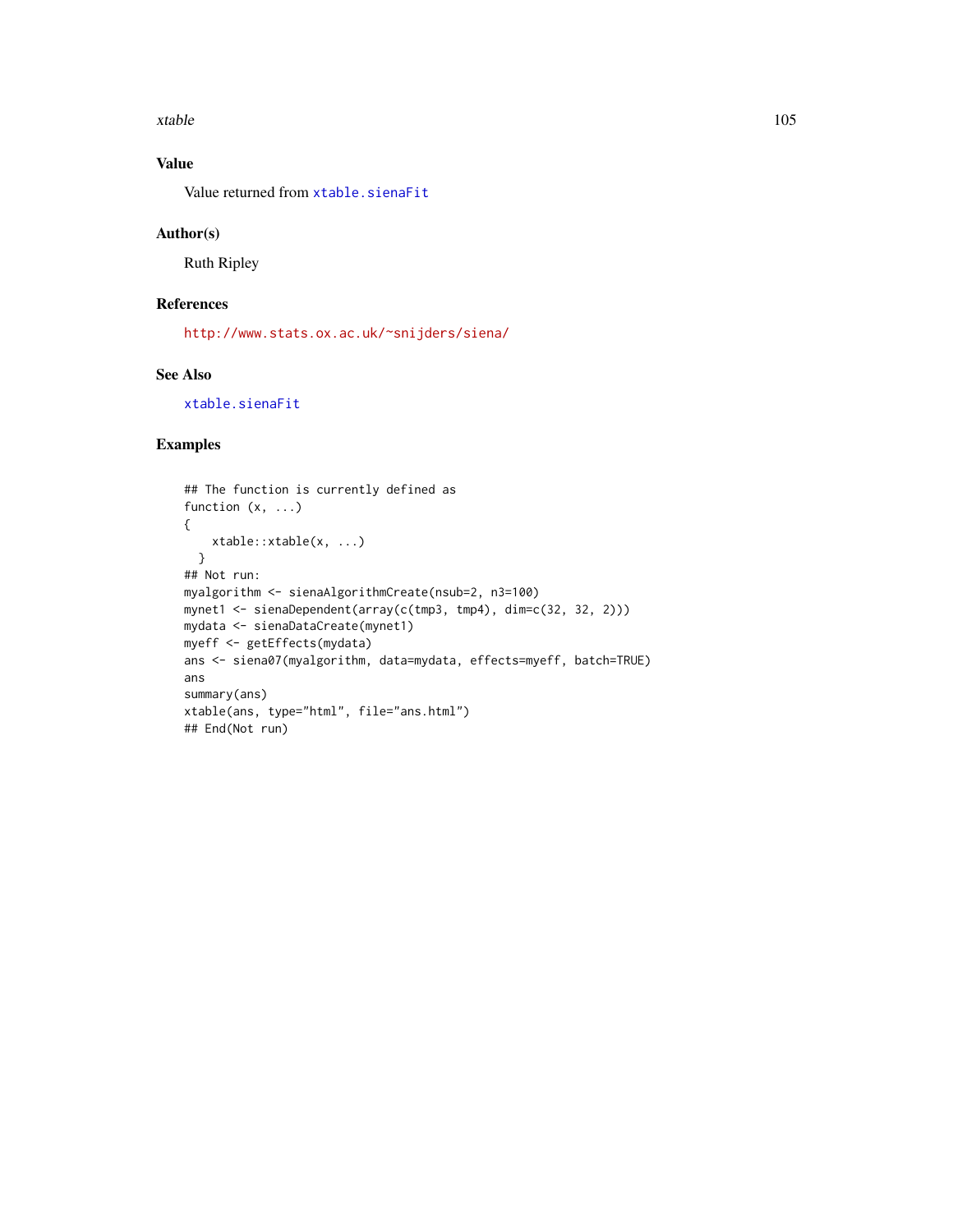# Index

∗ classes coCovar, [7](#page-6-1) coDyadCovar, [8](#page-7-1) getEffects, [13](#page-12-2) includeEffects, [16](#page-15-1) includeGMoMStatistics, [17](#page-16-0) includeInteraction, [19](#page-18-1) setEffect, [41](#page-40-1) sienaAlgorithmCreate, [53](#page-52-1) sienaCompositionChange, [57](#page-56-0) sienaDataConstraint, [59](#page-58-1) sienaDataCreate, [61](#page-60-1) sienaDependent, [62](#page-61-1) sienaGroupCreate, [80](#page-79-0) sienaNodeSet, [83](#page-82-1) varCovar, [100](#page-99-1) varDyadCovar, [101](#page-100-1) ∗ datasets allEffects, [5](#page-4-0) hn3401, [15](#page-14-0) n3401, [28](#page-27-0) s50, [37](#page-36-0) s501, [38](#page-37-0) s502, [38](#page-37-0) s503, [39](#page-38-0) s50a, [40](#page-39-0) s50s, [40](#page-39-0) tmp3, [96](#page-95-1) tmp4, [97](#page-96-1) ∗ estimation siena07, [43](#page-42-1) ∗ methods edit.sienaEffects, [9](#page-8-0) plot.sienaTimeTest, [29](#page-28-1) sienaFit.methods, [65](#page-64-1) summary.iwlsm, [95](#page-94-0) ∗ models includeTimeDummy, [21](#page-20-1) iwlsm, [23](#page-22-0)

siena07, [43](#page-42-1) siena08, [50](#page-49-0) sienaGOF, [67](#page-66-1) sienaGOF-auxiliary, [72](#page-71-0) sienaRI, [84](#page-83-0) simstats0c, [92](#page-91-0) updateTheta, [98](#page-97-0) ∗ package RSiena-package, [3](#page-2-0) ∗ plot funnelPlot, [11](#page-10-0) ∗ print effectsDocumentation, [10](#page-9-0) print.sienaEffects, [31](#page-30-0) print.sienaMeta, [32](#page-31-0) print.sienaTest, [35](#page-34-1) print01Report, [36](#page-35-0) xtable, [104](#page-103-0) ∗ tests sienaTimeTest, [88](#page-87-1) Wald, [102](#page-101-0) allEffects, [5](#page-4-0) BehaviorDistribution, *[70](#page-69-0)* BehaviorDistribution *(*sienaGOF-auxiliary*)*, [72](#page-71-0) behaviorExtraction *(*sienaGOF-auxiliary*)*, [72](#page-71-0) coCovar, *[4](#page-3-0)*, [7,](#page-6-1) *[9](#page-8-0)*, *[61,](#page-60-1) [62](#page-61-1)*, *[101,](#page-100-1) [102](#page-101-0)* coDyadCovar, *[4](#page-3-0)*, *[7](#page-6-1)*, [8,](#page-7-1) *[61,](#page-60-1) [62](#page-61-1)*, *[101,](#page-100-1) [102](#page-101-0)* data.frame, *[42](#page-41-0)* descriptives.sienaGOF *(*sienaGOF*)*, [67](#page-66-1) dyadicCov *(*sienaGOF-auxiliary*)*, [72](#page-71-0) edit.data.frame, *[13](#page-12-2)* edit.sienaEffects, [9](#page-8-0) effectsDocumentation, [10,](#page-9-0) *[14,](#page-13-0) [15](#page-14-0)*, *[17](#page-16-0)*, *[20](#page-19-0)*, *[22](#page-21-0)*, *[32](#page-31-0)*, *[43](#page-42-1)*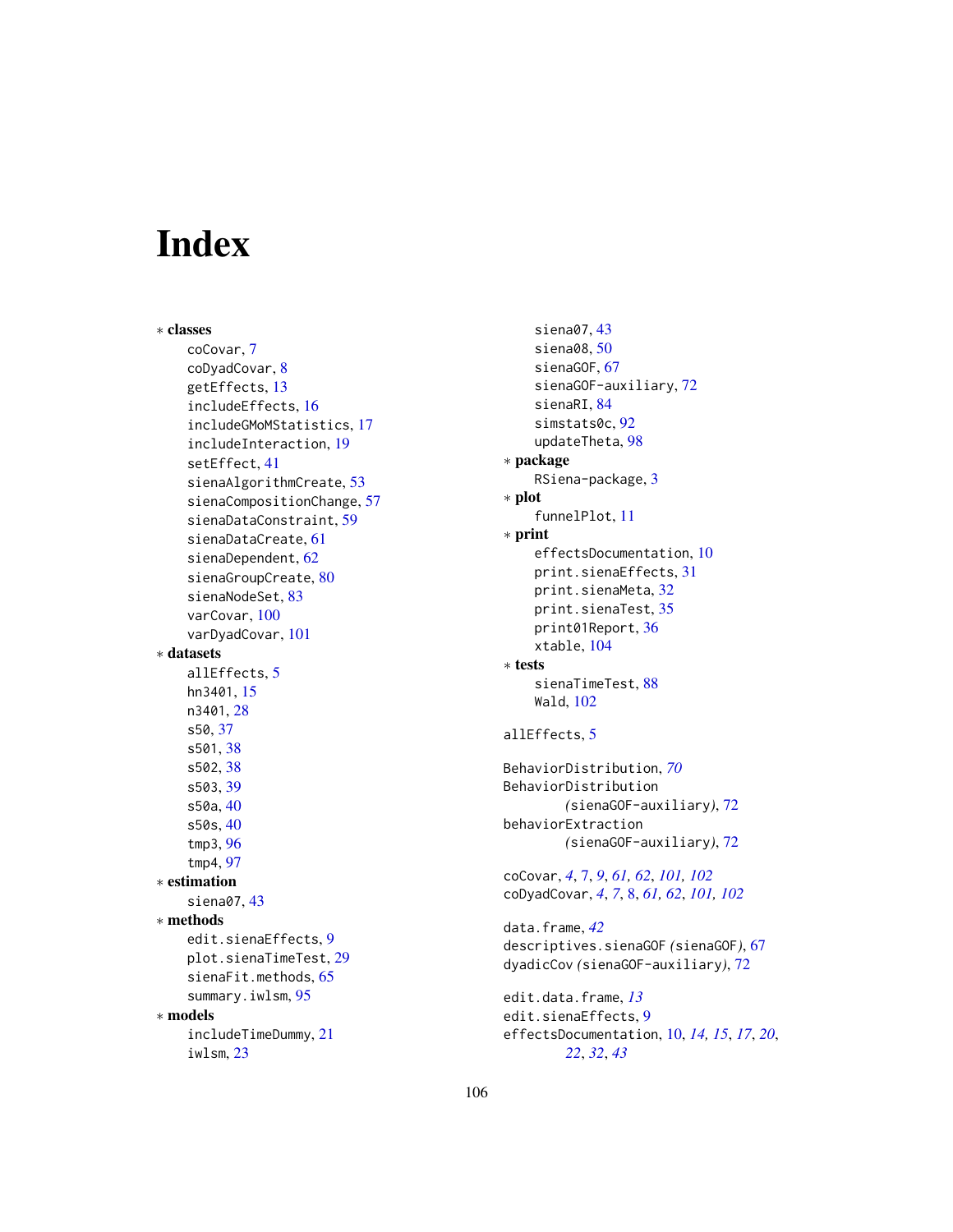# INDEX  $107$

entropy *(*sienaRI*)*, [84](#page-83-0) fix, *[13](#page-12-2)* funnelPlot, [11,](#page-10-0) *[33](#page-32-0)*, *[52](#page-51-0)* getEffects, *[4](#page-3-0)*, *[9](#page-8-0)*, *[11](#page-10-0)*, [13,](#page-12-2) *[16–](#page-15-1)[22](#page-21-0)*, *[32](#page-31-0)*, *[42,](#page-41-0) [43](#page-42-1)*, *[92](#page-91-0)*, *[99](#page-98-0)* HN3401 *(*hn3401*)*, [15](#page-14-0) hn3401, [15](#page-14-0) HN3403 *(*hn3401*)*, [15](#page-14-0) HN3404 *(*hn3401*)*, [15](#page-14-0) HN3406 *(*hn3401*)*, [15](#page-14-0) includeEffects, *[4](#page-3-0)*, *[11](#page-10-0)*, *[13](#page-12-2)*, *[15](#page-14-0)*, [16,](#page-15-1) *[18](#page-17-0)*, *[20](#page-19-0)*, *[22](#page-21-0)*, *[32](#page-31-0)*, *[43](#page-42-1)*, *[45](#page-44-0)*, *[103](#page-102-0)* includeGMoMStatistics, *[15](#page-14-0)*, *[17](#page-16-0)*, [17,](#page-16-0) *[31,](#page-30-0) [32](#page-31-0)*, *[43](#page-42-1)*, *[45](#page-44-0)* includeInteraction, *[4](#page-3-0)*, *[10,](#page-9-0) [11](#page-10-0)*, *[13,](#page-12-2) [14](#page-13-0)*, *[17,](#page-16-0) [18](#page-17-0)*, [19,](#page-18-1) *[22](#page-21-0)*, *[43](#page-42-1)*, *[89](#page-88-0)* includeTimeDummy, [21,](#page-20-1) *[22](#page-21-0)*, *[42](#page-41-0)*, *[89,](#page-88-0) [90](#page-89-0)* IndegreeDistribution, *[70](#page-69-0)* IndegreeDistribution *(*sienaGOF-auxiliary*)*, [72](#page-71-0) initializeFRAN, *[45](#page-44-0)* initializeFRAN *(*simstats0c*)*, [92](#page-91-0) iwlsm, [23,](#page-22-0) *[51,](#page-50-0) [52](#page-51-0)* lattice, *[33](#page-32-0)* lm, *[24](#page-23-0)* lqs, *[25](#page-24-0)* maxlikec *(*simstats0c*)*, [92](#page-91-0) maxlikefn, [26](#page-25-0) meta.table, *[52](#page-51-0)* meta.table *(*print.sienaMeta*)*, [32](#page-31-0) mixedTriadCensus, *[70](#page-69-0)* mixedTriadCensus *(*sienaGOF-auxiliary*)*, [72](#page-71-0) model.create *(*sienaAlgorithmCreate*)*, [53](#page-52-1) Multipar.RSiena, *[35](#page-34-1)*, *[45](#page-44-0)*, *[48](#page-47-0)* Multipar.RSiena *(*Wald*)*, [102](#page-101-0) N3401 *(*n3401*)*, [28](#page-27-0) n3401, [28](#page-27-0) N3403 *(*n3401*)*, [28](#page-27-0) N3404 *(*n3401*)*, [28](#page-27-0) N3406 *(*n3401*)*, [28](#page-27-0) na.omit, *[24](#page-23-0)*

networkExtraction *(*sienaGOF-auxiliary*)*, [72](#page-71-0) options, *[24](#page-23-0)* OutdegreeDistribution, *[70](#page-69-0)* OutdegreeDistribution *(*sienaGOF-auxiliary*)*, [72](#page-71-0) plot.sienaGOF *(*sienaGOF*)*, [67](#page-66-1) plot.sienaMeta *(*print.sienaMeta*)*, [32](#page-31-0) plot.sienaRI *(*sienaRI*)*, [84](#page-83-0) plot.sienaTimeTest, [29,](#page-28-1) *[90](#page-89-0)* predict.iwlsm *(*iwlsm*)*, [23](#page-22-0) print.iwlsm *(*iwlsm*)*, [23](#page-22-0) print.sienaEffects, *[15](#page-14-0)*, *[17,](#page-16-0) [18](#page-17-0)*, [31,](#page-30-0) *[43](#page-42-1)* print.sienaFit, *[48](#page-47-0)* print.sienaFit *(*sienaFit.methods*)*, [65](#page-64-1) print.sienaMeta, *[12](#page-11-0)*, [32,](#page-31-0) *[52](#page-51-0)* print.sienaRI *(*sienaRI*)*, [84](#page-83-0) print.sienaTest, [35,](#page-34-1) *[103](#page-102-0)* print.summary.iwlsm *(*summary.iwlsm*)*, [95](#page-94-0) print.summary.sienaEffects *(*print.sienaEffects*)*, [31](#page-30-0) print.summary.sienaFit *(*sienaFit.methods*)*, [65](#page-64-1) print.summary.sienaMeta *(*print.sienaMeta*)*, [32](#page-31-0) print.xtable, *[66](#page-65-0)* print.xtable.sienaFit *(*sienaFit.methods*)*, [65](#page-64-1) print01Report, [36,](#page-35-0) *[61](#page-60-1)[–63](#page-62-0)* psi.iwlsm *(*iwlsm*)*, [23](#page-22-0) RSiena *(*RSiena-package*)*, [3](#page-2-0) RSiena-package, [3](#page-2-0) s50, [37,](#page-36-0) *[39](#page-38-0)* s501, *[37](#page-36-0)*, [38,](#page-37-0) *[39](#page-38-0)[–41](#page-40-1)* s502, *[37,](#page-36-0) [38](#page-37-0)*, [38,](#page-37-0) *[39](#page-38-0)[–41](#page-40-1)* s503, *[37–](#page-36-0)[39](#page-38-0)*, [39,](#page-38-0) *[40,](#page-39-0) [41](#page-40-1)* s50a, *[37–](#page-36-0)[39](#page-38-0)*, [40,](#page-39-0) *[41](#page-40-1)* s50s, *[37–](#page-36-0)[40](#page-39-0)*, [40](#page-39-0) score.Test, *[35](#page-34-1)*, *[45](#page-44-0)*, *[48](#page-47-0)* score.Test *(*Wald*)*, [102](#page-101-0) scoreTest *(*Wald*)*, [102](#page-101-0)

setEffect, *[4](#page-3-0)*, *[13](#page-12-2)*, *[15](#page-14-0)*, *[17,](#page-16-0) [18](#page-17-0)*, *[20](#page-19-0)*, [41,](#page-40-1) *[42](#page-41-0)*, *[45](#page-44-0)*,

*[103](#page-102-0)*

siena *(*sienaDataCreate*)*, [61](#page-60-1)

siena, *[48](#page-47-0)*